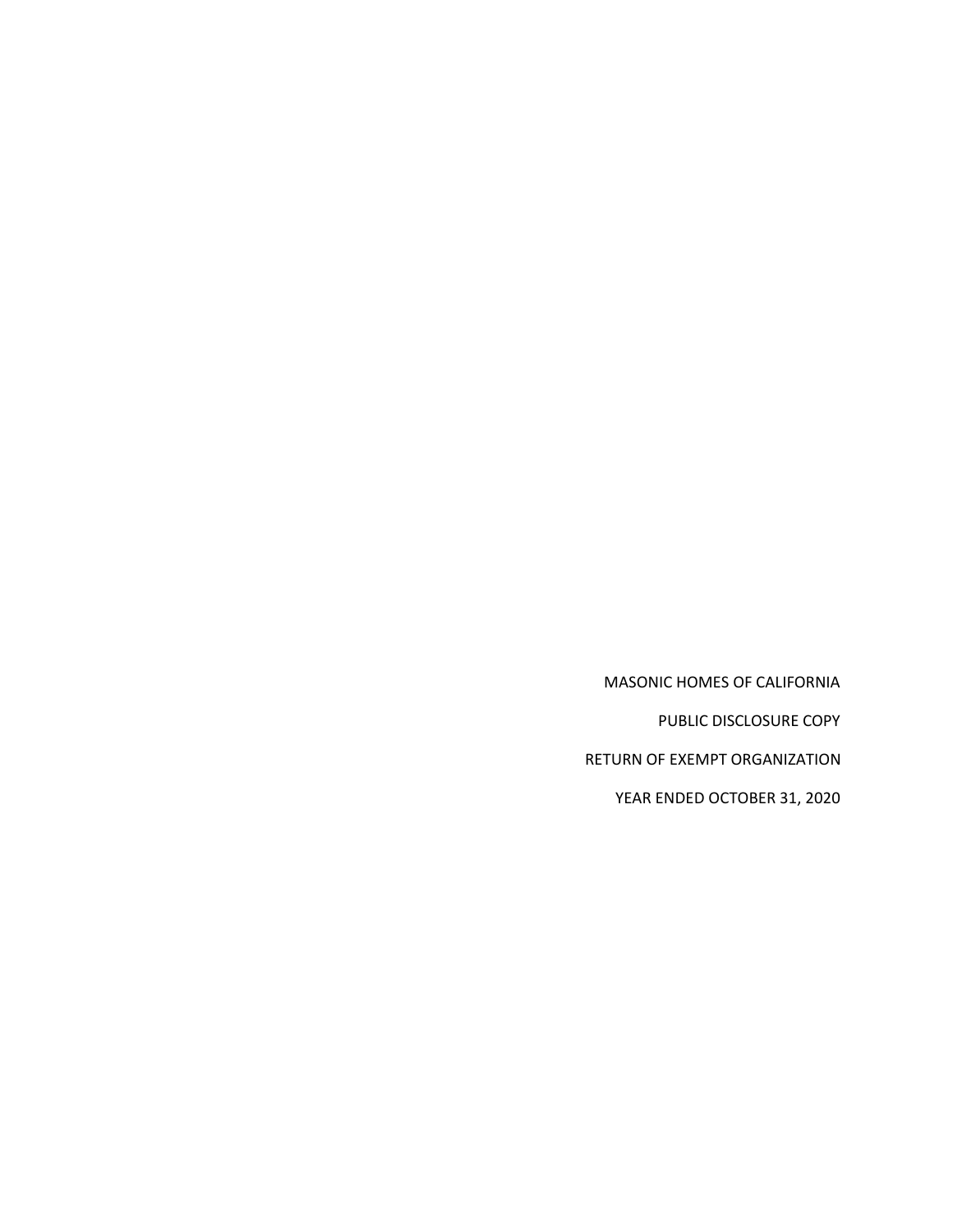|                           |                                  |                                                   | ** PUBLIC DISCLOSURE COPY **                                                                                                                                                                                                   |                                                           |                                            |
|---------------------------|----------------------------------|---------------------------------------------------|--------------------------------------------------------------------------------------------------------------------------------------------------------------------------------------------------------------------------------|-----------------------------------------------------------|--------------------------------------------|
|                           |                                  |                                                   | <b>Return of Organization Exempt From Income Tax</b>                                                                                                                                                                           |                                                           | OMB No. 1545-0047                          |
| Form                      |                                  |                                                   | Under section 501(c), 527, or 4947(a)(1) of the Internal Revenue Code (except private foundations)                                                                                                                             |                                                           |                                            |
|                           |                                  | (Rev. January 2020)<br>Department of the Treasury | Do not enter social security numbers on this form as it may be made public.                                                                                                                                                    |                                                           | <b>Open to Public</b>                      |
|                           |                                  | Internal Revenue Service                          | ► Go to www.irs.gov/Form990 for instructions and the latest information.                                                                                                                                                       |                                                           | <b>Inspection</b>                          |
|                           |                                  |                                                   | NOV 1, 2019<br>and ending<br>A For the 2019 calendar year, or tax year beginning                                                                                                                                               | 2020<br>OCT 31,                                           |                                            |
|                           | <b>B</b> Check if<br>applicable: |                                                   | <b>C</b> Name of organization                                                                                                                                                                                                  | D Employer identification number                          |                                            |
|                           | Address<br>change                |                                                   | MASONIC HOMES OF CALIFORNIA                                                                                                                                                                                                    |                                                           |                                            |
|                           | Name<br>change                   |                                                   | Doing business as                                                                                                                                                                                                              | 94-1156564                                                |                                            |
|                           | Initial<br>return                |                                                   | Number and street (or P.O. box if mail is not delivered to street address)<br>Room/suite                                                                                                                                       | E Telephone number                                        |                                            |
|                           | Final<br>return/                 |                                                   | 1111 CALIFORNIA STREET                                                                                                                                                                                                         | 415-776-7000                                              |                                            |
|                           | termin-<br>ated                  |                                                   | City or town, state or province, country, and ZIP or foreign postal code                                                                                                                                                       | G Gross receipts \$                                       | 671,994,033.                               |
|                           | Amended<br>return                |                                                   | SAN FRANCISCO, CA<br>94108                                                                                                                                                                                                     | $H(a)$ is this a group return                             |                                            |
|                           | Applica-<br>tion                 |                                                   | F Name and address of principal officer: LARRY L. ADAMSON                                                                                                                                                                      | for subordinates?                                         | Yes $X$ No                                 |
|                           | pending                          |                                                   | SAME AS C ABOVE                                                                                                                                                                                                                | H(b) Are all subordinates included?                       | Yes<br>No                                  |
|                           |                                  | Tax-exempt status: $\boxed{\mathbf{X}}$ 501(c)(3) | $501(c)$ (<br>$\sqrt{\frac{1}{1}}$ (insert no.)<br>$4947(a)(1)$ or                                                                                                                                                             | 527                                                       | If "No," attach a list. (see instructions) |
|                           |                                  |                                                   | J Website: WWW.MASONICHOME.ORG                                                                                                                                                                                                 | $H(c)$ Group exemption number $\blacktriangleright$       |                                            |
|                           | Part I                           |                                                   | <b>K</b> Form of organization: $\boxed{\mathbf{X}}$ Corporation<br>Other $\blacktriangleright$<br>Trust<br>Association                                                                                                         | L Year of formation: $1918$ M State of legal domicile: CA |                                            |
|                           |                                  | <b>Summary</b>                                    |                                                                                                                                                                                                                                |                                                           |                                            |
|                           | 1.                               |                                                   | Briefly describe the organization's mission or most significant activities: THE MASONIC HOMES OF CALIFORNIA<br>PROMOTES THE QUALITY OF LIFE BY EMPOWERING OUR MEMBERS.                                                         |                                                           |                                            |
| Governance                |                                  |                                                   |                                                                                                                                                                                                                                |                                                           |                                            |
|                           | $\mathbf{2}$                     | Check this box $\blacktriangleright$              | if the organization discontinued its operations or disposed of more than 25% of its net assets.                                                                                                                                |                                                           | 13                                         |
|                           | 3                                |                                                   | Number of voting members of the governing body (Part VI, line 1a)                                                                                                                                                              | 3<br>4                                                    | $\overline{13}$                            |
|                           | 4<br>5                           |                                                   |                                                                                                                                                                                                                                | 5                                                         | 555                                        |
|                           | 6                                |                                                   |                                                                                                                                                                                                                                | 6                                                         | 13                                         |
| <b>Activities &amp;</b>   |                                  |                                                   | Total number of volunteers (estimate if necessary) manufacture content content content of volunteers (estimate if necessary) manufacture content content content of the state of the state of the state of the state of the st | 7a                                                        | 0.                                         |
|                           |                                  |                                                   |                                                                                                                                                                                                                                | 7b                                                        | 0.                                         |
|                           |                                  |                                                   |                                                                                                                                                                                                                                | <b>Prior Year</b>                                         | <b>Current Year</b>                        |
|                           | 8                                |                                                   | Contributions and grants (Part VIII, line 1h)                                                                                                                                                                                  | 7,056,032.                                                | 8,456,414.                                 |
|                           | 9                                |                                                   | Program service revenue (Part VIII, line 2g)                                                                                                                                                                                   | 22,536,054.                                               | 20,999,215.                                |
| Revenue                   | 10                               |                                                   |                                                                                                                                                                                                                                | 38,208,921.                                               | 13,024,755.                                |
|                           | 11                               |                                                   | Other revenue (Part VIII, column (A), lines 5, 6d, 8c, 9c, 10c, and 11e)                                                                                                                                                       | 1,196,922.                                                | $-535,946.$                                |
|                           | 12                               |                                                   | Total revenue - add lines 8 through 11 (must equal Part VIII, column (A), line 12)                                                                                                                                             | 68,997,929.                                               | 41,944,438.                                |
|                           | 13                               |                                                   | Grants and similar amounts paid (Part IX, column (A), lines 1-3)                                                                                                                                                               | $\overline{3,500,070}$ .                                  | 4, 171, 461.                               |
|                           | 14                               |                                                   |                                                                                                                                                                                                                                | 0.                                                        | 0.                                         |
|                           |                                  |                                                   | 15 Salaries, other compensation, employee benefits (Part IX, column (A), lines 5-10)                                                                                                                                           | 36,399,129.                                               | 38,988,173.                                |
|                           |                                  |                                                   |                                                                                                                                                                                                                                | 0.                                                        | 0.                                         |
| Expenses                  |                                  |                                                   | 951, 945.<br><b>b</b> Total fundraising expenses (Part IX, column (D), line 25)                                                                                                                                                |                                                           |                                            |
|                           |                                  |                                                   |                                                                                                                                                                                                                                | 27,580,443.                                               | 27,657,964.                                |
|                           | 18                               |                                                   | Total expenses. Add lines 13-17 (must equal Part IX, column (A), line 25)                                                                                                                                                      | $\overline{67, 479, 642}$ .                               | 70,817,598.                                |
|                           | 19                               |                                                   |                                                                                                                                                                                                                                | 1,518,287.                                                | $-28,873,160.$                             |
| : Assets or<br>d Balances |                                  |                                                   |                                                                                                                                                                                                                                | <b>Beginning of Current Year</b><br>1089339517.           | <b>End of Year</b>                         |
|                           | 20                               | Total assets (Part X, line 16)                    |                                                                                                                                                                                                                                | $\overline{79}$ , 761, 469.                               | 1081181439.<br>$\overline{79}$ , 025, 139. |
| Net                       | 21                               |                                                   | Total liabilities (Part X, line 26)                                                                                                                                                                                            | 1009578048.                                               | 1002156300.                                |
|                           | 22<br>Part II                    | Signature Block                                   |                                                                                                                                                                                                                                |                                                           |                                            |
|                           |                                  |                                                   | Under penalties of perjury, I declare that I have examined this return, including accompanying schedules and statements, and to the best of my knowledge and belief, it is                                                     |                                                           |                                            |
|                           |                                  |                                                   | true, correct, and complete. Declaration of preparer (other than officer) is based on all information of which preparer has any knowledge.                                                                                     |                                                           |                                            |
|                           |                                  |                                                   | <b>PUBLIC DISCLOSURE COPY</b>                                                                                                                                                                                                  |                                                           |                                            |
| Sign                      |                                  |                                                   | Signature of officer                                                                                                                                                                                                           | Date                                                      |                                            |
| Here                      |                                  |                                                   | THOMAS BOYER,<br>CFO                                                                                                                                                                                                           |                                                           |                                            |
|                           |                                  |                                                   | Type or print name and title                                                                                                                                                                                                   |                                                           |                                            |

|                 | Print/Type preparer's name                                                        | Preparer's signature | Date                                  | Check | <b>PTIN</b>                                             |    |
|-----------------|-----------------------------------------------------------------------------------|----------------------|---------------------------------------|-------|---------------------------------------------------------|----|
| Paid            | TRACY S. PAGLIA                                                                   | TRACY S. PAGLIA      | $\left[08/19/21\right]$ self-employed |       | P00366884                                               |    |
| Preparer        | MOSS ADAMS LLP<br>Firm's name                                                     |                      |                                       |       | $\left  \right $ Firm's EIN $\left  \right $ 91-0189318 |    |
| Use Only        | Firm's address 101 SECOND STREET SUITE 900                                        |                      |                                       |       |                                                         |    |
|                 | SAN FRANCISCO, CA 94105                                                           |                      |                                       |       | Phone no. $415 - 956 - 1500$                            |    |
|                 | May the IRS discuss this return with the preparer shown above? (see instructions) |                      |                                       |       | x<br>Yes                                                | No |
| 932001 01-20-20 | LHA For Paperwork Reduction Act Notice, see the separate instructions.            |                      |                                       |       | Form 990 (2019)                                         |    |

932001 01-20-20 **For Paperwork Reduction Act Notice, see the separate instructions.** LHA Form (2019)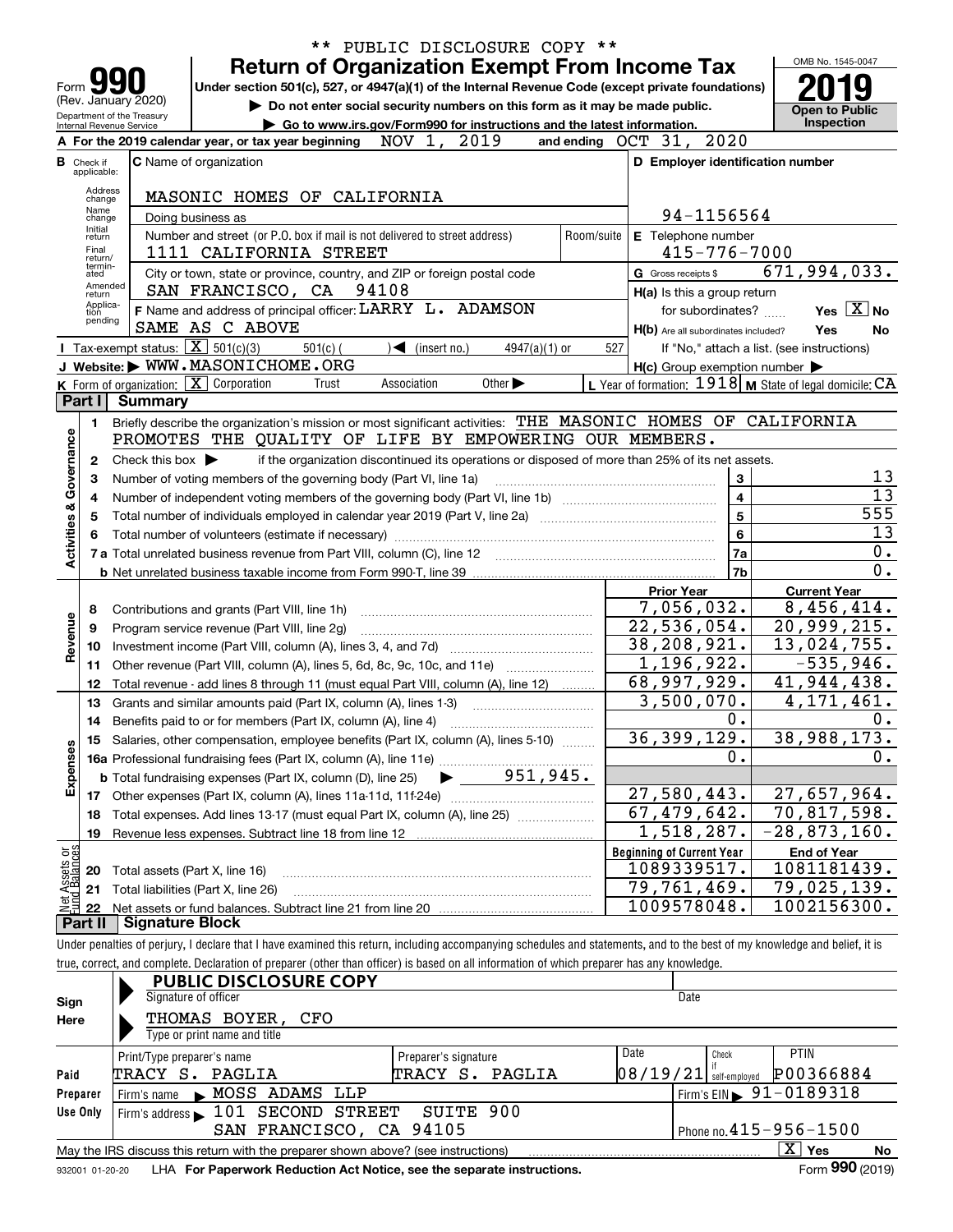|              | MASONIC HOMES OF CALIFORNIA<br>Form 990 (2019)                                                                                                  | 94-1156564          | Page 2                                 |
|--------------|-------------------------------------------------------------------------------------------------------------------------------------------------|---------------------|----------------------------------------|
|              | <b>Part III   Statement of Program Service Accomplishments</b>                                                                                  |                     |                                        |
|              | Check if Schedule O contains a response or note to any line in this Part III                                                                    |                     | $\overline{\mathbf{X}}$ $\overline{}$  |
| 1.           | Briefly describe the organization's mission:                                                                                                    |                     |                                        |
|              | IN KEEPING WITH THE TENETS OF FREEMASONRY, THE MASONIC HOMES OF                                                                                 |                     |                                        |
|              | CALIFORNIA PROMOTES THE QUALITY OF LIFE BY EMPOWERING OUR MEMBERS,                                                                              |                     |                                        |
|              | THEIR FAMILIES AND OUR COMMUNITIES TO LIVE WELL AND ACHIEVE MEANINGFUL                                                                          |                     |                                        |
|              | AND REWARDING LIVES. THE MASONIC HOMES OF CALIFORNIA WILL PROFOUNDLY                                                                            |                     |                                        |
| $\mathbf{2}$ | Did the organization undertake any significant program services during the year which were not listed on the                                    |                     |                                        |
|              | prior Form 990 or 990-EZ?                                                                                                                       |                     | $\sqrt{}$ Yes $\sqrt{}$ X $\sqrt{}$ No |
|              | If "Yes," describe these new services on Schedule O.                                                                                            |                     |                                        |
| 3            | Did the organization cease conducting, or make significant changes in how it conducts, any program services?                                    |                     | ∣Yes │X ∣No                            |
|              | If "Yes," describe these changes on Schedule O.                                                                                                 |                     |                                        |
| 4            | Describe the organization's program service accomplishments for each of its three largest program services, as measured by expenses.            |                     |                                        |
|              | Section 501(c)(3) and 501(c)(4) organizations are required to report the amount of grants and allocations to others, the total expenses, and    |                     |                                        |
|              | revenue, if any, for each program service reported<br>51,828,925. including grants of \$                                                        | 20,572,866.         |                                        |
| 4a           | ) (Revenue \$<br>) (Expenses \$<br>(Code:<br>OPERATION OF HOMES FOR THE ELDERLY (ADULT RESIDENTIAL SERVICE): MASONIC                            |                     |                                        |
|              | HOMES FOLLOWS AN "AGING IN PLACE" APPROACH TO CARE AND SERVICES. THIS                                                                           |                     |                                        |
|              | MEANS WE TRY TO BRING NEEDED SERVICES TO RESIDENTS INSTEAD OF HAVING                                                                            |                     |                                        |
|              | THEM GO TO THE SERVICES. RESIDENTS ENJOY THE SECURITY OF KNOWING THAT                                                                           |                     |                                        |
|              | MULTIPLE LEVELS OF CARE WILL BE AVAILABLE TO THEM ON THE SAME CAMPUS.                                                                           |                     |                                        |
|              |                                                                                                                                                 |                     |                                        |
|              | THE MASONIC HOMES OF CALIFORNIA OFFER THE FOLLOWING LEVELS OF SERVICE:                                                                          |                     |                                        |
|              | INDEPENDENT LIVING - RESIDENTS WHO QUALIFY FOR INDEPENDENT LIVING ARE                                                                           |                     |                                        |
|              | ABLE TO PROVIDE ALL OF THEIR OWN CARE, EVEN THOUGH SOME USE WALKERS OR                                                                          |                     |                                        |
|              | CANES.                                                                                                                                          |                     |                                        |
|              | ASSISTED LIVING - RESIDENTS ARE ABLE TO LIVE INDEPENDENTLY WHILE                                                                                |                     |                                        |
|              | RECEIVING ASSISTANCE WITH ACTIVITIES OF DAILY LIVING, SUCH AS BATHING,                                                                          |                     |                                        |
| 4b           | 6,423,748. including grants of \$<br>$4,110,468.$ (Revenue \$<br>) (Expenses \$<br>(Code:                                                       |                     |                                        |
|              | MASONIC OUTREACH PROGRAM: MASONIC HOMES OF CALIFORNIA KNOWS THAT MANY                                                                           |                     |                                        |
|              | OF OUR CONSTITUENTS PREFER TO LIVE OUT THEIR LIVES IN THEIR OWN HOMES                                                                           |                     |                                        |
|              | OR HOME COMMUNITIES. YET MANY NEED HELP COPING WITH THE CHALLENGES AND<br>ISSUES ASSOCIATED WITH AGING. IN RESPONSE, THE MASONIC HOMES OF       |                     |                                        |
|              | CALIFORNIA HAS EXPANDED THE MASONIC OUTREACH SERVICES                                                                                           | (MOS)<br>PROGRAM TO |                                        |
|              | BETTER MEET THE NEEDS OF OUR ELDERLY CONSTITUENTS WHO WISH TO REMAIN IN                                                                         |                     |                                        |
|              | THEIR OWN HOME OR COMMUNITY. MASONIC HOMES' GOAL IS TO PROVIDE OUR                                                                              |                     |                                        |
|              | FRATERNAL FAMILY MEMBERS ACCESS TO THE SERVICES AND RESOURCES THEY NEED                                                                         |                     |                                        |
|              | TO STAY HEALTHY AND SAFE IN THEIR OWN HOMES OR IN RETIREMENT FACILITIES                                                                         |                     |                                        |
|              | IN THEIR HOME COMMUNITIES.                                                                                                                      |                     |                                        |
|              |                                                                                                                                                 |                     |                                        |
|              |                                                                                                                                                 |                     |                                        |
|              | 4c (Code: ___________) (Expenses \$ ________4,099,257. including grants of \$ _______________________________) (Revenue \$ ___________426,349.) |                     |                                        |
|              | MASONIC CENTER FOR YOUTH AND FAMILIES IS A PLACE WHERE YOUNG PEOPLE WHO                                                                         |                     |                                        |
|              | STRUGGLE WITH BEHAVIORAL, LEARNING, AND PSYCHOLOGICAL PROBLEMS CAN                                                                              |                     |                                        |
|              | UNLOCK THEIR FULL POTENTIAL. WE HELP YOUNG PEOPLE FIND THEIR VOICES AND                                                                         |                     |                                        |
|              | THEN THEMSELVES. THE MISSION OF THIS PROGRAM IS TO OFFER MENTAL HEALTH                                                                          |                     |                                        |
|              | SERVICES BY OUR PATIENT'S NEEDS RATHER THAN BY ARTIFICIALLY-IMPOSED                                                                             |                     |                                        |
|              | LIMITATIONS; AND TO ADD OUR VOICE AND EXPERIENCE TO THE PUBLIC DEBATE                                                                           |                     |                                        |
|              | ABOUT EFFECTIVE ASSESSMENT AND TREATMENT OF CHILDREN WITH BEHAVIORAL                                                                            |                     |                                        |
|              | AND MENTAL HEALTH ISSUES.                                                                                                                       |                     |                                        |

| 4d | Other program services (Describe on Schedule O.) |                        |         |                                    |                 |
|----|--------------------------------------------------|------------------------|---------|------------------------------------|-----------------|
|    | 60,993.<br>(Expenses \$                          | including grants of \$ | 60,993. | (Revenue \$                        |                 |
| 4e | Total program service expenses >                 | 62,412,923.            |         |                                    |                 |
|    |                                                  |                        |         |                                    | Form 990 (2019) |
|    | 932002 01-20-20                                  |                        |         | SEE SCHEDULE O FOR CONTINUATION(S) |                 |
|    |                                                  |                        |         |                                    |                 |
|    |                                                  |                        |         |                                    |                 |

17340 17023 2019.06010 MASONIC HOMES OF CALIFORN 37023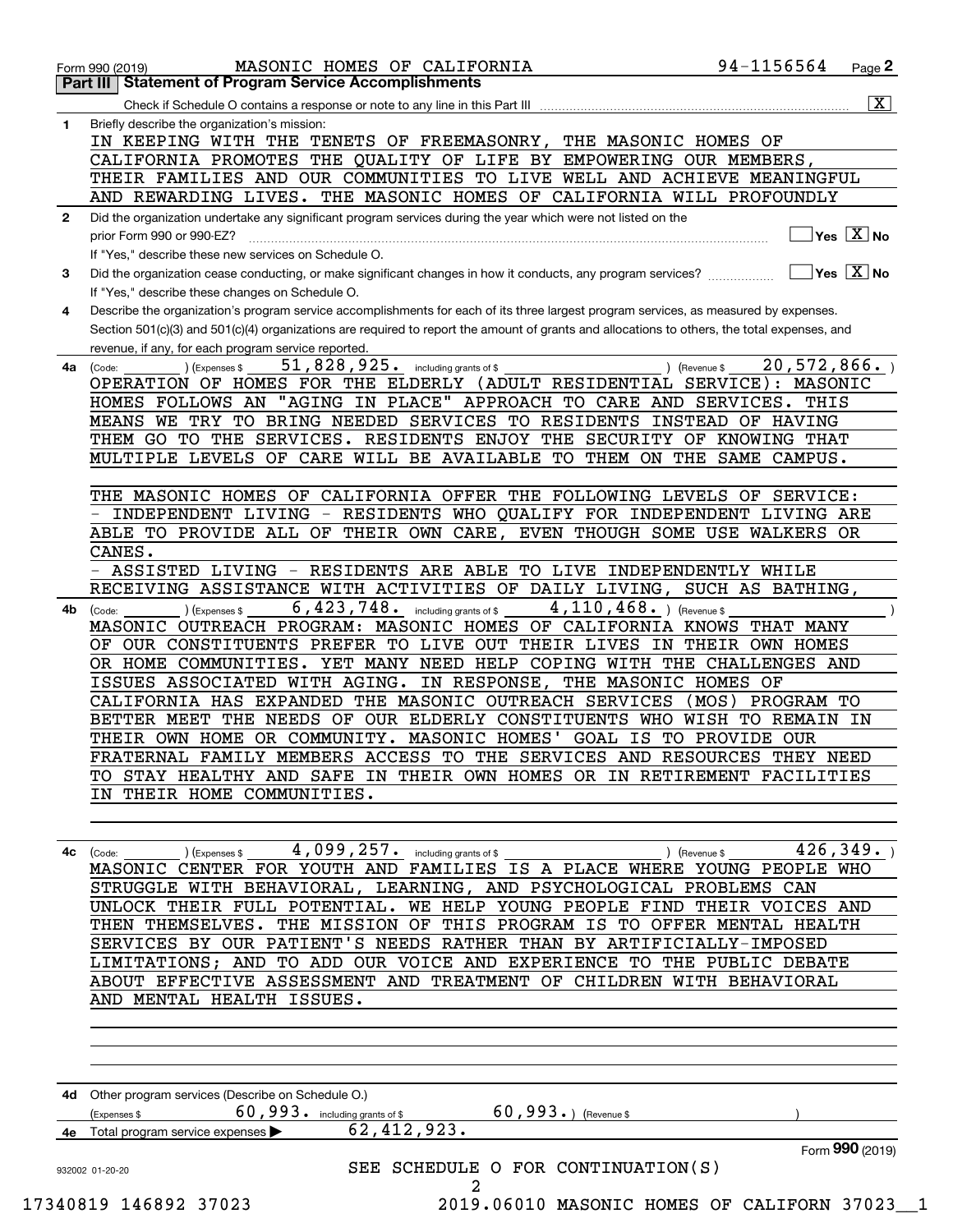| Form 990 (2019) |  |  |
|-----------------|--|--|

Form 990 (2019) MASONIC HOMES OF CALIFORNIA 94-1156564 <sub>Page</sub> 3<br>**Part IV | Checklist of Required Schedules** 

|     |                                                                                                                                       |                 | Yes $ $     | No              |
|-----|---------------------------------------------------------------------------------------------------------------------------------------|-----------------|-------------|-----------------|
| 1   | Is the organization described in section $501(c)(3)$ or $4947(a)(1)$ (other than a private foundation)?                               |                 |             |                 |
|     |                                                                                                                                       | 1.              | x           |                 |
| 2   |                                                                                                                                       | $\mathbf{2}$    | $\mathbf X$ |                 |
| 3   | Did the organization engage in direct or indirect political campaign activities on behalf of or in opposition to candidates for       |                 |             |                 |
|     |                                                                                                                                       | 3               |             | x               |
| 4   | Section 501(c)(3) organizations. Did the organization engage in lobbying activities, or have a section 501(h) election in effect      |                 |             |                 |
|     |                                                                                                                                       | 4               | x           |                 |
| 5   | Is the organization a section 501(c)(4), 501(c)(5), or 501(c)(6) organization that receives membership dues, assessments, or          |                 |             |                 |
|     |                                                                                                                                       | 5               |             | x               |
| 6   | Did the organization maintain any donor advised funds or any similar funds or accounts for which donors have the right to             |                 |             |                 |
|     | provide advice on the distribution or investment of amounts in such funds or accounts? If "Yes," complete Schedule D, Part I          | 6               |             | x               |
| 7   | Did the organization receive or hold a conservation easement, including easements to preserve open space,                             |                 |             |                 |
|     |                                                                                                                                       | $\overline{7}$  |             | x               |
| 8   | Did the organization maintain collections of works of art, historical treasures, or other similar assets? If "Yes," complete          |                 |             |                 |
|     |                                                                                                                                       | 8               | x           |                 |
| 9   | Did the organization report an amount in Part X, line 21, for escrow or custodial account liability, serve as a custodian for         |                 |             |                 |
|     | amounts not listed in Part X; or provide credit counseling, debt management, credit repair, or debt negotiation services?             |                 |             |                 |
|     |                                                                                                                                       | 9               |             | x               |
| 10  | Did the organization, directly or through a related organization, hold assets in donor-restricted endowments                          |                 |             |                 |
|     |                                                                                                                                       | 10              | x           |                 |
| 11  | If the organization's answer to any of the following questions is "Yes," then complete Schedule D, Parts VI, VII, VIII, IX, or X      |                 |             |                 |
|     | as applicable.                                                                                                                        |                 |             |                 |
|     | a Did the organization report an amount for land, buildings, and equipment in Part X, line 10? If "Yes." complete Schedule D.         |                 |             |                 |
|     |                                                                                                                                       | 11a             | х           |                 |
|     | <b>b</b> Did the organization report an amount for investments - other securities in Part X, line 12, that is 5% or more of its total |                 |             |                 |
|     |                                                                                                                                       | 11 <sub>b</sub> | x           |                 |
|     | c Did the organization report an amount for investments - program related in Part X, line 13, that is 5% or more of its total         |                 |             |                 |
|     |                                                                                                                                       | 11c             |             | x               |
|     | d Did the organization report an amount for other assets in Part X, line 15, that is 5% or more of its total assets reported in       |                 |             |                 |
|     |                                                                                                                                       | 11d             |             | x               |
|     |                                                                                                                                       | 11e             | X           |                 |
| f   | Did the organization's separate or consolidated financial statements for the tax year include a footnote that addresses               |                 |             |                 |
|     | the organization's liability for uncertain tax positions under FIN 48 (ASC 740)? If "Yes," complete Schedule D, Part X                | 11f             |             | x               |
|     | 12a Did the organization obtain separate, independent audited financial statements for the tax year? If "Yes," complete               |                 |             |                 |
|     |                                                                                                                                       | 12a             |             | x               |
|     | <b>b</b> Was the organization included in consolidated, independent audited financial statements for the tax year?                    |                 |             |                 |
|     | If "Yes," and if the organization answered "No" to line 12a, then completing Schedule D, Parts XI and XII is optional                 | 12 <sub>b</sub> | X           |                 |
| 13  | Is the organization a school described in section 170(b)(1)(A)(ii)? If "Yes," complete Schedule E                                     | 13              |             | X               |
| 14a | Did the organization maintain an office, employees, or agents outside of the United States?                                           | 14a             |             | X               |
| b   | Did the organization have aggregate revenues or expenses of more than \$10,000 from grantmaking, fundraising, business,               |                 |             |                 |
|     | investment, and program service activities outside the United States, or aggregate foreign investments valued at \$100,000            |                 |             |                 |
|     |                                                                                                                                       | 14b             | X           |                 |
| 15  | Did the organization report on Part IX, column (A), line 3, more than \$5,000 of grants or other assistance to or for any             |                 |             |                 |
|     |                                                                                                                                       | 15              |             | X               |
| 16  | Did the organization report on Part IX, column (A), line 3, more than \$5,000 of aggregate grants or other assistance to              |                 |             |                 |
|     |                                                                                                                                       | 16              |             | X               |
| 17  | Did the organization report a total of more than \$15,000 of expenses for professional fundraising services on Part IX,               |                 |             |                 |
|     |                                                                                                                                       | 17              |             | X               |
| 18  | Did the organization report more than \$15,000 total of fundraising event gross income and contributions on Part VIII, lines          |                 |             |                 |
|     |                                                                                                                                       | 18              |             | x               |
| 19  | Did the organization report more than \$15,000 of gross income from gaming activities on Part VIII, line 9a? If "Yes."                |                 |             |                 |
|     |                                                                                                                                       | 19              |             | x               |
|     |                                                                                                                                       | <b>20a</b>      |             | X               |
|     | b If "Yes" to line 20a, did the organization attach a copy of its audited financial statements to this return?                        | 20 <sub>b</sub> |             |                 |
| 21  | Did the organization report more than \$5,000 of grants or other assistance to any domestic organization or                           |                 |             |                 |
|     |                                                                                                                                       | 21              | X           |                 |
|     | 932003 01-20-20                                                                                                                       |                 |             | Form 990 (2019) |
|     | ٦                                                                                                                                     |                 |             |                 |

932003 01-20-20

3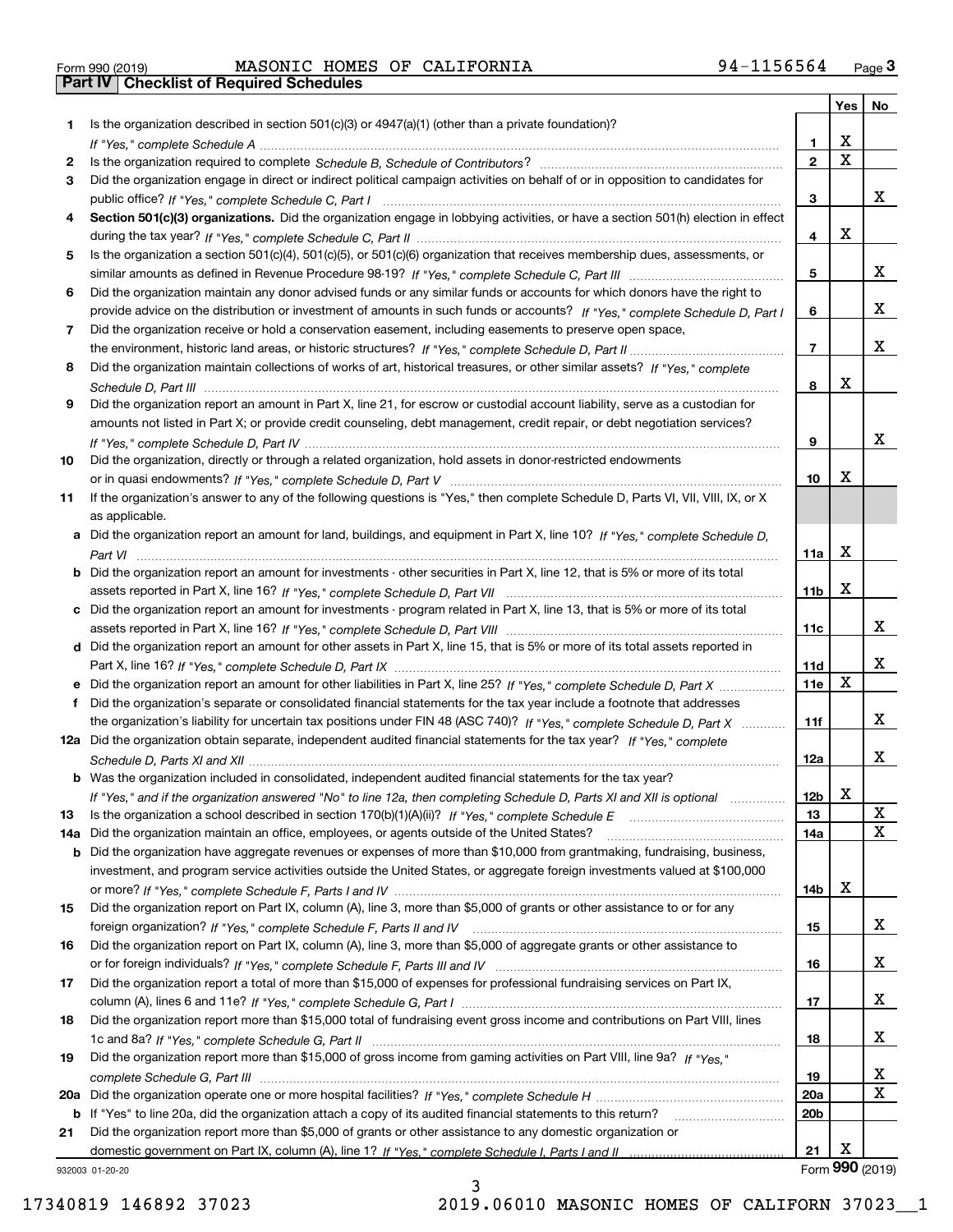| Form 990 (2019) |  |  |
|-----------------|--|--|

Form 990 (2019) MASONIC HOMES OF CALIFORNIA 94-1156564 <sub>Page</sub> 4<br>**Part IV | Checklist of Required Schedules** <sub>(continued)</sub>

*(continued)*

|               |                                                                                                                                   |            | Yes | No                      |
|---------------|-----------------------------------------------------------------------------------------------------------------------------------|------------|-----|-------------------------|
| 22            | Did the organization report more than \$5,000 of grants or other assistance to or for domestic individuals on                     |            |     |                         |
|               |                                                                                                                                   | 22         | x   |                         |
| 23            | Did the organization answer "Yes" to Part VII, Section A, line 3, 4, or 5 about compensation of the organization's current        |            |     |                         |
|               | and former officers, directors, trustees, key employees, and highest compensated employees? If "Yes," complete                    |            |     |                         |
|               |                                                                                                                                   | 23         | х   |                         |
|               | 24a Did the organization have a tax-exempt bond issue with an outstanding principal amount of more than \$100,000 as of the       |            |     |                         |
|               | last day of the year, that was issued after December 31, 2002? If "Yes," answer lines 24b through 24d and complete                |            |     |                         |
|               |                                                                                                                                   | 24a        |     | X.                      |
|               | b Did the organization invest any proceeds of tax-exempt bonds beyond a temporary period exception?                               | 24b        |     |                         |
|               | c Did the organization maintain an escrow account other than a refunding escrow at any time during the year to defease            |            |     |                         |
|               | any tax-exempt bonds?                                                                                                             | 24c        |     |                         |
|               | d Did the organization act as an "on behalf of" issuer for bonds outstanding at any time during the year?                         | 24d        |     |                         |
|               | 25a Section 501(c)(3), 501(c)(4), and 501(c)(29) organizations. Did the organization engage in an excess benefit                  |            |     |                         |
|               |                                                                                                                                   | 25a        |     | X.                      |
|               | b Is the organization aware that it engaged in an excess benefit transaction with a disqualified person in a prior year, and      |            |     |                         |
|               | that the transaction has not been reported on any of the organization's prior Forms 990 or 990-EZ? If "Yes." complete             |            |     |                         |
|               | Schedule L, Part I                                                                                                                | 25b        |     | X.                      |
| 26            | Did the organization report any amount on Part X, line 5 or 22, for receivables from or payables to any current                   |            |     |                         |
|               | or former officer, director, trustee, key employee, creator or founder, substantial contributor, or 35%                           |            |     |                         |
|               |                                                                                                                                   | 26         |     | x                       |
| 27            | Did the organization provide a grant or other assistance to any current or former officer, director, trustee, key employee,       |            |     |                         |
|               | creator or founder, substantial contributor or employee thereof, a grant selection committee member, or to a 35% controlled       |            |     |                         |
|               | entity (including an employee thereof) or family member of any of these persons? If "Yes," complete Schedule L, Part III          | 27         |     | x                       |
| 28            | Was the organization a party to a business transaction with one of the following parties (see Schedule L, Part IV                 |            |     |                         |
|               | instructions, for applicable filing thresholds, conditions, and exceptions):                                                      |            |     |                         |
|               | a A current or former officer, director, trustee, key employee, creator or founder, or substantial contributor? If                |            |     |                         |
|               |                                                                                                                                   | 28a        |     | x                       |
|               |                                                                                                                                   | 28b        |     | X                       |
|               | c A 35% controlled entity of one or more individuals and/or organizations described in lines 28a or 28b? If                       |            |     |                         |
|               |                                                                                                                                   | 28c        |     | x                       |
| 29            |                                                                                                                                   | 29         |     | $\overline{\mathbf{x}}$ |
| 30            | Did the organization receive contributions of art, historical treasures, or other similar assets, or qualified conservation       |            |     |                         |
|               |                                                                                                                                   | 30         |     | x                       |
| 31            | Did the organization liquidate, terminate, or dissolve and cease operations? If "Yes," complete Schedule N, Part I                | 31         |     | $\overline{\mathbf{x}}$ |
| 32            | Did the organization sell, exchange, dispose of, or transfer more than 25% of its net assets? If "Yes," complete                  |            |     |                         |
|               |                                                                                                                                   | 32         |     | x                       |
|               |                                                                                                                                   |            |     |                         |
| 33            | Did the organization own 100% of an entity disregarded as separate from the organization under Regulations                        |            |     | X                       |
|               |                                                                                                                                   | 33         |     |                         |
| 34            | Was the organization related to any tax-exempt or taxable entity? If "Yes," complete Schedule R, Part II, III, or IV, and         |            | х   |                         |
|               |                                                                                                                                   | 34         | X   |                         |
|               | 35a Did the organization have a controlled entity within the meaning of section 512(b)(13)?                                       | <b>35a</b> |     |                         |
|               | b If "Yes" to line 35a, did the organization receive any payment from or engage in any transaction with a controlled entity       |            | х   |                         |
|               |                                                                                                                                   | 35b        |     |                         |
| 36            | Section 501(c)(3) organizations. Did the organization make any transfers to an exempt non-charitable related organization?        |            |     |                         |
|               |                                                                                                                                   | 36         | х   |                         |
| 37            | Did the organization conduct more than 5% of its activities through an entity that is not a related organization                  |            |     |                         |
|               | and that is treated as a partnership for federal income tax purposes? If "Yes," complete Schedule R, Part VI                      | 37         |     | x                       |
| 38            | Did the organization complete Schedule O and provide explanations in Schedule O for Part VI, lines 11b and 19?                    |            |     |                         |
| <b>Part V</b> | Note: All Form 990 filers are required to complete Schedule O<br><b>Statements Regarding Other IRS Filings and Tax Compliance</b> | 38         | X   |                         |
|               |                                                                                                                                   |            |     |                         |
|               | Check if Schedule O contains a response or note to any line in this Part V                                                        |            |     |                         |
|               |                                                                                                                                   |            | Yes | No                      |
|               | 257<br>1a Enter the number reported in Box 3 of Form 1096. Enter -0- if not applicable<br>1a                                      |            |     |                         |
|               | 0<br><b>b</b> Enter the number of Forms W-2G included in line 1a. Enter -0- if not applicable<br>1b                               |            |     |                         |
|               | c Did the organization comply with backup withholding rules for reportable payments to vendors and reportable gaming              |            |     |                         |
|               | (gambling) winnings to prize winners?                                                                                             | 1c         | X   |                         |
|               | 932004 01-20-20                                                                                                                   |            |     | Form 990 (2019)         |
|               |                                                                                                                                   |            |     |                         |

17340819 146892 37023 2019.06010 MASONIC HOMES OF CALIFORN 37023\_\_1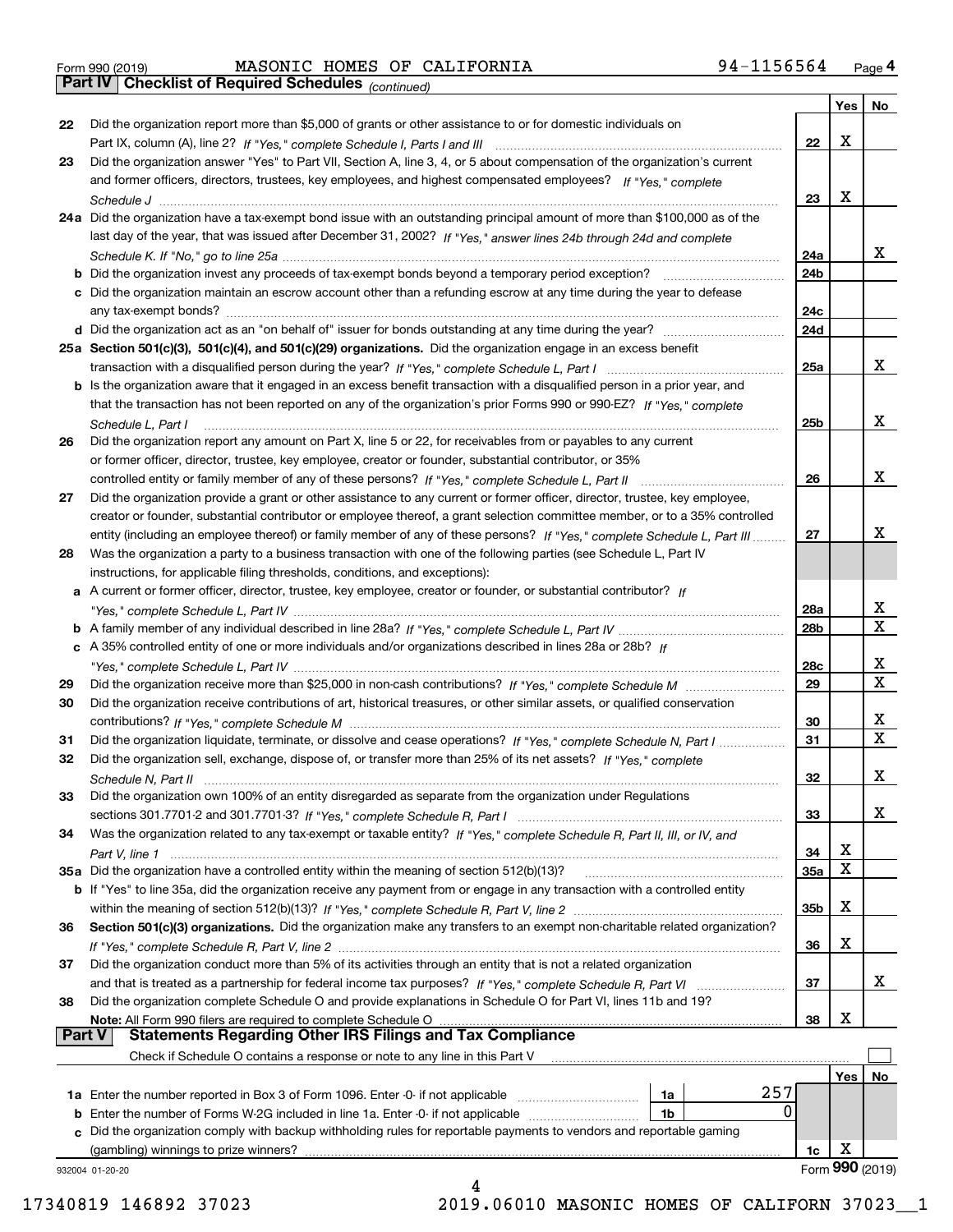|               | 94-1156564<br>MASONIC HOMES OF CALIFORNIA<br>Form 990 (2019)                                                                                    |                |     | $_{\text{Page}}$ 5 |
|---------------|-------------------------------------------------------------------------------------------------------------------------------------------------|----------------|-----|--------------------|
| <b>Part V</b> | Statements Regarding Other IRS Filings and Tax Compliance (continued)                                                                           |                |     |                    |
|               |                                                                                                                                                 |                | Yes | No                 |
|               | 2a Enter the number of employees reported on Form W-3, Transmittal of Wage and Tax Statements,                                                  |                |     |                    |
|               | 555<br>filed for the calendar year ending with or within the year covered by this return<br>2a                                                  |                |     |                    |
|               |                                                                                                                                                 | 2b             | x   |                    |
|               |                                                                                                                                                 |                |     |                    |
| За            | Did the organization have unrelated business gross income of \$1,000 or more during the year?                                                   | 3a             | х   |                    |
| b             |                                                                                                                                                 | 3 <sub>b</sub> | X   |                    |
|               | 4a At any time during the calendar year, did the organization have an interest in, or a signature or other authority over, a                    |                |     |                    |
|               |                                                                                                                                                 | 4a             |     | x                  |
|               | <b>b</b> If "Yes," enter the name of the foreign country $\blacktriangleright$                                                                  |                |     |                    |
|               | See instructions for filing requirements for FinCEN Form 114, Report of Foreign Bank and Financial Accounts (FBAR).                             |                |     |                    |
| 5a            | Was the organization a party to a prohibited tax shelter transaction at any time during the tax year?                                           | 5a             |     | х                  |
| b             |                                                                                                                                                 | 5 <sub>b</sub> |     | х                  |
| с             |                                                                                                                                                 | 5c             |     |                    |
|               | 6a Does the organization have annual gross receipts that are normally greater than \$100,000, and did the organization solicit                  |                |     |                    |
|               | any contributions that were not tax deductible as charitable contributions?                                                                     | 6a             |     | x                  |
|               | <b>b</b> If "Yes," did the organization include with every solicitation an express statement that such contributions or gifts                   |                |     |                    |
|               | were not tax deductible?                                                                                                                        | 6b             |     |                    |
| 7             | Organizations that may receive deductible contributions under section 170(c).                                                                   |                |     |                    |
| а             | Did the organization receive a payment in excess of \$75 made partly as a contribution and partly for goods and services provided to the payor? | 7a             |     | x                  |
| b             | If "Yes," did the organization notify the donor of the value of the goods or services provided?                                                 | 7b             |     |                    |
|               | Did the organization sell, exchange, or otherwise dispose of tangible personal property for which it was required                               |                |     |                    |
|               |                                                                                                                                                 | 7c             |     | x                  |
| d             | 7d                                                                                                                                              |                |     |                    |
| е             |                                                                                                                                                 | 7e             |     | х                  |
| f             | Did the organization, during the year, pay premiums, directly or indirectly, on a personal benefit contract?                                    | 7f             |     | х                  |
| g             | If the organization received a contribution of qualified intellectual property, did the organization file Form 8899 as required?                | 7g             |     |                    |
| h             | If the organization received a contribution of cars, boats, airplanes, or other vehicles, did the organization file a Form 1098-C?              | 7h             |     |                    |
| 8             | Sponsoring organizations maintaining donor advised funds. Did a donor advised fund maintained by the                                            |                |     |                    |
|               | sponsoring organization have excess business holdings at any time during the year?                                                              | 8              |     |                    |
| 9             | Sponsoring organizations maintaining donor advised funds.                                                                                       |                |     |                    |
| а             | Did the sponsoring organization make any taxable distributions under section 4966?                                                              | 9а             |     |                    |
| b             | Did the sponsoring organization make a distribution to a donor, donor advisor, or related person?                                               | 9b             |     |                    |
| 10            | Section 501(c)(7) organizations. Enter:                                                                                                         |                |     |                    |
| а             | 10a<br> 10b                                                                                                                                     |                |     |                    |
|               | Gross receipts, included on Form 990, Part VIII, line 12, for public use of club facilities                                                     |                |     |                    |
| 11            | Section 501(c)(12) organizations. Enter:                                                                                                        |                |     |                    |
| а             | 11a<br>Gross income from members or shareholders<br>Gross income from other sources (Do not net amounts due or paid to other sources against    |                |     |                    |
| b             | 11 <sub>b</sub><br>amounts due or received from them.)                                                                                          |                |     |                    |
|               | 12a Section 4947(a)(1) non-exempt charitable trusts. Is the organization filing Form 990 in lieu of Form 1041?                                  | 12a            |     |                    |
|               | <b>12b</b><br><b>b</b> If "Yes," enter the amount of tax-exempt interest received or accrued during the year                                    |                |     |                    |
| 13            | Section 501(c)(29) qualified nonprofit health insurance issuers.                                                                                |                |     |                    |
| a             | Is the organization licensed to issue qualified health plans in more than one state?                                                            | 13a            |     |                    |
|               | Note: See the instructions for additional information the organization must report on Schedule O.                                               |                |     |                    |
| b             | Enter the amount of reserves the organization is required to maintain by the states in which the                                                |                |     |                    |
|               | 13 <sub>b</sub>                                                                                                                                 |                |     |                    |
| с             | 13 <sub>c</sub>                                                                                                                                 |                |     |                    |
| 14a           | Did the organization receive any payments for indoor tanning services during the tax year?                                                      | 14a            |     | x                  |
|               | <b>b</b> If "Yes," has it filed a Form 720 to report these payments? If "No," provide an explanation on Schedule O                              | 14b            |     |                    |
| 15            | Is the organization subject to the section 4960 tax on payment(s) of more than \$1,000,000 in remuneration or                                   |                |     |                    |
|               | excess parachute payment(s) during the year?                                                                                                    | 15             |     | x                  |
|               | If "Yes," see instructions and file Form 4720, Schedule N.                                                                                      |                |     |                    |
| 16            | Is the organization an educational institution subject to the section 4968 excise tax on net investment income?                                 | 16             |     | х                  |
|               | If "Yes," complete Form 4720, Schedule O.                                                                                                       |                |     |                    |
|               |                                                                                                                                                 |                |     |                    |

Form (2019) **990**

932005 01-20-20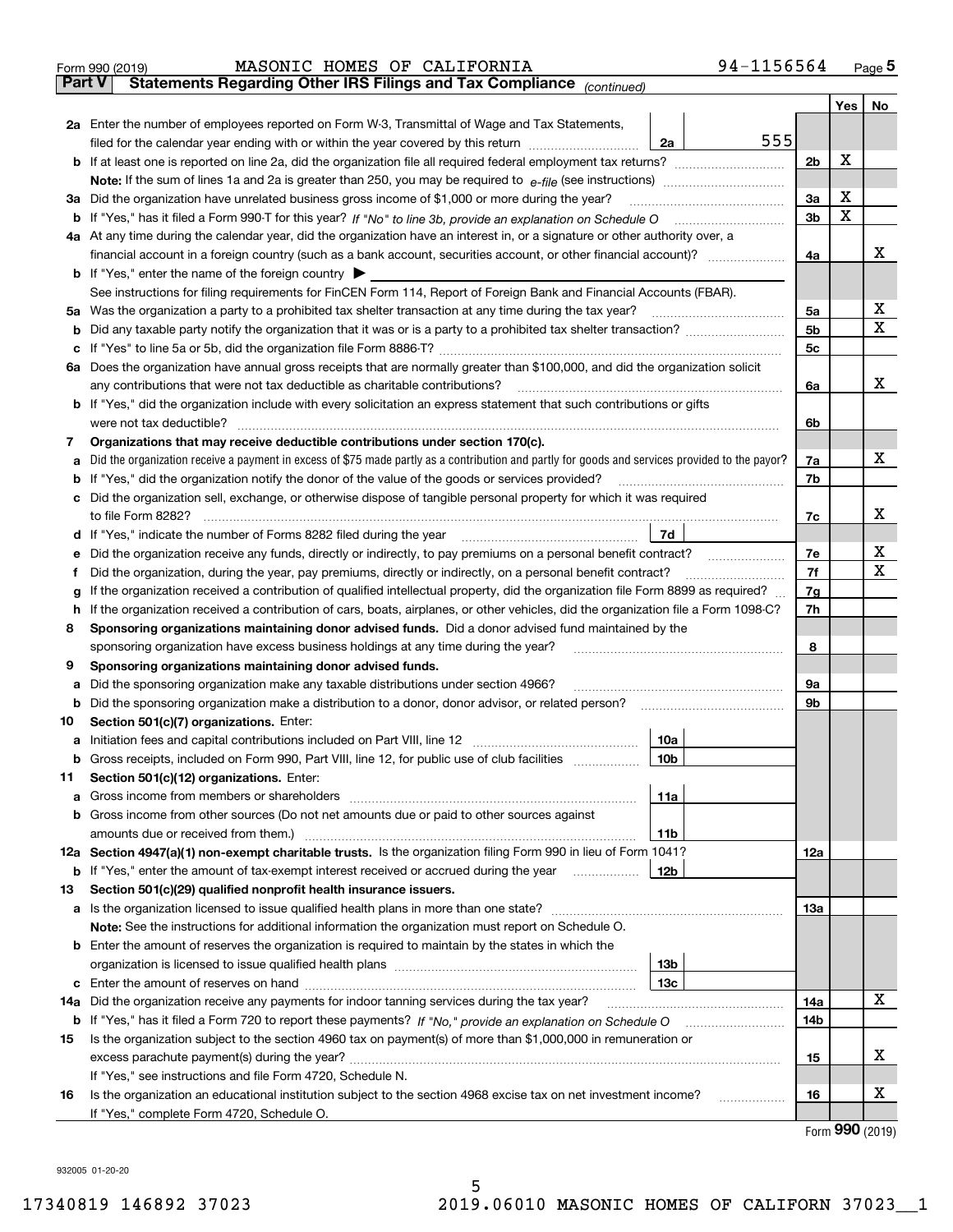| Form 990 (2019) |  |  |
|-----------------|--|--|
|                 |  |  |

MASONIC HOMES OF CALIFORNIA 94-1156564

*For each "Yes" response to lines 2 through 7b below, and for a "No" response to line 8a, 8b, or 10b below, describe the circumstances, processes, or changes on Schedule O. See instructions.* Form 990 (2019) **MASONIC HOMES OF CALIFORNIA** 94-1156564 Page 6<br>**Part VI Governance, Management, and Disclosure** For each "Yes" response to lines 2 through 7b below, and for a "No" response

|    | <b>1a</b> Enter the number of voting members of the governing body at the end of the tax year<br>.                                                                         | 1a | 13 |                 | Yes             | No                      |
|----|----------------------------------------------------------------------------------------------------------------------------------------------------------------------------|----|----|-----------------|-----------------|-------------------------|
|    | If there are material differences in voting rights among members of the governing body, or if the governing                                                                |    |    |                 |                 |                         |
|    | body delegated broad authority to an executive committee or similar committee, explain on Schedule O.                                                                      |    |    |                 |                 |                         |
| b  | Enter the number of voting members included on line 1a, above, who are independent                                                                                         | 1b | 13 |                 |                 |                         |
| 2  | Did any officer, director, trustee, or key employee have a family relationship or a business relationship with any other                                                   |    |    |                 |                 |                         |
|    | officer, director, trustee, or key employee?                                                                                                                               |    |    | $\mathbf{2}$    |                 | X                       |
| 3  | Did the organization delegate control over management duties customarily performed by or under the direct supervision                                                      |    |    |                 |                 |                         |
|    |                                                                                                                                                                            |    |    | 3               |                 | X                       |
| 4  | Did the organization make any significant changes to its governing documents since the prior Form 990 was filed?                                                           |    |    | 4               |                 | $\overline{\mathbf{x}}$ |
| 5  |                                                                                                                                                                            |    |    | 5               |                 | $\mathbf X$             |
| 6  | Did the organization have members or stockholders?                                                                                                                         |    |    | 6               |                 | X                       |
| 7a | Did the organization have members, stockholders, or other persons who had the power to elect or appoint one or                                                             |    |    |                 |                 |                         |
|    |                                                                                                                                                                            |    |    | 7a              | x               |                         |
|    | <b>b</b> Are any governance decisions of the organization reserved to (or subject to approval by) members, stockholders, or                                                |    |    |                 |                 |                         |
|    | persons other than the governing body?                                                                                                                                     |    |    | 7b              | X               |                         |
| 8  | Did the organization contemporaneously document the meetings held or written actions undertaken during the year by the following:                                          |    |    |                 |                 |                         |
| a  |                                                                                                                                                                            |    |    | 8a              | X               |                         |
| b  |                                                                                                                                                                            |    |    | 8b              | X               |                         |
| 9  | Is there any officer, director, trustee, or key employee listed in Part VII, Section A, who cannot be reached at the                                                       |    |    |                 |                 |                         |
|    |                                                                                                                                                                            |    |    | 9               |                 | х                       |
|    | <b>Section B. Policies</b> (This Section B requests information about policies not required by the Internal Revenue Code.)                                                 |    |    |                 |                 |                         |
|    |                                                                                                                                                                            |    |    |                 |                 | No                      |
|    |                                                                                                                                                                            |    |    |                 | Yes             | X                       |
|    |                                                                                                                                                                            |    |    | 10a             |                 |                         |
|    | <b>b</b> If "Yes," did the organization have written policies and procedures governing the activities of such chapters, affiliates,                                        |    |    |                 |                 |                         |
|    |                                                                                                                                                                            |    |    | 10 <sub>b</sub> | X               |                         |
|    | 11a Has the organization provided a complete copy of this Form 990 to all members of its governing body before filing the form?                                            |    |    | 11a             |                 |                         |
|    | <b>b</b> Describe in Schedule O the process, if any, used by the organization to review this Form 990.                                                                     |    |    |                 |                 |                         |
|    |                                                                                                                                                                            |    |    | 12a             | X               |                         |
| b  |                                                                                                                                                                            |    |    | 12b             | X               |                         |
|    | c Did the organization regularly and consistently monitor and enforce compliance with the policy? If "Yes," describe                                                       |    |    |                 |                 |                         |
|    | in Schedule O how this was done manufactured and continuum control of the state of the state of the state of t                                                             |    |    | 12c             | X               |                         |
| 13 |                                                                                                                                                                            |    |    | 13              | X               |                         |
| 14 | Did the organization have a written document retention and destruction policy? manufactured and the organization have a written document retention and destruction policy? |    |    | 14              | X               |                         |
| 15 | Did the process for determining compensation of the following persons include a review and approval by independent                                                         |    |    |                 |                 |                         |
|    | persons, comparability data, and contemporaneous substantiation of the deliberation and decision?                                                                          |    |    |                 |                 |                         |
|    |                                                                                                                                                                            |    |    | 15a             | X               |                         |
|    |                                                                                                                                                                            |    |    | 15b             | X               |                         |
|    | If "Yes" to line 15a or 15b, describe the process in Schedule O (see instructions).                                                                                        |    |    |                 |                 |                         |
|    | 16a Did the organization invest in, contribute assets to, or participate in a joint venture or similar arrangement with a                                                  |    |    |                 |                 |                         |
|    | taxable entity during the year?                                                                                                                                            |    |    | 16a             |                 | X                       |
|    | b If "Yes," did the organization follow a written policy or procedure requiring the organization to evaluate its participation                                             |    |    |                 |                 |                         |
|    | in joint venture arrangements under applicable federal tax law, and take steps to safequard the organization's                                                             |    |    |                 |                 |                         |
|    | exempt status with respect to such arrangements?                                                                                                                           |    |    | 16b             |                 |                         |
|    | <b>Section C. Disclosure</b>                                                                                                                                               |    |    |                 |                 |                         |
| 17 | List the states with which a copy of this Form 990 is required to be filed $\blacktriangleright$ CA                                                                        |    |    |                 |                 |                         |
| 18 | Section 6104 requires an organization to make its Forms 1023 (1024 or 1024-A, if applicable), 990, and 990-T (Section 501(c)(3)s only) available                           |    |    |                 |                 |                         |
|    | for public inspection. Indicate how you made these available. Check all that apply.                                                                                        |    |    |                 |                 |                         |
|    | $X$ Upon request<br>Another's website<br>Own website<br>Other (explain on Schedule O)                                                                                      |    |    |                 |                 |                         |
| 19 | Describe on Schedule O whether (and if so, how) the organization made its governing documents, conflict of interest policy, and financial                                  |    |    |                 |                 |                         |
|    | statements available to the public during the tax year.                                                                                                                    |    |    |                 |                 |                         |
| 20 | State the name, address, and telephone number of the person who possesses the organization's books and records<br>JUN APRUEBO - 415-292-9155                               |    |    |                 |                 |                         |
|    | 94108<br>1111 CALIFORNIA STREET, SAN FRANCISCO, CA                                                                                                                         |    |    |                 |                 |                         |
|    | 932006 01-20-20                                                                                                                                                            |    |    |                 | Form 990 (2019) |                         |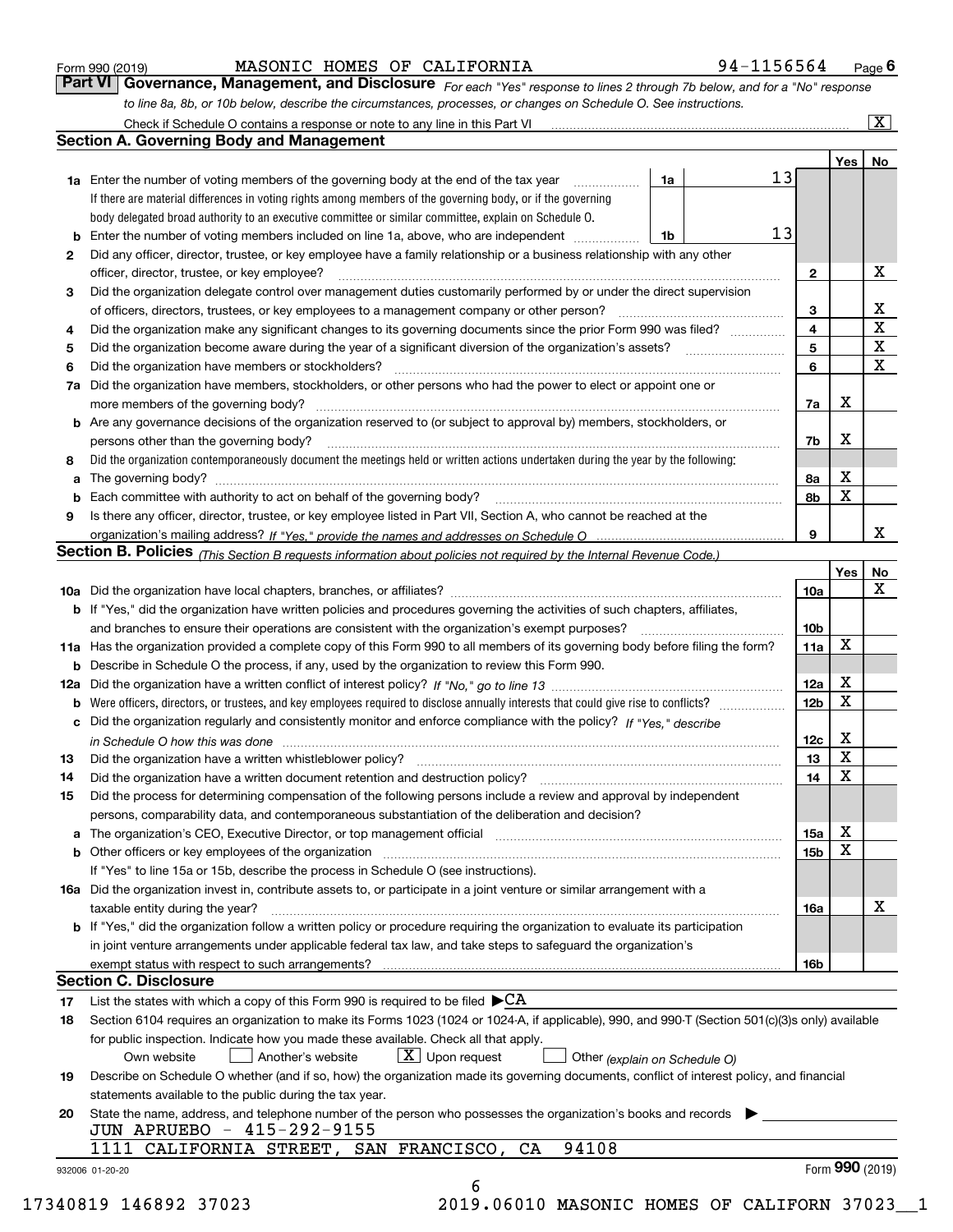$\mathcal{L}^{\text{max}}$ 

# **7Part VII Compensation of Officers, Directors, Trustees, Key Employees, Highest Compensated Employees, and Independent Contractors**

Check if Schedule O contains a response or note to any line in this Part VII

**Section A. Officers, Directors, Trustees, Key Employees, and Highest Compensated Employees**

**1a**  Complete this table for all persons required to be listed. Report compensation for the calendar year ending with or within the organization's tax year. **•** List all of the organization's current officers, directors, trustees (whether individuals or organizations), regardless of amount of compensation.

Enter -0- in columns (D), (E), and (F) if no compensation was paid.

 $\bullet$  List all of the organization's  $\,$ current key employees, if any. See instructions for definition of "key employee."

**•** List the organization's five current highest compensated employees (other than an officer, director, trustee, or key employee) who received reportable compensation (Box 5 of Form W-2 and/or Box 7 of Form 1099-MISC) of more than \$100,000 from the organization and any related organizations.

**•** List all of the organization's former officers, key employees, and highest compensated employees who received more than \$100,000 of reportable compensation from the organization and any related organizations.

**former directors or trustees**  ¥ List all of the organization's that received, in the capacity as a former director or trustee of the organization, more than \$10,000 of reportable compensation from the organization and any related organizations.

See instructions for the order in which to list the persons above.

Check this box if neither the organization nor any related organization compensated any current officer, director, or trustee.  $\mathcal{L}^{\text{max}}$ 

| (A)                             | (B)                    | (C)                           |                                                                  |                         |              |                                  | (D)       | (E)                 | (F)                              |                               |
|---------------------------------|------------------------|-------------------------------|------------------------------------------------------------------|-------------------------|--------------|----------------------------------|-----------|---------------------|----------------------------------|-------------------------------|
| Name and title                  | Average                |                               | Position<br>(do not check more than one                          |                         | Reportable   | Reportable                       | Estimated |                     |                                  |                               |
|                                 | hours per              |                               | box, unless person is both an<br>officer and a director/trustee) |                         | compensation | compensation                     | amount of |                     |                                  |                               |
|                                 | week                   |                               |                                                                  |                         |              |                                  |           | from                | from related                     | other                         |
|                                 | (list any<br>hours for |                               |                                                                  |                         |              |                                  |           | the<br>organization | organizations<br>(W-2/1099-MISC) | compensation<br>from the      |
|                                 | related                |                               |                                                                  |                         |              |                                  |           | (W-2/1099-MISC)     |                                  | organization                  |
|                                 | organizations          |                               |                                                                  |                         |              |                                  |           |                     |                                  | and related                   |
|                                 | below                  | ndividual trustee or director | Institutional trustee                                            |                         | Key employee |                                  |           |                     |                                  | organizations                 |
|                                 | line)                  |                               |                                                                  | Officer                 |              | Highest compensated<br> employee | Former    |                     |                                  |                               |
| GARY CHARLAND<br>(1)            | 40.00                  |                               |                                                                  |                         |              |                                  |           |                     |                                  |                               |
| PRESIDENT AND CEO               |                        |                               |                                                                  | X                       |              |                                  |           | 502,678.            | $0$ .                            | 54,306.                       |
| (2)<br>ALLAN L. CASALOU         | 13.00                  |                               |                                                                  |                         |              |                                  |           |                     |                                  |                               |
| <b>SECRETARY</b>                | 27.00                  |                               |                                                                  | X                       |              |                                  |           | 0.                  | 311, 202.                        | 40,806.                       |
| THOMAS J. BOYER<br>(3)          | 18.30                  |                               |                                                                  |                         |              |                                  |           |                     |                                  |                               |
| VP AND CFO                      | 21.70                  |                               |                                                                  | $\overline{\textbf{X}}$ |              |                                  |           | 0.                  | 274,055.                         | 53,221.                       |
| ANDREW D. CAMERON<br>(4)        | 27.80                  |                               |                                                                  |                         |              |                                  |           |                     |                                  |                               |
| GENERAL COUNSEL                 | 12.20                  |                               |                                                                  | $\overline{\textbf{X}}$ |              |                                  |           | $\mathbf 0$ .       | 237,166.                         | 55,416.                       |
| JOSEPH PRITCHARD<br>(5)         | 40.00                  |                               |                                                                  |                         |              |                                  |           |                     |                                  |                               |
| HEALTH SERVICES ADMINISTRATOR   |                        |                               |                                                                  |                         |              | X                                |           | 222,058.            | 0.                               | 42,250.                       |
| <b>JESSICA HERBOLD</b><br>(6)   | 40.00                  |                               |                                                                  |                         |              |                                  |           |                     |                                  |                               |
| ASSESSMENT PSYCHOLOGIST         |                        |                               |                                                                  |                         |              | X                                |           | 228,864.            | 0.                               | 30, 237.                      |
| (7)<br>YVONNE WONG              | 40.00                  |                               |                                                                  |                         |              |                                  |           |                     |                                  |                               |
| DIRECTOR OF PHARMACY            |                        |                               |                                                                  |                         |              | X                                |           | 201,013.            | $\mathbf 0$ .                    | 39,359.                       |
| KIMBERLY RICH<br>(8)            | 40.00                  |                               |                                                                  |                         |              |                                  |           |                     |                                  |                               |
| ADMINISTRATOR OF MCYAF          |                        |                               |                                                                  |                         |              | $\overline{\textbf{X}}$          |           | 172,941.            | $0$ .                            | 45,641.                       |
| (9)<br>CHRISTINE GERSHTEIN      | 40.00                  |                               |                                                                  |                         |              |                                  |           |                     |                                  |                               |
| DIRECTOR OF QUALITY IMPROVEMENT |                        |                               |                                                                  |                         |              | X                                |           | 158,067.            | $\mathbf 0$ .                    | 51,918.                       |
| (10) LARRY L. ADAMSON           | 1.00                   |                               |                                                                  |                         |              |                                  |           |                     |                                  |                               |
| CHAIRMAN                        |                        | $\mathbf X$                   |                                                                  | X                       |              |                                  |           | 0.                  | $\mathbf 0$ .                    | 0.                            |
| (11) GARRETT S. CHAN            | 1.00                   |                               |                                                                  |                         |              |                                  |           |                     |                                  |                               |
| VICE CHAIRMAN                   |                        | $\mathbf x$                   |                                                                  | X                       |              |                                  |           | 0.                  | $\mathbf 0$ .                    | 0.                            |
| (12) ARTHUR L. SALAZAR JR.      | 1.00                   |                               |                                                                  |                         |              |                                  |           |                     |                                  |                               |
| <b>TREASURER</b>                | 5.00                   |                               |                                                                  | X                       |              |                                  |           | 0.                  | $\mathbf 0$ .                    | $\mathbf 0$ .                 |
| (13) JEFFREY L. BEAR            | 1.00                   |                               |                                                                  |                         |              |                                  |           |                     |                                  |                               |
| TRUSTEE                         |                        | X                             |                                                                  |                         |              |                                  |           | 0.                  | $\mathbf{0}$ .                   | $\mathbf 0$ .                 |
| (14) GERALD L. CHANDLER         | 1.00                   |                               |                                                                  |                         |              |                                  |           |                     |                                  |                               |
| TRUSTEE                         |                        | $\mathbf X$                   |                                                                  |                         |              |                                  |           | 0.                  | $\mathbf 0$ .                    | 0.                            |
| (15) DANIEL J. DAILEY           | 1.00                   |                               |                                                                  |                         |              |                                  |           |                     |                                  |                               |
| TRUSTEE                         |                        | $\mathbf X$                   |                                                                  |                         |              |                                  |           | 0.                  | $\mathbf 0$ .                    | 0.                            |
| (16) ERIC D. HATFIELD           | 1.00                   |                               |                                                                  |                         |              |                                  |           |                     |                                  |                               |
| TRUSTEE                         |                        | $\mathbf X$                   |                                                                  |                         |              |                                  |           | 0.                  | $\mathbf 0$ .                    | $\mathbf 0$ .                 |
| (17) RICHARD W. HOPPER          | 1.00                   |                               |                                                                  |                         |              |                                  |           |                     |                                  |                               |
| TRUSTEE                         |                        | $\overline{\textbf{X}}$       |                                                                  |                         |              |                                  |           | 0.                  | 0.                               | 0.<br>$\overline{\mathbf{z}}$ |

932007 01-20-20

Form (2019) **990**

7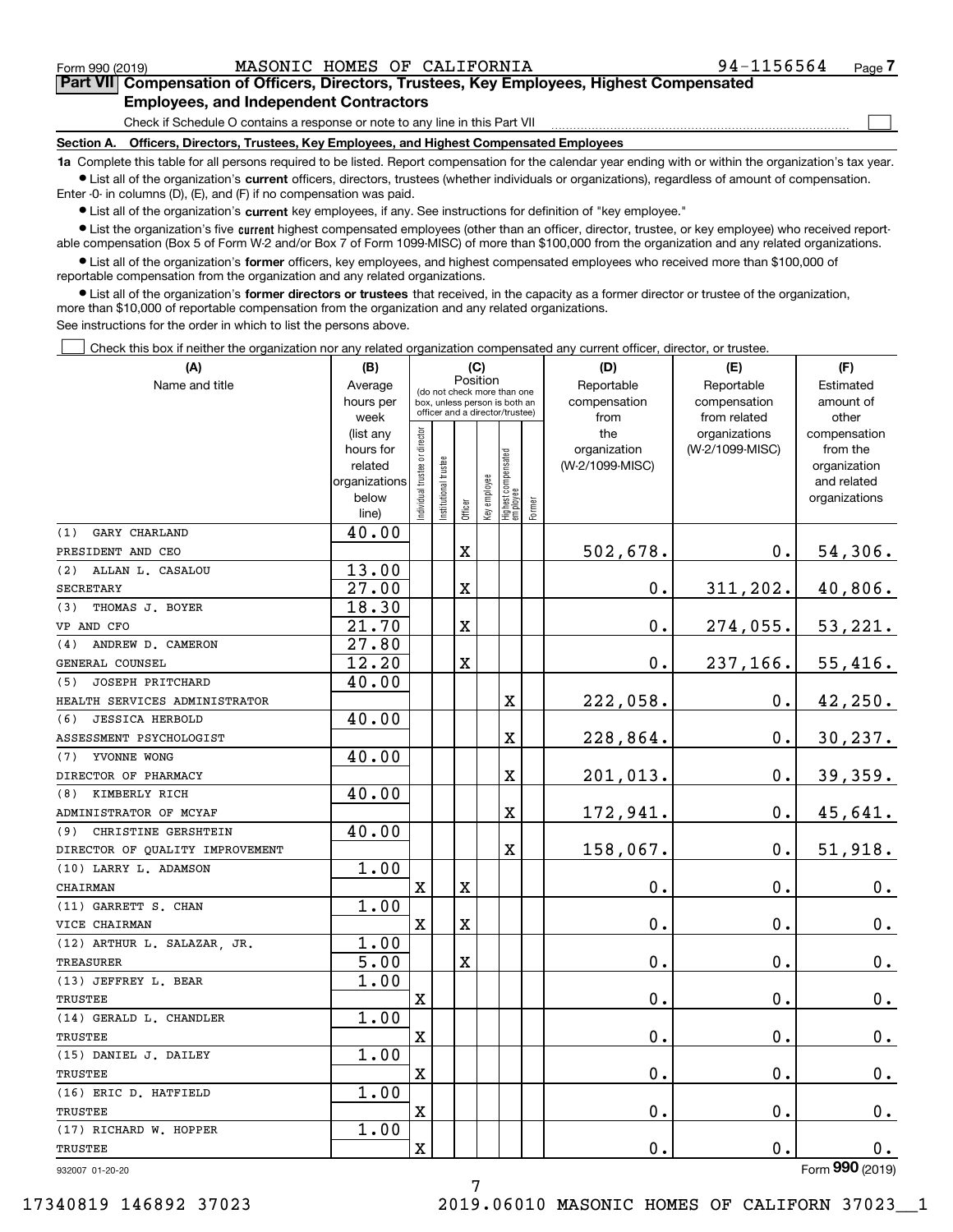| MASONIC HOMES OF CALIFORNIA<br>Form 990 (2019)                                                                                            |               |                                |                       |                                         |              |                                   |                     |                         | 94-1156564      |       |              |               | Page 8     |
|-------------------------------------------------------------------------------------------------------------------------------------------|---------------|--------------------------------|-----------------------|-----------------------------------------|--------------|-----------------------------------|---------------------|-------------------------|-----------------|-------|--------------|---------------|------------|
| ∣Part VII<br>Section A. Officers, Directors, Trustees, Key Employees, and Highest Compensated Employees (continued)                       |               |                                |                       |                                         |              |                                   |                     |                         |                 |       |              |               |            |
| (A)                                                                                                                                       | (B)           |                                |                       | (C)                                     |              |                                   |                     | (D)                     | (E)             |       |              | (F)           |            |
| Name and title                                                                                                                            | Average       |                                |                       | Position<br>(do not check more than one |              |                                   |                     | Reportable              | Reportable      |       |              | Estimated     |            |
|                                                                                                                                           | hours per     |                                |                       | box, unless person is both an           |              |                                   |                     | compensation            | compensation    |       |              | amount of     |            |
|                                                                                                                                           | week          |                                |                       | officer and a director/trustee)         |              |                                   |                     | from                    | from related    |       |              | other         |            |
|                                                                                                                                           | (list any     |                                |                       |                                         |              |                                   |                     | the                     | organizations   |       |              | compensation  |            |
|                                                                                                                                           | hours for     |                                |                       |                                         |              |                                   |                     | organization            | (W-2/1099-MISC) |       |              | from the      |            |
|                                                                                                                                           | related       |                                |                       |                                         |              |                                   |                     | (W-2/1099-MISC)         |                 |       |              | organization  |            |
|                                                                                                                                           | organizations |                                |                       |                                         |              |                                   |                     |                         |                 |       |              | and related   |            |
|                                                                                                                                           | below         | Individual trustee or director | Institutional trustee | Officer                                 | key employee | Highest compensated<br>  employee | Former              |                         |                 |       |              | organizations |            |
|                                                                                                                                           | line)         |                                |                       |                                         |              |                                   |                     |                         |                 |       |              |               |            |
| (18) JOHN A. LINDELL                                                                                                                      | 1.00          |                                |                       |                                         |              |                                   |                     |                         |                 |       |              |               |            |
| TRUSTEE                                                                                                                                   |               | $\mathbf X$                    |                       |                                         |              |                                   |                     | 0.                      |                 | 0.    |              |               | $0$ .      |
| (19) CHRISTOPHER<br>SMITH<br>TRUSTEE                                                                                                      | 1.00          | X                              |                       |                                         |              |                                   |                     | 0.                      |                 | 0.    |              |               | 0.         |
|                                                                                                                                           |               |                                |                       |                                         |              |                                   |                     |                         |                 |       |              |               |            |
| (20) NATHANIEL M. TORRES                                                                                                                  | 1.00          |                                |                       |                                         |              |                                   |                     |                         |                 | 0.    |              |               |            |
| TRUSTEE                                                                                                                                   |               | X                              |                       |                                         |              |                                   |                     | 0.                      |                 |       |              |               | $0$ .      |
| (21) ARTHUR H. WEISS                                                                                                                      | 1.00          |                                |                       |                                         |              |                                   |                     |                         |                 |       |              |               |            |
| TRUSTEE                                                                                                                                   | 2.00          | X                              |                       |                                         |              |                                   |                     | 0.                      |                 | 0.    |              |               | 0.         |
| (22) JEFFREY M. WILKINS                                                                                                                   | 1.00          |                                |                       |                                         |              |                                   |                     |                         |                 |       |              |               |            |
| TRUSTEE                                                                                                                                   | 2.00          | X                              |                       |                                         |              |                                   |                     | 0.                      |                 | 0.    |              |               | 0.         |
| (23) GLENN D. WOODY                                                                                                                       | 1.00          |                                |                       |                                         |              |                                   |                     |                         |                 |       |              |               |            |
| TRUSTEE (THRU 10/10/20)                                                                                                                   |               | X                              |                       |                                         |              |                                   |                     | 0.                      |                 | 0.    |              |               | $0$ .      |
|                                                                                                                                           |               |                                |                       |                                         |              |                                   |                     |                         |                 |       |              |               |            |
|                                                                                                                                           |               |                                |                       |                                         |              |                                   |                     |                         |                 |       |              |               |            |
|                                                                                                                                           |               |                                |                       |                                         |              |                                   |                     |                         |                 |       |              |               |            |
|                                                                                                                                           |               |                                |                       |                                         |              |                                   |                     |                         |                 |       |              |               |            |
|                                                                                                                                           |               |                                |                       |                                         |              |                                   |                     |                         |                 |       |              |               |            |
| 1b Subtotal                                                                                                                               |               |                                |                       |                                         |              |                                   |                     | 1,485,621.              | 822,423.        |       |              |               | 413, 154.  |
| c Total from continuation sheets to Part VII, Section A                                                                                   |               |                                |                       |                                         |              |                                   |                     | 0.                      |                 | $0$ . |              |               | $0$ .      |
|                                                                                                                                           |               |                                |                       |                                         |              |                                   |                     | 1,485,621.              | 822, 423.       |       |              |               | 413, 154.  |
|                                                                                                                                           |               |                                |                       |                                         |              |                                   |                     |                         |                 |       |              |               |            |
| Total number of individuals (including but not limited to those listed above) who received more than \$100,000 of reportable<br>2         |               |                                |                       |                                         |              |                                   |                     |                         |                 |       |              |               | 28         |
| compensation from the organization $\blacktriangleright$                                                                                  |               |                                |                       |                                         |              |                                   |                     |                         |                 |       |              |               |            |
|                                                                                                                                           |               |                                |                       |                                         |              |                                   |                     |                         |                 |       |              | Yes           | No         |
| Did the organization list any former officer, director, trustee, key employee, or highest compensated employee on<br>3                    |               |                                |                       |                                         |              |                                   |                     |                         |                 |       |              |               |            |
| line 1a? If "Yes," complete Schedule J for such individual material content in the fact of the New York of the                            |               |                                |                       |                                         |              |                                   |                     |                         |                 |       | 3            |               | X          |
| For any individual listed on line 1a, is the sum of reportable compensation and other compensation from the organization<br>4             |               |                                |                       |                                         |              |                                   |                     |                         |                 |       |              |               |            |
|                                                                                                                                           |               |                                |                       |                                         |              |                                   |                     |                         |                 |       | 4            | X             |            |
| Did any person listed on line 1a receive or accrue compensation from any unrelated organization or individual for services<br>5           |               |                                |                       |                                         |              |                                   |                     |                         |                 |       |              |               |            |
|                                                                                                                                           |               |                                |                       |                                         |              |                                   |                     |                         |                 |       | 5            |               | X          |
| <b>Section B. Independent Contractors</b>                                                                                                 |               |                                |                       |                                         |              |                                   |                     |                         |                 |       |              |               |            |
| Complete this table for your five highest compensated independent contractors that received more than \$100,000 of compensation from<br>1 |               |                                |                       |                                         |              |                                   |                     |                         |                 |       |              |               |            |
| the organization. Report compensation for the calendar year ending with or within the organization's tax year.                            |               |                                |                       |                                         |              |                                   |                     |                         |                 |       |              |               |            |
| (A)                                                                                                                                       |               |                                |                       |                                         |              |                                   |                     | (B)                     |                 |       | (C)          |               |            |
| Name and business address                                                                                                                 |               |                                |                       |                                         |              |                                   |                     | Description of services |                 |       | Compensation |               |            |
| MCCARTHY BUILDING COMPANIES, 125 BATTERY                                                                                                  |               |                                |                       |                                         |              |                                   |                     |                         |                 |       |              |               |            |
| STREET, 3RD FLOOR, SAN FRANCISCO, CA 94111                                                                                                |               |                                |                       |                                         |              |                                   |                     | CONSTRUCTION            |                 |       |              |               | 5,335,001. |
| ONR INC., 1101 S. CAPITAL OF TEXAS HWY                                                                                                    |               |                                |                       |                                         |              |                                   |                     | REHABILITATIVE          |                 |       |              |               |            |
|                                                                                                                                           |               |                                |                       |                                         |              |                                   |                     |                         |                 |       |              |               |            |
| B, STE#200, AUSTIN, TX 78746                                                                                                              |               |                                |                       |                                         |              |                                   |                     | SERVICES                |                 |       |              |               | 1,126,041. |
| PORTER CONSULTING LLC                                                                                                                     |               |                                |                       |                                         |              |                                   |                     |                         |                 |       |              |               |            |
| 1400 S. STREET, SAN FRANCISCO, CA 95811                                                                                                   |               |                                |                       |                                         |              |                                   | CONSULTING SERVICES |                         |                 |       |              | 442,570.      |            |
| SHERWOOD DESIGN ENGINEERS, 2548 MISSION                                                                                                   |               |                                |                       |                                         |              |                                   |                     |                         |                 |       |              |               |            |
| STREET, SAN FRANCISCO, CA 94110                                                                                                           |               |                                |                       |                                         |              |                                   |                     | ENGINEERS SERVICE       |                 |       |              |               | 182,877.   |
| HANSON BRIDGETT LLP, 425 MARKET STREET,                                                                                                   |               |                                |                       |                                         |              |                                   |                     |                         |                 |       |              |               |            |
| 26TH FLOOR, SAN FRANCISCO, CA 94105<br>LEGAL SERVICES                                                                                     |               |                                |                       |                                         |              |                                   |                     |                         | 134,752.        |       |              |               |            |
| Total number of independent contractors (including but not limited to those listed above) who received more than<br>$\mathbf{2}$          |               |                                |                       |                                         |              |                                   |                     |                         |                 |       |              |               |            |
| \$100,000 of compensation from the organization >                                                                                         |               |                                |                       |                                         | 6            |                                   |                     |                         |                 |       |              |               |            |

8

\$100,000 of compensation from the organization

Form (2019) **990**

932008 01-20-20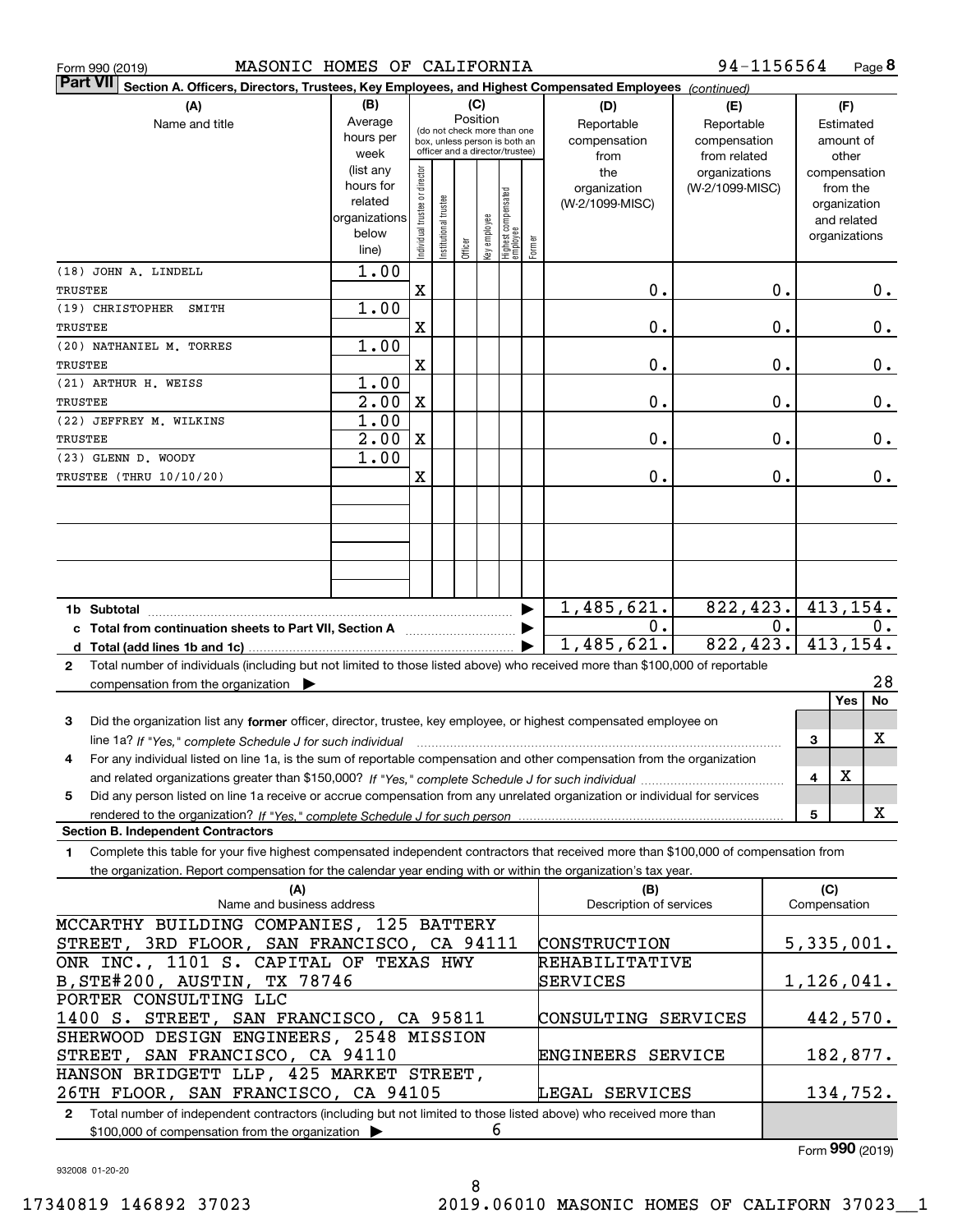|                                                            |                  |     | MASONIC HOMES OF CALIFORNIA<br>Form 990 (2019)                                     |                      |                      |                                                           | 94-1156564                                      | Page 9                                                          |
|------------------------------------------------------------|------------------|-----|------------------------------------------------------------------------------------|----------------------|----------------------|-----------------------------------------------------------|-------------------------------------------------|-----------------------------------------------------------------|
|                                                            | <b>Part VIII</b> |     | <b>Statement of Revenue</b>                                                        |                      |                      |                                                           |                                                 |                                                                 |
|                                                            |                  |     | Check if Schedule O contains a response or note to any line in this Part VIII      |                      |                      |                                                           |                                                 |                                                                 |
|                                                            |                  |     |                                                                                    |                      | (A)<br>Total revenue | $\overline{(B)}$<br>Related or exempt<br>function revenue | $\overline{C}$<br>Unrelated<br>business revenue | (D)<br>Revenue excluded<br>from tax under<br>sections 512 - 514 |
|                                                            |                  |     | 1a<br>1 a Federated campaigns                                                      |                      |                      |                                                           |                                                 |                                                                 |
| Contributions, Gifts, Grants<br>Iand Other Similar Amounts |                  |     | 1 <sub>b</sub><br><b>b</b> Membership dues<br>$\ldots \ldots \ldots \ldots \ldots$ |                      |                      |                                                           |                                                 |                                                                 |
|                                                            |                  |     | 1 <sub>c</sub><br>c Fundraising events                                             |                      |                      |                                                           |                                                 |                                                                 |
|                                                            |                  |     | 1 <sub>d</sub><br>d Related organizations                                          | 333,320.             |                      |                                                           |                                                 |                                                                 |
|                                                            |                  |     | e Government grants (contributions)<br>1e                                          | 700,000.             |                      |                                                           |                                                 |                                                                 |
|                                                            |                  |     | f All other contributions, gifts, grants, and                                      |                      |                      |                                                           |                                                 |                                                                 |
|                                                            |                  |     | similar amounts not included above<br>1f                                           | 7,423,094.           |                      |                                                           |                                                 |                                                                 |
|                                                            |                  |     | $1g$ \$<br>g Noncash contributions included in lines 1a-1f                         |                      |                      |                                                           |                                                 |                                                                 |
|                                                            |                  |     |                                                                                    |                      | 8,456,414.           |                                                           |                                                 |                                                                 |
|                                                            |                  |     |                                                                                    | <b>Business Code</b> |                      |                                                           |                                                 |                                                                 |
|                                                            |                  | 2 a | RESIDENT REVENUE                                                                   | 623990               | 17,442,061.          | 17,442,061.                                               |                                                 |                                                                 |
|                                                            |                  | b   | MEDICARE PAYMENTS                                                                  | 623990               | 3,557,154.           | 3,557,154.                                                |                                                 |                                                                 |
|                                                            |                  | с   | <u> 1989 - Johann Barbara, martxa alemaniar a</u>                                  |                      |                      |                                                           |                                                 |                                                                 |
|                                                            |                  | d   |                                                                                    |                      |                      |                                                           |                                                 |                                                                 |
| Program Service<br>Revenue                                 |                  | е   |                                                                                    |                      |                      |                                                           |                                                 |                                                                 |
|                                                            |                  |     |                                                                                    |                      |                      |                                                           |                                                 |                                                                 |
|                                                            |                  | g   |                                                                                    |                      | 20,999,215.          |                                                           |                                                 |                                                                 |
|                                                            | 3                |     | Investment income (including dividends, interest, and                              |                      |                      |                                                           |                                                 |                                                                 |
|                                                            |                  |     |                                                                                    | ▶                    | 11, 467, 485.        |                                                           |                                                 | 11,467,485.                                                     |
|                                                            | 4                |     | Income from investment of tax-exempt bond proceeds                                 |                      |                      |                                                           |                                                 |                                                                 |
|                                                            | 5                |     |                                                                                    |                      | 35, 381.             |                                                           |                                                 | 35, 381.                                                        |
|                                                            |                  |     | (i) Real                                                                           | (ii) Personal        |                      |                                                           |                                                 |                                                                 |
|                                                            |                  |     | 61,240.<br>6 a Gross rents<br>6а<br>.                                              |                      |                      |                                                           |                                                 |                                                                 |
|                                                            |                  | b   | $\mathbf{0}$ .<br>6b<br>Less: rental expenses                                      |                      |                      |                                                           |                                                 |                                                                 |
|                                                            |                  |     | 61,240.<br>6c<br>c Rental income or (loss)                                         |                      |                      |                                                           |                                                 |                                                                 |
|                                                            |                  |     | d Net rental income or (loss)                                                      |                      | 61,240.              |                                                           |                                                 | 61,240.                                                         |
|                                                            |                  |     | (i) Securities<br>7 a Gross amount from sales of                                   | (ii) Other           |                      |                                                           |                                                 |                                                                 |
|                                                            |                  |     | $7a$ $631, 606, 865$ .<br>assets other than inventory                              |                      |                      |                                                           |                                                 |                                                                 |
|                                                            |                  |     | <b>b</b> Less: cost or other basis                                                 |                      |                      |                                                           |                                                 |                                                                 |
|                                                            |                  |     | 7b 630, 049, 595.<br>and sales expenses                                            |                      |                      |                                                           |                                                 |                                                                 |
| anueve                                                     |                  |     | 7c   1, 557, 270.<br>c Gain or (loss)                                              |                      |                      |                                                           |                                                 |                                                                 |
| č                                                          |                  |     |                                                                                    |                      | 1,557,270.           |                                                           |                                                 | 1,557,270.                                                      |
| Other                                                      |                  |     | 8 a Gross income from fundraising events (not                                      |                      |                      |                                                           |                                                 |                                                                 |
|                                                            |                  |     | including \$<br>of                                                                 |                      |                      |                                                           |                                                 |                                                                 |
|                                                            |                  |     | contributions reported on line 1c). See                                            |                      |                      |                                                           |                                                 |                                                                 |
|                                                            |                  |     | 8a                                                                                 |                      |                      |                                                           |                                                 |                                                                 |
|                                                            |                  |     | 8b                                                                                 |                      |                      |                                                           |                                                 |                                                                 |
|                                                            |                  |     | c Net income or (loss) from fundraising events                                     |                      |                      |                                                           |                                                 |                                                                 |
|                                                            |                  |     | 9 a Gross income from gaming activities. See                                       |                      |                      |                                                           |                                                 |                                                                 |
|                                                            |                  |     | 9a                                                                                 |                      |                      |                                                           |                                                 |                                                                 |
|                                                            |                  |     | 9b                                                                                 |                      |                      |                                                           |                                                 |                                                                 |
|                                                            |                  |     | c Net income or (loss) from gaming activities                                      |                      |                      |                                                           |                                                 |                                                                 |
|                                                            |                  |     | 10 a Gross sales of inventory, less returns                                        |                      |                      |                                                           |                                                 |                                                                 |
|                                                            |                  |     | 10a                                                                                |                      |                      |                                                           |                                                 |                                                                 |
|                                                            |                  |     | 10b<br><b>b</b> Less: cost of goods sold                                           |                      |                      |                                                           |                                                 |                                                                 |
|                                                            |                  |     | c Net income or (loss) from sales of inventory                                     |                      |                      |                                                           |                                                 |                                                                 |
|                                                            |                  |     |                                                                                    | <b>Business Code</b> |                      |                                                           |                                                 |                                                                 |
|                                                            | 11 a             |     | RESIDENT REIMBURSEMENTS                                                            | 623990               | 58,635.              |                                                           |                                                 | 58,635.                                                         |
|                                                            |                  |     | <b>b</b> MISCELLANEOUS REVENUE                                                     | 900099               | 45.                  |                                                           |                                                 | 45.                                                             |
|                                                            |                  |     | C SPLIT INT. AGREEMENT                                                             | 525990               | $-691, 247.$         |                                                           |                                                 | $-691, 247.$                                                    |
| Miscellaneous<br>Revenue                                   |                  |     |                                                                                    |                      |                      |                                                           |                                                 |                                                                 |
|                                                            |                  |     |                                                                                    | ▶                    | $-632,567.$          |                                                           |                                                 |                                                                 |
|                                                            | 12               |     | Total revenue. See instructions                                                    |                      | 41, 944, 438.        | 20,999,215.                                               | 0.                                              | 12,488,809.                                                     |
| 932009 01-20-20                                            |                  |     |                                                                                    |                      |                      |                                                           |                                                 | Form 990 (2019)                                                 |
|                                                            |                  |     |                                                                                    |                      | a                    |                                                           |                                                 |                                                                 |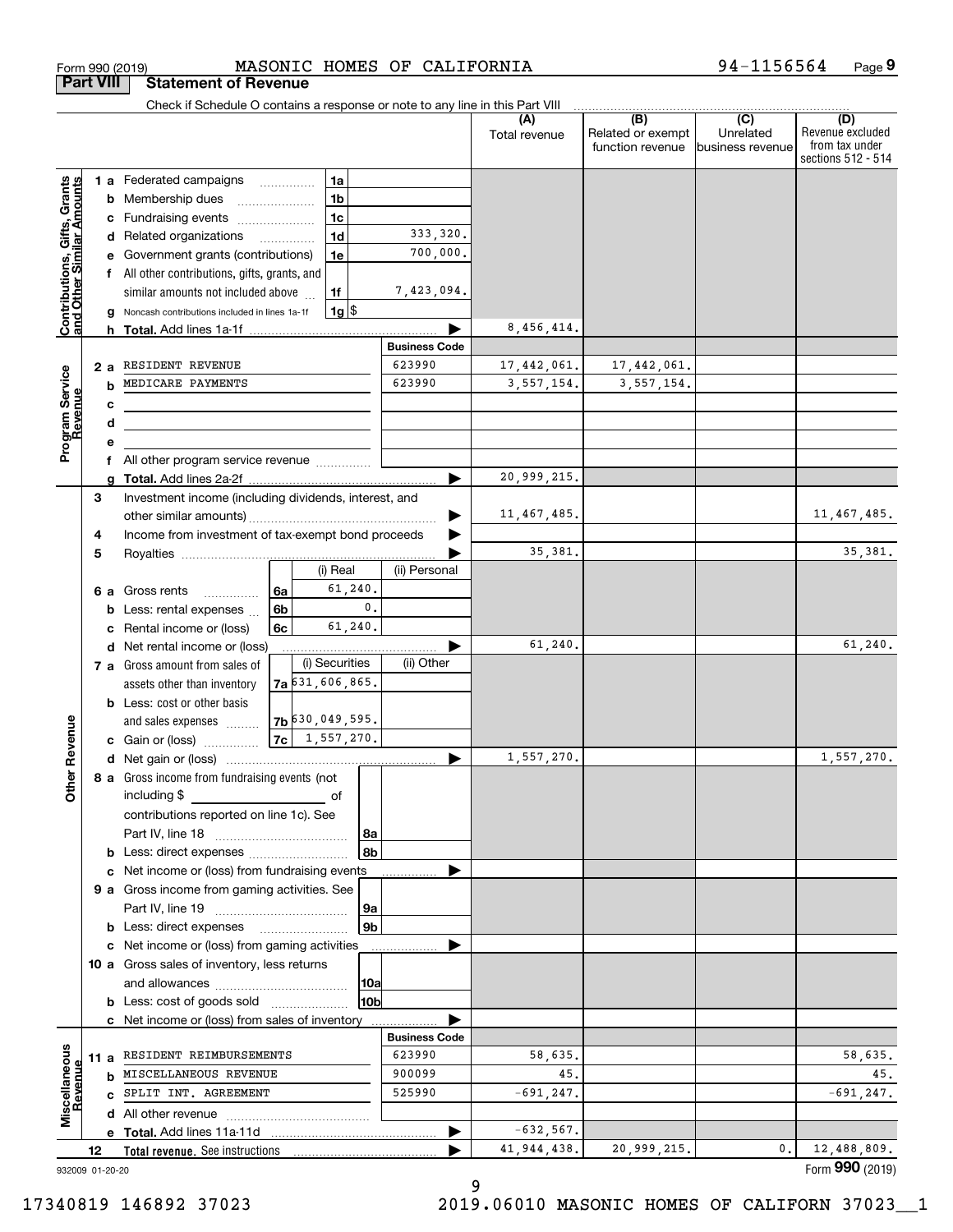$_{\rm Form}$   $_{990}$  (2019) <code>MASONIC</code> <code>HOMES OF CALIFORNIA</code>  $94-1156564$   $_{\rm Page}$ **Part IX Statement of Functional Expenses**

24,338,166. 3,459,282. 544,893.

1,540,320. 242,794. 39,757.  $5,140,273.$   $596,951.$  63,172. 1,663,258. 266,878. 36,255.

633,096. 497,997. 112,580. 149,829. 1,212,732. 110,051. 141,505.

3,093,377. 99,328. 403. 137,082. 23,793. 10,244.

 $239,538.$  1,442. 323.

55,208. 4,020. 2,813. 62,412,923. 7,452,730. 951,945.

 $\mathcal{L}^{\text{max}}$ 

|   | Section 501(c)(3) and 501(c)(4) organizations must complete all columns. All other organizations must complete column (A).             |                       |                                    |                                           |                                |
|---|----------------------------------------------------------------------------------------------------------------------------------------|-----------------------|------------------------------------|-------------------------------------------|--------------------------------|
|   | Check if Schedule O contains a response or note to any line in this Part IX                                                            |                       |                                    |                                           |                                |
|   | Do not include amounts reported on lines 6b,<br>7b, 8b, 9b, and 10b of Part VIII.                                                      | (A)<br>Total expenses | (B)<br>Program service<br>expenses | (C)<br>Management and<br>general expenses | (D)<br>Fundraising<br>expenses |
|   | Grants and other assistance to domestic organizations<br>and domestic governments. See Part IV, line 21                                | 43,190.               | 43,190.                            |                                           |                                |
|   | Grants and other assistance to domestic<br>individuals. See Part IV, line 22                                                           | 4,128,271.            | 4, 128, 271.                       |                                           |                                |
| 3 | Grants and other assistance to foreign<br>organizations, foreign governments, and foreign<br>individuals. See Part IV, lines 15 and 16 |                       |                                    |                                           |                                |
| 4 | Benefits paid to or for members                                                                                                        |                       |                                    |                                           |                                |
| 5 | Compensation of current officers, directors,<br>trustees, and key employees                                                            | 1,056,174.            | 572,698.                           | 483,476.                                  |                                |

28,342,341.

1,822,871. 5,800,396. 1,966,391.

> 175,134. 108,096.

175,134. 108,096.

1,023,436.

1,147,949.

8,070,787.

73,814. 32,784.

3,496,571. 1,206,658.

61,209. 244,326.

 $5,425,934.$  65,905.

1,243,673. 149,829. 1,464,288. 305,535.

4,703,229.

3,193,108. 171,119.

1,023,436.

5,491,839. 1,147,949.

8,070,787. 241,303. 73,814. 32,784. 62,041. 70,817,598.

**6** Compensation not included above to disqualified persons (as defined under section 4958(f)(1)) and persons described in section 4958(c)(3)(B)  $\quad \ldots \ldots \ldots$ 

**78**Pension plan accruals and contributions (include section 401(k) and 403(b) employer contributions) Other salaries and wages ~~~~~~~~~~

**910**Other employee benefits ~~~~~~~~~~ Payroll taxes ~~~~~~~~~~~~~~~~

**11abc**Fees for services (nonemployees): Management ~~~~~~~~~~~~~~~~ Legal ~~~~~~~~~~~~~~~~~~~~Accounting ~~~~~~~~~~~~~~~~~

**d**

**efg12131415**Professional fundraising services. See Part IV, line 17 Other. (If line 11g amount exceeds 10% of line 25, column (A) amount, list line 11g expenses on Sch O.) lnvestment management fees ....................... Advertising and promotion www.communication Office expenses ~~~~~~~~~~~~~~~ Information technology ~~~~~~~~~~~ Royalties ~~~~~~~~~~~~~~~~~~

Lobbying ~~~~~~~~~~~~~~~~~~

**16171819202122**Occupancy ~~~~~~~~~~~~~~~~~ Travel ……………………………………………… Payments of travel or entertainment expenses for any federal, state, or local public officials ... Conferences, conventions, and meetings Interest ……………………………………………… Payments to affiliates ~~~~~~~~~~~~ Depreciation, depletion, and amortization  $\,\,\ldots\,\,$ 

**2324a** RESIDENT CARE SERVICES **b**Other expenses. Itemize expenses not covered above (List miscellaneous expenses on line 24e. If line 24e amount exceeds 10% of line 25, column (A) amount, list line 24e expenses on Schedule O.) Insurance~~~~~~~~~~~~~~~~~DUES AND LICENSES

## **c**BANK SERVICE CHARGES **d**ADVERTISING **e** All other expenses

Check here  $\begin{array}{|c|c|c|c|c|}\hline \text{ } & \text{ if following SOP 98-2 (ASC 958-720)} \hline \end{array}$ **Total functional expenses.**  Add lines 1 through 24e **Joint costs.** Complete this line only if the organization **2526**reported in column (B) joint costs from a combined educational campaign and fundraising solicitation.

932010 01-20-20

Form (2019) **990**

10 17340819 146892 37023 2019.06010 MASONIC HOMES OF CALIFORN 37023\_\_1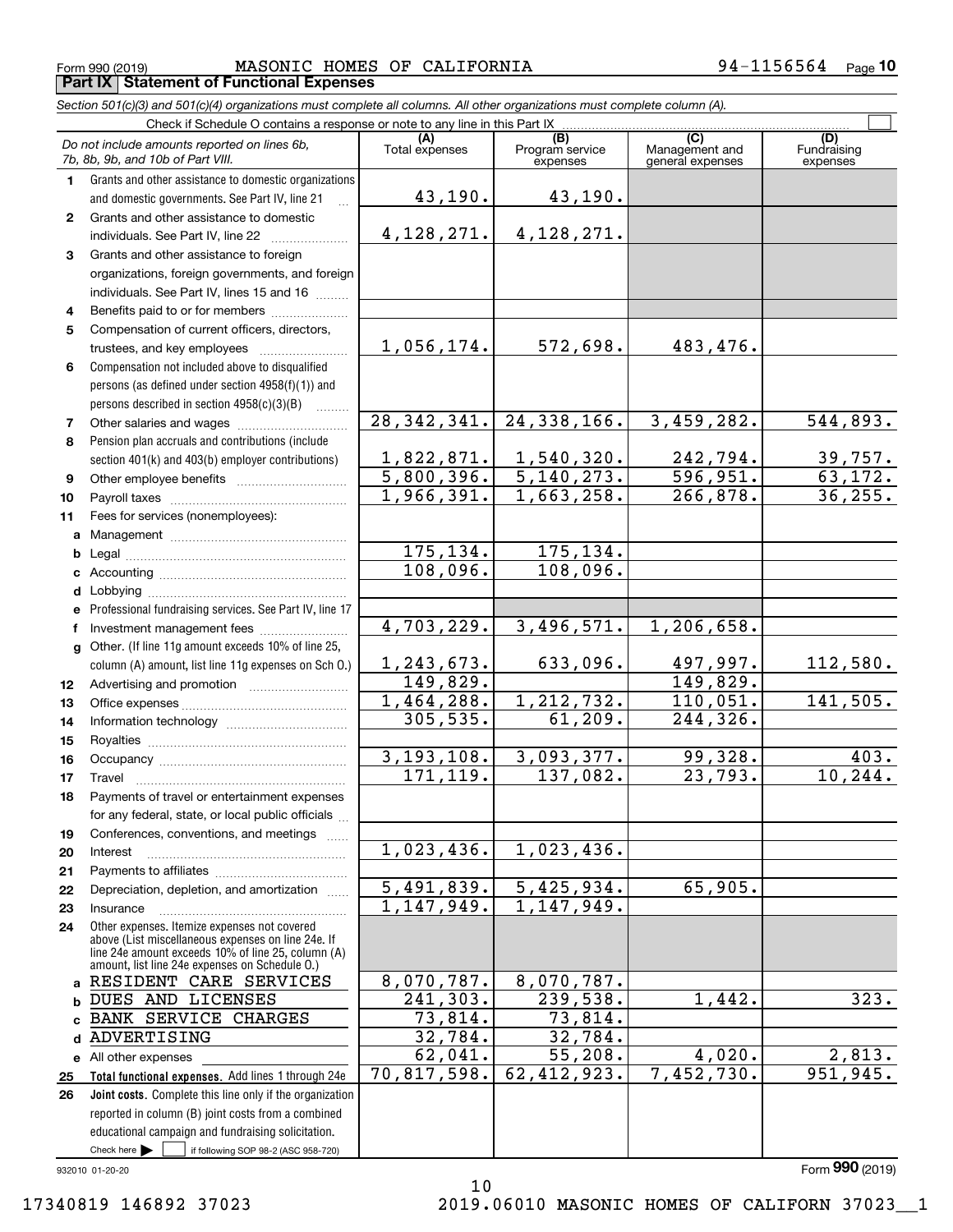**33**

### $_{\rm Form}$   $_{990}$  (2019) <code>MASONIC</code> <code>HOMES OF CALIFORNIA</code>  $94-1156564$   $_{\rm Page}$ **Part X** | Balance Sheet

Total liabilities and net assets/fund balances

|                             |              | Check if Schedule O contains a response or note to any line in this Part X         |                                                    |          |                            |                         |                            |
|-----------------------------|--------------|------------------------------------------------------------------------------------|----------------------------------------------------|----------|----------------------------|-------------------------|----------------------------|
|                             |              |                                                                                    |                                                    |          | (A)<br>Beginning of year   |                         | (B)<br>End of year         |
|                             | 1            |                                                                                    |                                                    |          | 1,377,491.                 | $\mathbf{1}$            | 2,827,892.                 |
|                             | $\mathbf{2}$ |                                                                                    |                                                    |          | 10,529,816.                | $\overline{\mathbf{2}}$ | 9,637,705.                 |
|                             | з            |                                                                                    |                                                    |          |                            | 3                       |                            |
|                             | 4            |                                                                                    |                                                    |          | 2,777,873.                 | $\overline{\mathbf{4}}$ | 2,842,721.                 |
|                             | 5            | Loans and other receivables from any current or former officer, director,          |                                                    |          |                            |                         |                            |
|                             |              | trustee, key employee, creator or founder, substantial contributor, or 35%         |                                                    |          |                            |                         |                            |
|                             |              | controlled entity or family member of any of these persons                         |                                                    |          |                            | 5                       |                            |
|                             | 6            | Loans and other receivables from other disqualified persons (as defined            |                                                    |          |                            |                         |                            |
|                             |              | under section 4958(f)(1)), and persons described in section 4958(c)(3)(B)          | $\ldots$                                           |          | 6                          |                         |                            |
|                             | 7            |                                                                                    |                                                    |          | 10,000,000.                | $\overline{7}$          | 10,000,000.                |
| Assets                      | 8            |                                                                                    |                                                    |          |                            | 8                       |                            |
|                             | 9            | Prepaid expenses and deferred charges                                              |                                                    |          | 558,848.                   | $\boldsymbol{9}$        | 486, 227.                  |
|                             |              | 10a Land, buildings, and equipment: cost or other                                  |                                                    |          |                            |                         |                            |
|                             |              | basis. Complete Part VI of Schedule D    10a   272, 503, 294.                      |                                                    |          |                            |                         |                            |
|                             |              | <b>b</b> Less: accumulated depreciation                                            | $\boxed{10b}$ $\boxed{139,494,903}$<br>90,786,671. | 10c      | 133,008,391.               |                         |                            |
|                             | 11           |                                                                                    | 794, 283, 857.                                     | 11       | 758,018,904.               |                         |                            |
|                             | 12           |                                                                                    | 153, 915, 903.                                     | 12       | 141,609,734.               |                         |                            |
|                             | 13           |                                                                                    |                                                    | 13       |                            |                         |                            |
|                             | 14           |                                                                                    |                                                    | 14       |                            |                         |                            |
|                             | 15           |                                                                                    |                                                    |          | 25,109,058.<br>1089339517. | 15                      | 22,749,865.<br>1081181439. |
|                             | 16           |                                                                                    |                                                    |          | 5,694,831.                 | 16                      | 9,501,761.                 |
|                             | 17           |                                                                                    |                                                    |          |                            | 17                      |                            |
|                             | 18<br>19     |                                                                                    | 17,831,240.                                        | 18<br>19 | 15,516,924.                |                         |                            |
|                             | 20           |                                                                                    |                                                    | 20       |                            |                         |                            |
|                             | 21           | Escrow or custodial account liability. Complete Part IV of Schedule D              |                                                    |          |                            | 21                      |                            |
|                             | 22           | Loans and other payables to any current or former officer, director,               |                                                    |          |                            |                         |                            |
| Liabilities                 |              | trustee, key employee, creator or founder, substantial contributor, or 35%         |                                                    |          |                            |                         |                            |
|                             |              | controlled entity or family member of any of these persons                         |                                                    |          |                            | 22                      |                            |
|                             | 23           | Secured mortgages and notes payable to unrelated third parties                     |                                                    |          |                            | 23                      |                            |
|                             | 24           | Unsecured notes and loans payable to unrelated third parties                       |                                                    |          | $\overline{53,897,554}$ .  | 24                      | 51,894,556.                |
|                             | 25           | Other liabilities (including federal income tax, payables to related third         |                                                    |          |                            |                         |                            |
|                             |              | parties, and other liabilities not included on lines 17-24). Complete Part X       |                                                    |          |                            |                         |                            |
|                             |              |                                                                                    |                                                    |          | 2,337,844.                 | 25                      | 2,111,898.                 |
|                             | 26           | Total liabilities. Add lines 17 through 25                                         |                                                    |          | 79,761,469.                | 26                      | 79,025,139.                |
|                             |              | Organizations that follow FASB ASC 958, check here $\blacktriangleright \boxed{X}$ |                                                    |          |                            |                         |                            |
|                             |              | and complete lines 27, 28, 32, and 33.                                             |                                                    |          |                            |                         |                            |
|                             | 27           | Net assets without donor restrictions                                              |                                                    |          | 838,793,257.               | 27                      | 830,852,515.               |
|                             | 28           |                                                                                    |                                                    |          | 170, 784, 791.             | 28                      | 171, 303, 785.             |
|                             |              | Organizations that do not follow FASB ASC 958, check here $\blacktriangleright$    |                                                    |          |                            |                         |                            |
| Net Assets or Fund Balances |              | and complete lines 29 through 33.                                                  |                                                    |          |                            |                         |                            |
|                             | 29           |                                                                                    |                                                    |          |                            | 29                      |                            |
|                             | 30           | Paid-in or capital surplus, or land, building, or equipment fund                   |                                                    |          |                            | 30                      |                            |
|                             | 31           | Retained earnings, endowment, accumulated income, or other funds                   |                                                    |          |                            | 31                      |                            |
|                             | 32           |                                                                                    |                                                    |          | 1009578048.                | 32                      | 1002156300.                |
|                             | 33           | Total liabilities and net assets/fund balances                                     |                                                    |          | 1089339517.                | 33                      | 1081181439.                |

Form (2019) **990** 1089339517. 1081181439.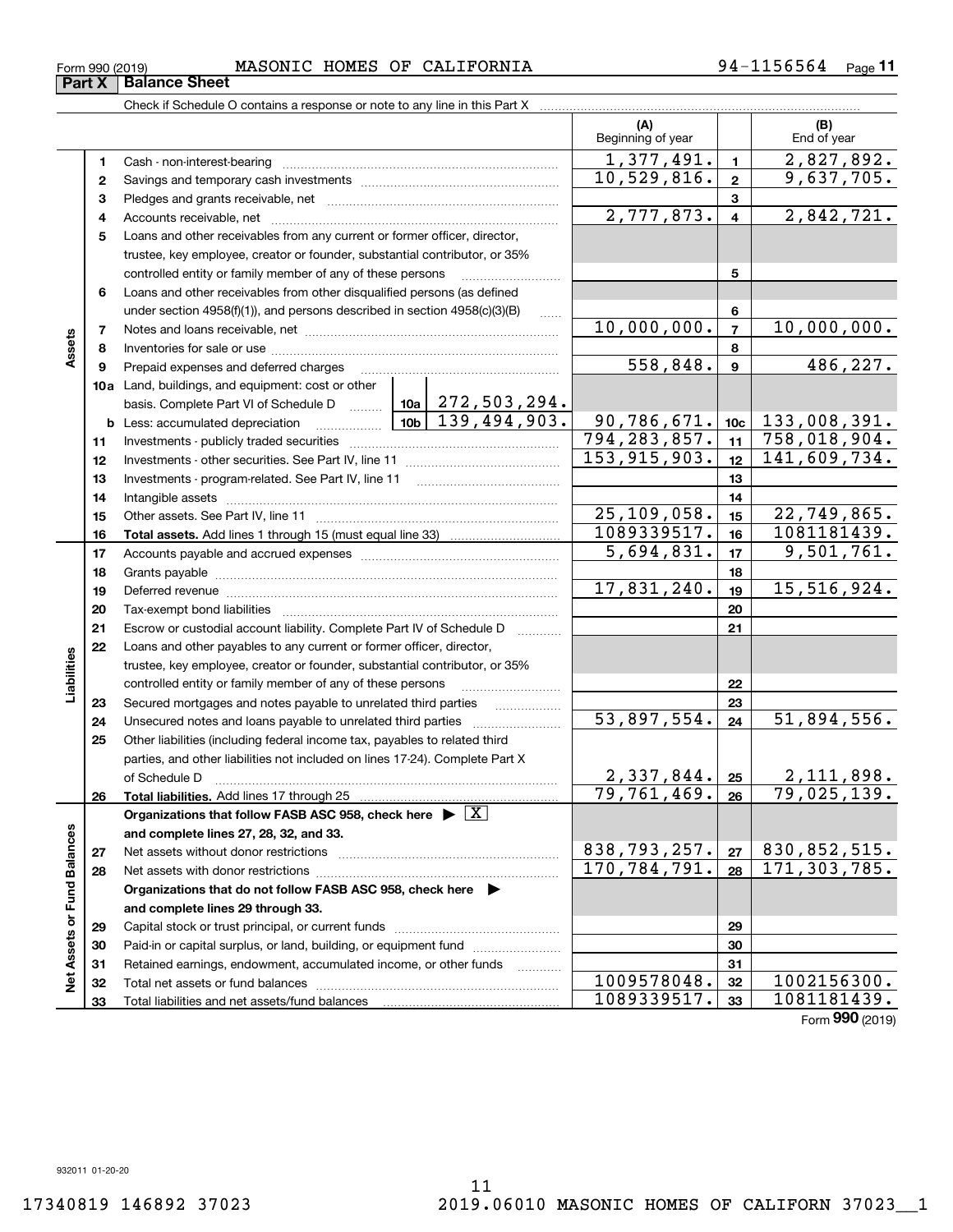|    | MASONIC HOMES OF CALIFORNIA<br>Form 990 (2019)                                                                                                                                                                                 |                | 94-1156564        |                |     | Page $12$               |
|----|--------------------------------------------------------------------------------------------------------------------------------------------------------------------------------------------------------------------------------|----------------|-------------------|----------------|-----|-------------------------|
|    | <b>Reconciliation of Net Assets</b><br>Part XI                                                                                                                                                                                 |                |                   |                |     |                         |
|    |                                                                                                                                                                                                                                |                |                   |                |     | $\overline{\mathtt{x}}$ |
|    |                                                                                                                                                                                                                                |                |                   |                |     |                         |
| 1  | Total revenue (must equal Part VIII, column (A), line 12)                                                                                                                                                                      | $\mathbf{1}$   | 41,944,438.       |                |     |                         |
| 2  | Total expenses (must equal Part IX, column (A), line 25)                                                                                                                                                                       | $\mathbf{2}$   | 70,817,598.       |                |     |                         |
| з  | Revenue less expenses. Subtract line 2 from line 1                                                                                                                                                                             | 3              | $-28,873,160.$    |                |     |                         |
| 4  |                                                                                                                                                                                                                                | 1,009,578,048. |                   |                |     |                         |
| 5  | Net unrealized gains (losses) on investments                                                                                                                                                                                   | 5              | 21,591,007.       |                |     |                         |
| 6  |                                                                                                                                                                                                                                | 6              |                   |                |     |                         |
| 7  | Investment expenses with an annual contract expenses and contract and contract expenses and contract expenses and contract expenses and contract expenses and contract expenses and contract expenses and contract expenses an | $\overline{7}$ |                   |                |     |                         |
| 8  | Prior period adjustments                                                                                                                                                                                                       | 8              |                   |                |     | $-12.$                  |
| 9  | Other changes in net assets or fund balances (explain on Schedule O)                                                                                                                                                           | $\mathbf{9}$   |                   |                |     | $-139,583.$             |
| 10 | Net assets or fund balances at end of year. Combine lines 3 through 9 (must equal Part X, line 32,                                                                                                                             |                |                   |                |     |                         |
|    | column (B))                                                                                                                                                                                                                    |                | 10 1,002,156,300. |                |     |                         |
|    | Part XII Financial Statements and Reporting                                                                                                                                                                                    |                |                   |                |     |                         |
|    |                                                                                                                                                                                                                                |                |                   |                |     |                         |
|    |                                                                                                                                                                                                                                |                |                   |                | Yes | No                      |
| 1. | $ X $ Accrual<br>Accounting method used to prepare the Form 990: <u>[</u> Cash<br>Other                                                                                                                                        |                |                   |                |     |                         |
|    | If the organization changed its method of accounting from a prior year or checked "Other," explain in Schedule O.                                                                                                              |                |                   |                |     |                         |
|    | 2a Were the organization's financial statements compiled or reviewed by an independent accountant?                                                                                                                             |                |                   | 2a             |     | х                       |
|    | If "Yes," check a box below to indicate whether the financial statements for the year were compiled or reviewed on a                                                                                                           |                |                   |                |     |                         |
|    | separate basis, consolidated basis, or both:                                                                                                                                                                                   |                |                   |                |     |                         |
|    | Separate basis<br><b>Consolidated basis</b><br>Both consolidated and separate basis                                                                                                                                            |                |                   |                |     |                         |
|    | <b>b</b> Were the organization's financial statements audited by an independent accountant?                                                                                                                                    |                |                   | 2 <sub>b</sub> | х   |                         |
|    | If "Yes," check a box below to indicate whether the financial statements for the year were audited on a separate basis,                                                                                                        |                |                   |                |     |                         |
|    | consolidated basis, or both:                                                                                                                                                                                                   |                |                   |                |     |                         |
|    | $\mid$ X $\mid$ Consolidated basis<br>Separate basis<br>Both consolidated and separate basis                                                                                                                                   |                |                   |                |     |                         |
|    | c If "Yes" to line 2a or 2b, does the organization have a committee that assumes responsibility for oversight of the audit,                                                                                                    |                |                   |                |     |                         |
|    | review, or compilation of its financial statements and selection of an independent accountant?                                                                                                                                 |                |                   | 2c             | x   |                         |
|    | If the organization changed either its oversight process or selection process during the tax year, explain on Schedule O.                                                                                                      |                |                   |                |     |                         |
|    | 3a As a result of a federal award, was the organization required to undergo an audit or audits as set forth in the Single Audit                                                                                                |                |                   |                |     |                         |
|    |                                                                                                                                                                                                                                |                |                   | За             |     | x                       |
|    | b If "Yes," did the organization undergo the required audit or audits? If the organization did not undergo the required audit                                                                                                  |                |                   |                |     |                         |
|    | or audits, explain why on Schedule O and describe any steps taken to undergo such audits                                                                                                                                       |                |                   | 3b             |     |                         |

Form (2019) **990**

932012 01-20-20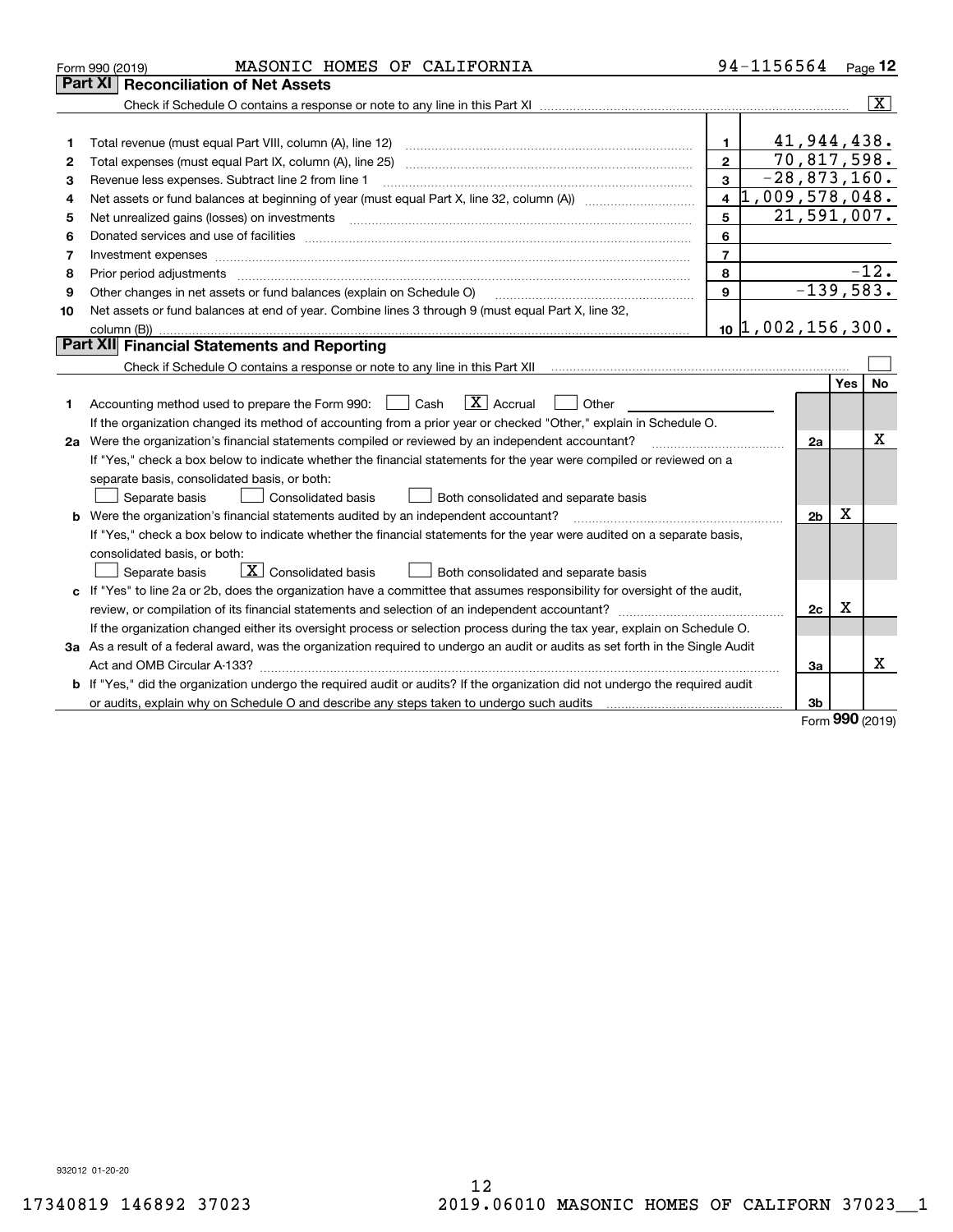Department of the Treasury Internal Revenue Service

|  |  |  | (Form 990 or 990-EZ) |  |
|--|--|--|----------------------|--|
|--|--|--|----------------------|--|

# **Public Charity Status and Public Support**

**Complete if the organization is a section 501(c)(3) organization or a section 4947(a)(1) nonexempt charitable trust.**

**| Attach to Form 990 or Form 990-EZ.** 

**| Go to www.irs.gov/Form990 for instructions and the latest information.**

| OMB No. 1545-0047                   |
|-------------------------------------|
| 1                                   |
| <b>Open to Public</b><br>Inspection |

|                | Name of the organization<br><b>Employer identification number</b>                                                                                                |                                                                                                                                                                                      |                                                        |                             |                                 |                            |  |                            |  |  |  |  |
|----------------|------------------------------------------------------------------------------------------------------------------------------------------------------------------|--------------------------------------------------------------------------------------------------------------------------------------------------------------------------------------|--------------------------------------------------------|-----------------------------|---------------------------------|----------------------------|--|----------------------------|--|--|--|--|
|                |                                                                                                                                                                  |                                                                                                                                                                                      | MASONIC HOMES OF CALIFORNIA                            |                             |                                 |                            |  | 94-1156564                 |  |  |  |  |
| Part I         | Reason for Public Charity Status (All organizations must complete this part.) See instructions.                                                                  |                                                                                                                                                                                      |                                                        |                             |                                 |                            |  |                            |  |  |  |  |
|                | The organization is not a private foundation because it is: (For lines 1 through 12, check only one box.)                                                        |                                                                                                                                                                                      |                                                        |                             |                                 |                            |  |                            |  |  |  |  |
| 1              | A church, convention of churches, or association of churches described in section $170(b)(1)(A)(i)$ .                                                            |                                                                                                                                                                                      |                                                        |                             |                                 |                            |  |                            |  |  |  |  |
| 2              | A school described in section 170(b)(1)(A)(ii). (Attach Schedule E (Form 990 or 990-EZ).)                                                                        |                                                                                                                                                                                      |                                                        |                             |                                 |                            |  |                            |  |  |  |  |
| 3              | A hospital or a cooperative hospital service organization described in section 170(b)(1)(A)(iii).                                                                |                                                                                                                                                                                      |                                                        |                             |                                 |                            |  |                            |  |  |  |  |
| 4              | A medical research organization operated in conjunction with a hospital described in section 170(b)(1)(A)(iii). Enter the hospital's name,                       |                                                                                                                                                                                      |                                                        |                             |                                 |                            |  |                            |  |  |  |  |
|                | city, and state:                                                                                                                                                 |                                                                                                                                                                                      |                                                        |                             |                                 |                            |  |                            |  |  |  |  |
| 5              | An organization operated for the benefit of a college or university owned or operated by a governmental unit described in                                        |                                                                                                                                                                                      |                                                        |                             |                                 |                            |  |                            |  |  |  |  |
|                | section 170(b)(1)(A)(iv). (Complete Part II.)                                                                                                                    |                                                                                                                                                                                      |                                                        |                             |                                 |                            |  |                            |  |  |  |  |
|                |                                                                                                                                                                  |                                                                                                                                                                                      |                                                        |                             |                                 |                            |  |                            |  |  |  |  |
| 6              | A federal, state, or local government or governmental unit described in section 170(b)(1)(A)(v).                                                                 |                                                                                                                                                                                      |                                                        |                             |                                 |                            |  |                            |  |  |  |  |
| $\overline{7}$ | $\lfloor x \rfloor$<br>An organization that normally receives a substantial part of its support from a governmental unit or from the general public described in |                                                                                                                                                                                      |                                                        |                             |                                 |                            |  |                            |  |  |  |  |
|                | section 170(b)(1)(A)(vi). (Complete Part II.)                                                                                                                    |                                                                                                                                                                                      |                                                        |                             |                                 |                            |  |                            |  |  |  |  |
| 8              |                                                                                                                                                                  | A community trust described in section 170(b)(1)(A)(vi). (Complete Part II.)                                                                                                         |                                                        |                             |                                 |                            |  |                            |  |  |  |  |
| 9              | An agricultural research organization described in section 170(b)(1)(A)(ix) operated in conjunction with a land-grant college                                    |                                                                                                                                                                                      |                                                        |                             |                                 |                            |  |                            |  |  |  |  |
|                | or university or a non-land-grant college of agriculture (see instructions). Enter the name, city, and state of the college or                                   |                                                                                                                                                                                      |                                                        |                             |                                 |                            |  |                            |  |  |  |  |
|                | university:                                                                                                                                                      |                                                                                                                                                                                      |                                                        |                             |                                 |                            |  |                            |  |  |  |  |
| 10             | An organization that normally receives: (1) more than 33 1/3% of its support from contributions, membership fees, and gross receipts from                        |                                                                                                                                                                                      |                                                        |                             |                                 |                            |  |                            |  |  |  |  |
|                | activities related to its exempt functions - subject to certain exceptions, and (2) no more than 33 1/3% of its support from gross investment                    |                                                                                                                                                                                      |                                                        |                             |                                 |                            |  |                            |  |  |  |  |
|                |                                                                                                                                                                  |                                                                                                                                                                                      |                                                        |                             |                                 |                            |  |                            |  |  |  |  |
|                |                                                                                                                                                                  | income and unrelated business taxable income (less section 511 tax) from businesses acquired by the organization after June 30, 1975.<br>See section 509(a)(2). (Complete Part III.) |                                                        |                             |                                 |                            |  |                            |  |  |  |  |
| 11             | An organization organized and operated exclusively to test for public safety. See section 509(a)(4).                                                             |                                                                                                                                                                                      |                                                        |                             |                                 |                            |  |                            |  |  |  |  |
| 12             | An organization organized and operated exclusively for the benefit of, to perform the functions of, or to carry out the purposes of one or                       |                                                                                                                                                                                      |                                                        |                             |                                 |                            |  |                            |  |  |  |  |
|                | more publicly supported organizations described in section 509(a)(1) or section 509(a)(2). See section 509(a)(3). Check the box in                               |                                                                                                                                                                                      |                                                        |                             |                                 |                            |  |                            |  |  |  |  |
|                | lines 12a through 12d that describes the type of supporting organization and complete lines 12e, 12f, and 12g.                                                   |                                                                                                                                                                                      |                                                        |                             |                                 |                            |  |                            |  |  |  |  |
| а              | <b>Type I.</b> A supporting organization operated, supervised, or controlled by its supported organization(s), typically by giving                               |                                                                                                                                                                                      |                                                        |                             |                                 |                            |  |                            |  |  |  |  |
|                |                                                                                                                                                                  |                                                                                                                                                                                      |                                                        |                             |                                 |                            |  |                            |  |  |  |  |
|                | the supported organization(s) the power to regularly appoint or elect a majority of the directors or trustees of the supporting                                  |                                                                                                                                                                                      |                                                        |                             |                                 |                            |  |                            |  |  |  |  |
|                | organization. You must complete Part IV, Sections A and B.                                                                                                       |                                                                                                                                                                                      |                                                        |                             |                                 |                            |  |                            |  |  |  |  |
| b              | Type II. A supporting organization supervised or controlled in connection with its supported organization(s), by having                                          |                                                                                                                                                                                      |                                                        |                             |                                 |                            |  |                            |  |  |  |  |
|                | control or management of the supporting organization vested in the same persons that control or manage the supported                                             |                                                                                                                                                                                      |                                                        |                             |                                 |                            |  |                            |  |  |  |  |
|                | organization(s). You must complete Part IV, Sections A and C.                                                                                                    |                                                                                                                                                                                      |                                                        |                             |                                 |                            |  |                            |  |  |  |  |
| с              | Type III functionally integrated. A supporting organization operated in connection with, and functionally integrated with,                                       |                                                                                                                                                                                      |                                                        |                             |                                 |                            |  |                            |  |  |  |  |
|                | its supported organization(s) (see instructions). You must complete Part IV, Sections A, D, and E.                                                               |                                                                                                                                                                                      |                                                        |                             |                                 |                            |  |                            |  |  |  |  |
| d              | Type III non-functionally integrated. A supporting organization operated in connection with its supported organization(s)                                        |                                                                                                                                                                                      |                                                        |                             |                                 |                            |  |                            |  |  |  |  |
|                | that is not functionally integrated. The organization generally must satisfy a distribution requirement and an attentiveness                                     |                                                                                                                                                                                      |                                                        |                             |                                 |                            |  |                            |  |  |  |  |
|                | requirement (see instructions). You must complete Part IV, Sections A and D, and Part V.                                                                         |                                                                                                                                                                                      |                                                        |                             |                                 |                            |  |                            |  |  |  |  |
|                | Check this box if the organization received a written determination from the IRS that it is a Type I, Type II, Type III                                          |                                                                                                                                                                                      |                                                        |                             |                                 |                            |  |                            |  |  |  |  |
|                | functionally integrated, or Type III non-functionally integrated supporting organization.                                                                        |                                                                                                                                                                                      |                                                        |                             |                                 |                            |  |                            |  |  |  |  |
|                | f Enter the number of supported organizations                                                                                                                    |                                                                                                                                                                                      |                                                        |                             |                                 |                            |  |                            |  |  |  |  |
|                | g Provide the following information about the supported organization(s).                                                                                         |                                                                                                                                                                                      |                                                        |                             |                                 |                            |  |                            |  |  |  |  |
|                | (i) Name of supported                                                                                                                                            | (ii) EIN                                                                                                                                                                             | (iii) Type of organization<br>(described on lines 1-10 | in your governing document? | (iv) Is the organization listed | (v) Amount of monetary     |  | (vi) Amount of other       |  |  |  |  |
|                | organization                                                                                                                                                     |                                                                                                                                                                                      | above (see instructions))                              | Yes                         | No                              | support (see instructions) |  | support (see instructions) |  |  |  |  |
|                |                                                                                                                                                                  |                                                                                                                                                                                      |                                                        |                             |                                 |                            |  |                            |  |  |  |  |
|                |                                                                                                                                                                  |                                                                                                                                                                                      |                                                        |                             |                                 |                            |  |                            |  |  |  |  |
|                |                                                                                                                                                                  |                                                                                                                                                                                      |                                                        |                             |                                 |                            |  |                            |  |  |  |  |
|                |                                                                                                                                                                  |                                                                                                                                                                                      |                                                        |                             |                                 |                            |  |                            |  |  |  |  |
|                |                                                                                                                                                                  |                                                                                                                                                                                      |                                                        |                             |                                 |                            |  |                            |  |  |  |  |
|                |                                                                                                                                                                  |                                                                                                                                                                                      |                                                        |                             |                                 |                            |  |                            |  |  |  |  |
|                |                                                                                                                                                                  |                                                                                                                                                                                      |                                                        |                             |                                 |                            |  |                            |  |  |  |  |
|                |                                                                                                                                                                  |                                                                                                                                                                                      |                                                        |                             |                                 |                            |  |                            |  |  |  |  |
|                |                                                                                                                                                                  |                                                                                                                                                                                      |                                                        |                             |                                 |                            |  |                            |  |  |  |  |
|                |                                                                                                                                                                  |                                                                                                                                                                                      |                                                        |                             |                                 |                            |  |                            |  |  |  |  |
|                |                                                                                                                                                                  |                                                                                                                                                                                      |                                                        |                             |                                 |                            |  |                            |  |  |  |  |

**Total**

LHA For Paperwork Reduction Act Notice, see the Instructions for Form 990 or 990-EZ. 932021 09-25-19 Schedule A (Form 990 or 990-EZ) 2019 13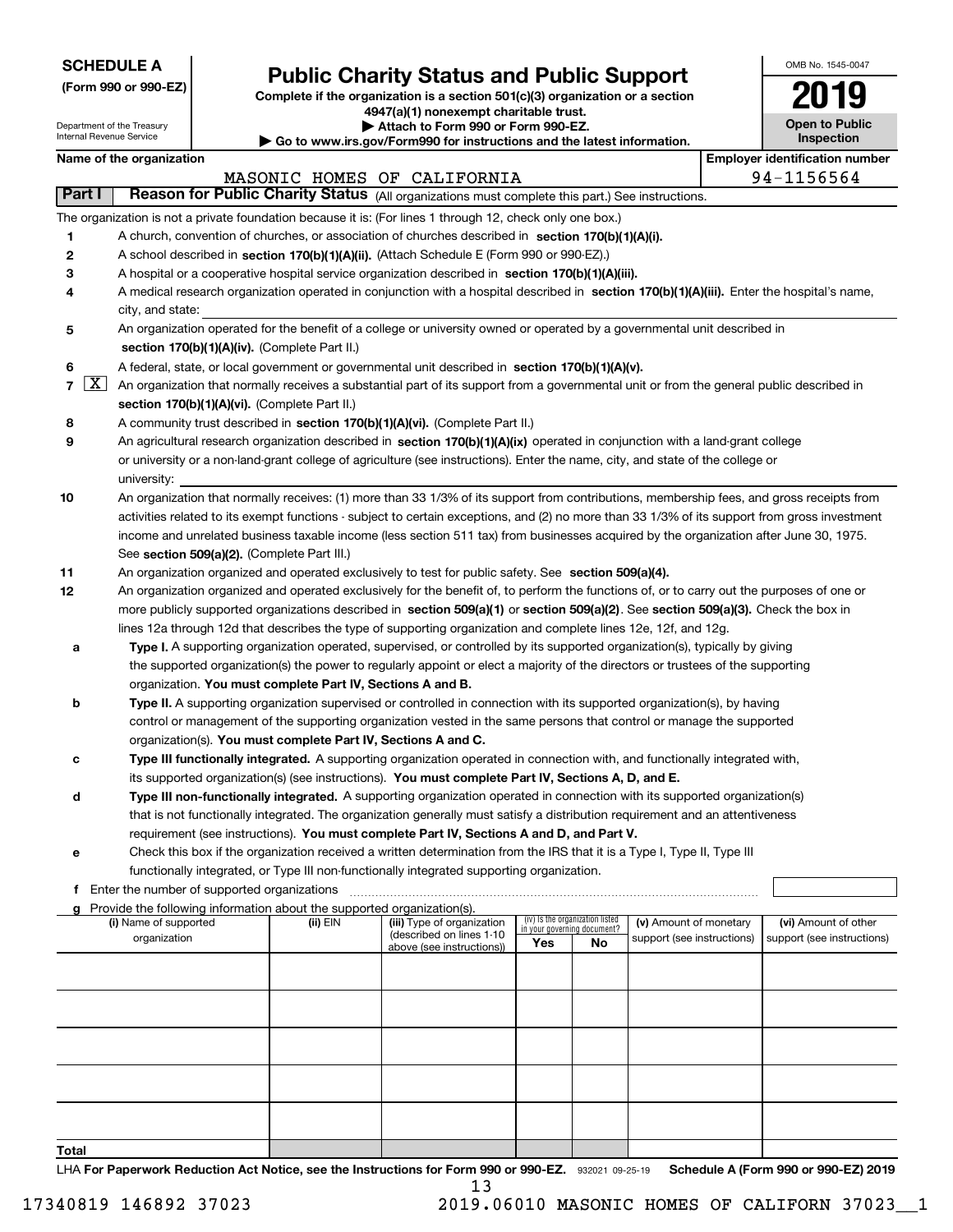### Schedule A (Form 990 or 990-EZ) 2019 Page MASONIC HOMES OF CALIFORNIA 94-1156564

**2**

(Complete only if you checked the box on line 5, 7, or 8 of Part I or if the organization failed to qualify under Part III. If the organization fails to qualify under the tests listed below, please complete Part III.) **Part II COPPORT Schedule for Organizations Described in Sections 170(b)(1)(A)(iv) and 170(b)(1)(A)(vi)** 

|    | <b>Section A. Public Support</b>                                                                                                               |                                                        |          |                                                                               |            |          |                                                       |  |  |  |
|----|------------------------------------------------------------------------------------------------------------------------------------------------|--------------------------------------------------------|----------|-------------------------------------------------------------------------------|------------|----------|-------------------------------------------------------|--|--|--|
|    | Calendar year (or fiscal year beginning in)                                                                                                    | (a) 2015                                               | (b) 2016 | $(c)$ 2017                                                                    | $(d)$ 2018 | (e) 2019 | (f) Total                                             |  |  |  |
|    | 1 Gifts, grants, contributions, and                                                                                                            |                                                        |          |                                                                               |            |          |                                                       |  |  |  |
|    | membership fees received. (Do not                                                                                                              |                                                        |          |                                                                               |            |          |                                                       |  |  |  |
|    | include any "unusual grants.")                                                                                                                 |                                                        |          | 9544008. [15039711. [16652403. [15632450. [15768413. 72636985.                |            |          |                                                       |  |  |  |
|    | 2 Tax revenues levied for the organ-                                                                                                           |                                                        |          |                                                                               |            |          |                                                       |  |  |  |
|    | ization's benefit and either paid to                                                                                                           |                                                        |          |                                                                               |            |          |                                                       |  |  |  |
|    | or expended on its behalf                                                                                                                      |                                                        |          |                                                                               |            |          |                                                       |  |  |  |
|    | 3 The value of services or facilities                                                                                                          |                                                        |          |                                                                               |            |          |                                                       |  |  |  |
|    | furnished by a governmental unit to                                                                                                            |                                                        |          |                                                                               |            |          |                                                       |  |  |  |
|    | the organization without charge                                                                                                                |                                                        |          |                                                                               |            |          |                                                       |  |  |  |
|    | 4 Total. Add lines 1 through 3                                                                                                                 |                                                        |          |                                                                               |            |          | 9544008.15039711.16652403.15632450.15768413.72636985. |  |  |  |
|    | 5 The portion of total contributions                                                                                                           |                                                        |          |                                                                               |            |          |                                                       |  |  |  |
|    | by each person (other than a                                                                                                                   |                                                        |          |                                                                               |            |          |                                                       |  |  |  |
|    | governmental unit or publicly                                                                                                                  |                                                        |          |                                                                               |            |          |                                                       |  |  |  |
|    | supported organization) included                                                                                                               |                                                        |          |                                                                               |            |          |                                                       |  |  |  |
|    | on line 1 that exceeds 2% of the                                                                                                               |                                                        |          |                                                                               |            |          |                                                       |  |  |  |
|    | amount shown on line 11,                                                                                                                       |                                                        |          |                                                                               |            |          |                                                       |  |  |  |
|    | column (f)                                                                                                                                     |                                                        |          |                                                                               |            |          |                                                       |  |  |  |
|    | 6 Public support. Subtract line 5 from line 4.                                                                                                 |                                                        |          |                                                                               |            |          | 72636985.                                             |  |  |  |
|    | <b>Section B. Total Support</b>                                                                                                                |                                                        |          |                                                                               |            |          |                                                       |  |  |  |
|    | Calendar year (or fiscal year beginning in)                                                                                                    | (a) 2015                                               | (b) 2016 | $(c)$ 2017                                                                    | $(d)$ 2018 | (e) 2019 | (f) Total                                             |  |  |  |
|    | <b>7</b> Amounts from line 4                                                                                                                   |                                                        |          |                                                                               |            |          | 9544008.15039711.16652403.15632450.15768413.72636985. |  |  |  |
|    | Gross income from interest,                                                                                                                    |                                                        |          |                                                                               |            |          |                                                       |  |  |  |
|    | dividends, payments received on                                                                                                                |                                                        |          |                                                                               |            |          |                                                       |  |  |  |
|    | securities loans, rents, royalties,                                                                                                            |                                                        |          |                                                                               |            |          |                                                       |  |  |  |
|    | and income from similar sources                                                                                                                | 16469794.20486104.15030192.14808250.11564106.78358446. |          |                                                                               |            |          |                                                       |  |  |  |
|    | <b>9</b> Net income from unrelated business                                                                                                    |                                                        |          |                                                                               |            |          |                                                       |  |  |  |
|    | activities, whether or not the                                                                                                                 |                                                        |          |                                                                               |            |          |                                                       |  |  |  |
|    | business is regularly carried on                                                                                                               |                                                        | 1,659.   |                                                                               |            |          | 1,659.                                                |  |  |  |
|    | 10 Other income. Do not include gain                                                                                                           |                                                        |          |                                                                               |            |          |                                                       |  |  |  |
|    | or loss from the sale of capital                                                                                                               |                                                        |          |                                                                               |            |          |                                                       |  |  |  |
|    | assets (Explain in Part VI.)                                                                                                                   |                                                        |          | $23, 209.$   1159428. $\mid$ 151, 277.   1099688. $\mid$ 632, 567.   1498481. |            |          |                                                       |  |  |  |
|    | 11 Total support. Add lines 7 through 10                                                                                                       |                                                        |          |                                                                               |            |          | 152495571                                             |  |  |  |
|    | 12 Gross receipts from related activities, etc. (see instructions)                                                                             |                                                        |          |                                                                               |            | 12       | 65,934,531.                                           |  |  |  |
|    | 13 First five years. If the Form 990 is for the organization's first, second, third, fourth, or fifth tax year as a section 501(c)(3)          |                                                        |          |                                                                               |            |          |                                                       |  |  |  |
|    | organization, check this box and stop here                                                                                                     |                                                        |          |                                                                               |            |          |                                                       |  |  |  |
|    | Section C. Computation of Public Support Percentage                                                                                            |                                                        |          |                                                                               |            |          |                                                       |  |  |  |
|    | 14 Public support percentage for 2019 (line 6, column (f) divided by line 11, column (f) <i>manumanomeron</i> entertain-                       |                                                        |          |                                                                               |            | 14       | 47.63<br>$\frac{9}{6}$                                |  |  |  |
|    |                                                                                                                                                |                                                        |          |                                                                               |            | 15       | 44.56<br>%                                            |  |  |  |
|    | 16a 33 1/3% support test - 2019. If the organization did not check the box on line 13, and line 14 is 33 1/3% or more, check this box and      |                                                        |          |                                                                               |            |          |                                                       |  |  |  |
|    | stop here. The organization qualifies as a publicly supported organization                                                                     |                                                        |          |                                                                               |            |          | $\blacktriangleright$ $\vert$ X $\vert$               |  |  |  |
|    | b 33 1/3% support test - 2018. If the organization did not check a box on line 13 or 16a, and line 15 is 33 1/3% or more, check this box       |                                                        |          |                                                                               |            |          |                                                       |  |  |  |
|    |                                                                                                                                                |                                                        |          |                                                                               |            |          |                                                       |  |  |  |
|    | 17a 10% -facts-and-circumstances test - 2019. If the organization did not check a box on line 13, 16a, or 16b, and line 14 is 10% or more,     |                                                        |          |                                                                               |            |          |                                                       |  |  |  |
|    | and if the organization meets the "facts-and-circumstances" test, check this box and stop here. Explain in Part VI how the organization        |                                                        |          |                                                                               |            |          |                                                       |  |  |  |
|    | meets the "facts-and-circumstances" test. The organization qualifies as a publicly supported organization <i>manumumumumum</i>                 |                                                        |          |                                                                               |            |          |                                                       |  |  |  |
|    | <b>b 10% -facts-and-circumstances test - 2018.</b> If the organization did not check a box on line 13, 16a, 16b, or 17a, and line 15 is 10% or |                                                        |          |                                                                               |            |          |                                                       |  |  |  |
|    | more, and if the organization meets the "facts-and-circumstances" test, check this box and stop here. Explain in Part VI how the               |                                                        |          |                                                                               |            |          |                                                       |  |  |  |
|    | organization meets the "facts-and-circumstances" test. The organization qualifies as a publicly supported organization                         |                                                        |          |                                                                               |            |          |                                                       |  |  |  |
| 18 | Private foundation. If the organization did not check a box on line 13, 16a, 16b, 17a, or 17b, check this box and see instructions             |                                                        |          |                                                                               |            |          |                                                       |  |  |  |
|    |                                                                                                                                                |                                                        |          |                                                                               |            |          | Schedule A (Form 990 or 990-EZ) 2019                  |  |  |  |

932022 09-25-19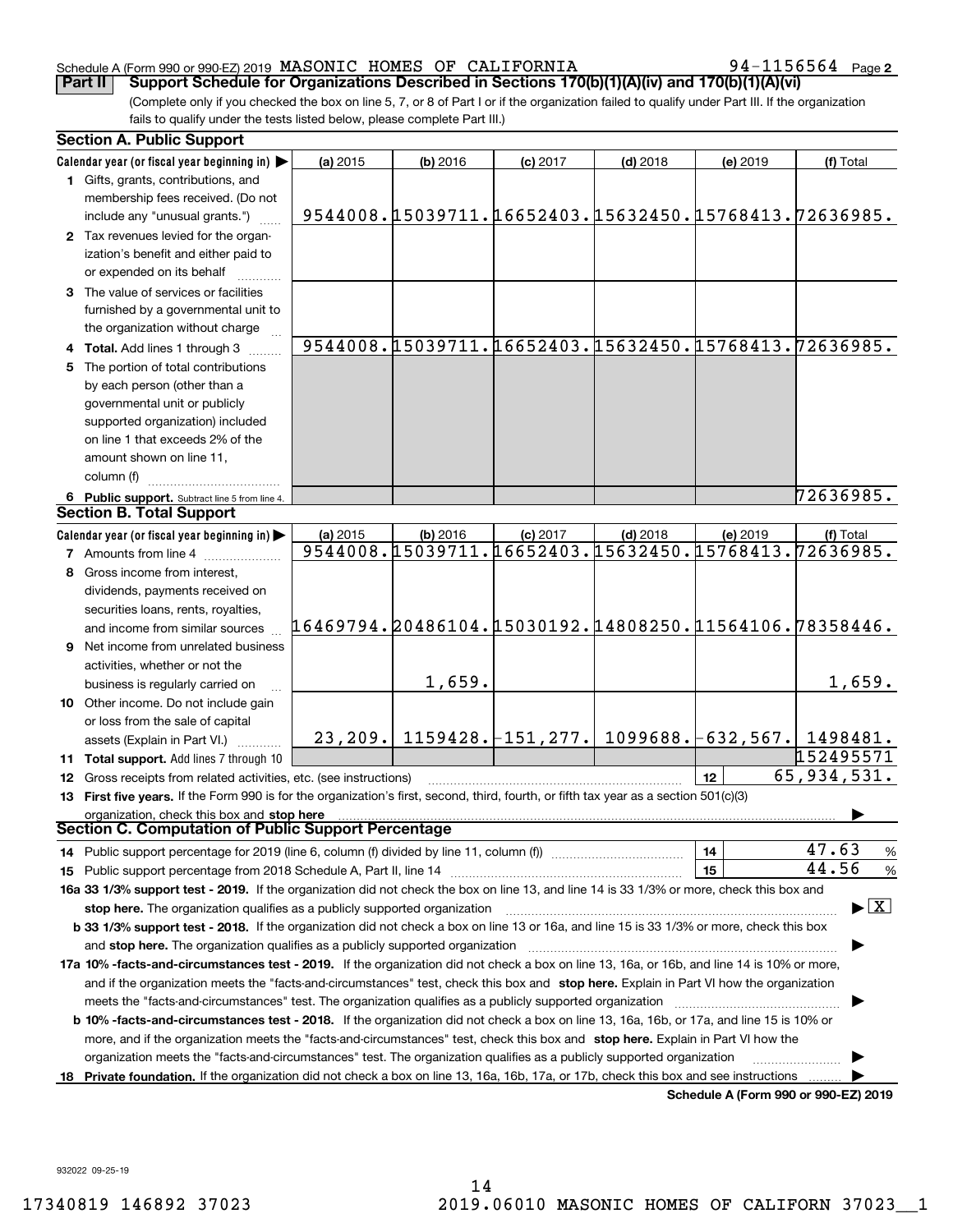### Schedule A (Form 990 or 990-EZ) 2019 Page MASONIC HOMES OF CALIFORNIA 94-1156564 **Part III** | Support Schedule for Organizations Described in Section 509(a)(2)

(Complete only if you checked the box on line 10 of Part I or if the organization failed to qualify under Part II. If the organization fails to qualify under the tests listed below, please complete Part II.)

| <b>Section A. Public Support</b>                                                                                                                                                                |          |            |            |            |          |                                      |
|-------------------------------------------------------------------------------------------------------------------------------------------------------------------------------------------------|----------|------------|------------|------------|----------|--------------------------------------|
| Calendar year (or fiscal year beginning in)                                                                                                                                                     | (a) 2015 | $(b)$ 2016 | $(c)$ 2017 | $(d)$ 2018 | (e) 2019 | (f) Total                            |
| 1 Gifts, grants, contributions, and                                                                                                                                                             |          |            |            |            |          |                                      |
| membership fees received. (Do not                                                                                                                                                               |          |            |            |            |          |                                      |
| include any "unusual grants.")                                                                                                                                                                  |          |            |            |            |          |                                      |
| <b>2</b> Gross receipts from admissions,<br>merchandise sold or services per-<br>formed, or facilities furnished in<br>any activity that is related to the<br>organization's tax-exempt purpose |          |            |            |            |          |                                      |
| 3 Gross receipts from activities that                                                                                                                                                           |          |            |            |            |          |                                      |
| are not an unrelated trade or bus-                                                                                                                                                              |          |            |            |            |          |                                      |
| iness under section 513                                                                                                                                                                         |          |            |            |            |          |                                      |
| 4 Tax revenues levied for the organ-                                                                                                                                                            |          |            |            |            |          |                                      |
| ization's benefit and either paid to                                                                                                                                                            |          |            |            |            |          |                                      |
| or expended on its behalf                                                                                                                                                                       |          |            |            |            |          |                                      |
| 5 The value of services or facilities                                                                                                                                                           |          |            |            |            |          |                                      |
| furnished by a governmental unit to                                                                                                                                                             |          |            |            |            |          |                                      |
| the organization without charge                                                                                                                                                                 |          |            |            |            |          |                                      |
| <b>6 Total.</b> Add lines 1 through 5                                                                                                                                                           |          |            |            |            |          |                                      |
| 7a Amounts included on lines 1, 2, and                                                                                                                                                          |          |            |            |            |          |                                      |
| 3 received from disqualified persons                                                                                                                                                            |          |            |            |            |          |                                      |
| <b>b</b> Amounts included on lines 2 and 3 received<br>from other than disqualified persons that<br>exceed the greater of \$5,000 or 1% of the<br>amount on line 13 for the year                |          |            |            |            |          |                                      |
| c Add lines 7a and 7b                                                                                                                                                                           |          |            |            |            |          |                                      |
| 8 Public support. (Subtract line 7c from line 6.)                                                                                                                                               |          |            |            |            |          |                                      |
| <b>Section B. Total Support</b>                                                                                                                                                                 |          |            |            |            |          |                                      |
| Calendar year (or fiscal year beginning in) >                                                                                                                                                   | (a) 2015 | (b) 2016   | $(c)$ 2017 | $(d)$ 2018 | (e) 2019 | (f) Total                            |
| <b>9</b> Amounts from line 6<br>$\overline{\phantom{a}}$                                                                                                                                        |          |            |            |            |          |                                      |
| 10a Gross income from interest,<br>dividends, payments received on<br>securities loans, rents, royalties,<br>and income from similar sources                                                    |          |            |            |            |          |                                      |
| <b>b</b> Unrelated business taxable income                                                                                                                                                      |          |            |            |            |          |                                      |
| (less section 511 taxes) from businesses                                                                                                                                                        |          |            |            |            |          |                                      |
| acquired after June 30, 1975<br>1.1.1.1.1.1.1.1.1.1                                                                                                                                             |          |            |            |            |          |                                      |
| c Add lines 10a and 10b                                                                                                                                                                         |          |            |            |            |          |                                      |
| 11 Net income from unrelated business<br>activities not included in line 10b,<br>whether or not the business is<br>regularly carried on                                                         |          |            |            |            |          |                                      |
| <b>12</b> Other income. Do not include gain<br>or loss from the sale of capital<br>assets (Explain in Part VI.)                                                                                 |          |            |            |            |          |                                      |
| <b>13</b> Total support. (Add lines 9, 10c, 11, and 12.)                                                                                                                                        |          |            |            |            |          |                                      |
| 14 First five years. If the Form 990 is for the organization's first, second, third, fourth, or fifth tax year as a section 501(c)(3) organization,                                             |          |            |            |            |          |                                      |
| check this box and stop here measurements are constructed as the state of the construction of the state of the                                                                                  |          |            |            |            |          |                                      |
| <b>Section C. Computation of Public Support Percentage</b>                                                                                                                                      |          |            |            |            |          |                                      |
| 15 Public support percentage for 2019 (line 8, column (f), divided by line 13, column (f))                                                                                                      |          |            |            |            | 15       | %                                    |
| 16 Public support percentage from 2018 Schedule A, Part III, line 15                                                                                                                            |          |            |            |            | 16       | %                                    |
| <b>Section D. Computation of Investment Income Percentage</b>                                                                                                                                   |          |            |            |            |          |                                      |
| 17 Investment income percentage for 2019 (line 10c, column (f), divided by line 13, column (f))                                                                                                 |          |            |            |            | 17       | %                                    |
| 18 Investment income percentage from 2018 Schedule A, Part III, line 17                                                                                                                         |          |            |            |            | 18       | %                                    |
| 19a 33 1/3% support tests - 2019. If the organization did not check the box on line 14, and line 15 is more than 33 1/3%, and line 17 is not                                                    |          |            |            |            |          |                                      |
| more than 33 1/3%, check this box and stop here. The organization qualifies as a publicly supported organization                                                                                |          |            |            |            |          |                                      |
| b 33 1/3% support tests - 2018. If the organization did not check a box on line 14 or line 19a, and line 16 is more than 33 1/3%, and                                                           |          |            |            |            |          |                                      |
| line 18 is not more than 33 1/3%, check this box and stop here. The organization qualifies as a publicly supported organization <i></i>                                                         |          |            |            |            |          |                                      |
| 20 Private foundation. If the organization did not check a box on line 14, 19a, or 19b, check this box and see instructions                                                                     |          |            |            |            |          |                                      |
| 932023 09-25-19                                                                                                                                                                                 |          |            |            |            |          | Schedule A (Form 990 or 990-EZ) 2019 |
|                                                                                                                                                                                                 |          | 15         |            |            |          |                                      |

17340819 146892 37023 2019.06010 MASONIC HOMES OF CALIFORN 37023\_\_1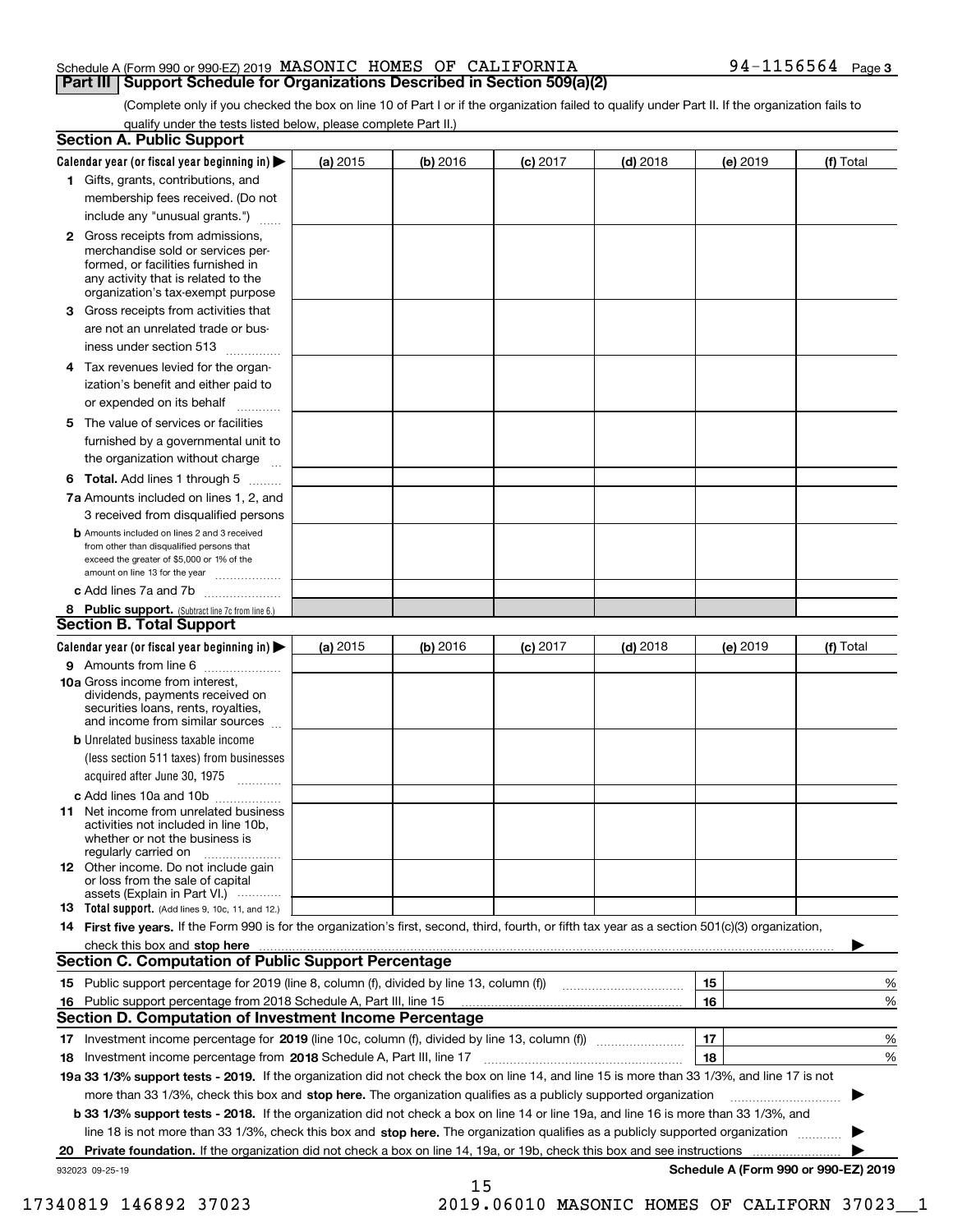### Schedule A (Form 990 or 990-EZ) 2019 Page MASONIC HOMES OF CALIFORNIA 94-1156564

## **Part IV Supporting Organizations**

(Complete only if you checked a box in line 12 on Part I. If you checked 12a of Part I, complete Sections A and B. If you checked 12b of Part I, complete Sections A and C. If you checked 12c of Part I, complete Sections A, D, and E. If you checked 12d of Part I, complete Sections A and D, and complete Part V.)

### **Section A. All Supporting Organizations**

- **1** Are all of the organization's supported organizations listed by name in the organization's governing documents? If "No," describe in **Part VI** how the supported organizations are designated. If designated by *class or purpose, describe the designation. If historic and continuing relationship, explain.*
- **2** Did the organization have any supported organization that does not have an IRS determination of status under section 509(a)(1) or (2)? If "Yes," explain in Part VI how the organization determined that the supported *organization was described in section 509(a)(1) or (2).*
- **3a** Did the organization have a supported organization described in section 501(c)(4), (5), or (6)? If "Yes," answer *(b) and (c) below.*
- **b** Did the organization confirm that each supported organization qualified under section 501(c)(4), (5), or (6) and satisfied the public support tests under section 509(a)(2)? If "Yes," describe in **Part VI** when and how the *organization made the determination.*
- **c**Did the organization ensure that all support to such organizations was used exclusively for section 170(c)(2)(B) purposes? If "Yes," explain in **Part VI** what controls the organization put in place to ensure such use.
- **4a***If* Was any supported organization not organized in the United States ("foreign supported organization")? *"Yes," and if you checked 12a or 12b in Part I, answer (b) and (c) below.*
- **b** Did the organization have ultimate control and discretion in deciding whether to make grants to the foreign supported organization? If "Yes," describe in **Part VI** how the organization had such control and discretion *despite being controlled or supervised by or in connection with its supported organizations.*
- **c** Did the organization support any foreign supported organization that does not have an IRS determination under sections 501(c)(3) and 509(a)(1) or (2)? If "Yes," explain in **Part VI** what controls the organization used *to ensure that all support to the foreign supported organization was used exclusively for section 170(c)(2)(B) purposes.*
- **5a***If "Yes,"* Did the organization add, substitute, or remove any supported organizations during the tax year? answer (b) and (c) below (if applicable). Also, provide detail in **Part VI,** including (i) the names and EIN *numbers of the supported organizations added, substituted, or removed; (ii) the reasons for each such action; (iii) the authority under the organization's organizing document authorizing such action; and (iv) how the action was accomplished (such as by amendment to the organizing document).*
- **b** Type I or Type II only. Was any added or substituted supported organization part of a class already designated in the organization's organizing document?
- **cSubstitutions only.**  Was the substitution the result of an event beyond the organization's control?
- **6** Did the organization provide support (whether in the form of grants or the provision of services or facilities) to **Part VI.** *If "Yes," provide detail in* support or benefit one or more of the filing organization's supported organizations? anyone other than (i) its supported organizations, (ii) individuals that are part of the charitable class benefited by one or more of its supported organizations, or (iii) other supporting organizations that also
- **7**Did the organization provide a grant, loan, compensation, or other similar payment to a substantial contributor *If "Yes," complete Part I of Schedule L (Form 990 or 990-EZ).* regard to a substantial contributor? (as defined in section 4958(c)(3)(C)), a family member of a substantial contributor, or a 35% controlled entity with
- **8** Did the organization make a loan to a disqualified person (as defined in section 4958) not described in line 7? *If "Yes," complete Part I of Schedule L (Form 990 or 990-EZ).*
- **9a** Was the organization controlled directly or indirectly at any time during the tax year by one or more in section 509(a)(1) or (2))? If "Yes," *provide detail in* <code>Part VI.</code> disqualified persons as defined in section 4946 (other than foundation managers and organizations described
- **b**the supporting organization had an interest? If "Yes," provide detail in P**art VI**. Did one or more disqualified persons (as defined in line 9a) hold a controlling interest in any entity in which
- **c**Did a disqualified person (as defined in line 9a) have an ownership interest in, or derive any personal benefit from, assets in which the supporting organization also had an interest? If "Yes," provide detail in P**art VI.**
- **10a** Was the organization subject to the excess business holdings rules of section 4943 because of section supporting organizations)? If "Yes," answer 10b below. 4943(f) (regarding certain Type II supporting organizations, and all Type III non-functionally integrated
- **b** Did the organization have any excess business holdings in the tax year? (Use Schedule C, Form 4720, to *determine whether the organization had excess business holdings.)*

932024 09-25-19

| 3a              |  |
|-----------------|--|
|                 |  |
|                 |  |
| 3 <sub>b</sub>  |  |
|                 |  |
|                 |  |
| $\frac{3c}{2}$  |  |
|                 |  |
| <u>4a</u>       |  |
|                 |  |
|                 |  |
| 4 <sub>b</sub>  |  |
|                 |  |
|                 |  |
|                 |  |
|                 |  |
| 4c              |  |
|                 |  |
|                 |  |
|                 |  |
|                 |  |
| <u>5a</u>       |  |
|                 |  |
| 5 <sub>b</sub>  |  |
| $\overline{5c}$ |  |
|                 |  |
|                 |  |
|                 |  |
|                 |  |
|                 |  |
| $6\phantom{1}$  |  |
|                 |  |
|                 |  |
| $\overline{1}$  |  |
|                 |  |
| 8               |  |
|                 |  |
|                 |  |
| <u>9a</u>       |  |
|                 |  |
| <u>9b</u>       |  |
|                 |  |
|                 |  |
| $\overline{9c}$ |  |
|                 |  |
|                 |  |
| 10a             |  |
|                 |  |

**1**

**2**

**YesNo**

**Schedule A (Form 990 or 990-EZ) 2019**

**10b**

16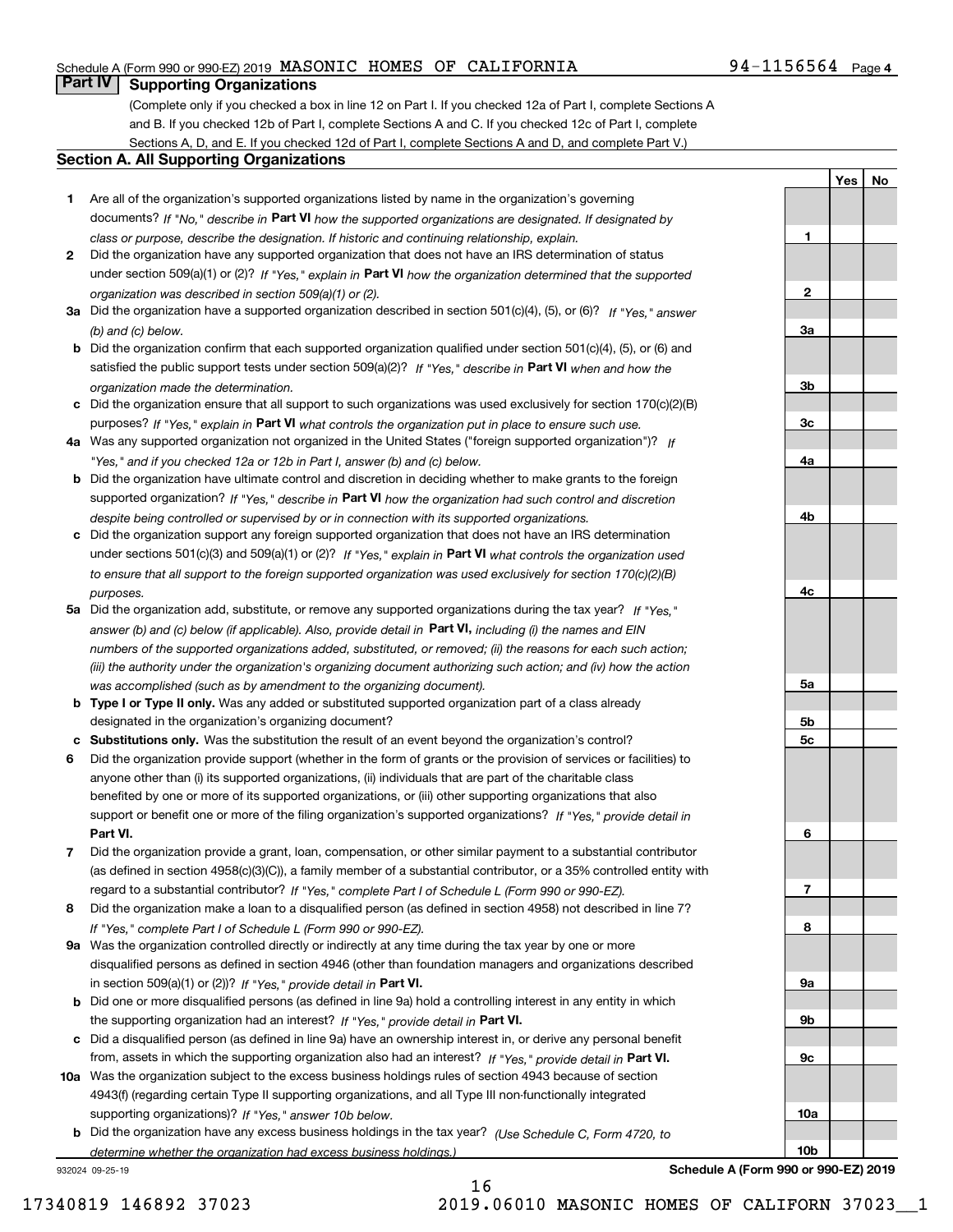### Schedule A (Form 990 or 990-EZ) 2019 MASONIC HOMES OF CALIFORNIA 94-II56564 Page MASONIC HOMES OF CALIFORNIA 94-1156564

|    | <b>Part IV</b><br><b>Supporting Organizations (continued)</b>                                                                     |                 |     |    |
|----|-----------------------------------------------------------------------------------------------------------------------------------|-----------------|-----|----|
|    |                                                                                                                                   |                 | Yes | No |
| 11 | Has the organization accepted a gift or contribution from any of the following persons?                                           |                 |     |    |
| а  | A person who directly or indirectly controls, either alone or together with persons described in (b) and (c)                      |                 |     |    |
|    | below, the governing body of a supported organization?                                                                            | 11a             |     |    |
|    | <b>b</b> A family member of a person described in (a) above?                                                                      | 11 <sub>b</sub> |     |    |
|    | c A 35% controlled entity of a person described in (a) or (b) above? If "Yes" to a, b, or c, provide detail in Part VI.           | 11c             |     |    |
|    | <b>Section B. Type I Supporting Organizations</b>                                                                                 |                 |     |    |
|    |                                                                                                                                   |                 | Yes | No |
| 1  | Did the directors, trustees, or membership of one or more supported organizations have the power to                               |                 |     |    |
|    | regularly appoint or elect at least a majority of the organization's directors or trustees at all times during the                |                 |     |    |
|    | tax year? If "No," describe in Part VI how the supported organization(s) effectively operated, supervised, or                     |                 |     |    |
|    | controlled the organization's activities. If the organization had more than one supported organization,                           |                 |     |    |
|    | describe how the powers to appoint and/or remove directors or trustees were allocated among the supported                         |                 |     |    |
|    | organizations and what conditions or restrictions, if any, applied to such powers during the tax year.                            | 1               |     |    |
| 2  | Did the organization operate for the benefit of any supported organization other than the supported                               |                 |     |    |
|    | organization(s) that operated, supervised, or controlled the supporting organization? If "Yes," explain in                        |                 |     |    |
|    | Part VI how providing such benefit carried out the purposes of the supported organization(s) that operated,                       |                 |     |    |
|    | supervised, or controlled the supporting organization.                                                                            | 2               |     |    |
|    | <b>Section C. Type II Supporting Organizations</b>                                                                                |                 |     |    |
|    |                                                                                                                                   |                 | Yes | No |
| 1  | Were a majority of the organization's directors or trustees during the tax year also a majority of the directors                  |                 |     |    |
|    | or trustees of each of the organization's supported organization(s)? If "No," describe in Part VI how control                     |                 |     |    |
|    | or management of the supporting organization was vested in the same persons that controlled or managed                            |                 |     |    |
|    | the supported organization(s).                                                                                                    | 1               |     |    |
|    | <b>Section D. All Type III Supporting Organizations</b>                                                                           |                 |     |    |
|    |                                                                                                                                   |                 | Yes | No |
| 1  | Did the organization provide to each of its supported organizations, by the last day of the fifth month of the                    |                 |     |    |
|    | organization's tax year, (i) a written notice describing the type and amount of support provided during the prior tax             |                 |     |    |
|    | year, (ii) a copy of the Form 990 that was most recently filed as of the date of notification, and (iii) copies of the            |                 |     |    |
|    | organization's governing documents in effect on the date of notification, to the extent not previously provided?                  | 1               |     |    |
| 2  | Were any of the organization's officers, directors, or trustees either (i) appointed or elected by the supported                  |                 |     |    |
|    | organization(s) or (ii) serving on the governing body of a supported organization? If "No," explain in Part VI how                |                 |     |    |
|    | the organization maintained a close and continuous working relationship with the supported organization(s).                       | 2               |     |    |
| з  | By reason of the relationship described in (2), did the organization's supported organizations have a                             |                 |     |    |
|    | significant voice in the organization's investment policies and in directing the use of the organization's                        |                 |     |    |
|    | income or assets at all times during the tax year? If "Yes," describe in Part VI the role the organization's                      |                 |     |    |
|    | supported organizations played in this regard.                                                                                    | 3               |     |    |
|    | Section E. Type III Functionally Integrated Supporting Organizations                                                              |                 |     |    |
| 1  | Check the box next to the method that the organization used to satisfy the Integral Part Test during the year (see instructions). |                 |     |    |
| а  | The organization satisfied the Activities Test. Complete line 2 below.                                                            |                 |     |    |
| b  | The organization is the parent of each of its supported organizations. Complete line 3 below.                                     |                 |     |    |
| c  | The organization supported a governmental entity. Describe in Part VI how you supported a government entity (see instructions),   |                 |     |    |
| 2  | Activities Test. Answer (a) and (b) below.                                                                                        |                 | Yes | No |
| а  | Did substantially all of the organization's activities during the tax year directly further the exempt purposes of                |                 |     |    |
|    | the supported organization(s) to which the organization was responsive? If "Yes," then in Part VI identify                        |                 |     |    |
|    | those supported organizations and explain how these activities directly furthered their exempt purposes,                          |                 |     |    |
|    | how the organization was responsive to those supported organizations, and how the organization determined                         |                 |     |    |
|    | that these activities constituted substantially all of its activities.                                                            | 2a              |     |    |
| b  | Did the activities described in (a) constitute activities that, but for the organization's involvement, one or more               |                 |     |    |
|    | of the organization's supported organization(s) would have been engaged in? If "Yes," explain in Part VI the                      |                 |     |    |
|    | reasons for the organization's position that its supported organization(s) would have engaged in these                            |                 |     |    |
|    | activities but for the organization's involvement.                                                                                | 2b              |     |    |
| з  | Parent of Supported Organizations. Answer (a) and (b) below.                                                                      |                 |     |    |
| а  | Did the organization have the power to regularly appoint or elect a majority of the officers, directors, or                       |                 |     |    |
|    | trustees of each of the supported organizations? Provide details in Part VI.                                                      | 3a              |     |    |
| b  | Did the organization exercise a substantial degree of direction over the policies, programs, and activities of each               |                 |     |    |
|    | of its supported organizations? If "Yes," describe in Part VI the role played by the organization in this regard.                 | 3b              |     |    |

17

932025 09-25-19

**Schedule A (Form 990 or 990-EZ) 2019**

17340819 146892 37023 2019.06010 MASONIC HOMES OF CALIFORN 37023\_\_1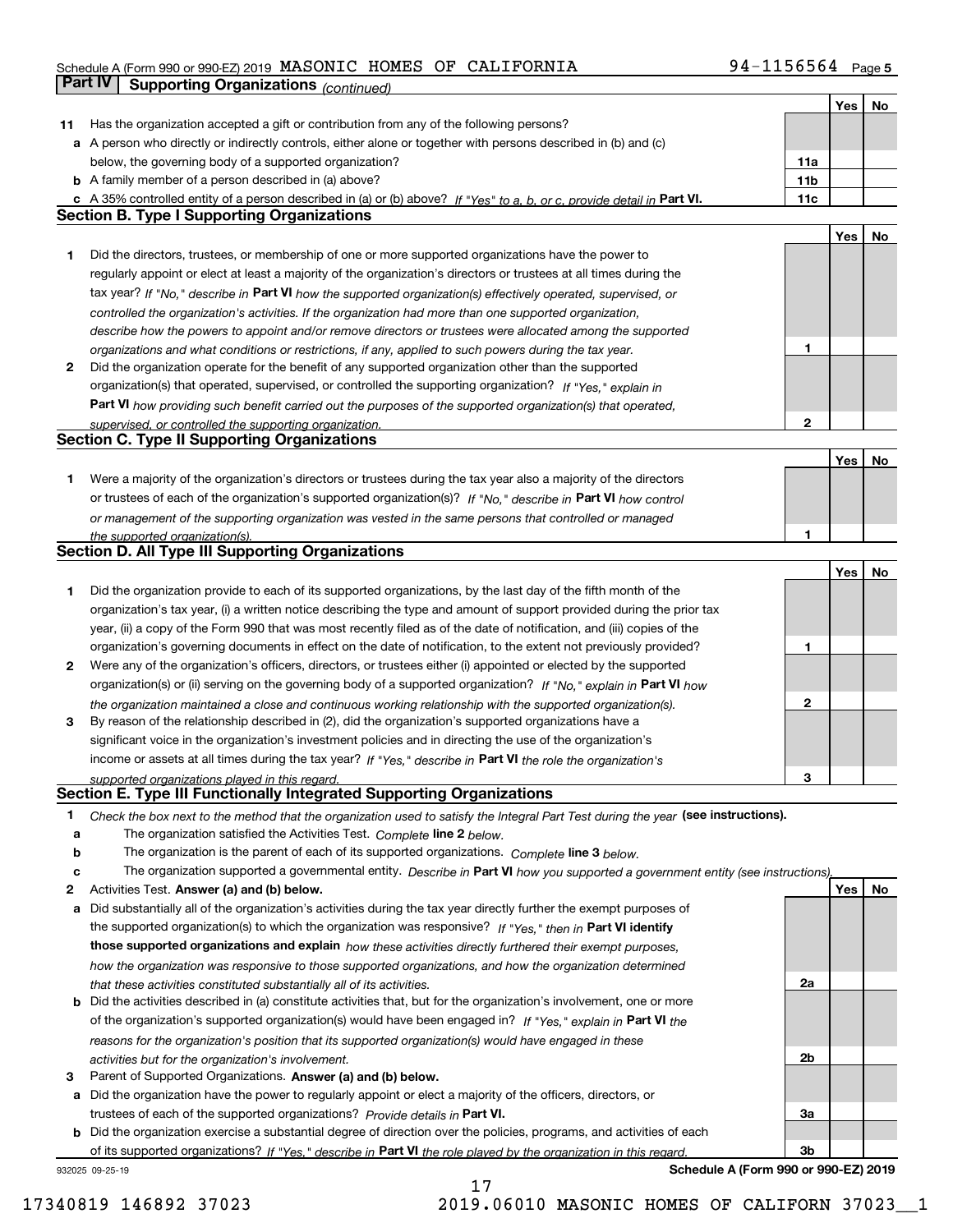|  | Schedule A (Form 990 or 990-EZ) 2019 MASONIC HOMES OF CALIFORNIA |  | <b>Part V</b> Type III Non-Functionally Integrated 509(a)(3) Supporting Organizations | $94 - 1156564$ Page 6 |  |
|--|------------------------------------------------------------------|--|---------------------------------------------------------------------------------------|-----------------------|--|
|  |                                                                  |  |                                                                                       |                       |  |

1 Check here if the organization satisfied the Integral Part Test as a qualifying trust on Nov. 20, 1970 (explain in Part VI). See instructions. All other Type III non-functionally integrated supporting organizations must complete Sections A through E.

|              | Section A - Adjusted Net Income                                              |                | (A) Prior Year | (B) Current Year<br>(optional) |
|--------------|------------------------------------------------------------------------------|----------------|----------------|--------------------------------|
| 1.           | Net short-term capital gain                                                  | 1              |                |                                |
| $\mathbf{2}$ | Recoveries of prior-year distributions                                       | $\mathbf{2}$   |                |                                |
| 3            | Other gross income (see instructions)                                        | 3              |                |                                |
| 4            | Add lines 1 through 3.                                                       | 4              |                |                                |
| 5            | Depreciation and depletion                                                   | 5              |                |                                |
| 6            | Portion of operating expenses paid or incurred for production or             |                |                |                                |
|              | collection of gross income or for management, conservation, or               |                |                |                                |
|              | maintenance of property held for production of income (see instructions)     | 6              |                |                                |
| 7            | Other expenses (see instructions)                                            | $\overline{7}$ |                |                                |
| 8            | <b>Adjusted Net Income</b> (subtract lines 5, 6, and 7 from line 4)          | 8              |                |                                |
|              | <b>Section B - Minimum Asset Amount</b>                                      |                | (A) Prior Year | (B) Current Year<br>(optional) |
| 1.           | Aggregate fair market value of all non-exempt-use assets (see                |                |                |                                |
|              | instructions for short tax year or assets held for part of year):            |                |                |                                |
|              | a Average monthly value of securities                                        | 1a             |                |                                |
|              | <b>b</b> Average monthly cash balances                                       | 1 <sub>b</sub> |                |                                |
|              | c Fair market value of other non-exempt-use assets                           | 1c             |                |                                |
|              | d Total (add lines 1a, 1b, and 1c)                                           | 1d             |                |                                |
|              | <b>e</b> Discount claimed for blockage or other                              |                |                |                                |
|              | factors (explain in detail in Part VI):                                      |                |                |                                |
| 2            | Acquisition indebtedness applicable to non-exempt-use assets                 | $\mathbf{2}$   |                |                                |
| 3            | Subtract line 2 from line 1d.                                                | 3              |                |                                |
| 4            | Cash deemed held for exempt use. Enter 1-1/2% of line 3 (for greater amount, |                |                |                                |
|              | see instructions).                                                           | 4              |                |                                |
| 5.           | Net value of non-exempt-use assets (subtract line 4 from line 3)             | 5              |                |                                |
| 6            | Multiply line 5 by .035.                                                     | 6              |                |                                |
| 7            | Recoveries of prior-year distributions                                       | $\overline{7}$ |                |                                |
| 8            | Minimum Asset Amount (add line 7 to line 6)                                  | 8              |                |                                |
|              | <b>Section C - Distributable Amount</b>                                      |                |                | <b>Current Year</b>            |
| 1            | Adjusted net income for prior year (from Section A, line 8, Column A)        | 1              |                |                                |
| $\mathbf{2}$ | Enter 85% of line 1.                                                         | $\overline{2}$ |                |                                |
| 3            | Minimum asset amount for prior year (from Section B, line 8, Column A)       | 3              |                |                                |
| 4            | Enter greater of line 2 or line 3.                                           | 4              |                |                                |
| 5.           | Income tax imposed in prior year                                             | 5              |                |                                |
| 6            | <b>Distributable Amount.</b> Subtract line 5 from line 4, unless subject to  |                |                |                                |
|              | emergency temporary reduction (see instructions).                            | 6              |                |                                |
|              |                                                                              |                |                |                                |

**7**Check here if the current year is the organization's first as a non-functionally integrated Type III supporting organization (see instructions).

**Schedule A (Form 990 or 990-EZ) 2019**

932026 09-25-19

**1**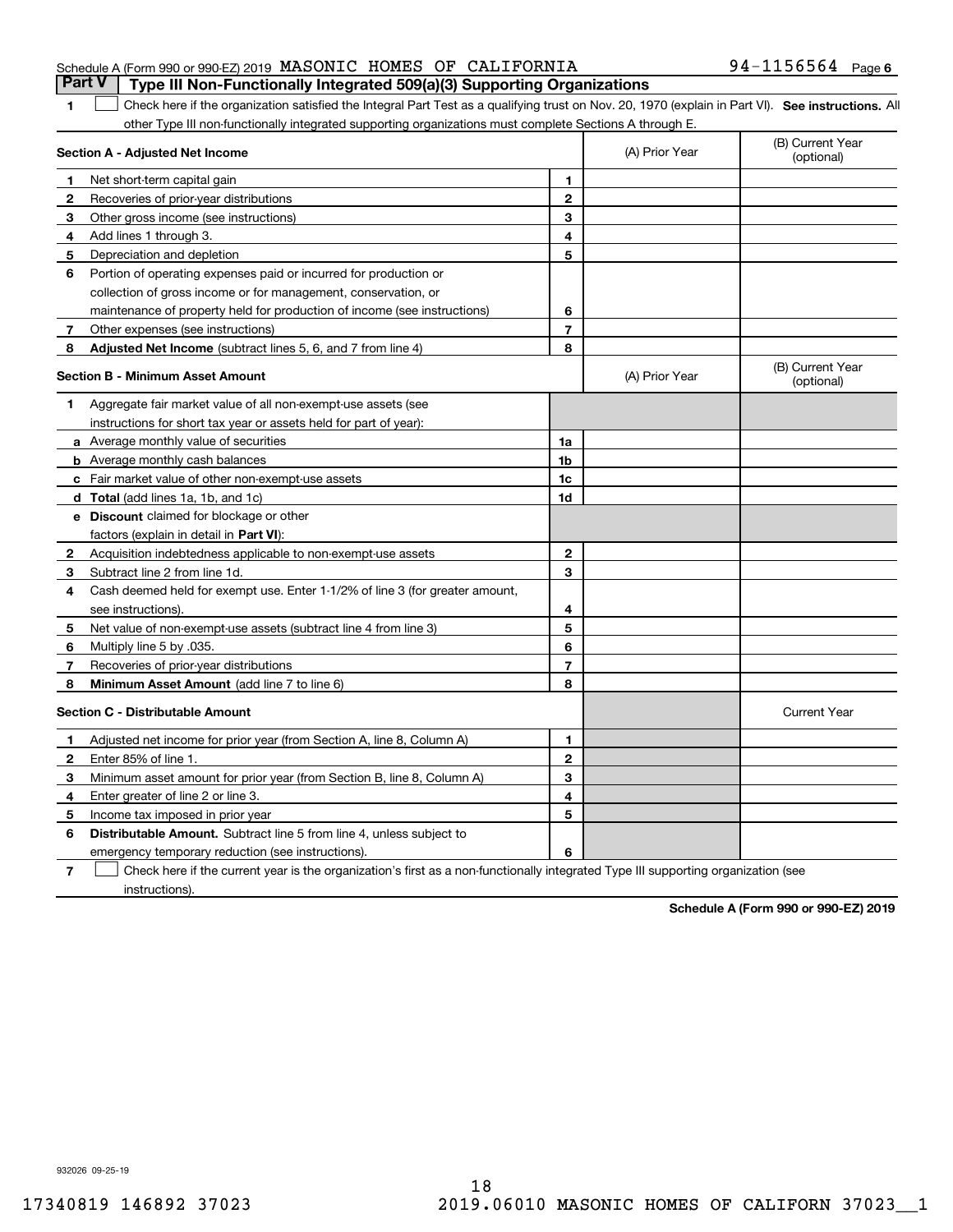### Schedule A (Form 990 or 990-EZ) 2019 Page MASONIC HOMES OF CALIFORNIA 94-1156564

| <b>Part V</b> | Type III Non-Functionally Integrated 509(a)(3) Supporting Organizations                    |                             | (continued)                           |                                         |  |  |  |
|---------------|--------------------------------------------------------------------------------------------|-----------------------------|---------------------------------------|-----------------------------------------|--|--|--|
|               | <b>Section D - Distributions</b>                                                           |                             |                                       | <b>Current Year</b>                     |  |  |  |
| 1             | Amounts paid to supported organizations to accomplish exempt purposes                      |                             |                                       |                                         |  |  |  |
| 2             | Amounts paid to perform activity that directly furthers exempt purposes of supported       |                             |                                       |                                         |  |  |  |
|               | organizations, in excess of income from activity                                           |                             |                                       |                                         |  |  |  |
| 3             | Administrative expenses paid to accomplish exempt purposes of supported organizations      |                             |                                       |                                         |  |  |  |
| 4             | Amounts paid to acquire exempt-use assets                                                  |                             |                                       |                                         |  |  |  |
| 5             | Qualified set-aside amounts (prior IRS approval required)                                  |                             |                                       |                                         |  |  |  |
| 6             | Other distributions (describe in Part VI). See instructions.                               |                             |                                       |                                         |  |  |  |
| 7             | <b>Total annual distributions.</b> Add lines 1 through 6.                                  |                             |                                       |                                         |  |  |  |
| 8             | Distributions to attentive supported organizations to which the organization is responsive |                             |                                       |                                         |  |  |  |
|               | (provide details in Part VI). See instructions.                                            |                             |                                       |                                         |  |  |  |
| 9             | Distributable amount for 2019 from Section C, line 6                                       |                             |                                       |                                         |  |  |  |
| 10            | Line 8 amount divided by line 9 amount                                                     |                             |                                       |                                         |  |  |  |
|               |                                                                                            | (i)                         | (iii)                                 | (iii)                                   |  |  |  |
|               | <b>Section E - Distribution Allocations</b> (see instructions)                             | <b>Excess Distributions</b> | <b>Underdistributions</b><br>Pre-2019 | <b>Distributable</b><br>Amount for 2019 |  |  |  |
| 1             | Distributable amount for 2019 from Section C, line 6                                       |                             |                                       |                                         |  |  |  |
| 2             | Underdistributions, if any, for years prior to 2019 (reason-                               |                             |                                       |                                         |  |  |  |
|               | able cause required- explain in Part VI). See instructions.                                |                             |                                       |                                         |  |  |  |
| З             | Excess distributions carryover, if any, to 2019                                            |                             |                                       |                                         |  |  |  |
|               | <b>a</b> From 2014                                                                         |                             |                                       |                                         |  |  |  |
|               | <b>b</b> From 2015                                                                         |                             |                                       |                                         |  |  |  |
|               | $c$ From 2016                                                                              |                             |                                       |                                         |  |  |  |
|               | d From 2017                                                                                |                             |                                       |                                         |  |  |  |
|               | e From 2018                                                                                |                             |                                       |                                         |  |  |  |
|               | Total of lines 3a through e                                                                |                             |                                       |                                         |  |  |  |
| g             | Applied to underdistributions of prior years                                               |                             |                                       |                                         |  |  |  |
|               | <b>h</b> Applied to 2019 distributable amount                                              |                             |                                       |                                         |  |  |  |
|               | Carryover from 2014 not applied (see instructions)                                         |                             |                                       |                                         |  |  |  |
|               | Remainder. Subtract lines 3g, 3h, and 3i from 3f.                                          |                             |                                       |                                         |  |  |  |
| 4             | Distributions for 2019 from Section D,                                                     |                             |                                       |                                         |  |  |  |
|               | line $7:$                                                                                  |                             |                                       |                                         |  |  |  |
|               | <b>a</b> Applied to underdistributions of prior years                                      |                             |                                       |                                         |  |  |  |
|               | <b>b</b> Applied to 2019 distributable amount                                              |                             |                                       |                                         |  |  |  |
|               | c Remainder. Subtract lines 4a and 4b from 4.                                              |                             |                                       |                                         |  |  |  |
| 5             | Remaining underdistributions for years prior to 2019, if                                   |                             |                                       |                                         |  |  |  |
|               | any. Subtract lines 3g and 4a from line 2. For result greater                              |                             |                                       |                                         |  |  |  |
|               | than zero, explain in Part VI. See instructions.                                           |                             |                                       |                                         |  |  |  |
| 6             | Remaining underdistributions for 2019. Subtract lines 3h                                   |                             |                                       |                                         |  |  |  |
|               | and 4b from line 1. For result greater than zero, explain in                               |                             |                                       |                                         |  |  |  |
|               | Part VI. See instructions.                                                                 |                             |                                       |                                         |  |  |  |
|               |                                                                                            |                             |                                       |                                         |  |  |  |
| 7             | Excess distributions carryover to 2020. Add lines 3j                                       |                             |                                       |                                         |  |  |  |
|               | and 4c.                                                                                    |                             |                                       |                                         |  |  |  |
| 8             | Breakdown of line 7:                                                                       |                             |                                       |                                         |  |  |  |
|               | a Excess from 2015                                                                         |                             |                                       |                                         |  |  |  |
|               | <b>b</b> Excess from 2016                                                                  |                             |                                       |                                         |  |  |  |
|               | c Excess from 2017                                                                         |                             |                                       |                                         |  |  |  |
|               | d Excess from 2018                                                                         |                             |                                       |                                         |  |  |  |
|               | e Excess from 2019                                                                         |                             |                                       |                                         |  |  |  |

**Schedule A (Form 990 or 990-EZ) 2019**

932027 09-25-19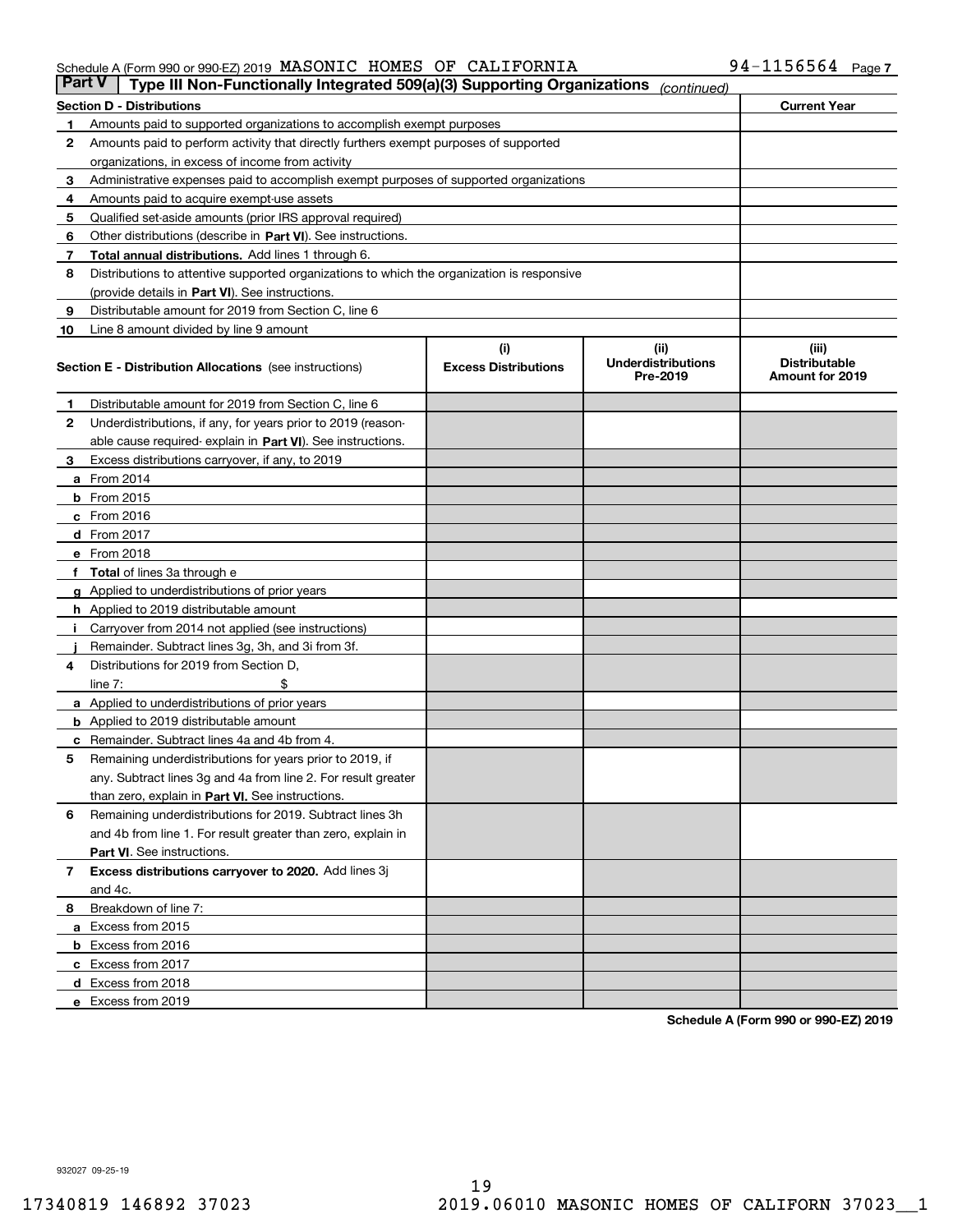| Schedule A (Form 990 or 990-EZ) 2019 MASONIC HOMES OF CALIFORNIA |  |  | $94 - 1156564$ Page 8 |  |
|------------------------------------------------------------------|--|--|-----------------------|--|
|                                                                  |  |  |                       |  |

Part VI | Supplemental Information. Provide the explanations required by Part II, line 10; Part II, line 17a or 17b; Part III, line 12; Part IV, Section A, lines 1, 2, 3b, 3c, 4b, 4c, 5a, 6, 9a, 9b, 9c, 11a, 11b, and 11c; Part IV, Section B, lines 1 and 2; Part IV, Section C, line 1; Part IV, Section D, lines 2 and 3; Part IV, Section E, lines 1c, 2a, 2b, 3a, and 3b; Part V, line 1; Part V, Section B, line 1e; Part V, Section D, lines 5, 6, and 8; and Part V, Section E, lines 2, 5, and 6. Also complete this part for any additional information. (See instructions.)

## SCHEDULE A, PART II, LINE 10, EXPLANATION FOR OTHER INCOME:

|                                     | SPLIT INTEREST AGREEMENT & MISCELLANEOUS                                                                                                                                                                                                 |
|-------------------------------------|------------------------------------------------------------------------------------------------------------------------------------------------------------------------------------------------------------------------------------------|
| $2015$ AMOUNT: $\frac{2015}{167}$ . |                                                                                                                                                                                                                                          |
|                                     | 2016 AMOUNT: \$ 1,023,517.                                                                                                                                                                                                               |
| 2017 AMOUNT: \$ -307,048.           | <u> 1989 - Johann Stoff, amerikansk politiker (d. 1989)</u>                                                                                                                                                                              |
|                                     | 2018 AMOUNT: \$924,114.                                                                                                                                                                                                                  |
| 2019 AMOUNT: \$ -691,247.           |                                                                                                                                                                                                                                          |
|                                     |                                                                                                                                                                                                                                          |
| RESIDENT REIMBURSEMENT              | the control of the control of the control of the control of the control of the control of the control of the control of the control of the control of the control of the control of the control of the control of the control            |
| 2015 AMOUNT: \$                     | 146,376.                                                                                                                                                                                                                                 |
| 2016 AMOUNT: \$                     | 135,911.                                                                                                                                                                                                                                 |
| 2017<br>AMOUNT: \$                  | 154,638.                                                                                                                                                                                                                                 |
| 2018 AMOUNT: \$                     | 173,318.                                                                                                                                                                                                                                 |
| 2019 AMOUNT: \$                     | 58,635.<br>the control of the control of the control of the control of the control of the control of the control of the control of the control of the control of the control of the control of the control of the control of the control |
|                                     | ,我们也不会有什么。""我们的人,我们也不会有什么?""我们的人,我们也不会有什么?""我们的人,我们也不会有什么?""我们的人,我们也不会有什么?""我们的人                                                                                                                                                         |
| MISCELLANEOUS REVENUE               |                                                                                                                                                                                                                                          |
| 2017 AMOUNT: \$                     | 1,133.                                                                                                                                                                                                                                   |
| 2018 AMOUNT: \$                     | 2,256.<br><u> 1989 - Andrea Station Barbara, amerikan personal di sebagai personal di sebagai personal di sebagai personal </u>                                                                                                          |
| 2019 AMOUNT: \$                     | 45.<br><u> 1989 - Johann Barn, mars ann an t-Amhain an t-Amhain ann an t-Amhain an t-Amhain an t-Amhain an t-Amhain an t-</u>                                                                                                            |
|                                     |                                                                                                                                                                                                                                          |
|                                     |                                                                                                                                                                                                                                          |
|                                     |                                                                                                                                                                                                                                          |
|                                     |                                                                                                                                                                                                                                          |
|                                     |                                                                                                                                                                                                                                          |
|                                     |                                                                                                                                                                                                                                          |
|                                     |                                                                                                                                                                                                                                          |
|                                     |                                                                                                                                                                                                                                          |

932028 09-25-19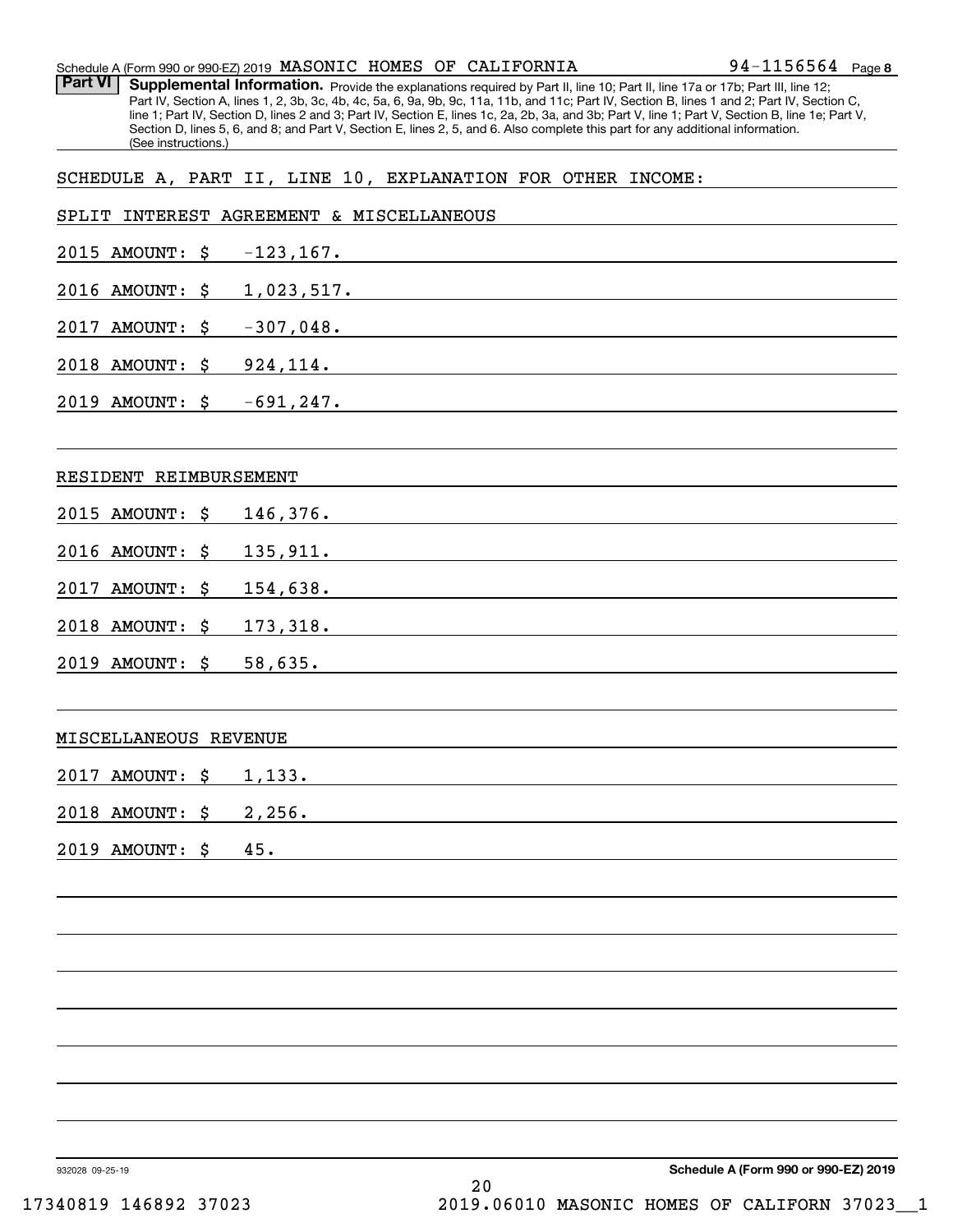Department of the Treasury Internal Revenue Service **(Form 990, 990-EZ, or 990-PF)**

### \*\* PUBLIC DISCLOSURE COPY \*\*

# **Schedule B Schedule of Contributors**

**| Attach to Form 990, Form 990-EZ, or Form 990-PF. | Go to www.irs.gov/Form990 for the latest information.** OMB No. 1545-0047

# **2019**

**Employer identification number**

| с<br>4<br>יו מיט<br>n<br>ריו |  |
|------------------------------|--|
|------------------------------|--|

| Name of the organization |  |  |                             |  |  |
|--------------------------|--|--|-----------------------------|--|--|
|                          |  |  | MASONIC HOMES OF CALIFORNIA |  |  |

**Organization type** (check one):

| Filers of:         | Section:                                                                           |
|--------------------|------------------------------------------------------------------------------------|
| Form 990 or 990-EZ | $\lfloor x \rfloor$ 501(c)( 3) (enter number) organization                         |
|                    | $4947(a)(1)$ nonexempt charitable trust <b>not</b> treated as a private foundation |
|                    | 527 political organization                                                         |
| Form 990-PF        | 501(c)(3) exempt private foundation                                                |
|                    | 4947(a)(1) nonexempt charitable trust treated as a private foundation              |
|                    | 501(c)(3) taxable private foundation                                               |

Check if your organization is covered by the **General Rule** or a **Special Rule.**<br>Nota: Only a section 501(c)(7), (8), or (10) erganization can chock boxes for be **Note:**  Only a section 501(c)(7), (8), or (10) organization can check boxes for both the General Rule and a Special Rule. See instructions.

### **General Rule**

For an organization filing Form 990, 990-EZ, or 990-PF that received, during the year, contributions totaling \$5,000 or more (in money or property) from any one contributor. Complete Parts I and II. See instructions for determining a contributor's total contributions.

### **Special Rules**

any one contributor, during the year, total contributions of the greater of  $\,$  (1) \$5,000; or **(2)** 2% of the amount on (i) Form 990, Part VIII, line 1h;  $\boxed{\textbf{X}}$  For an organization described in section 501(c)(3) filing Form 990 or 990-EZ that met the 33 1/3% support test of the regulations under sections 509(a)(1) and 170(b)(1)(A)(vi), that checked Schedule A (Form 990 or 990-EZ), Part II, line 13, 16a, or 16b, and that received from or (ii) Form 990-EZ, line 1. Complete Parts I and II.

year, total contributions of more than \$1,000 *exclusively* for religious, charitable, scientific, literary, or educational purposes, or for the For an organization described in section 501(c)(7), (8), or (10) filing Form 990 or 990-EZ that received from any one contributor, during the prevention of cruelty to children or animals. Complete Parts I, II, and III.

purpose. Don't complete any of the parts unless the **General Rule** applies to this organization because it received *nonexclusively* year, contributions <sub>exclusively</sub> for religious, charitable, etc., purposes, but no such contributions totaled more than \$1,000. If this box is checked, enter here the total contributions that were received during the year for an  $\;$ exclusively religious, charitable, etc., For an organization described in section 501(c)(7), (8), or (10) filing Form 990 or 990-EZ that received from any one contributor, during the religious, charitable, etc., contributions totaling \$5,000 or more during the year  $\Box$ — $\Box$   $\Box$ 

**Caution:**  An organization that isn't covered by the General Rule and/or the Special Rules doesn't file Schedule B (Form 990, 990-EZ, or 990-PF), but it **must** answer "No" on Part IV, line 2, of its Form 990; or check the box on line H of its Form 990-EZ or on its Form 990-PF, Part I, line 2, to<br>cortify that it doesn't meet the filipe requirements of Schodule B (Fer certify that it doesn't meet the filing requirements of Schedule B (Form 990, 990-EZ, or 990-PF).

**For Paperwork Reduction Act Notice, see the instructions for Form 990, 990-EZ, or 990-PF. Schedule B (Form 990, 990-EZ, or 990-PF) (2019)** LHA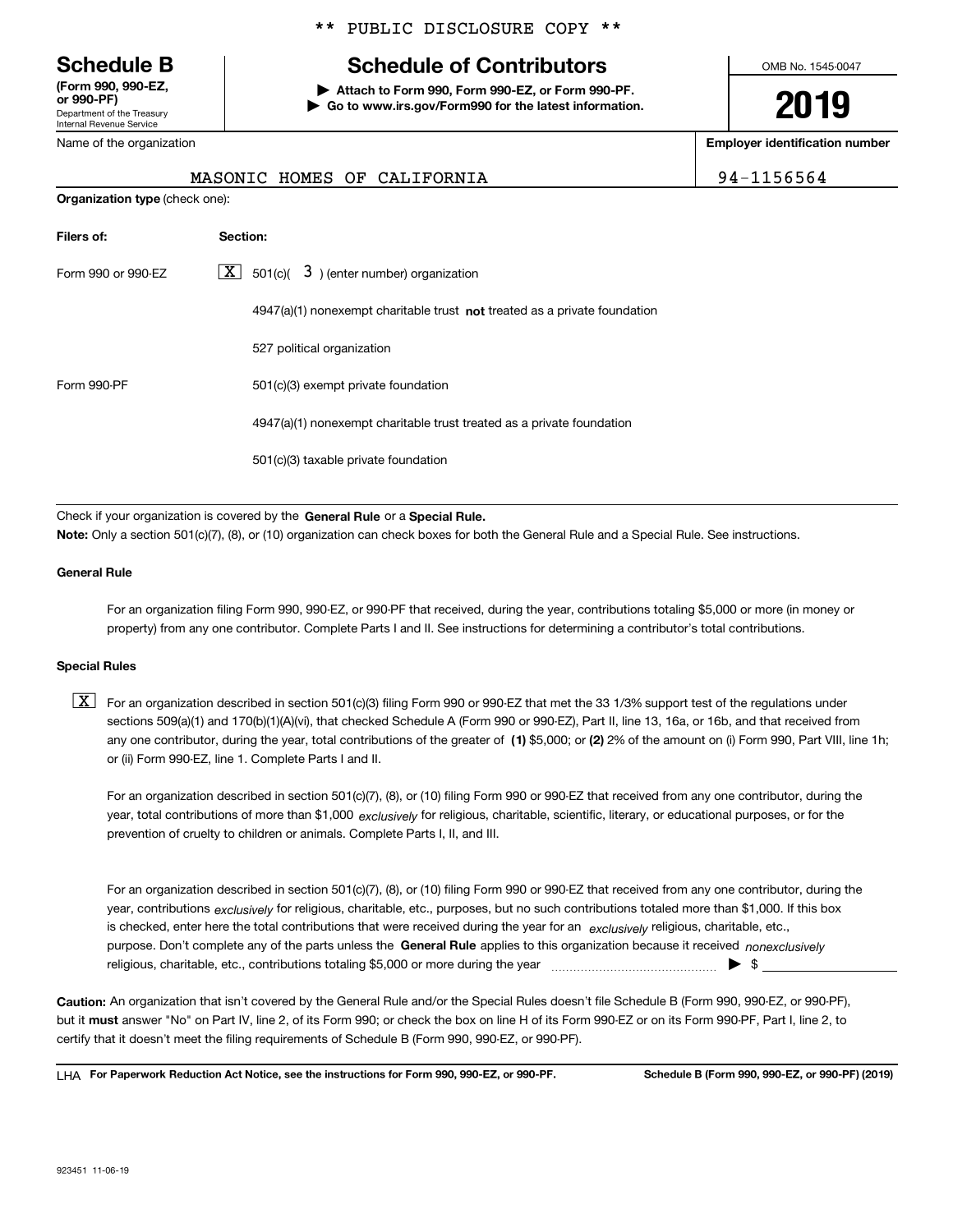**Employer identification number**

### MASONIC HOMES OF CALIFORNIA 194-1156564

923452 11-06-19 **Schedule B (Form 990, 990-EZ, or 990-PF) (2019) (a)No.(b)Name, address, and ZIP + 4 (c)Total contributions (d)Type of contribution PersonPayrollNoncash(a)No.(b)Name, address, and ZIP + 4 (c)Total contributions (d)Type of contribution PersonPayrollNoncash(a)No.(b)Name, address, and ZIP + 4 (c)Total contributions (d)Type of contribution PersonPayrollNoncash(a) No.(b) Name, address, and ZIP + 4 (c) Total contributions (d) Type of contribution PersonPayrollNoncash(a) No.(b)Name, address, and ZIP + 4 (c) Total contributions (d) Type of contribution PersonPayrollNoncash(a) No.(b)Name, address, and ZIP + 4 (c) Total contributions (d)Type of contribution PersonPayrollNoncashContributors** (see instructions). Use duplicate copies of Part I if additional space is needed. \$(Complete Part II for noncash contributions.) \$(Complete Part II for noncash contributions.) \$(Complete Part II for noncash contributions.) \$(Complete Part II for noncash contributions.) \$(Complete Part II for noncash contributions.) \$(Complete Part II for noncash contributions.) **2** Chedule B (Form 990, 990-EZ, or 990-PF) (2019)<br> **2Part I**<br> **2Part I Contributors** (see instructions). Use duplicate copies of Part I if additional space is needed.<br> **Part I Contributors** (see instructions). Use dup  $\boxed{\mathbf{X}}$  $\boxed{\mathbf{X}}$  $|\mathbf{X}|$  $\begin{array}{c|c|c|c|c|c} 1 & \hspace{1.5cm} & \hspace{1.5cm} & \hspace{1.5cm} & \hspace{1.5cm} & \hspace{1.5cm} & \hspace{1.5cm} & \hspace{1.5cm} & \hspace{1.5cm} & \hspace{1.5cm} & \hspace{1.5cm} & \hspace{1.5cm} & \hspace{1.5cm} & \hspace{1.5cm} & \hspace{1.5cm} & \hspace{1.5cm} & \hspace{1.5cm} & \hspace{1.5cm} & \hspace{1.5cm} & \hspace{1.5cm} & \hspace{1.5cm} &$ 1,746,095.  $2$  | Person  $\overline{\text{X}}$ 1,476,947.  $\overline{3}$  | Person  $\overline{X}$ 720,047. 4 Person X 606,165. <u>5 | Person X</u> 535,000. 6 Berson X Adventure Contract of the Contract of the Contract of the Contract of the Contract of the Contract of the Contract of the Contract of the Contract of the Contract of the Contract of the Contract of the Contract 448,671.

22 17340819 146892 37023 2019.06010 MASONIC HOMES OF CALIFORN 37023\_\_1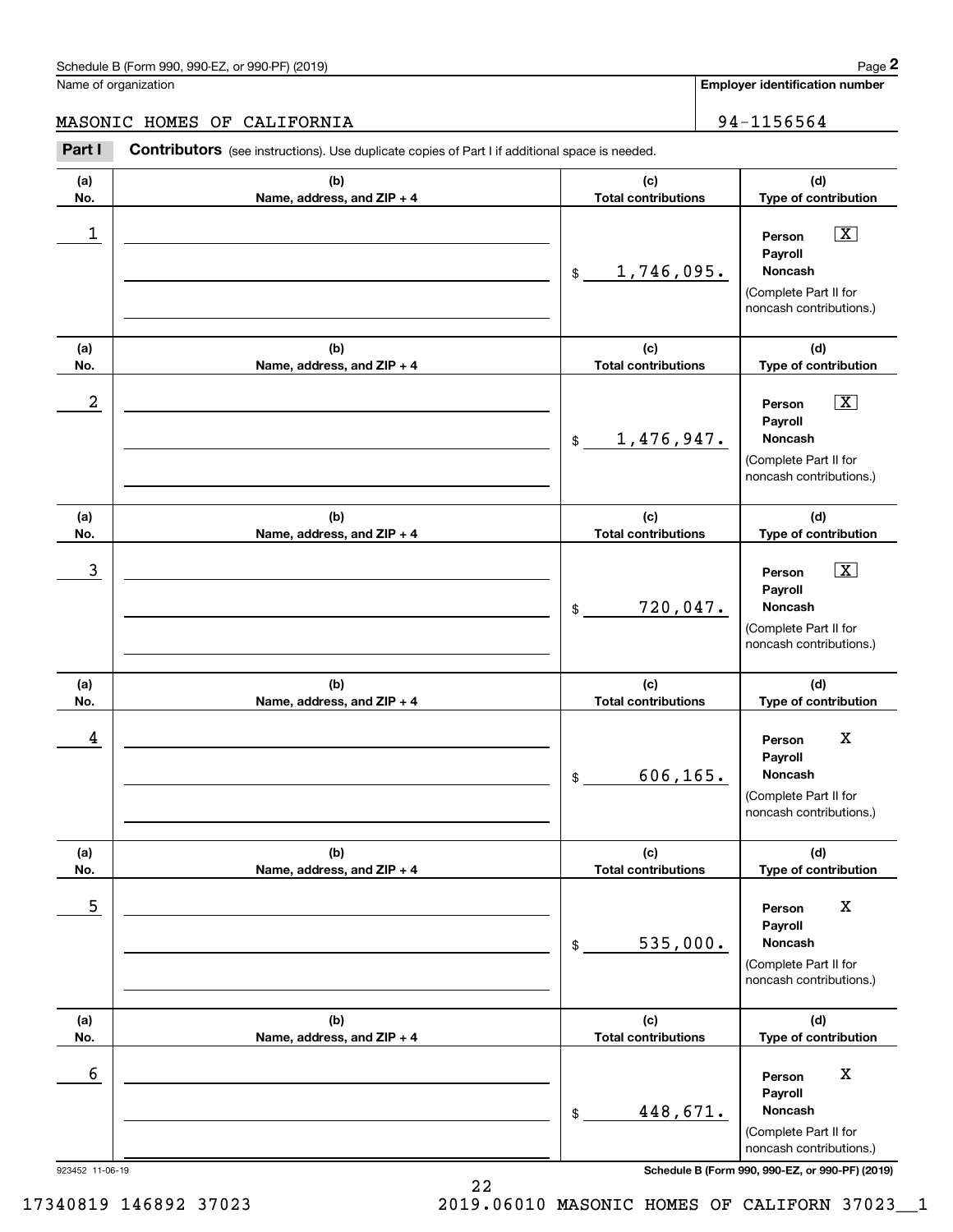**Employer identification number**

### MASONIC HOMES OF CALIFORNIA 94-1156564

**(a)No.(b)Name, address, and ZIP + 4 (c)Total contributions (d)Type of contribution PersonPayrollNoncash(a)No.(b)Name, address, and ZIP + 4 (c)Total contributions (d)Type of contribution PersonPayrollNoncash(a)No.(b)Name, address, and ZIP + 4 (c)Total contributions (d)Type of contribution Person PayrollNoncash(a) No.(b)Name, address, and ZIP + 4 (c) Total contributions (d) Type of contribution PersonPayrollNoncash(a) No.(b)Name, address, and ZIP + 4 (c) Total contributions (d) Type of contribution PersonPayrollNoncash(a) No.(b)Name, address, and ZIP + 4 (c) Total contributions (d)Type of contribution PersonPayrollNoncashContributors** (see instructions). Use duplicate copies of Part I if additional space is needed. \$(Complete Part II for noncash contributions.) \$(Complete Part II for noncash contributions.) \$(Complete Part II for noncash contributions.) \$(Complete Part II for noncash contributions.) \$(Complete Part II for noncash contributions.) \$(Complete Part II for noncash contributions.) **2** Chedule B (Form 990, 990-EZ, or 990-PF) (2019)<br> **2Part I**<br> **2Part I Contributors** (see instructions). Use duplicate copies of Part I if additional space is needed.<br> **Part I Contributors** (see instructions). Use dup  $\boxed{\mathbf{X}}$  $\boxed{\mathbf{X}}$  $|\mathbf{X}|$ 7 X 200,000. 8 X 200,000. example and the set of the set of the set of the set of the set of the set of the set of the set of the set of 333,320.

923452 11-06-19 **Schedule B (Form 990, 990-EZ, or 990-PF) (2019)**

17340819 146892 37023 2019.06010 MASONIC HOMES OF CALIFORN 37023\_\_1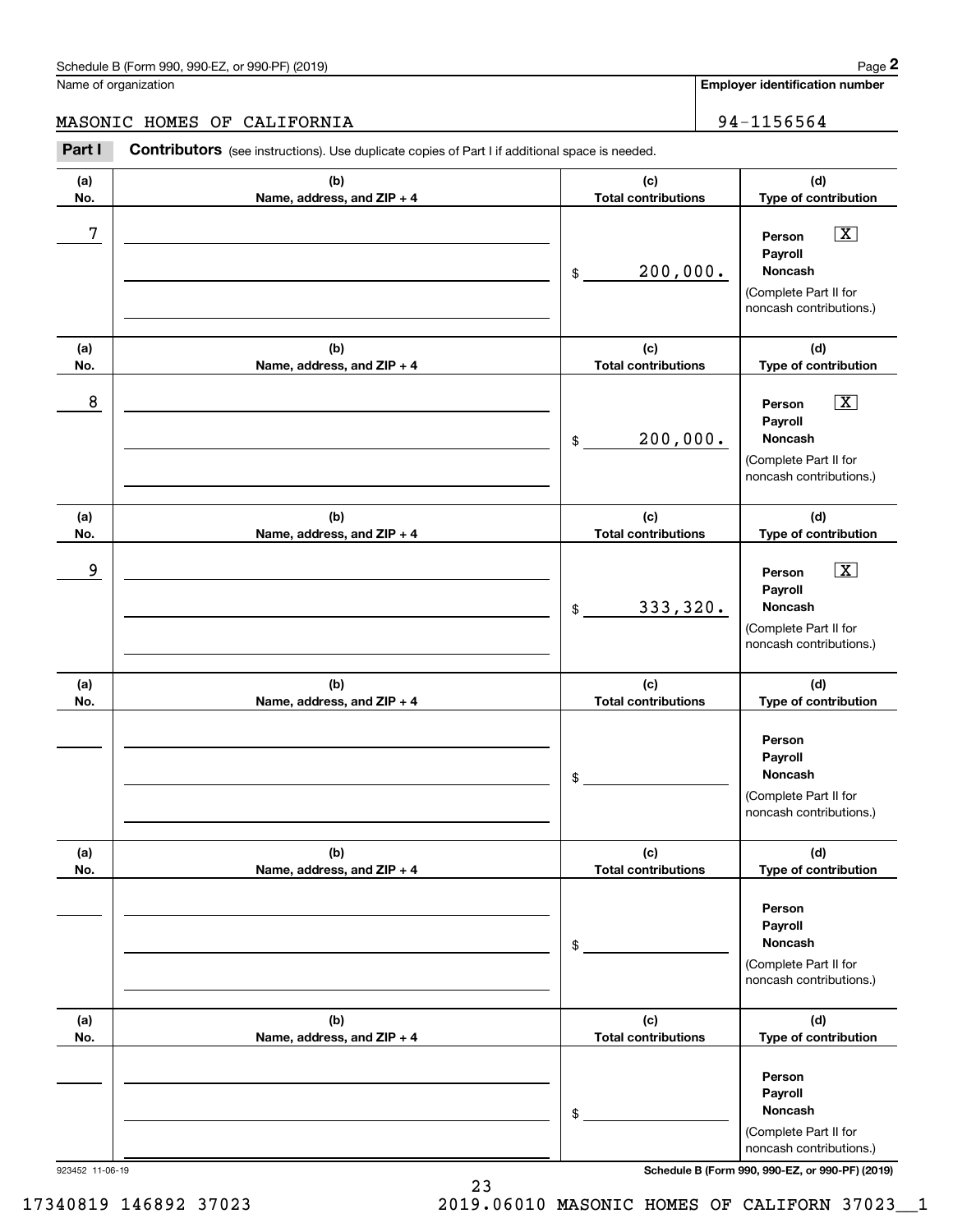|                              | Schedule B (Form 990, 990-EZ, or 990-PF) (2019)                                                     |                                                 | Page 3                                          |
|------------------------------|-----------------------------------------------------------------------------------------------------|-------------------------------------------------|-------------------------------------------------|
|                              | Name of organization                                                                                |                                                 | <b>Employer identification number</b>           |
|                              | MASONIC HOMES OF CALIFORNIA                                                                         |                                                 | 94-1156564                                      |
| Part II                      | Noncash Property (see instructions). Use duplicate copies of Part II if additional space is needed. |                                                 |                                                 |
| (a)<br>No.<br>from<br>Part I | (b)<br>Description of noncash property given                                                        | (c)<br>FMV (or estimate)<br>(See instructions.) | (d)<br>Date received                            |
|                              |                                                                                                     | \$                                              |                                                 |
| (a)<br>No.<br>from<br>Part I | (b)<br>Description of noncash property given                                                        | (c)<br>FMV (or estimate)<br>(See instructions.) | (d)<br>Date received                            |
|                              |                                                                                                     | \$                                              |                                                 |
| (a)<br>No.<br>from<br>Part I | (b)<br>Description of noncash property given                                                        | (c)<br>FMV (or estimate)<br>(See instructions.) | (d)<br>Date received                            |
|                              |                                                                                                     | \$                                              |                                                 |
| (a)<br>No.<br>from<br>Part I | (b)<br>Description of noncash property given                                                        | (c)<br>FMV (or estimate)<br>(See instructions.) | (d)<br>Date received                            |
|                              |                                                                                                     | \$                                              |                                                 |
| (a)<br>No.<br>from<br>Part I | (b)<br>Description of noncash property given                                                        | (c)<br>FMV (or estimate)<br>(See instructions.) | (d)<br>Date received                            |
|                              |                                                                                                     | \$                                              |                                                 |
| (a)<br>No.<br>from<br>Part I | (b)<br>Description of noncash property given                                                        | (c)<br>FMV (or estimate)<br>(See instructions.) | (d)<br>Date received                            |
|                              |                                                                                                     | \$                                              |                                                 |
| 923453 11-06-19              |                                                                                                     |                                                 | Schedule B (Form 990, 990-EZ, or 990-PF) (2019) |

24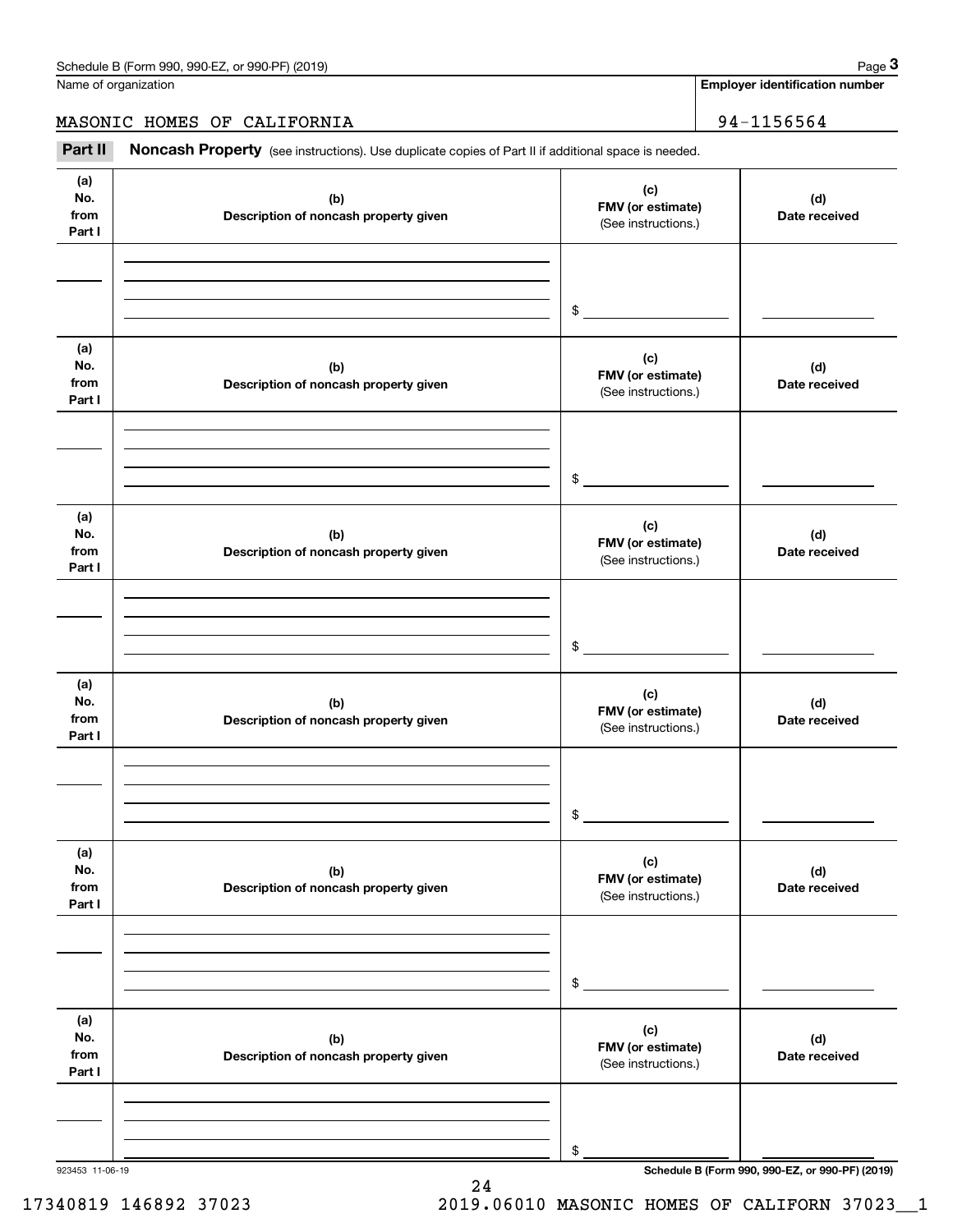|                           | Schedule B (Form 990, 990-EZ, or 990-PF) (2019)                                                                                                                               |                      | Page 4                                                                                                                                                                                                                                                                                                                                          |  |  |  |  |  |
|---------------------------|-------------------------------------------------------------------------------------------------------------------------------------------------------------------------------|----------------------|-------------------------------------------------------------------------------------------------------------------------------------------------------------------------------------------------------------------------------------------------------------------------------------------------------------------------------------------------|--|--|--|--|--|
| Name of organization      |                                                                                                                                                                               |                      | <b>Employer identification number</b>                                                                                                                                                                                                                                                                                                           |  |  |  |  |  |
|                           | MASONIC HOMES OF CALIFORNIA                                                                                                                                                   |                      | 94-1156564                                                                                                                                                                                                                                                                                                                                      |  |  |  |  |  |
| Part III                  | from any one contributor. Complete columns (a) through (e) and the following line entry. For organizations<br>Use duplicate copies of Part III if additional space is needed. |                      | Exclusively religious, charitable, etc., contributions to organizations described in section 501(c)(7), (8), or (10) that total more than \$1,000 for the year<br>completing Part III, enter the total of exclusively religious, charitable, etc., contributions of $$1,000$ or less for the year. (Enter this info. once.) $\triangleright$ \$ |  |  |  |  |  |
| (a) No.<br>from<br>Part I | (b) Purpose of gift                                                                                                                                                           | (c) Use of gift      | (d) Description of how gift is held                                                                                                                                                                                                                                                                                                             |  |  |  |  |  |
|                           |                                                                                                                                                                               |                      |                                                                                                                                                                                                                                                                                                                                                 |  |  |  |  |  |
|                           |                                                                                                                                                                               | (e) Transfer of gift |                                                                                                                                                                                                                                                                                                                                                 |  |  |  |  |  |
|                           | Transferee's name, address, and $ZIP + 4$                                                                                                                                     |                      | Relationship of transferor to transferee                                                                                                                                                                                                                                                                                                        |  |  |  |  |  |
|                           |                                                                                                                                                                               |                      |                                                                                                                                                                                                                                                                                                                                                 |  |  |  |  |  |
| (a) No.<br>from<br>Part I | (b) Purpose of gift                                                                                                                                                           | (c) Use of gift      | (d) Description of how gift is held                                                                                                                                                                                                                                                                                                             |  |  |  |  |  |
|                           |                                                                                                                                                                               |                      |                                                                                                                                                                                                                                                                                                                                                 |  |  |  |  |  |
|                           |                                                                                                                                                                               |                      |                                                                                                                                                                                                                                                                                                                                                 |  |  |  |  |  |
|                           | (e) Transfer of gift                                                                                                                                                          |                      |                                                                                                                                                                                                                                                                                                                                                 |  |  |  |  |  |
|                           | Transferee's name, address, and ZIP + 4                                                                                                                                       |                      | Relationship of transferor to transferee                                                                                                                                                                                                                                                                                                        |  |  |  |  |  |
|                           |                                                                                                                                                                               |                      |                                                                                                                                                                                                                                                                                                                                                 |  |  |  |  |  |
| (a) No.<br>from<br>Part I | (b) Purpose of gift                                                                                                                                                           | (c) Use of gift      | (d) Description of how gift is held                                                                                                                                                                                                                                                                                                             |  |  |  |  |  |
|                           |                                                                                                                                                                               |                      |                                                                                                                                                                                                                                                                                                                                                 |  |  |  |  |  |
|                           | (e) Transfer of gift                                                                                                                                                          |                      |                                                                                                                                                                                                                                                                                                                                                 |  |  |  |  |  |
|                           | Transferee's name, address, and ZIP + 4                                                                                                                                       |                      | Relationship of transferor to transferee                                                                                                                                                                                                                                                                                                        |  |  |  |  |  |
|                           |                                                                                                                                                                               |                      |                                                                                                                                                                                                                                                                                                                                                 |  |  |  |  |  |
| (a) No.<br>from<br>Part I | (b) Purpose of gift                                                                                                                                                           | (c) Use of gift      | (d) Description of how gift is held                                                                                                                                                                                                                                                                                                             |  |  |  |  |  |
|                           |                                                                                                                                                                               |                      |                                                                                                                                                                                                                                                                                                                                                 |  |  |  |  |  |
|                           | (e) Transfer of gift                                                                                                                                                          |                      |                                                                                                                                                                                                                                                                                                                                                 |  |  |  |  |  |
|                           | Transferee's name, address, and ZIP + 4                                                                                                                                       |                      | Relationship of transferor to transferee                                                                                                                                                                                                                                                                                                        |  |  |  |  |  |
|                           |                                                                                                                                                                               |                      |                                                                                                                                                                                                                                                                                                                                                 |  |  |  |  |  |
|                           |                                                                                                                                                                               |                      |                                                                                                                                                                                                                                                                                                                                                 |  |  |  |  |  |

25

923454 11-06-19

**Schedule B (Form 990, 990-EZ, or 990-PF) (2019)**

17340819 146892 37023 2019.06010 MASONIC HOMES OF CALIFORN 37023\_\_1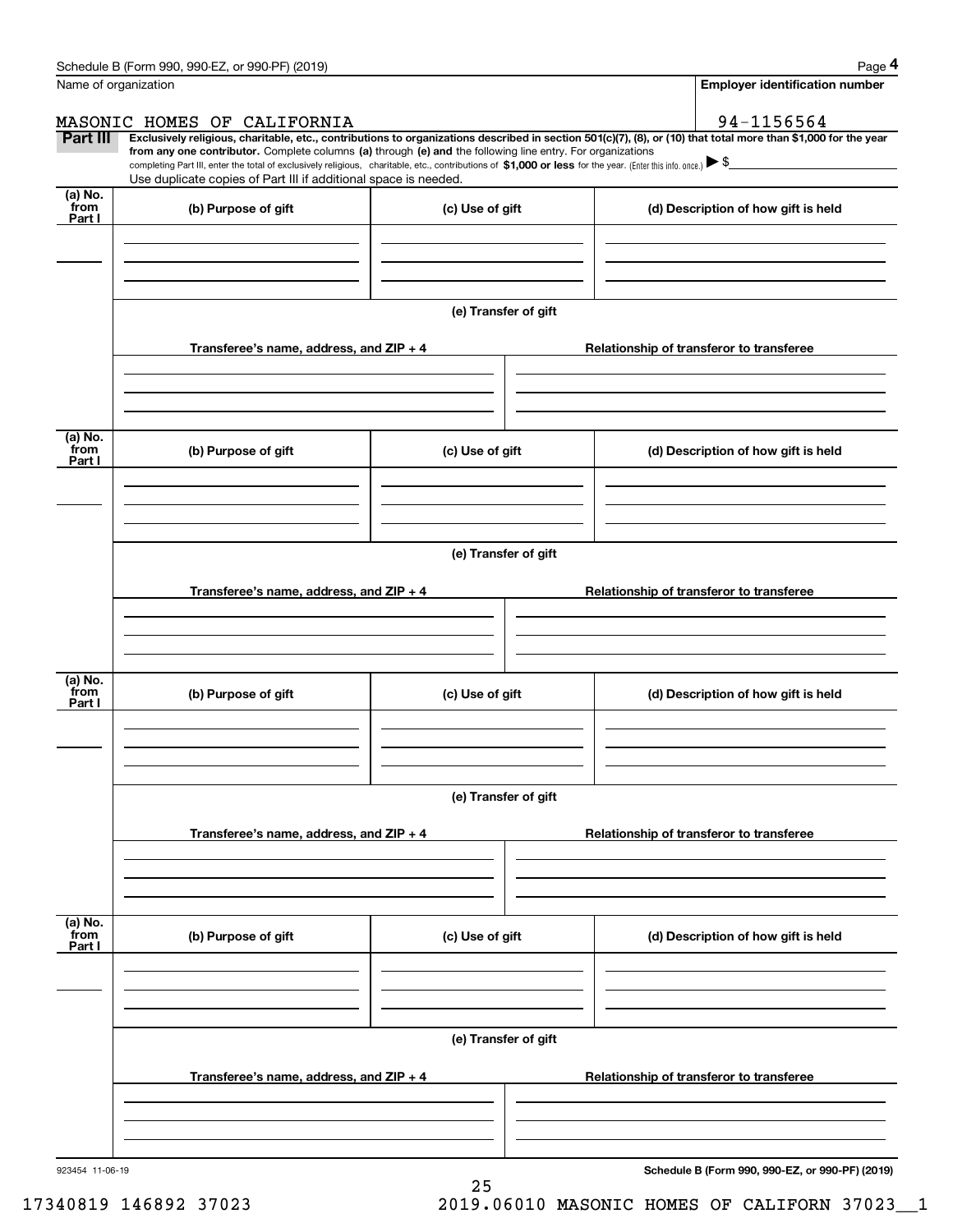| <b>SCHEDULE C</b>                                                                                       | <b>Political Campaign and Lobbying Activities</b>                                                                                                                                                      |                                                                                                                                                   |           |                                                                             |                          |                                                                                                                                                             |  |  |  |  |
|---------------------------------------------------------------------------------------------------------|--------------------------------------------------------------------------------------------------------------------------------------------------------------------------------------------------------|---------------------------------------------------------------------------------------------------------------------------------------------------|-----------|-----------------------------------------------------------------------------|--------------------------|-------------------------------------------------------------------------------------------------------------------------------------------------------------|--|--|--|--|
| (Form 990 or 990-EZ)                                                                                    | For Organizations Exempt From Income Tax Under section 501(c) and section 527                                                                                                                          |                                                                                                                                                   |           |                                                                             |                          |                                                                                                                                                             |  |  |  |  |
|                                                                                                         |                                                                                                                                                                                                        |                                                                                                                                                   |           |                                                                             |                          |                                                                                                                                                             |  |  |  |  |
| Department of the Treasury<br>Internal Revenue Service                                                  | Complete if the organization is described below. > Attach to Form 990 or Form 990-EZ.<br><b>Open to Public</b><br>Inspection<br>Go to www.irs.gov/Form990 for instructions and the latest information. |                                                                                                                                                   |           |                                                                             |                          |                                                                                                                                                             |  |  |  |  |
|                                                                                                         |                                                                                                                                                                                                        | If the organization answered "Yes," on Form 990, Part IV, line 3, or Form 990-EZ, Part V, line 46 (Political Campaign Activities), then           |           |                                                                             |                          |                                                                                                                                                             |  |  |  |  |
|                                                                                                         |                                                                                                                                                                                                        | • Section 501(c)(3) organizations: Complete Parts I-A and B. Do not complete Part I-C.                                                            |           |                                                                             |                          |                                                                                                                                                             |  |  |  |  |
|                                                                                                         |                                                                                                                                                                                                        | • Section 501(c) (other than section 501(c)(3)) organizations: Complete Parts I-A and C below. Do not complete Part I-B.                          |           |                                                                             |                          |                                                                                                                                                             |  |  |  |  |
| • Section 527 organizations: Complete Part I-A only.                                                    |                                                                                                                                                                                                        |                                                                                                                                                   |           |                                                                             |                          |                                                                                                                                                             |  |  |  |  |
|                                                                                                         |                                                                                                                                                                                                        | If the organization answered "Yes," on Form 990, Part IV, line 4, or Form 990-EZ, Part VI, line 47 (Lobbying Activities), then                    |           |                                                                             |                          |                                                                                                                                                             |  |  |  |  |
|                                                                                                         |                                                                                                                                                                                                        | • Section 501(c)(3) organizations that have filed Form 5768 (election under section 501(h)): Complete Part II-A. Do not complete Part II-B.       |           |                                                                             |                          |                                                                                                                                                             |  |  |  |  |
|                                                                                                         |                                                                                                                                                                                                        | • Section 501(c)(3) organizations that have NOT filed Form 5768 (election under section 501(h)): Complete Part II-B. Do not complete Part II-A.   |           |                                                                             |                          |                                                                                                                                                             |  |  |  |  |
| Tax) (see separate instructions), then                                                                  |                                                                                                                                                                                                        | If the organization answered "Yes," on Form 990, Part IV, line 5 (Proxy Tax) (see separate instructions) or Form 990-EZ, Part V, line 35c (Proxy  |           |                                                                             |                          |                                                                                                                                                             |  |  |  |  |
|                                                                                                         |                                                                                                                                                                                                        | • Section 501(c)(4), (5), or (6) organizations: Complete Part III.                                                                                |           |                                                                             |                          |                                                                                                                                                             |  |  |  |  |
| Name of organization                                                                                    |                                                                                                                                                                                                        |                                                                                                                                                   |           |                                                                             |                          | <b>Employer identification number</b>                                                                                                                       |  |  |  |  |
| Part I-A                                                                                                |                                                                                                                                                                                                        | MASONIC HOMES OF CALIFORNIA<br>Complete if the organization is exempt under section 501(c) or is a section 527 organization.                      |           |                                                                             |                          | 94-1156564                                                                                                                                                  |  |  |  |  |
|                                                                                                         |                                                                                                                                                                                                        |                                                                                                                                                   |           |                                                                             |                          |                                                                                                                                                             |  |  |  |  |
|                                                                                                         |                                                                                                                                                                                                        |                                                                                                                                                   |           |                                                                             |                          |                                                                                                                                                             |  |  |  |  |
|                                                                                                         |                                                                                                                                                                                                        | 1 Provide a description of the organization's direct and indirect political campaign activities in Part IV.                                       |           |                                                                             | $\blacktriangleright$ \$ |                                                                                                                                                             |  |  |  |  |
| Political campaign activity expenditures<br>2<br>Volunteer hours for political campaign activities<br>З |                                                                                                                                                                                                        |                                                                                                                                                   |           |                                                                             |                          |                                                                                                                                                             |  |  |  |  |
|                                                                                                         |                                                                                                                                                                                                        |                                                                                                                                                   |           |                                                                             |                          |                                                                                                                                                             |  |  |  |  |
| Part I-B                                                                                                |                                                                                                                                                                                                        | Complete if the organization is exempt under section 501(c)(3).                                                                                   |           |                                                                             |                          |                                                                                                                                                             |  |  |  |  |
|                                                                                                         |                                                                                                                                                                                                        | 1 Enter the amount of any excise tax incurred by the organization under section 4955                                                              |           |                                                                             |                          |                                                                                                                                                             |  |  |  |  |
| 2                                                                                                       |                                                                                                                                                                                                        | Enter the amount of any excise tax incurred by organization managers under section 4955                                                           |           |                                                                             |                          |                                                                                                                                                             |  |  |  |  |
| З                                                                                                       |                                                                                                                                                                                                        |                                                                                                                                                   |           |                                                                             |                          | Yes<br>No                                                                                                                                                   |  |  |  |  |
|                                                                                                         |                                                                                                                                                                                                        |                                                                                                                                                   |           |                                                                             |                          | Yes<br>No                                                                                                                                                   |  |  |  |  |
| <b>b</b> If "Yes," describe in Part IV.                                                                 |                                                                                                                                                                                                        | Part I-C Complete if the organization is exempt under section 501(c), except section 501(c)(3).                                                   |           |                                                                             |                          |                                                                                                                                                             |  |  |  |  |
|                                                                                                         |                                                                                                                                                                                                        |                                                                                                                                                   |           |                                                                             |                          |                                                                                                                                                             |  |  |  |  |
|                                                                                                         |                                                                                                                                                                                                        | 1 Enter the amount directly expended by the filing organization for section 527 exempt function activities                                        |           |                                                                             | $\blacktriangleright$ \$ |                                                                                                                                                             |  |  |  |  |
| 2                                                                                                       |                                                                                                                                                                                                        | Enter the amount of the filing organization's funds contributed to other organizations for section 527                                            |           |                                                                             |                          |                                                                                                                                                             |  |  |  |  |
| exempt function activities                                                                              |                                                                                                                                                                                                        | 3 Total exempt function expenditures. Add lines 1 and 2. Enter here and on Form 1120-POL,                                                         |           |                                                                             | $\blacktriangleright$ \$ |                                                                                                                                                             |  |  |  |  |
|                                                                                                         |                                                                                                                                                                                                        |                                                                                                                                                   |           |                                                                             | $\triangleright$ \$      |                                                                                                                                                             |  |  |  |  |
|                                                                                                         |                                                                                                                                                                                                        | Did the filing organization file Form 1120-POL for this year?                                                                                     |           |                                                                             |                          | Yes<br><b>No</b>                                                                                                                                            |  |  |  |  |
|                                                                                                         |                                                                                                                                                                                                        | 5 Enter the names, addresses and employer identification number (EIN) of all section 527 political organizations to which the filing organization |           |                                                                             |                          |                                                                                                                                                             |  |  |  |  |
|                                                                                                         |                                                                                                                                                                                                        | made payments. For each organization listed, enter the amount paid from the filing organization's funds. Also enter the amount of political       |           |                                                                             |                          |                                                                                                                                                             |  |  |  |  |
|                                                                                                         |                                                                                                                                                                                                        | contributions received that were promptly and directly delivered to a separate political organization, such as a separate segregated fund or a    |           |                                                                             |                          |                                                                                                                                                             |  |  |  |  |
|                                                                                                         |                                                                                                                                                                                                        | political action committee (PAC). If additional space is needed, provide information in Part IV.                                                  |           |                                                                             |                          |                                                                                                                                                             |  |  |  |  |
| (a) Name                                                                                                |                                                                                                                                                                                                        | (b) Address                                                                                                                                       | $(c)$ EIN | (d) Amount paid from<br>filing organization's<br>funds. If none, enter -0-. |                          | (e) Amount of political<br>contributions received and<br>promptly and directly<br>delivered to a separate<br>political organization.<br>If none, enter -0-. |  |  |  |  |
|                                                                                                         |                                                                                                                                                                                                        |                                                                                                                                                   |           |                                                                             |                          |                                                                                                                                                             |  |  |  |  |
|                                                                                                         |                                                                                                                                                                                                        |                                                                                                                                                   |           |                                                                             |                          |                                                                                                                                                             |  |  |  |  |
|                                                                                                         |                                                                                                                                                                                                        |                                                                                                                                                   |           |                                                                             |                          |                                                                                                                                                             |  |  |  |  |
|                                                                                                         |                                                                                                                                                                                                        |                                                                                                                                                   |           |                                                                             |                          |                                                                                                                                                             |  |  |  |  |
|                                                                                                         |                                                                                                                                                                                                        |                                                                                                                                                   |           |                                                                             |                          |                                                                                                                                                             |  |  |  |  |
|                                                                                                         |                                                                                                                                                                                                        |                                                                                                                                                   |           |                                                                             |                          |                                                                                                                                                             |  |  |  |  |
|                                                                                                         |                                                                                                                                                                                                        |                                                                                                                                                   |           |                                                                             |                          |                                                                                                                                                             |  |  |  |  |

**For Paperwork Reduction Act Notice, see the Instructions for Form 990 or 990-EZ. Schedule C (Form 990 or 990-EZ) 2019** LHA

932041 11-26-19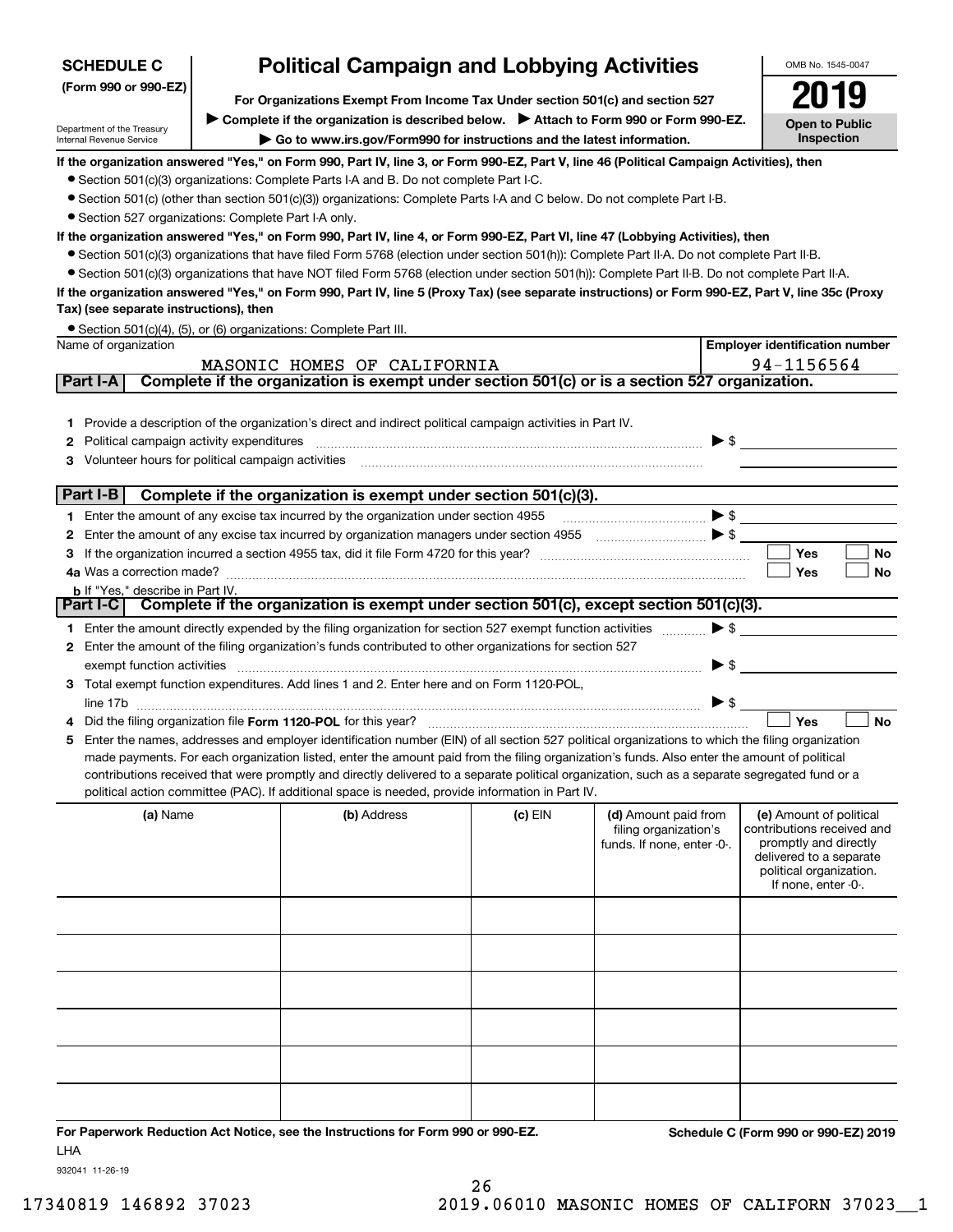| Schedule C (Form 990 or 990-EZ) 2019 MASONIC HOMES OF CALIFORNIA<br>Complete if the organization is exempt under section 501(c)(3) and filed Form 5768 (election under<br>Part II-A |                                        |                                                                                                                                   |            |               | $94 - 1156564$ Page 2 |
|-------------------------------------------------------------------------------------------------------------------------------------------------------------------------------------|----------------------------------------|-----------------------------------------------------------------------------------------------------------------------------------|------------|---------------|-----------------------|
| section 501(h)).                                                                                                                                                                    |                                        |                                                                                                                                   |            |               |                       |
| A Check $\blacktriangleright$                                                                                                                                                       |                                        | if the filing organization belongs to an affiliated group (and list in Part IV each affiliated group member's name, address, EIN, |            |               |                       |
| expenses, and share of excess lobbying expenditures).                                                                                                                               |                                        |                                                                                                                                   |            |               |                       |
| <b>B</b> Check $\blacktriangleright$                                                                                                                                                |                                        | if the filing organization checked box A and "limited control" provisions apply.                                                  |            |               |                       |
| <b>Limits on Lobbying Expenditures</b><br>(The term "expenditures" means amounts paid or incurred.)                                                                                 | (a) Filing<br>organization's<br>totals | (b) Affiliated group<br>totals                                                                                                    |            |               |                       |
| 1a Total lobbying expenditures to influence public opinion (grassroots lobbying)                                                                                                    |                                        |                                                                                                                                   |            | 0.            |                       |
| <b>b</b> Total lobbying expenditures to influence a legislative body (direct lobbying)                                                                                              |                                        |                                                                                                                                   |            | $0$ .         |                       |
| c                                                                                                                                                                                   |                                        |                                                                                                                                   |            | 0.            |                       |
| Other exempt purpose expenditures<br>d                                                                                                                                              |                                        |                                                                                                                                   |            | 69,622,623.   |                       |
|                                                                                                                                                                                     |                                        |                                                                                                                                   |            | 69,622,623.   |                       |
| f Lobbying nontaxable amount. Enter the amount from the following table in both columns.                                                                                            |                                        |                                                                                                                                   |            | 1,000,000.    |                       |
| If the amount on line 1e, column $(a)$ or $(b)$ is:                                                                                                                                 |                                        | The lobbying nontaxable amount is:                                                                                                |            |               |                       |
| Not over \$500,000                                                                                                                                                                  |                                        | 20% of the amount on line 1e.                                                                                                     |            |               |                       |
| Over \$500,000 but not over \$1,000,000                                                                                                                                             |                                        | \$100,000 plus 15% of the excess over \$500,000.                                                                                  |            |               |                       |
| Over \$1,000,000 but not over \$1,500,000                                                                                                                                           |                                        | \$175,000 plus 10% of the excess over \$1,000,000.                                                                                |            |               |                       |
| Over \$1,500,000 but not over \$17,000,000                                                                                                                                          |                                        | \$225,000 plus 5% of the excess over \$1,500,000.                                                                                 |            |               |                       |
| Over \$17,000,000                                                                                                                                                                   | \$1,000,000.                           |                                                                                                                                   |            |               |                       |
|                                                                                                                                                                                     |                                        |                                                                                                                                   |            |               |                       |
| g Grassroots nontaxable amount (enter 25% of line 1f)                                                                                                                               |                                        |                                                                                                                                   |            | 250,000.      |                       |
| h Subtract line 1g from line 1a. If zero or less, enter -0-                                                                                                                         |                                        |                                                                                                                                   |            | $0$ .         |                       |
| i Subtract line 1f from line 1c. If zero or less, enter -0-                                                                                                                         |                                        |                                                                                                                                   |            | $\mathbf 0$ . |                       |
| If there is an amount other than zero on either line 1h or line 1i, did the organization file Form 4720<br>j.                                                                       |                                        |                                                                                                                                   |            |               |                       |
| reporting section 4911 tax for this year?                                                                                                                                           |                                        |                                                                                                                                   |            |               | Yes<br>No             |
|                                                                                                                                                                                     |                                        | 4-Year Averaging Period Under Section 501(h)                                                                                      |            |               |                       |
| (Some organizations that made a section 501(h) election do not have to complete all of the five columns below.                                                                      |                                        | See the separate instructions for lines 2a through 2f.)                                                                           |            |               |                       |
|                                                                                                                                                                                     |                                        | Lobbying Expenditures During 4-Year Averaging Period                                                                              |            |               |                       |
| Calendar year<br>(or fiscal year beginning in)                                                                                                                                      | (a) 2016                               | (b) $2017$                                                                                                                        | $(c)$ 2018 | $(d)$ 2019    | (e) Total             |
| 2a Lobbying nontaxable amount                                                                                                                                                       |                                        | $1,000,000.$ $\mid 1,000,000.$ $\mid 1,000,000.$ $\mid 1,000,000.$ $\mid 4,000,000.$                                              |            |               |                       |
| <b>b</b> Lobbying ceiling amount<br>(150% of line 2a, column(e))                                                                                                                    |                                        |                                                                                                                                   |            |               | 6,000,000.            |
| c Total lobbying expenditures                                                                                                                                                       |                                        |                                                                                                                                   |            |               |                       |
|                                                                                                                                                                                     | 250,000.                               | 250,000.                                                                                                                          | 250,000.   | 250,000.      | 1,000,000.            |
| d Grassroots nontaxable amount                                                                                                                                                      |                                        |                                                                                                                                   |            |               |                       |
| e Grassroots ceiling amount<br>(150% of line 2d, column (e))                                                                                                                        |                                        |                                                                                                                                   |            |               | 1,500,000.            |
|                                                                                                                                                                                     |                                        |                                                                                                                                   |            |               |                       |
| f Grassroots lobbying expenditures                                                                                                                                                  |                                        |                                                                                                                                   |            |               |                       |

**Schedule C (Form 990 or 990-EZ) 2019**

932042 11-26-19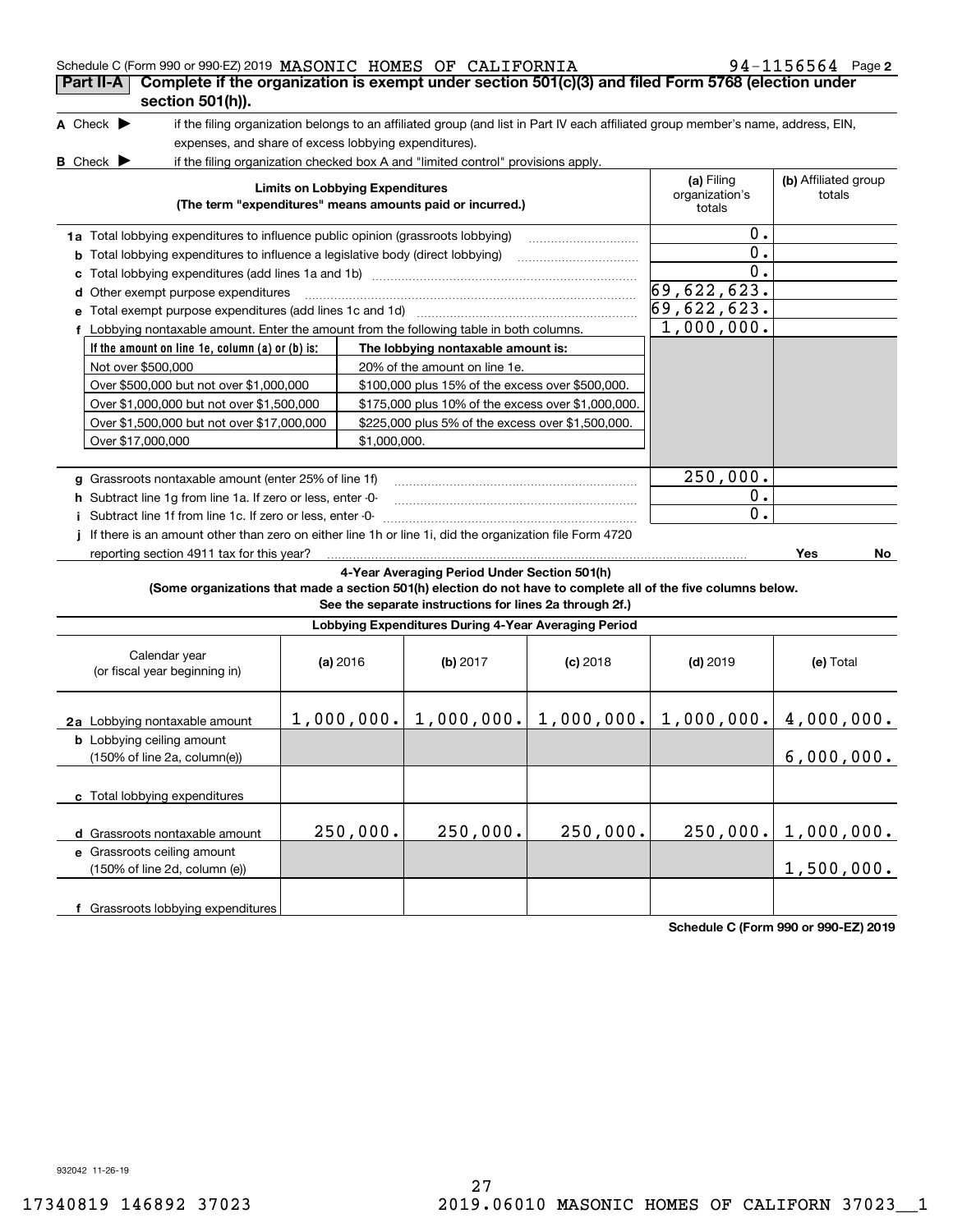### Schedule C (Form 990 or 990-EZ) 2019 Page MASONIC HOMES OF CALIFORNIA 94-1156564

## **3**

## **Part II-B** Complete if the organization is exempt under section 501(c)(3) and has NOT filed Form 5768 **(election under section 501(h)).**

|              | For each "Yes" response on lines 1a through 1i below, provide in Part IV a detailed description                                                                                                                                      | (a) |                | (b)    |    |
|--------------|--------------------------------------------------------------------------------------------------------------------------------------------------------------------------------------------------------------------------------------|-----|----------------|--------|----|
|              | of the lobbying activity.                                                                                                                                                                                                            | Yes | No             | Amount |    |
| 1            | During the year, did the filing organization attempt to influence foreign, national, state, or<br>local legislation, including any attempt to influence public opinion on a legislative matter<br>or referendum, through the use of: |     |                |        |    |
|              | <b>b</b> Paid staff or management (include compensation in expenses reported on lines 1c through 1i)?<br>$\sim$                                                                                                                      |     |                |        |    |
|              |                                                                                                                                                                                                                                      |     |                |        |    |
|              | e Publications, or published or broadcast statements?                                                                                                                                                                                |     |                |        |    |
|              | f Grants to other organizations for lobbying purposes?                                                                                                                                                                               |     |                |        |    |
| g            | Direct contact with legislators, their staffs, government officials, or a legislative body?                                                                                                                                          |     |                |        |    |
|              | h Rallies, demonstrations, seminars, conventions, speeches, lectures, or any similar means?                                                                                                                                          |     |                |        |    |
|              | <i>i</i> Other activities?                                                                                                                                                                                                           |     |                |        |    |
|              |                                                                                                                                                                                                                                      |     |                |        |    |
|              | 2a Did the activities in line 1 cause the organization to be not described in section 501(c)(3)?                                                                                                                                     |     |                |        |    |
|              |                                                                                                                                                                                                                                      |     |                |        |    |
|              | c If "Yes," enter the amount of any tax incurred by organization managers under section 4912                                                                                                                                         |     |                |        |    |
|              | d If the filing organization incurred a section 4912 tax, did it file Form 4720 for this year?                                                                                                                                       |     |                |        |    |
|              | Complete if the organization is exempt under section 501(c)(4), section 501(c)(5), or section<br> Part III-A                                                                                                                         |     |                |        |    |
|              | $501(c)(6)$ .                                                                                                                                                                                                                        |     |                |        |    |
|              |                                                                                                                                                                                                                                      |     |                | Yes    | No |
| 1            | Were substantially all (90% or more) dues received nondeductible by members?                                                                                                                                                         |     | 1              |        |    |
| $\mathbf{2}$ |                                                                                                                                                                                                                                      |     | $\mathbf{2}$   |        |    |
| 3            | Did the organization agree to carry over lobbying and political campaign activity expenditures from the prior year?                                                                                                                  |     | 3              |        |    |
|              | Part III-B<br>Complete if the organization is exempt under section 501(c)(4), section 501(c)(5), or section                                                                                                                          |     |                |        |    |
|              | 501(c)(6) and if either (a) BOTH Part III-A, lines 1 and 2, are answered "No" OR (b) Part III-A, line 3, is                                                                                                                          |     |                |        |    |
|              | answered "Yes."                                                                                                                                                                                                                      |     |                |        |    |
| 1            | Dues, assessments and similar amounts from members [11] matter content to assessments and similar amounts from members [11] matter content and similar amounts from members [11] matter content and a straight and straight an       |     | $\mathbf{1}$   |        |    |
| 2            | Section 162(e) nondeductible lobbying and political expenditures (do not include amounts of political                                                                                                                                |     |                |        |    |
|              | expenses for which the section 527(f) tax was paid).                                                                                                                                                                                 |     |                |        |    |
|              |                                                                                                                                                                                                                                      |     | 2a             |        |    |
|              | <b>b</b> Carryover from last year                                                                                                                                                                                                    |     | 2 <sub>b</sub> |        |    |
|              |                                                                                                                                                                                                                                      |     | 2c             |        |    |
| з            | Aggregate amount reported in section 6033(e)(1)(A) notices of nondeductible section 162(e) dues                                                                                                                                      |     | 3              |        |    |
| 4            | If notices were sent and the amount on line 2c exceeds the amount on line 3, what portion of the excess                                                                                                                              |     |                |        |    |
|              | does the organization agree to carryover to the reasonable estimate of nondeductible lobbying and political                                                                                                                          |     |                |        |    |
|              | expenditure next year?                                                                                                                                                                                                               |     | 4              |        |    |
| 5            | Taxable amount of lobbying and political expenditures (see instructions)                                                                                                                                                             |     | 5              |        |    |
| Part IV      | <b>Supplemental Information</b>                                                                                                                                                                                                      |     |                |        |    |
|              | Provide the descriptions required for Part I-A, line 1; Part I-B, line 4; Part I-C, line 5; Part II-A (affiliated group list); Part II-A, lines 1 and 2 (see                                                                         |     |                |        |    |

instructions); and Part II-B, line 1. Also, complete this part for any additional information.

**Schedule C (Form 990 or 990-EZ) 2019**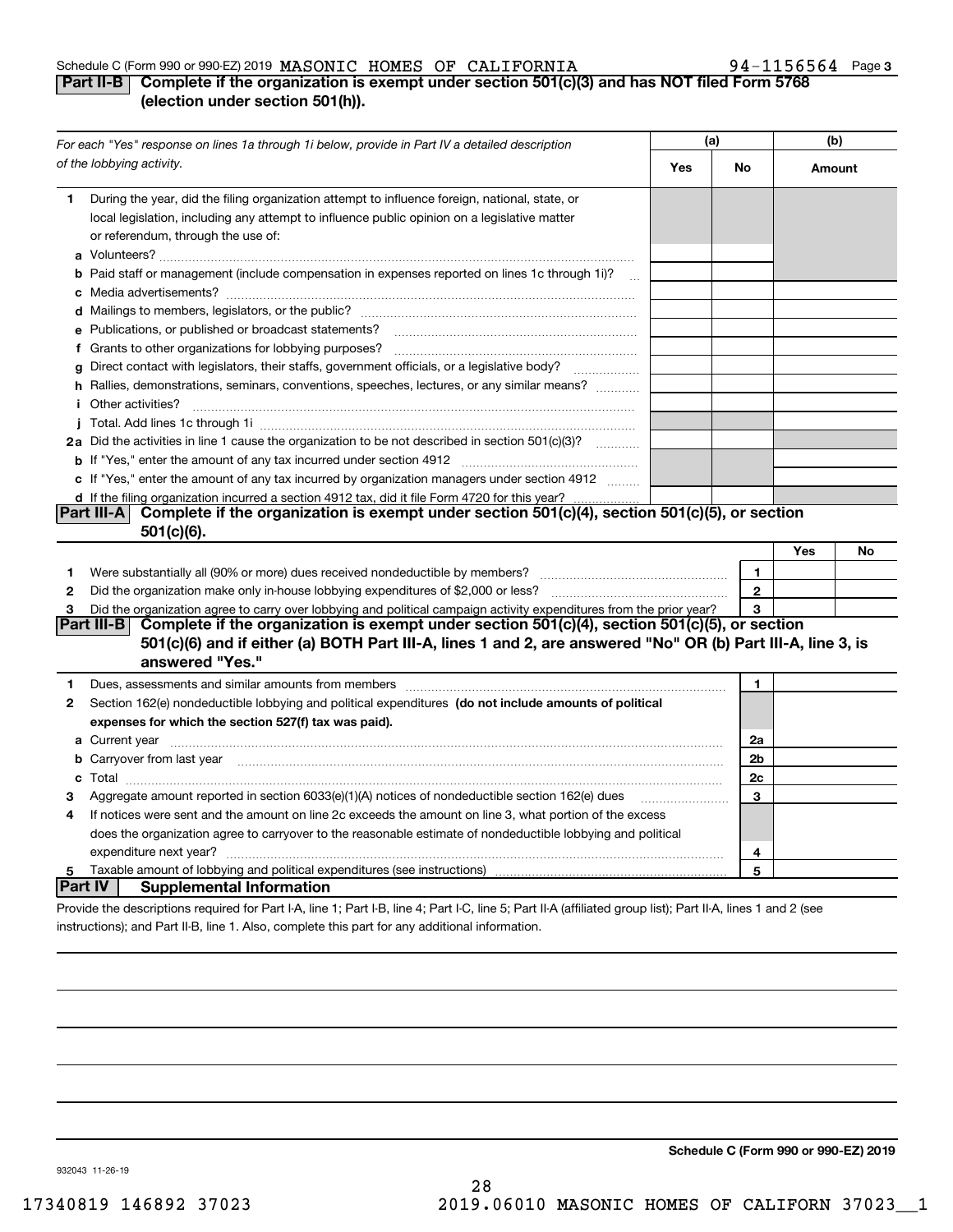Department of the Treasury

| (Form 990) |  |
|------------|--|
|------------|--|

# **Supplemental Financial Statements**

(Form 990)<br>
Pepartment of the Treasury<br>
Department of the Treasury<br>
Department of the Treasury<br>
Department of the Treasury<br> **Co to www.irs.gov/Form990 for instructions and the latest information.**<br> **Co to www.irs.gov/Form9** 



| Internal Revenue Service | ►Go |  |  |  |  |  |
|--------------------------|-----|--|--|--|--|--|
| Name of the organization |     |  |  |  |  |  |

MASONIC HOMES OF CALIFORNIA FOR SALL PARAGONIC HOMES

Name of the organization **Name of the organization** 

| Part I       | Organizations Maintaining Donor Advised Funds or Other Similar Funds or Accounts. Complete if the                                                                                                                             |                         |                                                    |                                 |
|--------------|-------------------------------------------------------------------------------------------------------------------------------------------------------------------------------------------------------------------------------|-------------------------|----------------------------------------------------|---------------------------------|
|              | organization answered "Yes" on Form 990, Part IV, line 6.                                                                                                                                                                     |                         |                                                    |                                 |
|              |                                                                                                                                                                                                                               | (a) Donor advised funds | (b) Funds and other accounts                       |                                 |
| 1.           |                                                                                                                                                                                                                               |                         |                                                    |                                 |
| 2            | Aggregate value of contributions to (during year)                                                                                                                                                                             |                         |                                                    |                                 |
| з            | Aggregate value of grants from (during year)                                                                                                                                                                                  |                         |                                                    |                                 |
| 4            |                                                                                                                                                                                                                               |                         |                                                    |                                 |
| 5            | Did the organization inform all donors and donor advisors in writing that the assets held in donor advised funds                                                                                                              |                         |                                                    |                                 |
|              |                                                                                                                                                                                                                               |                         |                                                    | Yes<br>No                       |
| 6            | Did the organization inform all grantees, donors, and donor advisors in writing that grant funds can be used only                                                                                                             |                         |                                                    |                                 |
|              | for charitable purposes and not for the benefit of the donor or donor advisor, or for any other purpose conferring                                                                                                            |                         |                                                    |                                 |
|              | impermissible private benefit?                                                                                                                                                                                                |                         |                                                    | Yes<br>No                       |
| Part II      | Conservation Easements. Complete if the organization answered "Yes" on Form 990, Part IV, line 7.                                                                                                                             |                         |                                                    |                                 |
| 1.           | Purpose(s) of conservation easements held by the organization (check all that apply).                                                                                                                                         |                         |                                                    |                                 |
|              | Preservation of land for public use (for example, recreation or education)                                                                                                                                                    |                         | Preservation of a historically important land area |                                 |
|              | Protection of natural habitat                                                                                                                                                                                                 |                         | Preservation of a certified historic structure     |                                 |
|              | Preservation of open space                                                                                                                                                                                                    |                         |                                                    |                                 |
| 2            | Complete lines 2a through 2d if the organization held a qualified conservation contribution in the form of a conservation easement on the last                                                                                |                         |                                                    |                                 |
|              | day of the tax year.                                                                                                                                                                                                          |                         |                                                    | Held at the End of the Tax Year |
|              |                                                                                                                                                                                                                               |                         | 2a                                                 |                                 |
|              | <b>b</b> Total acreage restricted by conservation easements                                                                                                                                                                   |                         | 2 <sub>b</sub>                                     |                                 |
|              | c Number of conservation easements on a certified historic structure included in (a)                                                                                                                                          |                         | 2c                                                 |                                 |
|              | d Number of conservation easements included in (c) acquired after 7/25/06, and not on a historic structure                                                                                                                    |                         |                                                    |                                 |
|              | listed in the National Register [111] Marshall Register [11] Marshall Register [11] Marshall Register [11] Marshall Register [11] Marshall Register [11] Marshall Register [11] Marshall Register [11] Marshall Register [11] |                         | 2d                                                 |                                 |
| 3            | Number of conservation easements modified, transferred, released, extinguished, or terminated by the organization during the tax                                                                                              |                         |                                                    |                                 |
|              | $year \blacktriangleright$<br>Number of states where property subject to conservation easement is located >                                                                                                                   |                         |                                                    |                                 |
| 4<br>5       | Does the organization have a written policy regarding the periodic monitoring, inspection, handling of                                                                                                                        |                         |                                                    |                                 |
|              | violations, and enforcement of the conservation easements it holds?                                                                                                                                                           |                         |                                                    | Yes<br>No                       |
| 6            | Staff and volunteer hours devoted to monitoring, inspecting, handling of violations, and enforcing conservation easements during the year                                                                                     |                         |                                                    |                                 |
|              |                                                                                                                                                                                                                               |                         |                                                    |                                 |
| 7            | Amount of expenses incurred in monitoring, inspecting, handling of violations, and enforcing conservation easements during the year                                                                                           |                         |                                                    |                                 |
|              | $\blacktriangleright$ \$                                                                                                                                                                                                      |                         |                                                    |                                 |
| 8            | Does each conservation easement reported on line 2(d) above satisfy the requirements of section 170(h)(4)(B)(i)                                                                                                               |                         |                                                    |                                 |
|              |                                                                                                                                                                                                                               |                         |                                                    | Yes<br>No                       |
| 9            | In Part XIII, describe how the organization reports conservation easements in its revenue and expense statement and                                                                                                           |                         |                                                    |                                 |
|              | balance sheet, and include, if applicable, the text of the footnote to the organization's financial statements that describes the                                                                                             |                         |                                                    |                                 |
|              | organization's accounting for conservation easements.                                                                                                                                                                         |                         |                                                    |                                 |
|              | Organizations Maintaining Collections of Art, Historical Treasures, or Other Similar Assets.<br>Part III                                                                                                                      |                         |                                                    |                                 |
|              | Complete if the organization answered "Yes" on Form 990, Part IV, line 8.                                                                                                                                                     |                         |                                                    |                                 |
|              | 1a If the organization elected, as permitted under FASB ASC 958, not to report in its revenue statement and balance sheet works                                                                                               |                         |                                                    |                                 |
|              | of art, historical treasures, or other similar assets held for public exhibition, education, or research in furtherance of public                                                                                             |                         |                                                    |                                 |
|              | service, provide in Part XIII the text of the footnote to its financial statements that describes these items.                                                                                                                |                         |                                                    |                                 |
|              | <b>b</b> If the organization elected, as permitted under FASB ASC 958, to report in its revenue statement and balance sheet works of                                                                                          |                         |                                                    |                                 |
|              | art, historical treasures, or other similar assets held for public exhibition, education, or research in furtherance of public service,                                                                                       |                         |                                                    |                                 |
|              | provide the following amounts relating to these items:                                                                                                                                                                        |                         |                                                    |                                 |
|              |                                                                                                                                                                                                                               |                         |                                                    | 0.                              |
|              | (ii) Assets included in Form 990, Part X                                                                                                                                                                                      |                         | $\blacktriangleright$ s                            | $\overline{0}$ .                |
| $\mathbf{2}$ | If the organization received or held works of art, historical treasures, or other similar assets for financial gain, provide                                                                                                  |                         |                                                    |                                 |
|              | the following amounts required to be reported under FASB ASC 958 relating to these items:                                                                                                                                     |                         |                                                    |                                 |
|              |                                                                                                                                                                                                                               |                         | \$                                                 | $0 \cdot$                       |
|              |                                                                                                                                                                                                                               |                         | $\blacktriangleright$ \$                           | 319,537.                        |
|              | LHA For Paperwork Reduction Act Notice, see the Instructions for Form 990.                                                                                                                                                    |                         |                                                    | Schedule D (Form 990) 2019      |

29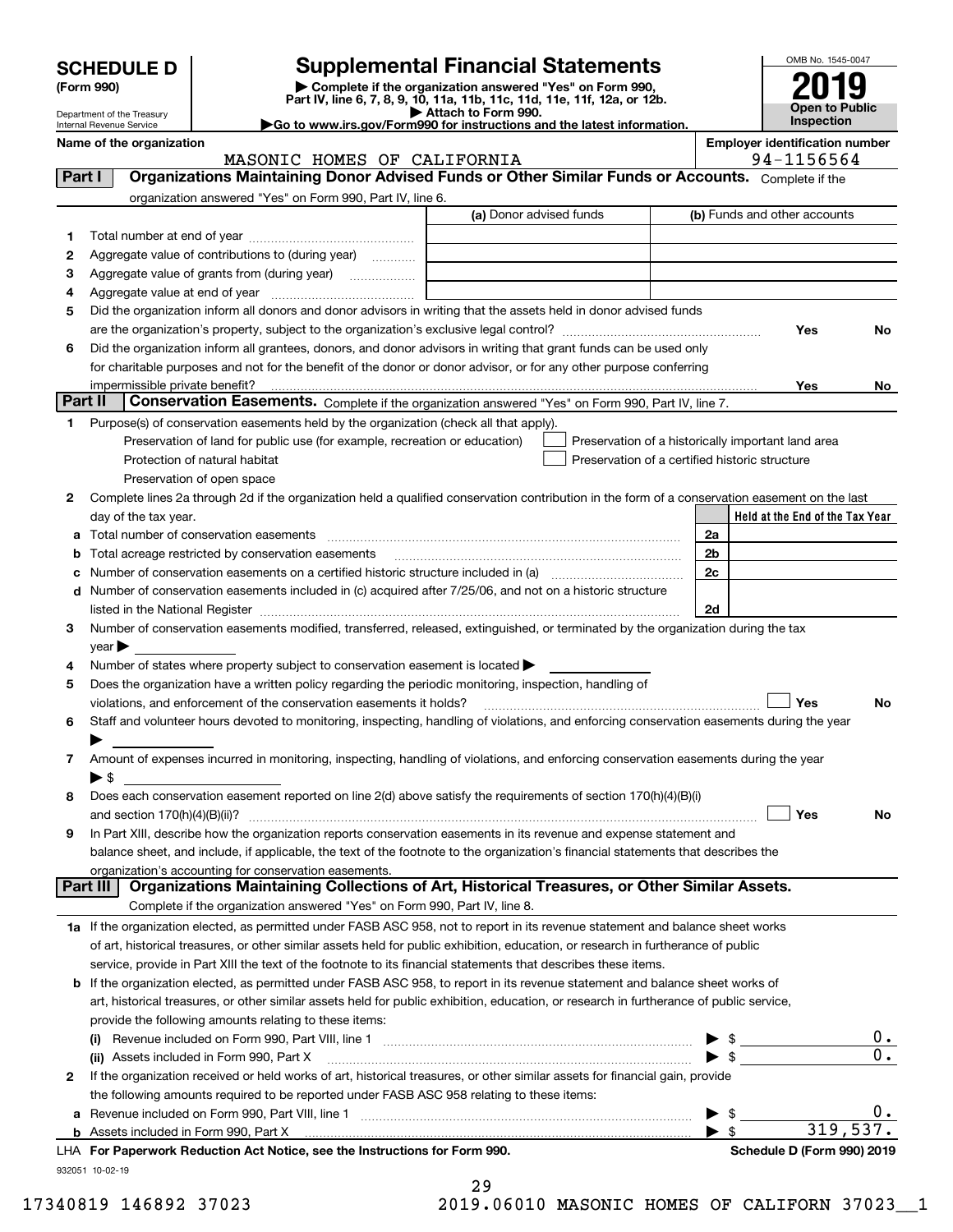|               | 94-1156564 Page 2<br>MASONIC HOMES OF CALIFORNIA<br>Schedule D (Form 990) 2019                                                                                                                                                 |                    |   |                                               |                          |             |              |                            |  |                             |                |                       |
|---------------|--------------------------------------------------------------------------------------------------------------------------------------------------------------------------------------------------------------------------------|--------------------|---|-----------------------------------------------|--------------------------|-------------|--------------|----------------------------|--|-----------------------------|----------------|-----------------------|
|               | Part III<br>Organizations Maintaining Collections of Art, Historical Treasures, or Other Similar Assets (continued)                                                                                                            |                    |   |                                               |                          |             |              |                            |  |                             |                |                       |
| з             | Using the organization's acquisition, accession, and other records, check any of the following that make significant use of its                                                                                                |                    |   |                                               |                          |             |              |                            |  |                             |                |                       |
|               | collection items (check all that apply):                                                                                                                                                                                       |                    |   |                                               |                          |             |              |                            |  |                             |                |                       |
| a             | Public exhibition                                                                                                                                                                                                              | d                  |   | Loan or exchange program                      |                          |             |              |                            |  |                             |                |                       |
| b             | Scholarly research                                                                                                                                                                                                             | e                  |   | $\boxed{X}$ Other FOR THE ENJOYMENT OF RESIDE |                          |             |              |                            |  |                             |                |                       |
| с             | Preservation for future generations                                                                                                                                                                                            |                    |   |                                               |                          |             |              |                            |  |                             |                |                       |
| 4             | Provide a description of the organization's collections and explain how they further the organization's exempt purpose in Part XIII.                                                                                           |                    |   |                                               |                          |             |              |                            |  |                             |                |                       |
| 5             | During the year, did the organization solicit or receive donations of art, historical treasures, or other similar assets                                                                                                       |                    |   |                                               |                          |             |              |                            |  |                             |                |                       |
|               | to be sold to raise funds rather than to be maintained as part of the organization's collection?                                                                                                                               |                    |   |                                               |                          |             |              |                            |  | Yes                         |                | $\boxed{\text{X}}$ No |
|               | Escrow and Custodial Arrangements. Complete if the organization answered "Yes" on Form 990, Part IV, line 9, or<br><b>Part IV</b>                                                                                              |                    |   |                                               |                          |             |              |                            |  |                             |                |                       |
|               | reported an amount on Form 990, Part X, line 21.                                                                                                                                                                               |                    |   |                                               |                          |             |              |                            |  |                             |                |                       |
|               | 1a Is the organization an agent, trustee, custodian or other intermediary for contributions or other assets not included                                                                                                       |                    |   |                                               |                          |             |              |                            |  |                             |                |                       |
|               |                                                                                                                                                                                                                                |                    |   |                                               |                          |             |              |                            |  | Yes                         |                | <b>No</b>             |
|               | <b>b</b> If "Yes," explain the arrangement in Part XIII and complete the following table:                                                                                                                                      |                    |   |                                               |                          |             |              |                            |  |                             |                |                       |
|               |                                                                                                                                                                                                                                |                    |   |                                               |                          |             |              |                            |  | Amount                      |                |                       |
|               | c Beginning balance entrance and the contract of the balance of the contract of the contract of the contract of the contract of the contract of the contract of the contract of the contract of the contract of the contract o |                    |   |                                               |                          |             |              | 1c                         |  |                             |                |                       |
|               |                                                                                                                                                                                                                                |                    |   |                                               |                          |             |              | 1d                         |  |                             |                |                       |
|               | e Distributions during the year manufactured and continuum and contact the control of the Distributions during the year                                                                                                        |                    |   |                                               |                          |             |              | 1e                         |  |                             |                |                       |
| f             |                                                                                                                                                                                                                                |                    |   |                                               |                          |             |              | 1f                         |  |                             |                |                       |
|               | 2a Did the organization include an amount on Form 990, Part X, line 21, for escrow or custodial account liability?                                                                                                             |                    |   |                                               |                          |             |              |                            |  | Yes                         |                | No                    |
|               | b If "Yes," explain the arrangement in Part XIII. Check here if the explanation has been provided on Part XIII                                                                                                                 |                    |   |                                               |                          |             |              |                            |  |                             |                |                       |
| <b>Part V</b> | Endowment Funds. Complete if the organization answered "Yes" on Form 990, Part IV, line 10.                                                                                                                                    |                    |   |                                               |                          |             |              |                            |  |                             |                |                       |
|               |                                                                                                                                                                                                                                | (a) Current year   |   | (b) Prior year                                | (c) Two years back       |             |              | (d) Three years back       |  | (e) Four years back         |                |                       |
|               | 1a Beginning of year balance                                                                                                                                                                                                   | 419, 223, 755.     |   | 398, 115, 563.                                | 412,842,941.             |             |              | 375,433,668.               |  |                             | 380,140,960.   |                       |
| b             |                                                                                                                                                                                                                                | 5,882,570.         |   | 3,762,379.                                    |                          | 5,723,711.  |              | 2,928,926.                 |  |                             | 2,118,160.     |                       |
|               |                                                                                                                                                                                                                                | 17,077,235.        |   | 38, 113, 075.                                 |                          | 1,271,063.  |              | 56,616,481.                |  |                             | 11,464,819.    |                       |
|               | Net investment earnings, gains, and losses                                                                                                                                                                                     | 3,928,429.         |   | 3,500,070.                                    |                          | 3,977,787.  |              | 4, 241, 783.               |  |                             | 4,377,562.     |                       |
|               |                                                                                                                                                                                                                                |                    |   |                                               |                          |             |              |                            |  |                             |                |                       |
|               | e Other expenditures for facilities                                                                                                                                                                                            | 18,837,617.        |   | 15,442,209.                                   |                          | 15,778,710. |              | 13,881,243.                |  |                             | 12,570,039.    |                       |
|               | and programs                                                                                                                                                                                                                   | 1,968,877.         |   | 1,816,537.                                    |                          | 1,965,655.  |              |                            |  |                             | 1,342,670.     |                       |
|               | f Administrative expenses <i></i>                                                                                                                                                                                              | 417,448,637.       |   | 419, 232, 201.                                | 398, 115, 563.           |             |              | 4,013,108.<br>412,842,941. |  |                             | 375, 433, 668. |                       |
| g             | End of year balance                                                                                                                                                                                                            |                    |   |                                               |                          |             |              |                            |  |                             |                |                       |
| 2             | Provide the estimated percentage of the current year end balance (line 1g, column (a)) held as:                                                                                                                                |                    |   |                                               |                          |             |              |                            |  |                             |                |                       |
| а             | Board designated or quasi-endowment                                                                                                                                                                                            | 58.96              | % |                                               |                          |             |              |                            |  |                             |                |                       |
|               | <b>b</b> Permanent endowment $\triangleright$ 37.13<br>3.91                                                                                                                                                                    | $\%$               |   |                                               |                          |             |              |                            |  |                             |                |                       |
|               | <b>c</b> Term endowment $\blacktriangleright$                                                                                                                                                                                  | %                  |   |                                               |                          |             |              |                            |  |                             |                |                       |
|               | The percentages on lines 2a, 2b, and 2c should equal 100%.                                                                                                                                                                     |                    |   |                                               |                          |             |              |                            |  |                             |                |                       |
|               | 3a Are there endowment funds not in the possession of the organization that are held and administered for the organization                                                                                                     |                    |   |                                               |                          |             |              |                            |  |                             |                |                       |
|               | by:                                                                                                                                                                                                                            |                    |   |                                               |                          |             |              |                            |  |                             | Yes            | No                    |
|               | X<br>3a(i)<br>(i)                                                                                                                                                                                                              |                    |   |                                               |                          |             |              |                            |  |                             |                |                       |
|               |                                                                                                                                                                                                                                |                    |   |                                               |                          |             |              |                            |  | 3a(ii)                      |                | X                     |
|               |                                                                                                                                                                                                                                |                    |   |                                               |                          |             |              |                            |  | 3b                          |                |                       |
|               | Describe in Part XIII the intended uses of the organization's endowment funds.<br>4<br>Part VI                                                                                                                                 |                    |   |                                               |                          |             |              |                            |  |                             |                |                       |
|               | Land, Buildings, and Equipment.                                                                                                                                                                                                |                    |   |                                               |                          |             |              |                            |  |                             |                |                       |
|               | Complete if the organization answered "Yes" on Form 990, Part IV, line 11a. See Form 990, Part X, line 10.                                                                                                                     |                    |   |                                               |                          |             |              |                            |  |                             |                |                       |
|               | Description of property                                                                                                                                                                                                        | (a) Cost or other  |   |                                               | (b) Cost or other        |             |              | (c) Accumulated            |  | (d) Book value              |                |                       |
|               |                                                                                                                                                                                                                                | basis (investment) |   | basis (other)                                 |                          |             | depreciation |                            |  |                             |                |                       |
|               |                                                                                                                                                                                                                                | 108,405.           |   |                                               | 7,188,407.               |             |              |                            |  | 7,296,812.                  |                |                       |
| b             |                                                                                                                                                                                                                                |                    |   |                                               | 153,487,163.108,636,967. |             |              |                            |  | 44,850,196.                 |                |                       |
|               |                                                                                                                                                                                                                                |                    |   |                                               | 244,541.                 |             |              | 203, 198.                  |  |                             | 41,343.        |                       |
|               |                                                                                                                                                                                                                                |                    |   |                                               | 20,915,738.              | 17,871,942. |              |                            |  | 3,043,796.                  |                |                       |
|               |                                                                                                                                                                                                                                |                    |   |                                               | 90,559,040.              | 12,782,796. |              |                            |  | $\overline{77}$ , 776, 244. |                |                       |
|               |                                                                                                                                                                                                                                |                    |   |                                               |                          |             |              |                            |  | 133,008,391.                |                |                       |
|               |                                                                                                                                                                                                                                |                    |   |                                               |                          |             |              |                            |  | Schedule D (Form 990) 2019  |                |                       |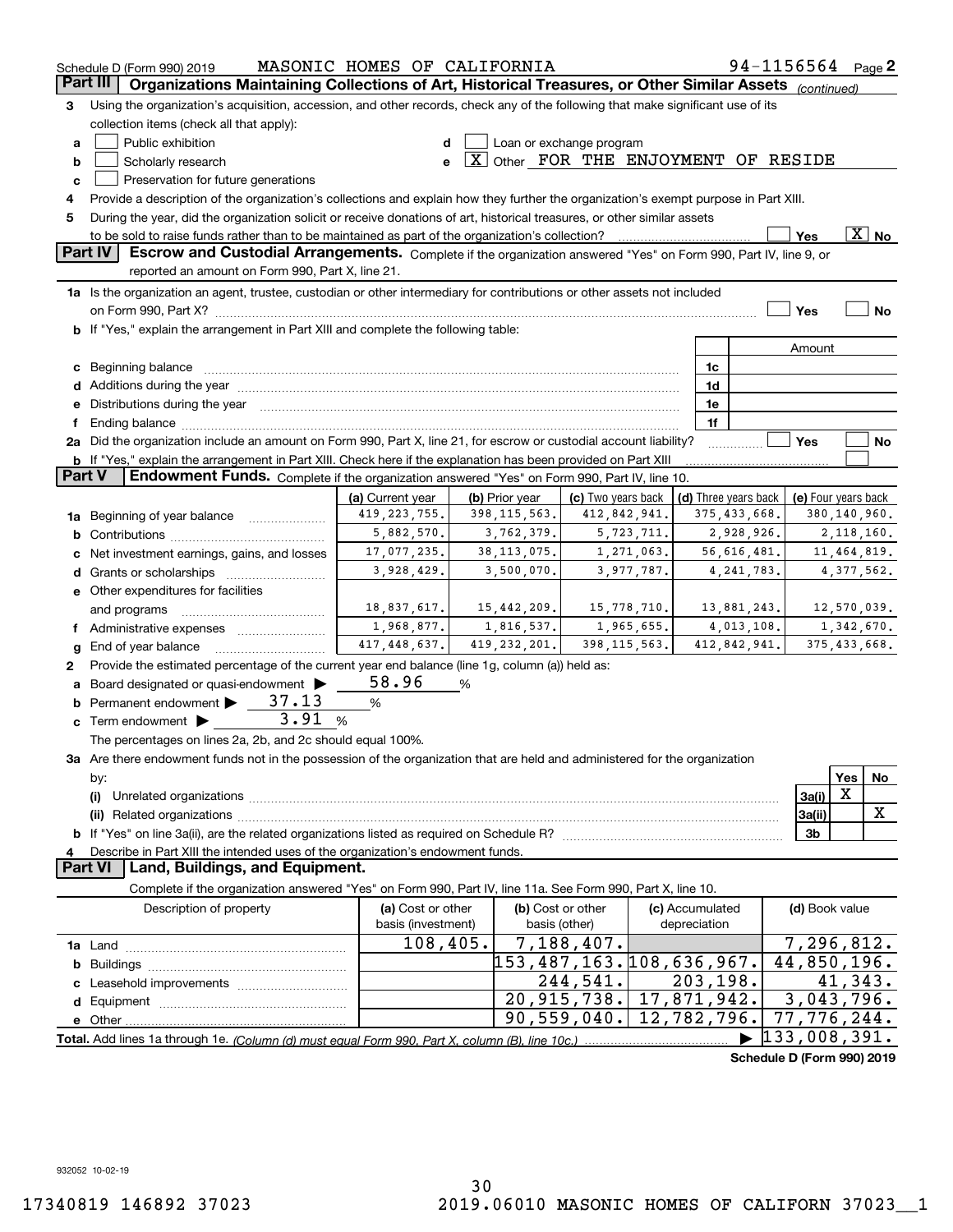| Schedule D (Form 990) 2019               |  | MASONIC HOMES OF CALIFORNIA                                                                                | 94-1156564 | $P$ aqe $3$ |
|------------------------------------------|--|------------------------------------------------------------------------------------------------------------|------------|-------------|
| Part VII Investments - Other Securities. |  |                                                                                                            |            |             |
|                                          |  | Complete if the organization answered "Yes" on Form 990. Part IV. line 11h. See Form 990. Part X. line 12. |            |             |

Complete if the organization answered "Yes" on Form 990, Part IV, line 11b. See Form 990, Part X, line 12.

| (a) Description of security or category (including name of security)                          | (b) Book value | (c) Method of valuation: Cost or end-of-year market value |  |  |  |  |
|-----------------------------------------------------------------------------------------------|----------------|-----------------------------------------------------------|--|--|--|--|
| (1) Financial derivatives                                                                     |                |                                                           |  |  |  |  |
| (2) Closely held equity interests                                                             |                |                                                           |  |  |  |  |
| $(3)$ Other                                                                                   |                |                                                           |  |  |  |  |
| FUNDS<br>HEDGE FUND OF<br>(A)                                                                 | 78,739,153.    | END-OF-YEAR MARKET<br>VALUE                               |  |  |  |  |
| UBS REIT<br>(B)                                                                               | 16, 579, 505.  | END-OF-YEAR MARKET<br>VALUE                               |  |  |  |  |
| <b>GLOBAL MACRO</b><br>(C)                                                                    | 19,438,599.    | END-OF-YEAR MARKET<br>VALUE                               |  |  |  |  |
| CREDIT LONG/SHORT<br>(D)                                                                      | 26,852,477.    | END-OF-YEAR MARKET VALUE                                  |  |  |  |  |
| (E)                                                                                           |                |                                                           |  |  |  |  |
| (F)                                                                                           |                |                                                           |  |  |  |  |
| (G)                                                                                           |                |                                                           |  |  |  |  |
| (H)                                                                                           |                |                                                           |  |  |  |  |
| <b>Total.</b> (Col. (b) must equal Form 990, Part X, col. (B) line 12.) $\blacktriangleright$ | 141,609,734.   |                                                           |  |  |  |  |

### **Part VIII Investments - Program Related.**

Complete if the organization answered "Yes" on Form 990, Part IV, line 11c. See Form 990, Part X, line 13.

| (a) Description of investment                                    | (b) Book value | (c) Method of valuation: Cost or end-of-year market value |
|------------------------------------------------------------------|----------------|-----------------------------------------------------------|
| (1)                                                              |                |                                                           |
| (2)                                                              |                |                                                           |
| $\frac{1}{2}$                                                    |                |                                                           |
| (4)                                                              |                |                                                           |
| $\frac{1}{2}$                                                    |                |                                                           |
| (6)                                                              |                |                                                           |
| (7)                                                              |                |                                                           |
| (8)                                                              |                |                                                           |
| (9)                                                              |                |                                                           |
| Total. (Col. (b) must equal Form 990, Part X, col. (B) line 13.) |                |                                                           |

### **Part IX Other Assets.**

Complete if the organization answered "Yes" on Form 990, Part IV, line 11d. See Form 990, Part X, line 15.

| (a) Description                                                                                                   | (b) Book value |
|-------------------------------------------------------------------------------------------------------------------|----------------|
| (1)                                                                                                               |                |
| (2)                                                                                                               |                |
| (3)                                                                                                               |                |
| (4)                                                                                                               |                |
| (5)                                                                                                               |                |
| (6)                                                                                                               |                |
| (7)                                                                                                               |                |
| (8)                                                                                                               |                |
| (9)                                                                                                               |                |
|                                                                                                                   |                |
| <b>Part X</b><br><b>Other Liabilities.</b>                                                                        |                |
| Complete if the organization answered "Yes" on Form 990, Part IV, line 11e or 11f. See Form 990, Part X, line 25. |                |
| (a) Description of liability<br>1.                                                                                | (b) Book value |

| (a) Description of Ilability         | ( <b>b</b> ) BOOK Value      |
|--------------------------------------|------------------------------|
| Federal income taxes                 |                              |
| LIABILITY TO BENEFICIARIES OF<br>(2) |                              |
| SPLIT-INTEREST AGREEMENTS<br>(3)     | $\frac{2,085,266.}{26,632.}$ |
| ADVANCE DEPOSIT<br>(4)               |                              |
| (5)                                  |                              |
| (6)                                  |                              |
| (7)                                  |                              |
| (8)                                  |                              |
| (9)                                  |                              |
|                                      | 2,111,898.                   |

**2.**| Liability for uncertain tax positions. In Part XIII, provide the text of the footnote to the organization's financial statements that reports the

organization's liability for uncertain tax positions under FASB ASC 740. Check here if the text of the footnote has been provided in Part XIII

**Schedule D (Form 990) 2019**

932053 10-02-19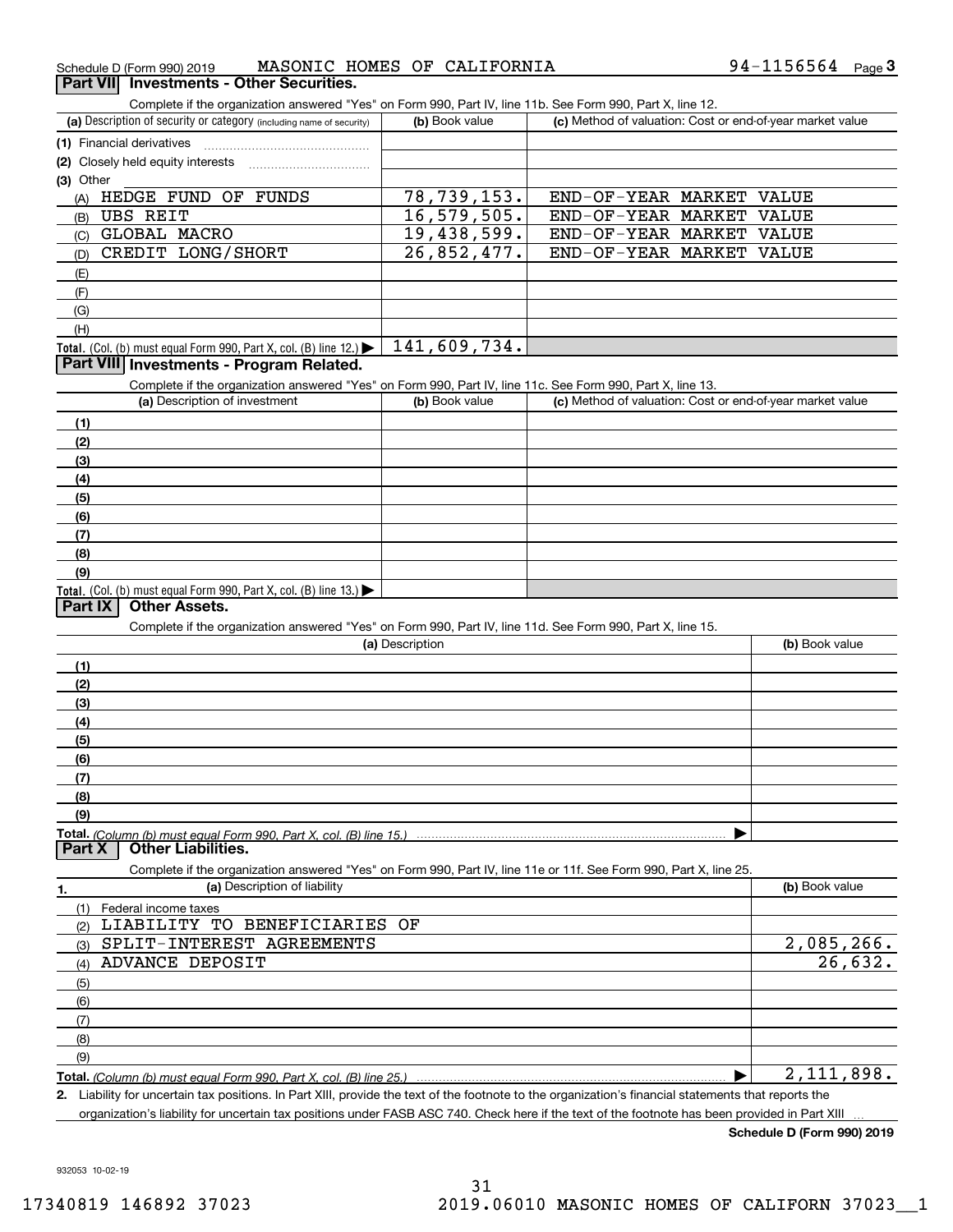|   | MASONIC HOMES OF CALIFORNIA<br>Schedule D (Form 990) 2019                                                                                                                                                                           |                | $94 - 1156564$ Page 4 |
|---|-------------------------------------------------------------------------------------------------------------------------------------------------------------------------------------------------------------------------------------|----------------|-----------------------|
|   | <b>Part XI</b><br>Reconciliation of Revenue per Audited Financial Statements With Revenue per Return.                                                                                                                               |                |                       |
|   | Complete if the organization answered "Yes" on Form 990, Part IV, line 12a.                                                                                                                                                         |                |                       |
| 1 | Total revenue, gains, and other support per audited financial statements                                                                                                                                                            |                | $\mathbf{1}$          |
| 2 | Amounts included on line 1 but not on Form 990, Part VIII, line 12:                                                                                                                                                                 |                |                       |
| a |                                                                                                                                                                                                                                     | 2a             |                       |
| b |                                                                                                                                                                                                                                     | 2 <sub>b</sub> |                       |
| с |                                                                                                                                                                                                                                     | 2c             |                       |
| d |                                                                                                                                                                                                                                     | 2d             |                       |
| е | Add lines 2a through 2d                                                                                                                                                                                                             |                | <b>2e</b>             |
| 3 |                                                                                                                                                                                                                                     |                | 3                     |
| 4 | Amounts included on Form 990, Part VIII, line 12, but not on line 1:                                                                                                                                                                |                |                       |
| a |                                                                                                                                                                                                                                     | 4a             |                       |
| b |                                                                                                                                                                                                                                     | 4b             |                       |
|   | c Add lines 4a and 4b                                                                                                                                                                                                               |                | 4c                    |
| 5 |                                                                                                                                                                                                                                     |                | 5                     |
|   | Part XII   Reconciliation of Expenses per Audited Financial Statements With Expenses per Return.                                                                                                                                    |                |                       |
|   | Complete if the organization answered "Yes" on Form 990, Part IV, line 12a.                                                                                                                                                         |                |                       |
| 1 | Total expenses and losses per audited financial statements [11] [12] manuscription control expenses and losses per audited financial statements [11] [12] manuscription of the statements [12] manuscription of the statements      |                | $\mathbf{1}$          |
| 2 | Amounts included on line 1 but not on Form 990, Part IX, line 25:                                                                                                                                                                   |                |                       |
| a |                                                                                                                                                                                                                                     | 2a             |                       |
|   |                                                                                                                                                                                                                                     | 2 <sub>b</sub> |                       |
|   |                                                                                                                                                                                                                                     | 2c             |                       |
| d |                                                                                                                                                                                                                                     | 2d             |                       |
| е | Add lines 2a through 2d <b>must be a constructed as the constant of the S2a</b> through 2d must be a constructed as a construction of the set of the set of the set of the set of the set of the set of the set of the set of the s |                | <b>2e</b>             |
| 3 |                                                                                                                                                                                                                                     |                | 3                     |
| 4 | Amounts included on Form 990, Part IX, line 25, but not on line 1:                                                                                                                                                                  |                |                       |
| a | Investment expenses not included on Form 990, Part VIII, line 7b [111] [11] Investment expenses not included on Form 990, Part VIII, line 7b                                                                                        | 4a             |                       |
| b | Other (Describe in Part XIII.) <b>Construction Contract Construction</b> Chemistry Chemistry Chemistry Chemistry Chemistry                                                                                                          | 4b             |                       |
|   | Add lines 4a and 4b                                                                                                                                                                                                                 |                | 4с                    |
| 5 |                                                                                                                                                                                                                                     |                | 5                     |
|   | Part XIII Supplemental Information.                                                                                                                                                                                                 |                |                       |
|   | Provide the descriptions required for Part II, lines 3, 5, and 9; Part III, lines 1a and 4; Part IV, lines 1b and 2b; Part V, line 4; Part X, line 2; Part XI,                                                                      |                |                       |

lines 2d and 4b; and Part XII, lines 2d and 4b. Also complete this part to provide any additional information.

### PART III, LINE 4:

|  |  |  |  |  |  |  |  | VARIOUS DONATED ITEMS FROM MEMBERS OF THE MASONIC FRATERNITY IN CALIFORNIA |  |  |
|--|--|--|--|--|--|--|--|----------------------------------------------------------------------------|--|--|
|--|--|--|--|--|--|--|--|----------------------------------------------------------------------------|--|--|

AND ELSEWHERE. THE COLLECTIONS INCLUDE WORKS OF ARTS, MASONIC REGALIA AND

NUMERIOUS HISTORICAL PIECES LOCATED IN MASONIC HOMES UNION CITY AND COVINA

CAMPUSES.

PART V, LINE 4:

OPERATIONS OF MASONIC HOMES FOR THE ELDERLY AND CHILDREN.

932054 10-02-19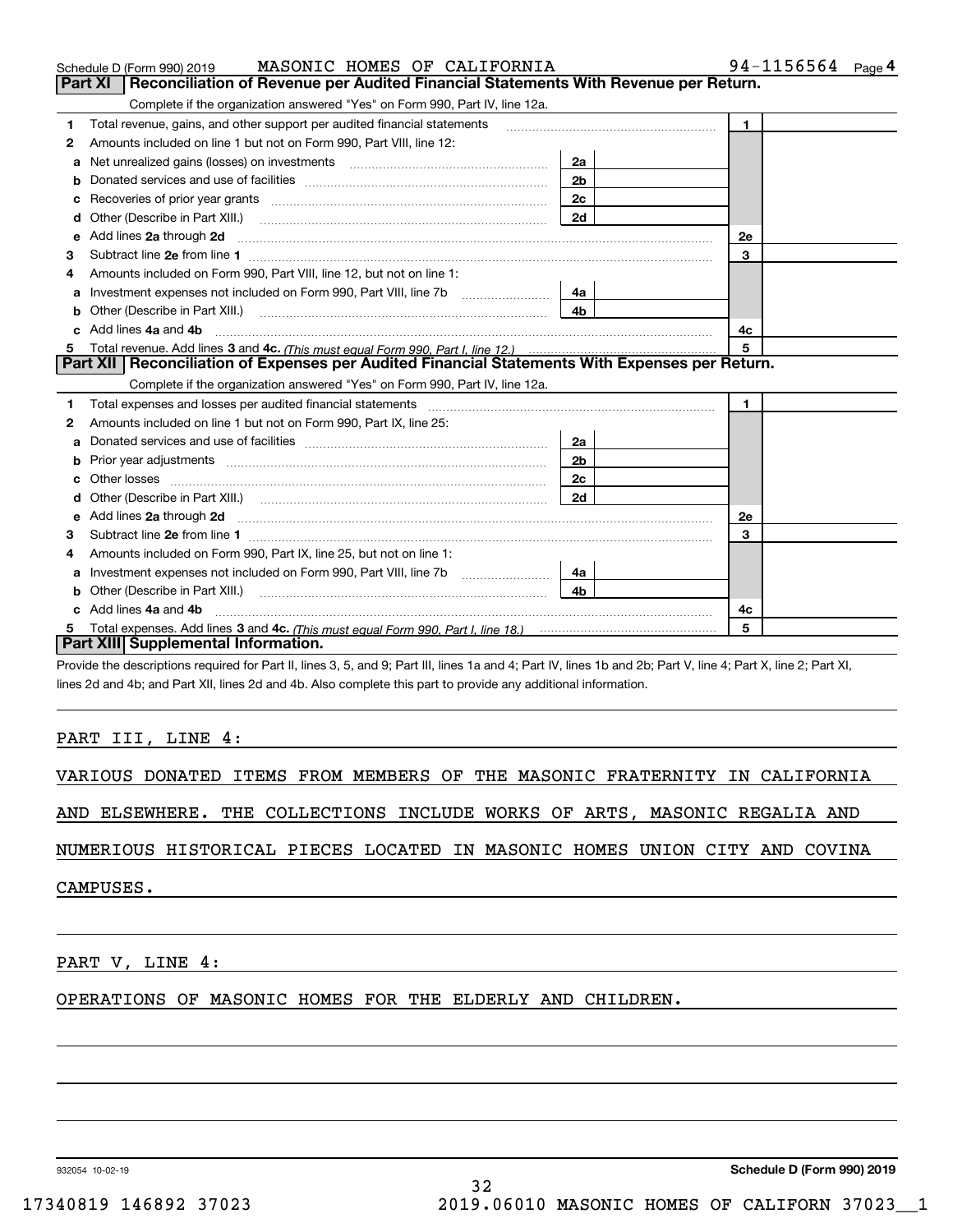**and 3b) For Paperwork Reduction Act Notice, see the Instructions for Form 990. Schedule F (Form 990) 2019** and 3b) LHA Subtotal ~~~~~~ sheets to Part I<br>Tetels (edd lines 3e (add lines 3a

Internal Revenue Service

 $\overline{\phantom{a}}$ 

**(Form 990)**

# Department of the Treasury

Name of the organization

# **SCHEDULE F Statement of Activities Outside the United States**

**| Complete if the organization answered "Yes" on Form 990, Part IV, line 14b, 15, or 16. | Attach to Form 990.**

**| Go to www.irs.gov/Form990 for instructions and the latest information.**

| 2 | United States.                   |                                           |                                                                                           | For grantmakers. Describe in Part V the organization's procedures for monitoring the use of its grants and other assistance outside the                       |                                                                                                                 |                                                                      |
|---|----------------------------------|-------------------------------------------|-------------------------------------------------------------------------------------------|---------------------------------------------------------------------------------------------------------------------------------------------------------------|-----------------------------------------------------------------------------------------------------------------|----------------------------------------------------------------------|
| 3 |                                  |                                           |                                                                                           | Activities per Region. (The following Part I, line 3 table can be duplicated if additional space is needed.)                                                  |                                                                                                                 |                                                                      |
|   | (a) Region                       | (b) Number of<br>offices<br>in the region | (c) Number of<br>employees,<br>agents, and<br>independent<br>contractors<br>in the region | (d) Activities conducted in the region<br>(by type) (such as, fundraising, pro-<br>gram services, investments, grants to<br>recipients located in the region) | (e) If activity listed in (d)<br>is a program service,<br>describe specific type<br>of service(s) in the region | (f) Total<br>expenditures<br>for and<br>investments<br>in the region |
|   |                                  |                                           |                                                                                           |                                                                                                                                                               |                                                                                                                 |                                                                      |
|   |                                  |                                           |                                                                                           |                                                                                                                                                               |                                                                                                                 |                                                                      |
|   | CENTRAL AMERICA AND              |                                           |                                                                                           |                                                                                                                                                               |                                                                                                                 |                                                                      |
|   | <b>THE CARIBBEAN</b>             | 0                                         | $\mathbf 0$                                                                               | <b>INVESTMENTS</b>                                                                                                                                            |                                                                                                                 | 9,238,134.                                                           |
|   |                                  |                                           |                                                                                           |                                                                                                                                                               |                                                                                                                 |                                                                      |
|   |                                  |                                           |                                                                                           |                                                                                                                                                               |                                                                                                                 |                                                                      |
|   |                                  |                                           |                                                                                           |                                                                                                                                                               |                                                                                                                 |                                                                      |
|   |                                  |                                           |                                                                                           |                                                                                                                                                               |                                                                                                                 |                                                                      |
|   |                                  |                                           |                                                                                           |                                                                                                                                                               |                                                                                                                 |                                                                      |
|   |                                  |                                           |                                                                                           |                                                                                                                                                               |                                                                                                                 |                                                                      |
|   |                                  |                                           |                                                                                           |                                                                                                                                                               |                                                                                                                 |                                                                      |
|   |                                  |                                           |                                                                                           |                                                                                                                                                               |                                                                                                                 |                                                                      |
|   |                                  |                                           |                                                                                           |                                                                                                                                                               |                                                                                                                 |                                                                      |
|   |                                  |                                           |                                                                                           |                                                                                                                                                               |                                                                                                                 |                                                                      |
|   |                                  |                                           |                                                                                           |                                                                                                                                                               |                                                                                                                 |                                                                      |
|   |                                  |                                           |                                                                                           |                                                                                                                                                               |                                                                                                                 |                                                                      |
|   |                                  |                                           |                                                                                           |                                                                                                                                                               |                                                                                                                 |                                                                      |
|   |                                  |                                           |                                                                                           |                                                                                                                                                               |                                                                                                                 |                                                                      |
|   |                                  |                                           |                                                                                           |                                                                                                                                                               |                                                                                                                 |                                                                      |
|   |                                  |                                           |                                                                                           |                                                                                                                                                               |                                                                                                                 |                                                                      |
|   |                                  |                                           |                                                                                           |                                                                                                                                                               |                                                                                                                 |                                                                      |
|   |                                  |                                           |                                                                                           |                                                                                                                                                               |                                                                                                                 |                                                                      |
|   |                                  |                                           |                                                                                           |                                                                                                                                                               |                                                                                                                 |                                                                      |
|   |                                  |                                           |                                                                                           |                                                                                                                                                               |                                                                                                                 |                                                                      |
|   |                                  |                                           |                                                                                           |                                                                                                                                                               |                                                                                                                 |                                                                      |
|   |                                  |                                           |                                                                                           |                                                                                                                                                               |                                                                                                                 |                                                                      |
|   |                                  |                                           |                                                                                           |                                                                                                                                                               |                                                                                                                 |                                                                      |
|   |                                  |                                           |                                                                                           |                                                                                                                                                               |                                                                                                                 |                                                                      |
|   | <b>3 a</b> Subtotal              | 0                                         | $\mathbf 0$                                                                               |                                                                                                                                                               |                                                                                                                 | 9,238,134.                                                           |
|   | <b>b</b> Total from continuation |                                           |                                                                                           |                                                                                                                                                               |                                                                                                                 |                                                                      |
|   | sheets to Part I                 | $\pmb{0}$                                 | 0                                                                                         |                                                                                                                                                               |                                                                                                                 | $\mathbf{0}$ .                                                       |
|   | c Totals (add lines 3a           |                                           |                                                                                           |                                                                                                                                                               |                                                                                                                 |                                                                      |
|   | and 3b)                          | $\pmb{0}$                                 | $\pmb{0}$                                                                                 |                                                                                                                                                               |                                                                                                                 | 9,238,134.                                                           |

MASONIC HOMES OF CALIFORNIA 34-1156564

red "Yes" on

**1For grantmakers. Yes**Does the organization maintain records to substantiate the amount of its grants and other assistance, the grantees' eligibility for the grants or assistance, and the selection criteria used to award the grants or assistance?  $\quad....$ 

| Part I |                                                                                                                                                                                                                                                      |               |                             | General Information on Activities Outside the United States. Complete if the organization answe                             |                                                      |  |  |
|--------|------------------------------------------------------------------------------------------------------------------------------------------------------------------------------------------------------------------------------------------------------|---------------|-----------------------------|-----------------------------------------------------------------------------------------------------------------------------|------------------------------------------------------|--|--|
|        | Form 990, Part IV, line 14b.                                                                                                                                                                                                                         |               |                             |                                                                                                                             |                                                      |  |  |
| 1      | For grantmakers. Does the organization maintain records to substantiate the amount of its grants and other assistance,<br>the grantees' eligibility for the grants or assistance, and the selection criteria used to award the grants or assistance? |               |                             |                                                                                                                             |                                                      |  |  |
|        |                                                                                                                                                                                                                                                      |               |                             |                                                                                                                             |                                                      |  |  |
|        |                                                                                                                                                                                                                                                      |               |                             |                                                                                                                             |                                                      |  |  |
| 2      |                                                                                                                                                                                                                                                      |               |                             | For grantmakers. Describe in Part V the organization's procedures for monitoring the use of its grants and other assistance |                                                      |  |  |
|        | United States.                                                                                                                                                                                                                                       |               |                             |                                                                                                                             |                                                      |  |  |
| 3      |                                                                                                                                                                                                                                                      |               |                             | Activities per Region. (The following Part I, line 3 table can be duplicated if additional space is needed.)                |                                                      |  |  |
|        | (a) Region                                                                                                                                                                                                                                           | (b) Number of | (c) Number of<br>employees, | (d) Activities conducted in the region                                                                                      | (e) If activity listed in (c                         |  |  |
|        |                                                                                                                                                                                                                                                      | offices       | agents, and                 | (by type) (such as, fundraising, pro-                                                                                       | is a program service,                                |  |  |
|        |                                                                                                                                                                                                                                                      | in the region | independent<br>contractors  | gram services, investments, grants to<br>recipients located in the region)                                                  | describe specific type<br>of service(s) in the regio |  |  |
|        |                                                                                                                                                                                                                                                      |               | in the region               |                                                                                                                             |                                                      |  |  |
|        |                                                                                                                                                                                                                                                      |               |                             |                                                                                                                             |                                                      |  |  |
|        |                                                                                                                                                                                                                                                      |               |                             |                                                                                                                             |                                                      |  |  |
|        | ENTRAL AMERICA AND                                                                                                                                                                                                                                   |               |                             |                                                                                                                             |                                                      |  |  |
|        | <b>HE CARIBBEAN</b>                                                                                                                                                                                                                                  | 0             | 0                           | <b>INVESTMENTS</b>                                                                                                          |                                                      |  |  |
|        |                                                                                                                                                                                                                                                      |               |                             |                                                                                                                             |                                                      |  |  |
|        |                                                                                                                                                                                                                                                      |               |                             |                                                                                                                             |                                                      |  |  |
|        |                                                                                                                                                                                                                                                      |               |                             |                                                                                                                             |                                                      |  |  |
|        |                                                                                                                                                                                                                                                      |               |                             |                                                                                                                             |                                                      |  |  |
|        |                                                                                                                                                                                                                                                      |               |                             |                                                                                                                             |                                                      |  |  |
|        |                                                                                                                                                                                                                                                      |               |                             |                                                                                                                             |                                                      |  |  |
|        |                                                                                                                                                                                                                                                      |               |                             |                                                                                                                             |                                                      |  |  |
|        |                                                                                                                                                                                                                                                      |               |                             |                                                                                                                             |                                                      |  |  |
|        |                                                                                                                                                                                                                                                      |               |                             |                                                                                                                             |                                                      |  |  |
|        |                                                                                                                                                                                                                                                      |               |                             |                                                                                                                             |                                                      |  |  |
|        |                                                                                                                                                                                                                                                      |               |                             |                                                                                                                             |                                                      |  |  |
|        |                                                                                                                                                                                                                                                      |               |                             |                                                                                                                             |                                                      |  |  |
|        |                                                                                                                                                                                                                                                      |               |                             |                                                                                                                             |                                                      |  |  |
|        |                                                                                                                                                                                                                                                      |               |                             |                                                                                                                             |                                                      |  |  |
|        |                                                                                                                                                                                                                                                      |               |                             |                                                                                                                             |                                                      |  |  |
|        |                                                                                                                                                                                                                                                      |               |                             |                                                                                                                             |                                                      |  |  |
|        |                                                                                                                                                                                                                                                      |               |                             |                                                                                                                             |                                                      |  |  |
|        |                                                                                                                                                                                                                                                      |               |                             |                                                                                                                             |                                                      |  |  |
|        |                                                                                                                                                                                                                                                      |               |                             |                                                                                                                             |                                                      |  |  |
|        |                                                                                                                                                                                                                                                      |               |                             |                                                                                                                             |                                                      |  |  |
|        |                                                                                                                                                                                                                                                      |               |                             |                                                                                                                             |                                                      |  |  |

**Employer identification number**



 **No**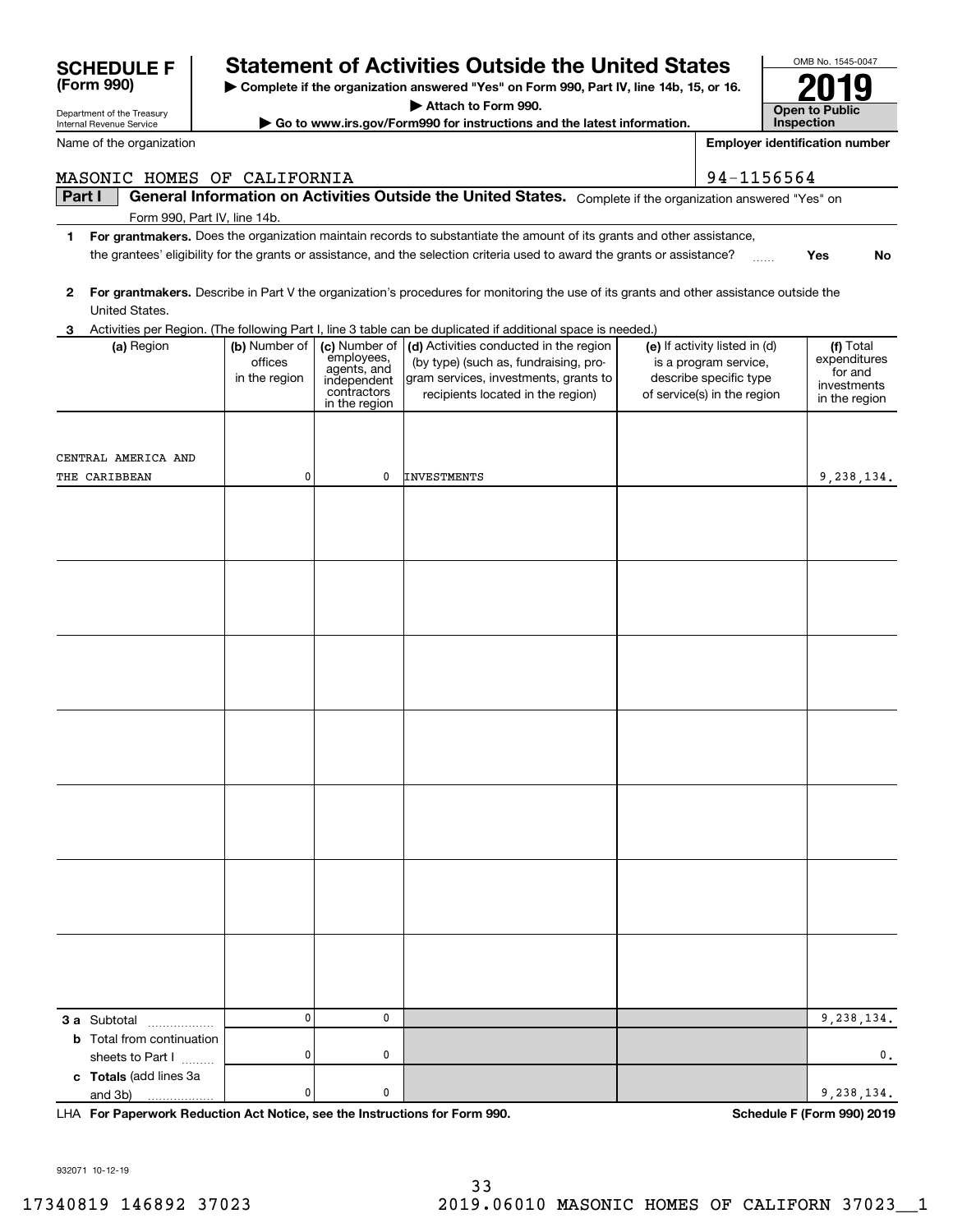Schedule F (Form 990) 2019 Page MASONIC HOMES OF CALIFORNIA 94-1156564

### Part II | Grants and Other Assistance to Organizations or Entities Outside the United States. Complete if the organization answered "Yes" on Form 990, Part IV, line 15, for any recipient who received more than \$5,000. Part II can be duplicated if additional space is needed.

| 1<br>(a) Name of organization                              | (b) IRS code section<br>and EIN (if applicable) | (c) Region | (d) Purpose of<br>grant                                                                                                                      | (e) Amount<br>of cash grant | (f) Manner of<br>cash disbursement | (g) Amount of<br>noncash<br>assistance | (h) Description<br>of noncash<br>assistance | (i) Method of<br>valuation (book, FMV,<br>appraisal, other) |
|------------------------------------------------------------|-------------------------------------------------|------------|----------------------------------------------------------------------------------------------------------------------------------------------|-----------------------------|------------------------------------|----------------------------------------|---------------------------------------------|-------------------------------------------------------------|
|                                                            |                                                 |            |                                                                                                                                              |                             |                                    |                                        |                                             |                                                             |
|                                                            |                                                 |            |                                                                                                                                              |                             |                                    |                                        |                                             |                                                             |
|                                                            |                                                 |            |                                                                                                                                              |                             |                                    |                                        |                                             |                                                             |
|                                                            |                                                 |            |                                                                                                                                              |                             |                                    |                                        |                                             |                                                             |
|                                                            |                                                 |            |                                                                                                                                              |                             |                                    |                                        |                                             |                                                             |
|                                                            |                                                 |            |                                                                                                                                              |                             |                                    |                                        |                                             |                                                             |
|                                                            |                                                 |            |                                                                                                                                              |                             |                                    |                                        |                                             |                                                             |
|                                                            |                                                 |            |                                                                                                                                              |                             |                                    |                                        |                                             |                                                             |
|                                                            |                                                 |            |                                                                                                                                              |                             |                                    |                                        |                                             |                                                             |
|                                                            |                                                 |            |                                                                                                                                              |                             |                                    |                                        |                                             |                                                             |
|                                                            |                                                 |            |                                                                                                                                              |                             |                                    |                                        |                                             |                                                             |
|                                                            |                                                 |            |                                                                                                                                              |                             |                                    |                                        |                                             |                                                             |
|                                                            |                                                 |            |                                                                                                                                              |                             |                                    |                                        |                                             |                                                             |
|                                                            |                                                 |            |                                                                                                                                              |                             |                                    |                                        |                                             |                                                             |
|                                                            |                                                 |            |                                                                                                                                              |                             |                                    |                                        |                                             |                                                             |
|                                                            |                                                 |            |                                                                                                                                              |                             |                                    |                                        |                                             |                                                             |
| $\mathbf{2}$                                               |                                                 |            | Enter total number of recipient organizations listed above that are recognized as charities by the foreign country, recognized as tax-exempt |                             |                                    |                                        |                                             |                                                             |
| Enter total number of other organizations or entities<br>3 |                                                 |            |                                                                                                                                              |                             |                                    |                                        |                                             |                                                             |

**Schedule F (Form 990) 2019**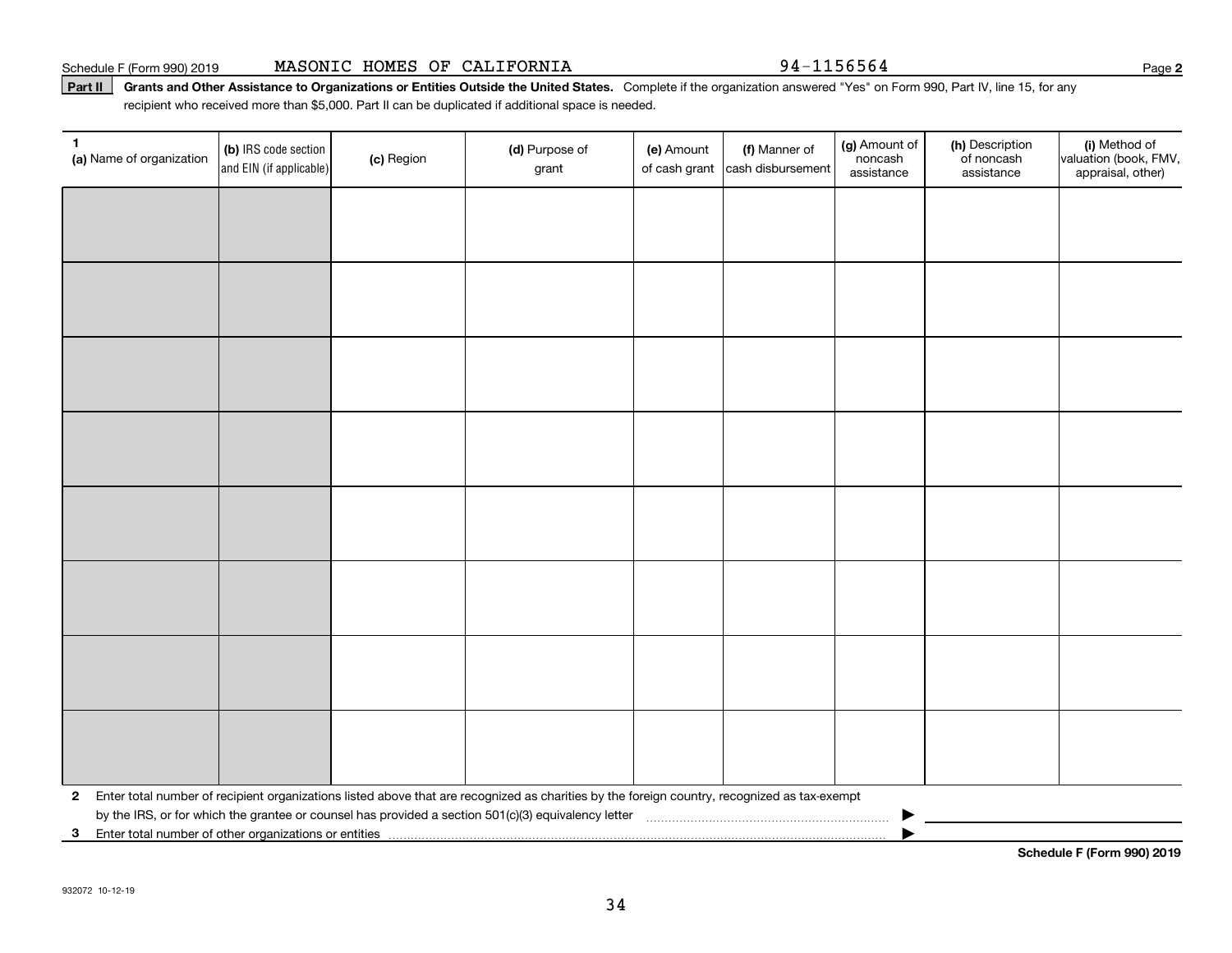| MASONIC HOMES OF CALIFORNIA<br>Schedule F (Form 990) 2019 |
|-----------------------------------------------------------|
|-----------------------------------------------------------|

94-1156564

**Part III Grants and Other Assistance to Individuals Outside the United States.**  Complete if the organization answered "Yes" on Form 990, Part IV, line 16. Part III can be duplicated if additional space is needed.

| (a) Type of grant or assistance | (b) Region | (c) Number of<br>recipients | (d) Amount of<br>cash grant | (e) Manner of<br>cash disbursement | (f) Amount of<br>noncash<br>assistance | (g) Description of<br>noncash assistance | (h) Method of<br>valuation<br>(book, FMV,<br>appraisal, other) |
|---------------------------------|------------|-----------------------------|-----------------------------|------------------------------------|----------------------------------------|------------------------------------------|----------------------------------------------------------------|
|                                 |            |                             |                             |                                    |                                        |                                          |                                                                |
|                                 |            |                             |                             |                                    |                                        |                                          |                                                                |
|                                 |            |                             |                             |                                    |                                        |                                          |                                                                |
|                                 |            |                             |                             |                                    |                                        |                                          |                                                                |
|                                 |            |                             |                             |                                    |                                        |                                          |                                                                |
|                                 |            |                             |                             |                                    |                                        |                                          |                                                                |
|                                 |            |                             |                             |                                    |                                        |                                          |                                                                |
|                                 |            |                             |                             |                                    |                                        |                                          |                                                                |
|                                 |            |                             |                             |                                    |                                        |                                          |                                                                |
|                                 |            |                             |                             |                                    |                                        |                                          |                                                                |
|                                 |            |                             |                             |                                    |                                        |                                          |                                                                |
|                                 |            |                             |                             |                                    |                                        |                                          |                                                                |
|                                 |            |                             |                             |                                    |                                        |                                          |                                                                |
|                                 |            |                             |                             |                                    |                                        |                                          |                                                                |
|                                 |            |                             |                             |                                    |                                        |                                          |                                                                |

**Schedule F (Form 990) 2019**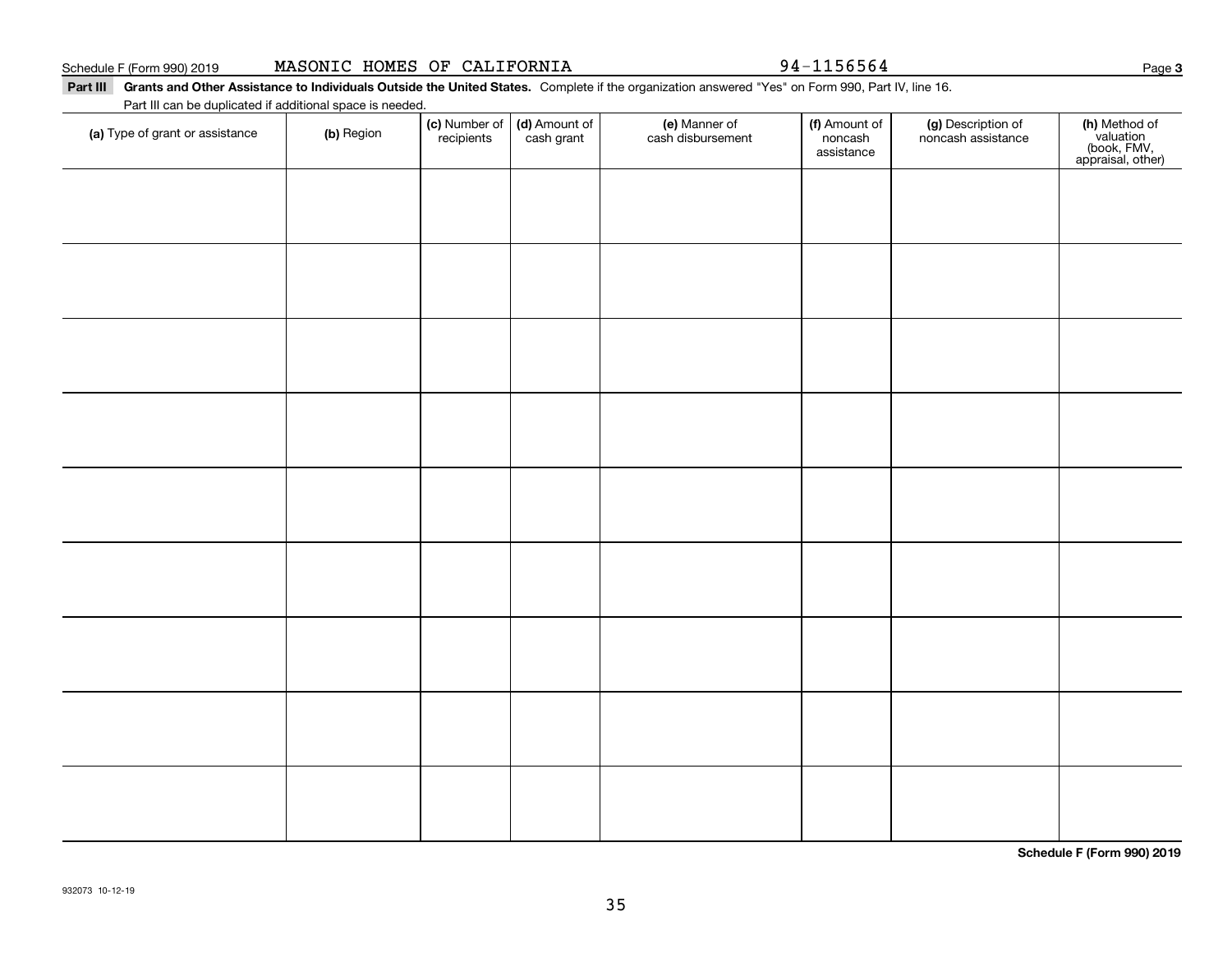| 1            | Was the organization a U.S. transferor of property to a foreign corporation during the tax year? If "Yes." the<br>organization may be required to file Form 926, Return by a U.S. Transferor of Property to a Foreign<br>Corporation (see Instructions for Form 926) <i>manual content content corporation</i> (see Instructions for Form 926)                                                                                                 | ∣X ∣ γes        | <b>No</b>       |
|--------------|------------------------------------------------------------------------------------------------------------------------------------------------------------------------------------------------------------------------------------------------------------------------------------------------------------------------------------------------------------------------------------------------------------------------------------------------|-----------------|-----------------|
| $\mathbf{2}$ | Did the organization have an interest in a foreign trust during the tax year? If "Yes," the organization<br>may be required to separately file Form 3520, Annual Return To Report Transactions With Foreign<br>Trusts and Receipt of Certain Foreign Gifts, and/or Form 3520-A, Annual Information Return of Foreign<br>Trust With a U.S. Owner (see Instructions for Forms 3520 and 3520-A; don't file with Form 990) manu-manu-manu-         | Yes             | ΧI<br><b>No</b> |
| 3            | Did the organization have an ownership interest in a foreign corporation during the tax year? If "Yes."<br>the organization may be required to file Form 5471, Information Return of U.S. Persons With Respect to                                                                                                                                                                                                                              | $\boxed{X}$ Yes | <b>No</b>       |
| 4            | Was the organization a direct or indirect shareholder of a passive foreign investment company or a<br>qualified electing fund during the tax year? If "Yes," the organization may be required to file Form 8621,<br>Information Return by a Shareholder of a Passive Foreign Investment Company or Qualified Electing Fund<br>(see Instructions for Form 8621)                                                                                 | Yes             | ΧI<br>No        |
| 5            | Did the organization have an ownership interest in a foreign partnership during the tax year? If "Yes."<br>the organization may be required to file Form 8865, Return of U.S. Persons With Respect to Certain<br>Foreign Partnerships (see Instructions for Form 8865) manufactured contain the control of the control of the control of the control of the control of the control of the control of the control of the control of the control | $\boxed{X}$ Yes | <b>No</b>       |
| 6            | Did the organization have any operations in or related to any boycotting countries during the tax year? If<br>"Yes," the organization may be required to separately file Form 5713, International Boycott Report (see                                                                                                                                                                                                                          | Yes             |                 |

**Schedule F (Form 990) 2019**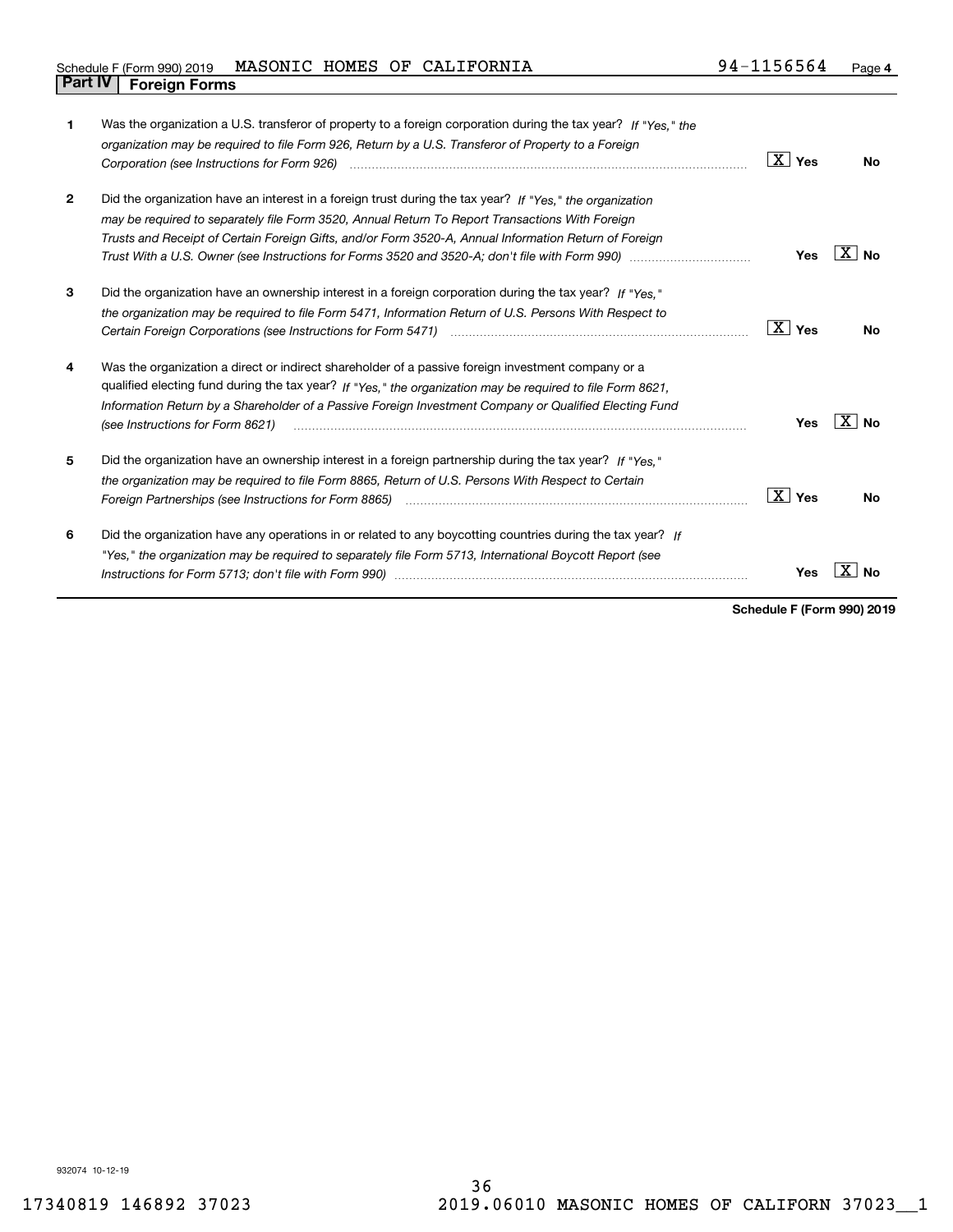| Schedule F (Form 990) 2019               |  | MASONIC HOMES OF CALIFORNIA | 94-1156564 | Page 5 |
|------------------------------------------|--|-----------------------------|------------|--------|
| <b>Part V</b>   Supplemental Information |  |                             |            |        |

| Provide the information required by Part I, line 2 (monitoring of funds); Part I, line 3, column (f) (accounting method; amounts of   |
|---------------------------------------------------------------------------------------------------------------------------------------|
| investments vs. expenditures per region); Part II, line 1 (accounting method); Part III (accounting method); and Part III, column (c) |
| (estimated number of recipients), as applicable. Also complete this part to provide any additional information. See instructions.     |

| 932075 10-12-19 |        | Schedule F (Form 990) 2019 |
|-----------------|--------|----------------------------|
|                 | $37\,$ |                            |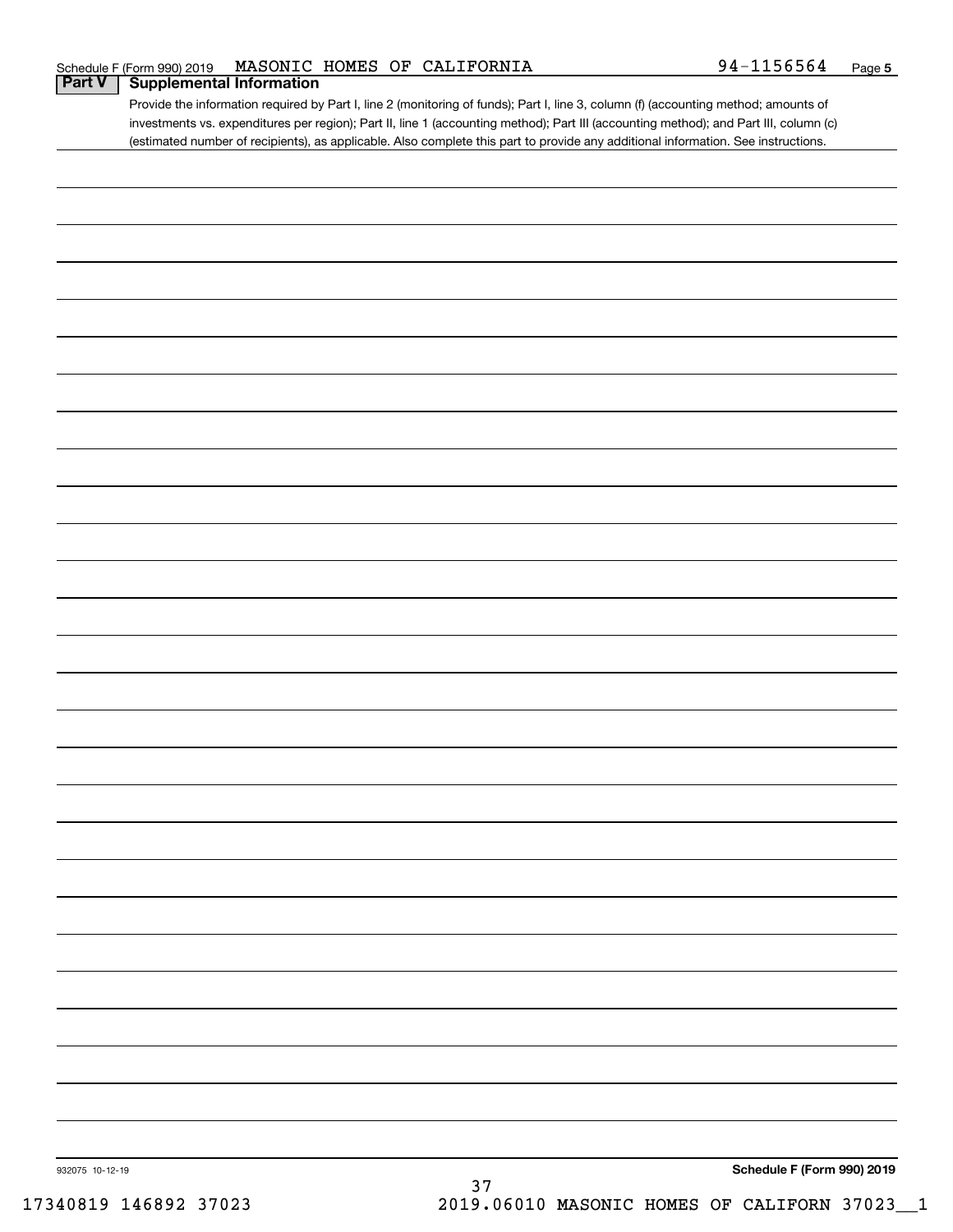| <b>SCHEDULE I</b><br>(Form 990)                                                                                                                                               |                             | <b>Grants and Other Assistance to Organizations,</b>                                                                                  |                                                       |                                         |                                                      |                                          | OMB No. 1545-0047                                   |
|-------------------------------------------------------------------------------------------------------------------------------------------------------------------------------|-----------------------------|---------------------------------------------------------------------------------------------------------------------------------------|-------------------------------------------------------|-----------------------------------------|------------------------------------------------------|------------------------------------------|-----------------------------------------------------|
|                                                                                                                                                                               |                             | Governments, and Individuals in the United States<br>Complete if the organization answered "Yes" on Form 990, Part IV, line 21 or 22. |                                                       |                                         |                                                      |                                          | 2019                                                |
| Department of the Treasury                                                                                                                                                    |                             |                                                                                                                                       | Attach to Form 990.                                   |                                         |                                                      |                                          | <b>Open to Public</b>                               |
| Internal Revenue Service                                                                                                                                                      |                             |                                                                                                                                       | Go to www.irs.gov/Form990 for the latest information. |                                         |                                                      |                                          | Inspection                                          |
| Name of the organization                                                                                                                                                      | MASONIC HOMES OF CALIFORNIA |                                                                                                                                       |                                                       |                                         |                                                      |                                          | <b>Employer identification number</b><br>94-1156564 |
| Part I<br><b>General Information on Grants and Assistance</b>                                                                                                                 |                             |                                                                                                                                       |                                                       |                                         |                                                      |                                          |                                                     |
| 1 Does the organization maintain records to substantiate the amount of the grants or assistance, the grantees' eligibility for the grants or assistance, and the selection    |                             |                                                                                                                                       |                                                       |                                         |                                                      |                                          | $\boxed{\text{X}}$ Yes<br>  No                      |
| Describe in Part IV the organization's procedures for monitoring the use of grant funds in the United States.<br>$\mathbf{2}$                                                 |                             |                                                                                                                                       |                                                       |                                         |                                                      |                                          |                                                     |
| Part II<br>Grants and Other Assistance to Domestic Organizations and Domestic Governments. Complete if the organization answered "Yes" on Form 990, Part IV, line 21, for any |                             |                                                                                                                                       |                                                       |                                         |                                                      |                                          |                                                     |
| recipient that received more than \$5,000. Part II can be duplicated if additional space is needed.<br>1 (a) Name and address of organization<br>or government                | $(b)$ EIN                   | (c) IRC section<br>(if applicable)                                                                                                    | (d) Amount of<br>cash grant                           | (e) Amount of<br>non-cash<br>assistance | (f) Method of<br>valuation (book,<br>FMV, appraisal, | (g) Description of<br>noncash assistance | (h) Purpose of grant<br>or assistance               |
|                                                                                                                                                                               |                             |                                                                                                                                       |                                                       |                                         | other)                                               |                                          |                                                     |
| WASHINGTON HOSPITAL HEALTHCARE<br>2000 MOWRY AVENUE                                                                                                                           |                             |                                                                                                                                       |                                                       |                                         |                                                      |                                          |                                                     |
| FREMONT, CA 94538                                                                                                                                                             | $94 - 2886219$ $501(C)(3)$  |                                                                                                                                       | 12,500.                                               | $\mathfrak{o}$ .                        |                                                      |                                          | GRANT/DONATION                                      |
|                                                                                                                                                                               |                             |                                                                                                                                       |                                                       |                                         |                                                      |                                          |                                                     |
| ALZHEIMER'S ASSOCIATION                                                                                                                                                       |                             |                                                                                                                                       |                                                       |                                         |                                                      |                                          |                                                     |
| 3675 MT. DIABLO BLVD., SUITE 250                                                                                                                                              |                             |                                                                                                                                       |                                                       |                                         |                                                      |                                          |                                                     |
| LAFAYETTE, CA 94549                                                                                                                                                           | $13-3039601$ 501(C)(3)      |                                                                                                                                       | 12,000.                                               | $\mathfrak{o}$ .                        |                                                      |                                          | COMMUNITY DONATION                                  |
|                                                                                                                                                                               |                             |                                                                                                                                       |                                                       |                                         |                                                      |                                          |                                                     |
|                                                                                                                                                                               |                             |                                                                                                                                       |                                                       |                                         |                                                      |                                          |                                                     |
|                                                                                                                                                                               |                             |                                                                                                                                       |                                                       |                                         |                                                      |                                          |                                                     |
|                                                                                                                                                                               |                             |                                                                                                                                       |                                                       |                                         |                                                      |                                          |                                                     |
|                                                                                                                                                                               |                             |                                                                                                                                       |                                                       |                                         |                                                      |                                          |                                                     |
|                                                                                                                                                                               |                             |                                                                                                                                       |                                                       |                                         |                                                      |                                          |                                                     |
|                                                                                                                                                                               |                             |                                                                                                                                       |                                                       |                                         |                                                      |                                          |                                                     |
|                                                                                                                                                                               |                             |                                                                                                                                       |                                                       |                                         |                                                      |                                          |                                                     |
|                                                                                                                                                                               |                             |                                                                                                                                       |                                                       |                                         |                                                      |                                          |                                                     |
|                                                                                                                                                                               |                             |                                                                                                                                       |                                                       |                                         |                                                      |                                          |                                                     |
|                                                                                                                                                                               |                             |                                                                                                                                       |                                                       |                                         |                                                      |                                          |                                                     |
|                                                                                                                                                                               |                             |                                                                                                                                       |                                                       |                                         |                                                      |                                          |                                                     |
|                                                                                                                                                                               |                             |                                                                                                                                       |                                                       |                                         |                                                      |                                          |                                                     |
|                                                                                                                                                                               |                             |                                                                                                                                       |                                                       |                                         |                                                      |                                          |                                                     |
|                                                                                                                                                                               |                             |                                                                                                                                       |                                                       |                                         |                                                      |                                          |                                                     |
| Enter total number of section 501(c)(3) and government organizations listed in the line 1 table<br>2                                                                          |                             |                                                                                                                                       |                                                       |                                         |                                                      |                                          | 2.<br>0.                                            |
| Enter total number of other organizations listed in the line 1 table<br>3<br>LHA For Paperwork Reduction Act Notice, see the Instructions for Form 990.                       |                             |                                                                                                                                       |                                                       |                                         |                                                      |                                          | Schedule I (Form 990) (2019)                        |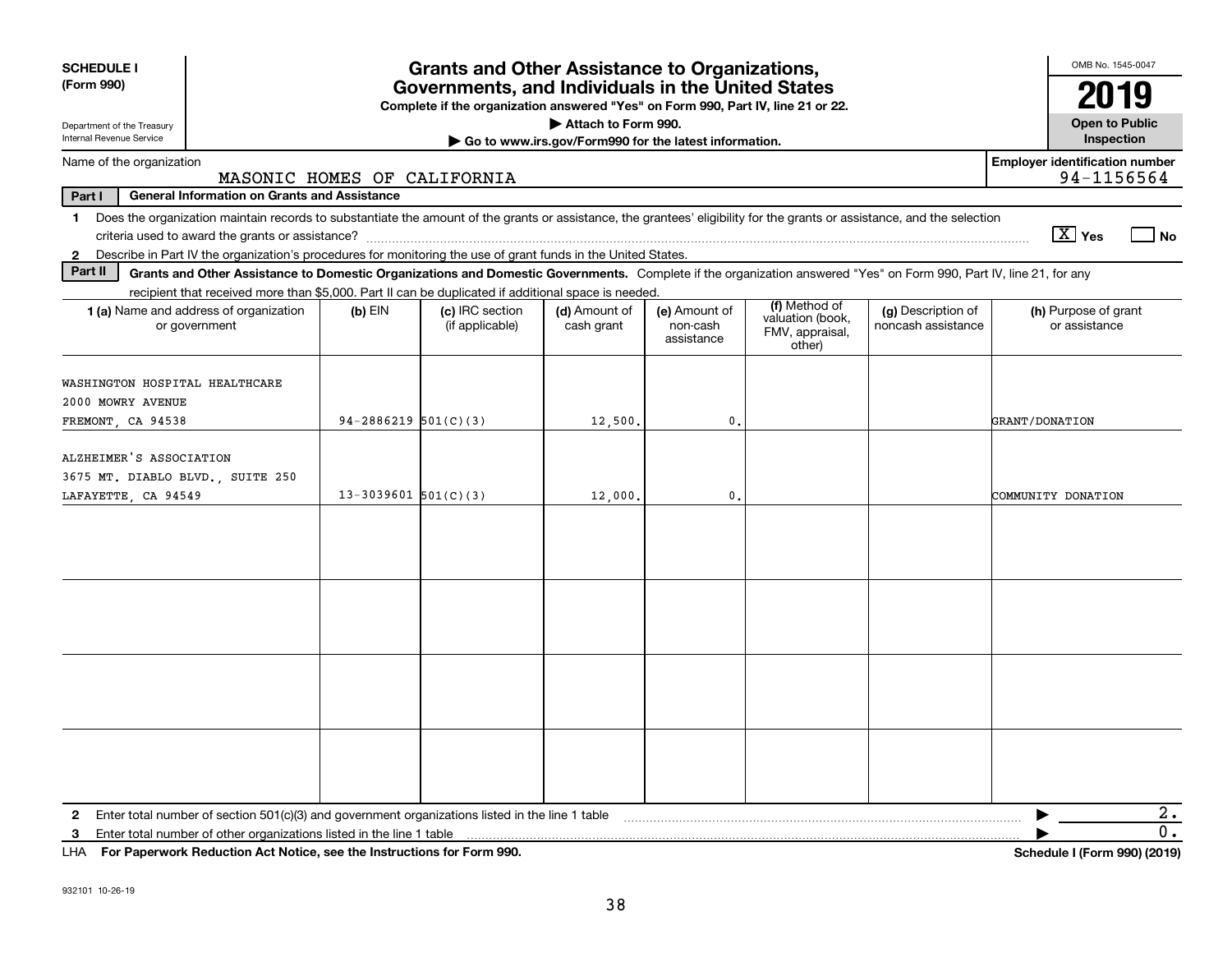### Schedule I (Form 990) (2019) **MASONIC HOMES OF CALIFORNIA** Page

**2**

**Part III | Grants and Other Assistance to Domestic Individuals. Complete if the organization answered "Yes" on Form 990, Part IV, line 22.** Part III can be duplicated if additional space is needed.

| (a) Type of grant or assistance                                                                                                                      | (b) Number of<br>recipients | (c) Amount of<br>cash grant | (d) Amount of non-<br>cash assistance | (e) Method of valuation<br>(book, FMV, appraisal, other) | (f) Description of noncash assistance |
|------------------------------------------------------------------------------------------------------------------------------------------------------|-----------------------------|-----------------------------|---------------------------------------|----------------------------------------------------------|---------------------------------------|
|                                                                                                                                                      |                             |                             |                                       |                                                          |                                       |
| MASONIC OUTREACH PROGRAM                                                                                                                             | 370                         | 3,867,436.                  | $\mathbf{0}$ .                        |                                                          |                                       |
|                                                                                                                                                      |                             |                             |                                       |                                                          |                                       |
| SCHOLARSHIP                                                                                                                                          | 14                          | 17,803.                     | $\mathfrak{o}$ .                      |                                                          |                                       |
|                                                                                                                                                      |                             |                             |                                       |                                                          |                                       |
| DISTRESSED WORTHY BROTHER GRANT                                                                                                                      | 64                          | 243,032.                    | $\mathfrak{o}$ .                      |                                                          |                                       |
|                                                                                                                                                      |                             |                             |                                       |                                                          |                                       |
|                                                                                                                                                      |                             |                             |                                       |                                                          |                                       |
|                                                                                                                                                      |                             |                             |                                       |                                                          |                                       |
|                                                                                                                                                      |                             |                             |                                       |                                                          |                                       |
| Supplemental Information. Provide the information required in Part I, line 2; Part III, column (b); and any other additional information.<br>Part IV |                             |                             |                                       |                                                          |                                       |
| PART I, LINE 2:                                                                                                                                      |                             |                             |                                       |                                                          |                                       |
| GRANT FUNDS ARE MONITORED BY THE BOARD, THE APPROPRIATE COMMITTEES AND KEY                                                                           |                             |                             |                                       |                                                          |                                       |

EMPLOYEES OF THE ORGANIZATION. THE BOARD AND THE APPROPRIATE COMMITTEES SET

GUIDELINES ON HOW FUNDS ARE USED.

FOR MOS CLIENT - A CARE PLAN AND BUDGET IS DEVELOPED THAT SUPPORTS THEIR

PHYSICAL, EMOTIONAL AND SOCIAL WELL-BEING. THE AMOUNT OF SUPPORT CLIENTS

RECEIVE IS DETERMINED BY THEIR NEEDS. AS NEEDS CHANGE, SO DOES THE AMOUNT

### OF SUPPORT.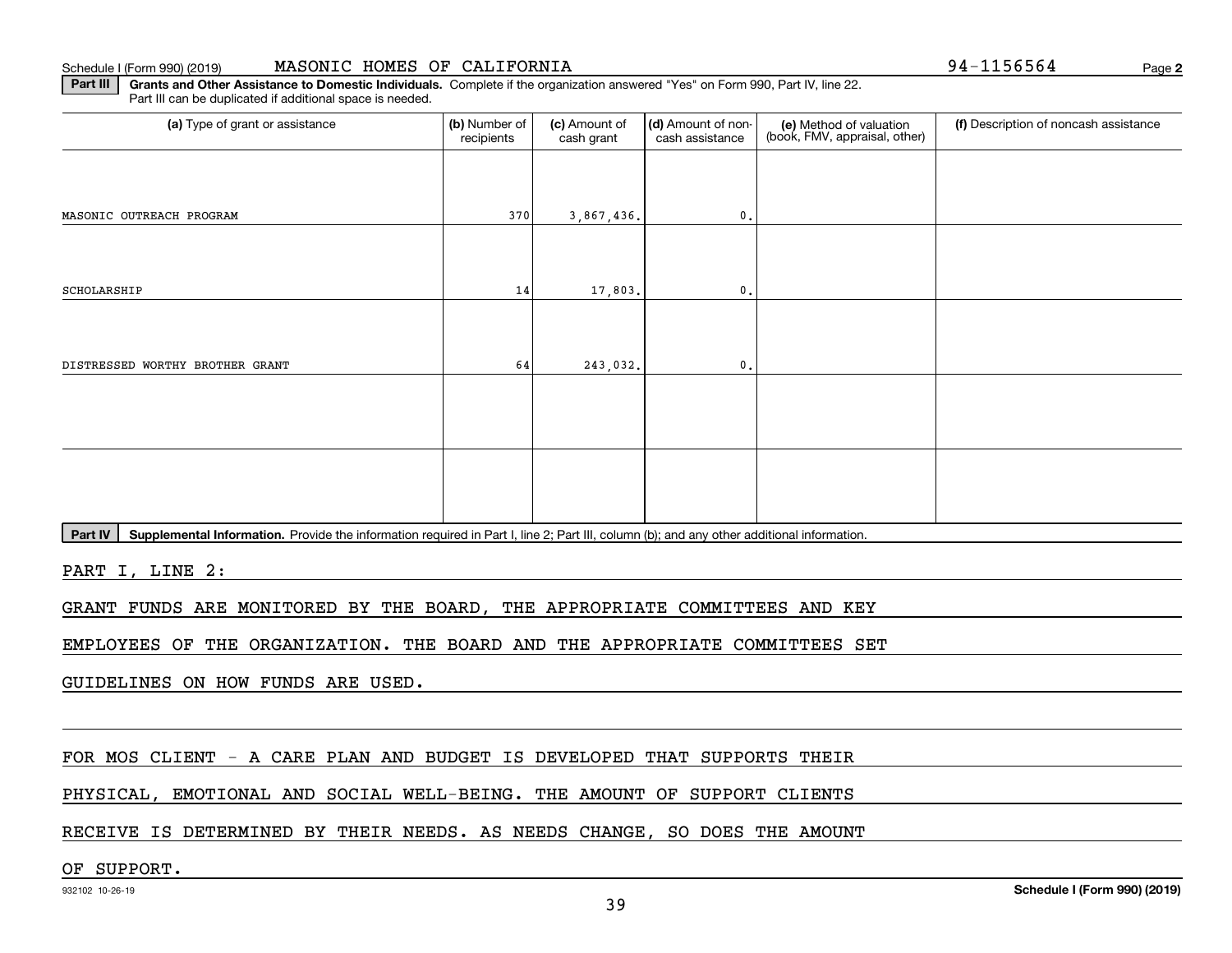FOLLOWING ARE THE MOS PROCEDURES:

THE APPLICATION FOR FINANCIAL ASSISTANCE IS INITIALLY APPROVED BY THE ADMISSIONS COMMITTEE. EACH YEAR THE CLIENT GOES THROUGH A RECERTIFICATION PROCESS IN WHICH THEY NEED TO PRODUCE NEW BANK STATEMENTS, FINANCIAL RECORDS, ETC AND THEIR BUDGET IS VERIFIED. THE CASE MANAGER RECOMMENDS ANY CHANGES TO THE BUDGET TO THE MOS MANAGER. THE MANAGER THEN FORWARDS TO THE DIRECTOR FOR FINAL APPROVAL. EVERY BUDGET INCREASE/DECREASE IS REPORTED IN A SUMMARY REPORT TO THE FULL BOARD OF TRUSTEES ON A QUARTERLY BASIS. THE ORIGINAL DOCUMENTATION THAT INCLUDES BANK STATEMENTS, BUDGET CALCULATIONS, RECEIPTS ARE KEPT IN THE CLIENT FILE. ALL CHANGES TO THE BUDGET ARE SUBSTANTIATED WITH BACK-UP DOCUMENTATION (E.G., DOCUMENTS SHOWING RENT INCREASES, ETC). EACH YEAR THE CLIENT PRODUCES NEW DOCUMENTATION DURING THEIR RECERTIFICATION PROCESS. THE CLIENT'S MONTHLY BUDGET AND CARE PLANS ARE REVIEWED EACH MONTH BY THE MANAGER AND THE DIRECTOR OF THE PROGRAM. CLIENTS BECOME FINANCIAL CLIENT OF THE MOS PROGRAM WHEN THEY DO NOT HAVE

ENOUGH INCOME TO SUSTAIN THEIR DAILY COST OF LIVING, WHICH IS "NEED BASED"

AND THEY DO NOT HAVE MORE THAT \$2,000 IN LIQUID ASSETS. IF THEY OWN A

HOME, MH TAKES OVER THE DEED OF THEIR PROPERTY OR OWNERSHIP OF POLICIES

(LIFE INSURANCE, ETC).

**Schedule I (Form 990)**

932291 04-01-19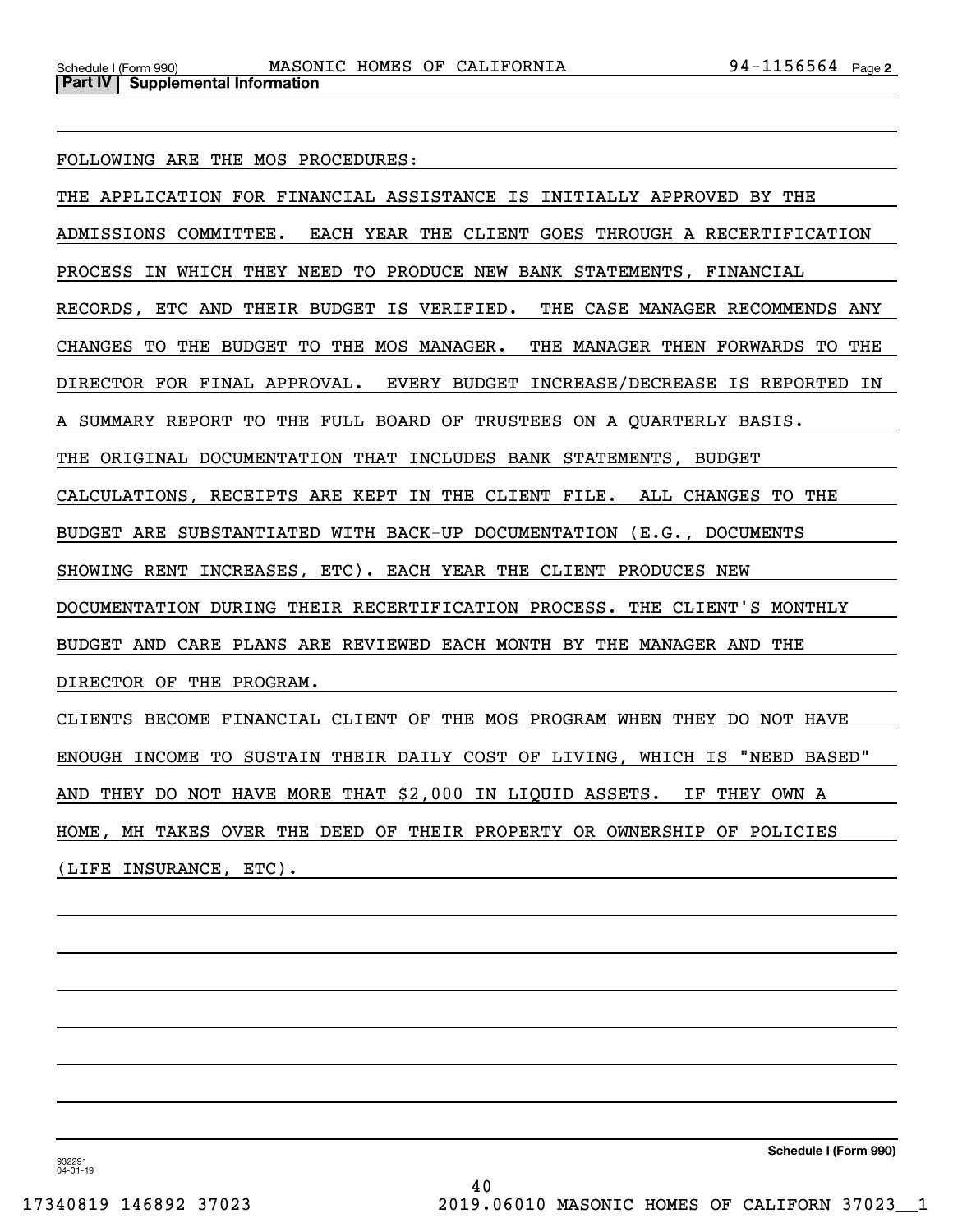| <b>SCHEDULE J</b>                                      | <b>Compensation Information</b>                                                                                                                                                                                                          |                                       | OMB No. 1545-0047          |     |             |
|--------------------------------------------------------|------------------------------------------------------------------------------------------------------------------------------------------------------------------------------------------------------------------------------------------|---------------------------------------|----------------------------|-----|-------------|
| (Form 990)                                             | For certain Officers, Directors, Trustees, Key Employees, and Highest                                                                                                                                                                    |                                       |                            |     |             |
|                                                        | <b>Compensated Employees</b>                                                                                                                                                                                                             |                                       |                            |     |             |
|                                                        | Complete if the organization answered "Yes" on Form 990, Part IV, line 23.<br>Attach to Form 990.                                                                                                                                        |                                       | <b>Open to Public</b>      |     |             |
| Department of the Treasury<br>Internal Revenue Service | Go to www.irs.gov/Form990 for instructions and the latest information.                                                                                                                                                                   |                                       | Inspection                 |     |             |
| Name of the organization                               |                                                                                                                                                                                                                                          | <b>Employer identification number</b> |                            |     |             |
|                                                        | MASONIC HOMES OF CALIFORNIA                                                                                                                                                                                                              |                                       | 94-1156564                 |     |             |
| Part I                                                 | <b>Questions Regarding Compensation</b>                                                                                                                                                                                                  |                                       |                            |     |             |
|                                                        |                                                                                                                                                                                                                                          |                                       |                            | Yes | No          |
|                                                        | <b>1a</b> Check the appropriate box(es) if the organization provided any of the following to or for a person listed on Form 990,                                                                                                         |                                       |                            |     |             |
|                                                        | Part VII, Section A, line 1a. Complete Part III to provide any relevant information regarding these items.                                                                                                                               |                                       |                            |     |             |
| First-class or charter travel                          | Housing allowance or residence for personal use                                                                                                                                                                                          |                                       |                            |     |             |
| Travel for companions                                  | Payments for business use of personal residence                                                                                                                                                                                          |                                       |                            |     |             |
|                                                        | Health or social club dues or initiation fees<br>Tax indemnification and gross-up payments                                                                                                                                               |                                       |                            |     |             |
|                                                        | Discretionary spending account<br>Personal services (such as maid, chauffeur, chef)                                                                                                                                                      |                                       |                            |     |             |
|                                                        |                                                                                                                                                                                                                                          |                                       |                            |     |             |
|                                                        | <b>b</b> If any of the boxes on line 1a are checked, did the organization follow a written policy regarding payment or                                                                                                                   |                                       |                            |     |             |
|                                                        | reimbursement or provision of all of the expenses described above? If "No," complete Part III to explain                                                                                                                                 |                                       | 1b                         |     |             |
| 2                                                      | Did the organization require substantiation prior to reimbursing or allowing expenses incurred by all directors,                                                                                                                         |                                       |                            |     |             |
|                                                        | trustees, and officers, including the CEO/Executive Director, regarding the items checked on line 1a?                                                                                                                                    |                                       | $\mathbf{2}$               |     |             |
| З                                                      |                                                                                                                                                                                                                                          |                                       |                            |     |             |
|                                                        | Indicate which, if any, of the following the organization used to establish the compensation of the organization's<br>CEO/Executive Director. Check all that apply. Do not check any boxes for methods used by a related organization to |                                       |                            |     |             |
|                                                        | establish compensation of the CEO/Executive Director, but explain in Part III.                                                                                                                                                           |                                       |                            |     |             |
| Compensation committee                                 | Written employment contract                                                                                                                                                                                                              |                                       |                            |     |             |
| X                                                      | Compensation survey or study<br>Independent compensation consultant                                                                                                                                                                      |                                       |                            |     |             |
|                                                        | $\lfloor \mathbf{X} \rfloor$ Approval by the board or compensation committee<br>Form 990 of other organizations                                                                                                                          |                                       |                            |     |             |
|                                                        |                                                                                                                                                                                                                                          |                                       |                            |     |             |
|                                                        | During the year, did any person listed on Form 990, Part VII, Section A, line 1a, with respect to the filing                                                                                                                             |                                       |                            |     |             |
| organization or a related organization:                |                                                                                                                                                                                                                                          |                                       |                            |     |             |
| а                                                      | Receive a severance payment or change-of-control payment?                                                                                                                                                                                |                                       | 4a                         |     | х           |
| b                                                      |                                                                                                                                                                                                                                          |                                       | 4b                         |     | X           |
|                                                        |                                                                                                                                                                                                                                          |                                       | 4c                         |     | X           |
|                                                        | If "Yes" to any of lines 4a-c, list the persons and provide the applicable amounts for each item in Part III.                                                                                                                            |                                       |                            |     |             |
|                                                        |                                                                                                                                                                                                                                          |                                       |                            |     |             |
|                                                        | Only section 501(c)(3), 501(c)(4), and 501(c)(29) organizations must complete lines 5-9.                                                                                                                                                 |                                       |                            |     |             |
| 5                                                      | For persons listed on Form 990, Part VII, Section A, line 1a, did the organization pay or accrue any compensation                                                                                                                        |                                       |                            |     |             |
| contingent on the revenues of:                         |                                                                                                                                                                                                                                          |                                       |                            |     |             |
|                                                        |                                                                                                                                                                                                                                          |                                       | 5а                         |     | х           |
|                                                        |                                                                                                                                                                                                                                          |                                       | 5b                         |     | $\mathbf X$ |
|                                                        | If "Yes" on line 5a or 5b, describe in Part III.                                                                                                                                                                                         |                                       |                            |     |             |
|                                                        | 6 For persons listed on Form 990, Part VII, Section A, line 1a, did the organization pay or accrue any compensation                                                                                                                      |                                       |                            |     |             |
| contingent on the net earnings of:                     |                                                                                                                                                                                                                                          |                                       |                            |     |             |
|                                                        |                                                                                                                                                                                                                                          |                                       | 6a                         |     | х           |
|                                                        |                                                                                                                                                                                                                                          |                                       | 6b                         |     | $\mathbf X$ |
|                                                        | If "Yes" on line 6a or 6b, describe in Part III.                                                                                                                                                                                         |                                       |                            |     |             |
|                                                        | 7 For persons listed on Form 990, Part VII, Section A, line 1a, did the organization provide any nonfixed payments                                                                                                                       |                                       |                            |     |             |
|                                                        |                                                                                                                                                                                                                                          |                                       | 7                          |     | х           |
| 8                                                      | Were any amounts reported on Form 990, Part VII, paid or accrued pursuant to a contract that was subject to the                                                                                                                          |                                       |                            |     |             |
|                                                        | initial contract exception described in Regulations section 53.4958-4(a)(3)? If "Yes," describe in Part III                                                                                                                              |                                       | 8                          |     | х           |
| 9                                                      | If "Yes" on line 8, did the organization also follow the rebuttable presumption procedure described in                                                                                                                                   |                                       |                            |     |             |
|                                                        |                                                                                                                                                                                                                                          |                                       | 9                          |     |             |
|                                                        | LHA For Paperwork Reduction Act Notice, see the Instructions for Form 990.                                                                                                                                                               |                                       | Schedule J (Form 990) 2019 |     |             |

932111 10-21-19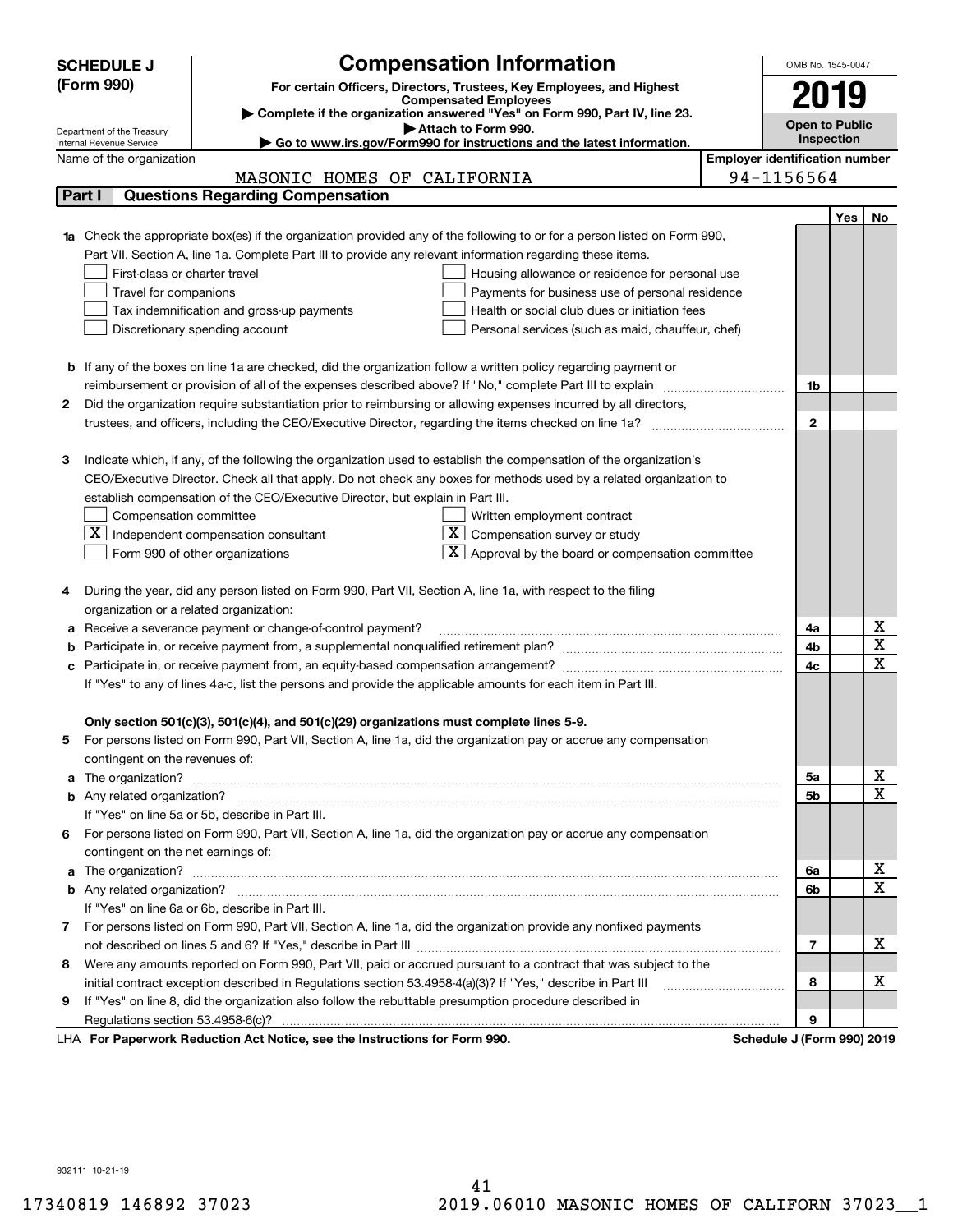94-1156564

**2**

# **Part II Officers, Directors, Trustees, Key Employees, and Highest Compensated Employees.**  Schedule J (Form 990) 2019 Page Use duplicate copies if additional space is needed.

For each individual whose compensation must be reported on Schedule J, report compensation from the organization on row (i) and from related organizations, described in the instructions, on row (ii). Do not list any individuals that aren't listed on Form 990, Part VII.

**Note:**  The sum of columns (B)(i)-(iii) for each listed individual must equal the total amount of Form 990, Part VII, Section A, line 1a, applicable column (D) and (E) amounts for that individual.

|                                 |      |                          | (B) Breakdown of W-2 and/or 1099-MISC compensation |                                           | (C) Retirement and<br>other deferred | (D) Nontaxable<br>benefits | (E) Total of columns<br>$(B)(i)-(D)$ | (F) Compensation<br>in column (B)         |
|---------------------------------|------|--------------------------|----------------------------------------------------|-------------------------------------------|--------------------------------------|----------------------------|--------------------------------------|-------------------------------------------|
| (A) Name and Title              |      | (i) Base<br>compensation | (ii) Bonus &<br>incentive<br>compensation          | (iii) Other<br>reportable<br>compensation | compensation                         |                            |                                      | reported as deferred<br>on prior Form 990 |
| GARY CHARLAND<br>(1)            | (i)  | 483,473.                 | 0.                                                 | 19,205.                                   | 34,800.                              | 19,506.                    | 556,984.                             | 0.                                        |
| PRESIDENT AND CEO               | (ii) | $\mathbf 0$ .            | 0.                                                 | 0.                                        | $\mathbf 0$ .                        | 0.                         | 0.                                   | 0.                                        |
| (2) ALLAN L. CASALOU            | (i)  | 0.                       | 0.                                                 | 0.                                        | $\mathbf{0}$ .                       | 0.                         | $\mathbf 0$ .                        | $\overline{0}$ .                          |
| <b>SECRETARY</b>                | (ii) | 306,444.                 | 0.                                                 | 4,758.                                    | 21,299.                              | 19,507.                    | 352,008.                             | 0.                                        |
| THOMAS J. BOYER<br>(3)          | (i)  | $\mathbf 0$ .            | 0.                                                 | 0.                                        | 0.                                   | 0.                         | 0.                                   | $\overline{0}$ .                          |
| VP AND CFO                      | (ii) | 268,055.                 | 0.                                                 | 6,000.                                    | 27,724.                              | 25,497.                    | 327,276.                             | 0.                                        |
| (4) ANDREW D. CAMERON           | (i)  | $\mathbf 0$ .            | 0.                                                 | 0.                                        | 0.                                   | 0.                         | 0.                                   | 0.                                        |
| GENERAL COUNSEL                 | (ii) | 231,166.                 | 0.                                                 | 6,000.                                    | 15,326.                              | 40,090.                    | 292,582.                             | 0.                                        |
| JOSEPH PRITCHARD<br>(5)         | (i)  | 222,058.                 | $\overline{0}$ .                                   | 0.                                        | 15,934.                              | 26, 316.                   | 264,308.                             | $\overline{0}$ .                          |
| HEALTH SERVICES ADMINISTRATOR   | (ii) | 0.                       | $\overline{0}$ .                                   | 0.                                        | $\mathbf{0}$ .                       | 0.                         | $\mathbf 0$ .                        | $\overline{0}$ .                          |
| <b>JESSICA HERBOLD</b><br>(6)   | (i)  | 228,864.                 | $\overline{0}$ .                                   | 0.                                        | 16,489.                              | 13,748.                    | 259,101                              | $\overline{0}$ .                          |
| ASSESSMENT PSYCHOLOGIST         | (ii) | $\mathbf 0$ .            | $\overline{0}$ .                                   | 0.                                        | 0.                                   | 0.                         | $\mathbf 0$                          | $\overline{0}$ .                          |
| YVONNE WONG<br>(7)              | (i)  | 201,013.                 | 0.                                                 | 0.                                        | 12,798.                              | 26,561.                    | 240, 372.                            | $\overline{0}$ .                          |
| DIRECTOR OF PHARMACY            | (ii) | $\mathbf 0$ .            | 0.                                                 | 0.                                        | 0.                                   | 0.                         | $\mathbf 0$                          | $\overline{0}$ .                          |
| KIMBERLY RICH<br>(8)            | (i)  | 172,941.                 | $\mathbf 0$ .                                      | 0.                                        | 7,369.                               | 38,272.                    | 218, 582.                            | 0.                                        |
| ADMINISTRATOR OF MCYAF          | (ii) | 0.                       | $\mathbf 0$ .                                      | 0.                                        | 0.                                   | 0.                         | $\mathbf 0$ .                        | $\overline{0}$ .                          |
| CHRISTINE GERSHTEIN<br>(9)      | (i)  | 158,067.                 | 0.                                                 | 0.                                        | 11,828.                              | 40,090.                    | 209,985.                             | 0.                                        |
| DIRECTOR OF QUALITY IMPROVEMENT | (ii) | 0.                       | 0.                                                 | 0.                                        | 0.                                   | 0.                         | 0.                                   | 0.                                        |
|                                 | (i)  |                          |                                                    |                                           |                                      |                            |                                      |                                           |
|                                 | (i)  |                          |                                                    |                                           |                                      |                            |                                      |                                           |
|                                 | (i)  |                          |                                                    |                                           |                                      |                            |                                      |                                           |
|                                 | (ii) |                          |                                                    |                                           |                                      |                            |                                      |                                           |
|                                 | (i)  |                          |                                                    |                                           |                                      |                            |                                      |                                           |
|                                 | (ii) |                          |                                                    |                                           |                                      |                            |                                      |                                           |
|                                 | (i)  |                          |                                                    |                                           |                                      |                            |                                      |                                           |
|                                 | (i)  |                          |                                                    |                                           |                                      |                            |                                      |                                           |
|                                 | (i)  |                          |                                                    |                                           |                                      |                            |                                      |                                           |
|                                 | (i)  |                          |                                                    |                                           |                                      |                            |                                      |                                           |
|                                 | (i)  |                          |                                                    |                                           |                                      |                            |                                      |                                           |
|                                 | (i)  |                          |                                                    |                                           |                                      |                            |                                      |                                           |
|                                 | (i)  |                          |                                                    |                                           |                                      |                            |                                      |                                           |
|                                 | (ii) |                          |                                                    |                                           |                                      |                            |                                      |                                           |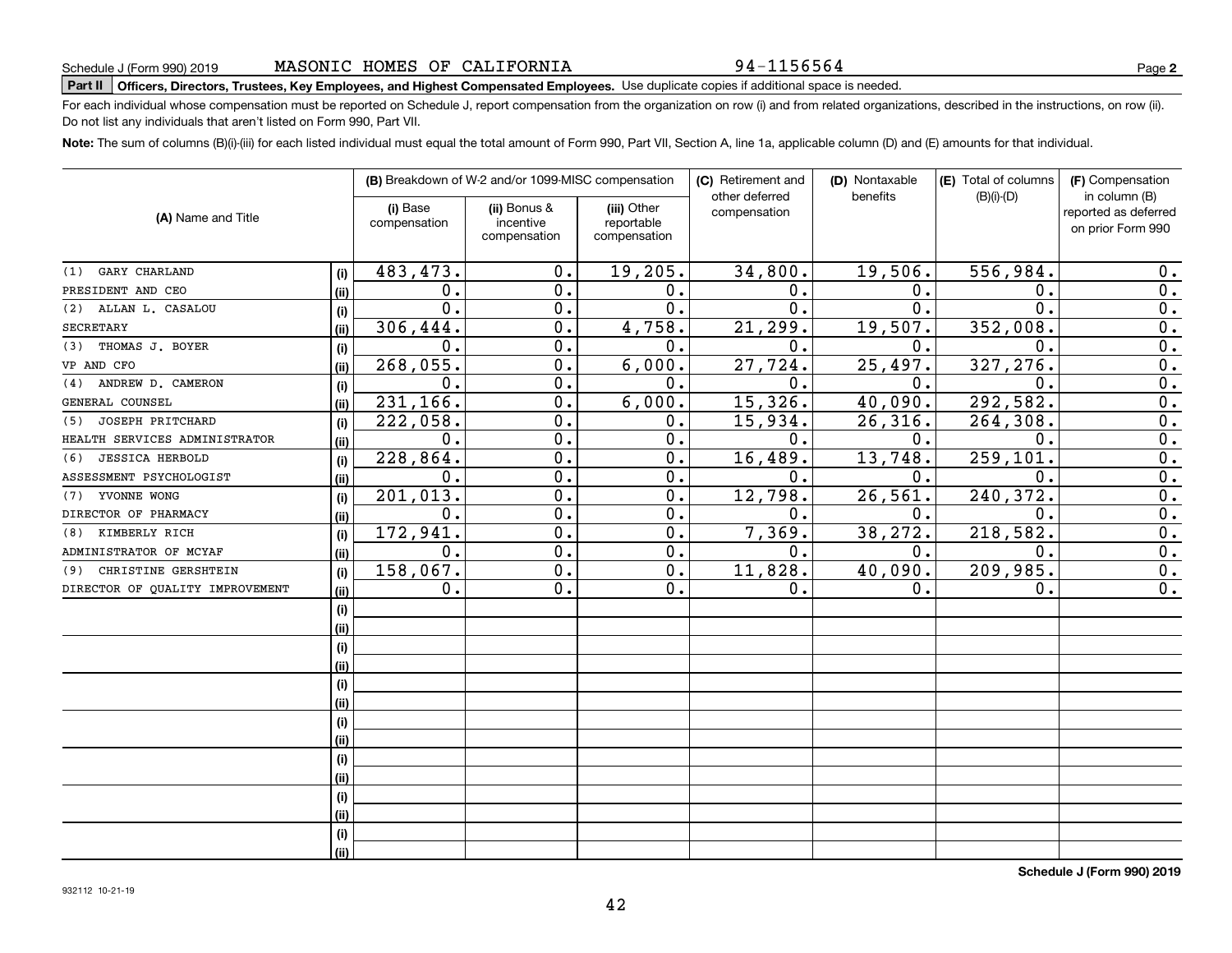### **Part III Supplemental Information**

Schedule J (Form 990) 2019 MASONIC HOMES OF CALIFORNIA<br>Part III Supplemental Information<br>Provide the information, explanation, or descriptions required for Part I, lines 1a, 1b, 3, 4a, 4b, 4c, 5a, 5b, 6a, 6b, 7, and 8, and

**Schedule J (Form 990) 2019**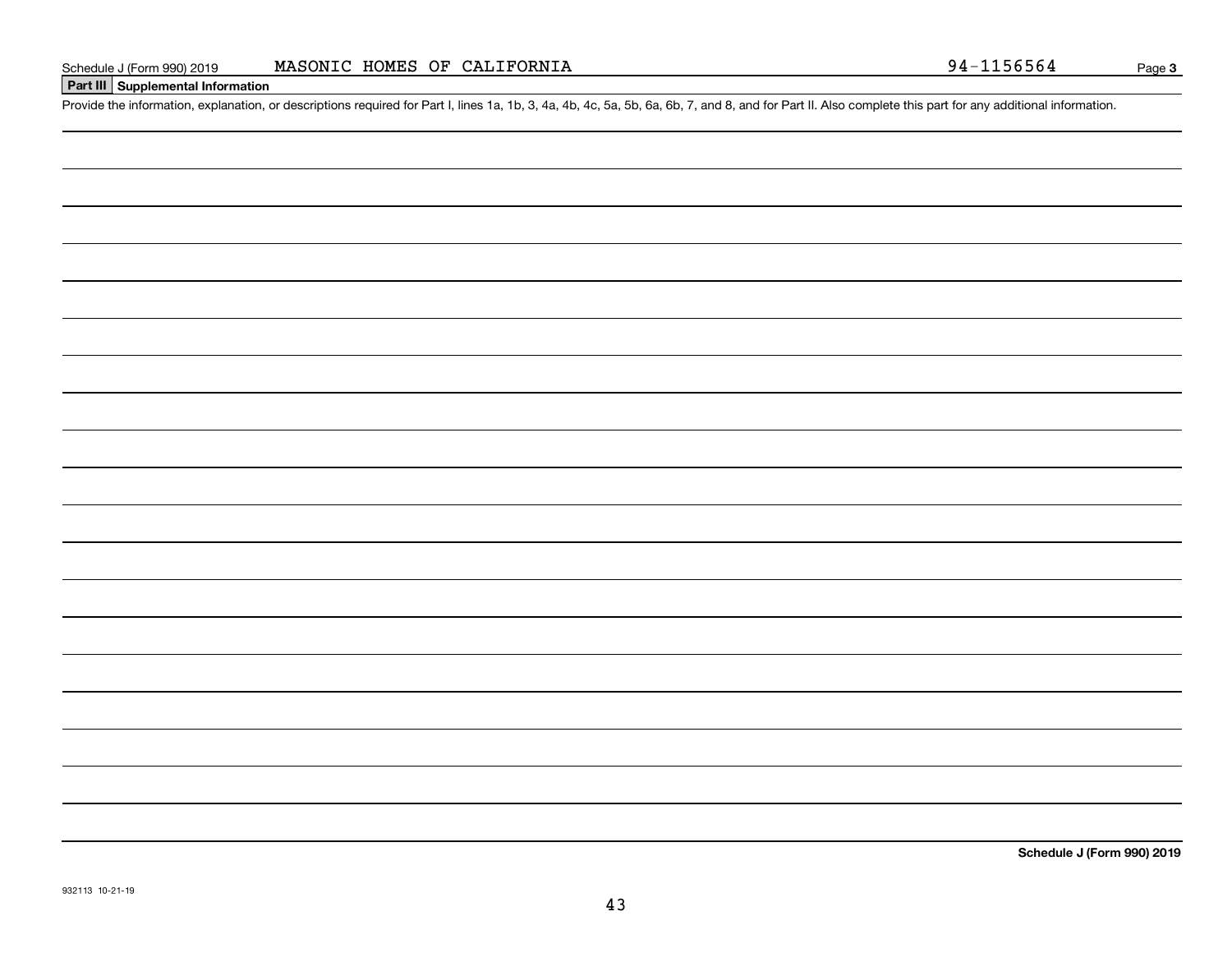**(Form 990 or 990-EZ)**

Department of the Treasury

Internal Revenue Service Name of the organization

**SCHEDULE O Supplemental Information to Form 990 or 990-EZ**

**Complete to provide information for responses to specific questions on Form 990 or 990-EZ or to provide any additional information. | Attach to Form 990 or 990-EZ. | Go to www.irs.gov/Form990 for the latest information.**



MASONIC HOMES OF CALIFORNIA FORDER RESOLUTION AND 194-1156564

**Employer identification number**

FORM 990, PART III, LINE 1, DESCRIPTION OF ORGANIZATION MISSION:

CHANGE THE WORLD FOR THE BETTER BY PROVIDING CUTTING-EDGE SOLUTIONS TO

THE CHALLENGES FACED BY MASONS, THEIR FAMILIES AND OUR COMMUNITIES.

FORM 990, PART III, LINE 4A, PROGRAM SERVICE ACCOMPLISHMENTS:

TAKING MEDICATIONS AND DRESSING.

SKILLED NURSING - THE MEDICAL FACILITY AT UNION CITY MAKES

AROUND-THE-CLOCK NURSING AND CUSTODIAL CARE AVAILABLE TO RESIDENTS.

RESIDENTS OF COVINA RECEIVE THIS LEVEL OF CARE IN FACILITIES OF

COMMUNITY PARTNERS OR ON THE UNION CITY CAMPUS, DEPENDING UPON THEIR

CHOICES.

MEMORY CARE - A 16-BED SECURE UNIT NAMED TRADITIONS IS LOCATED ON THE

UNION CITY CAMPUS. IT ALLOWS STAFF TO PROVIDE OPTIMAL CARE AND A

PROTECTIVE ENVIRONMENT FOR THE RESIDENTS.

HOSPICE - BOTH HOMES IN UNION CITY AND COVINA OFFER A HOSPICE PROGRAM

INTENDED FOR RESIDENTS WHO ARE SUFFERING FROM A TERMINAL ILLNESS OR ARE

IN NEED OF PAIN MANAGEMENT. HOSPICE ALLOWS RESIDENTS TO STAY IN THEIR

OWN HOMES AS LONG AS POSSIBLE.

FORM 990, PART III, LINE 4B, PROGRAM SERVICE ACCOMPLISHMENTS:

MASONIC OUTREACH SERVICES INCLUDE:

ONGOING FINANCIAL AND CARE SUPPORT FOR THOSE WITH DEMONSTRATED NEED,

INTERIM FINANCIAL AND CARE SUPPORT FOR THOSE ON THE WAITING LIST FOR

THE MASONIC HOMES OF CALIFORNIA INFORMATION AND REFERRALS TO

COMMUNITY-BASED SENIOR PROVIDERS ACROSS CALIFORNIA, SOME CLIENTS NEED

HELP IDENTIFYING APPROPRIATE SERVICE PROVIDERS IN THEIR AREA; OTHERS

932211 09-06-19 LHA For Paperwork Reduction Act Notice, see the Instructions for Form 990 or 990-EZ. Schedule O (Form 990 or 990-EZ) (2019)

```
44
```
17340819 146892 37023 2019.06010 MASONIC HOMES OF CALIFORN 37023\_\_1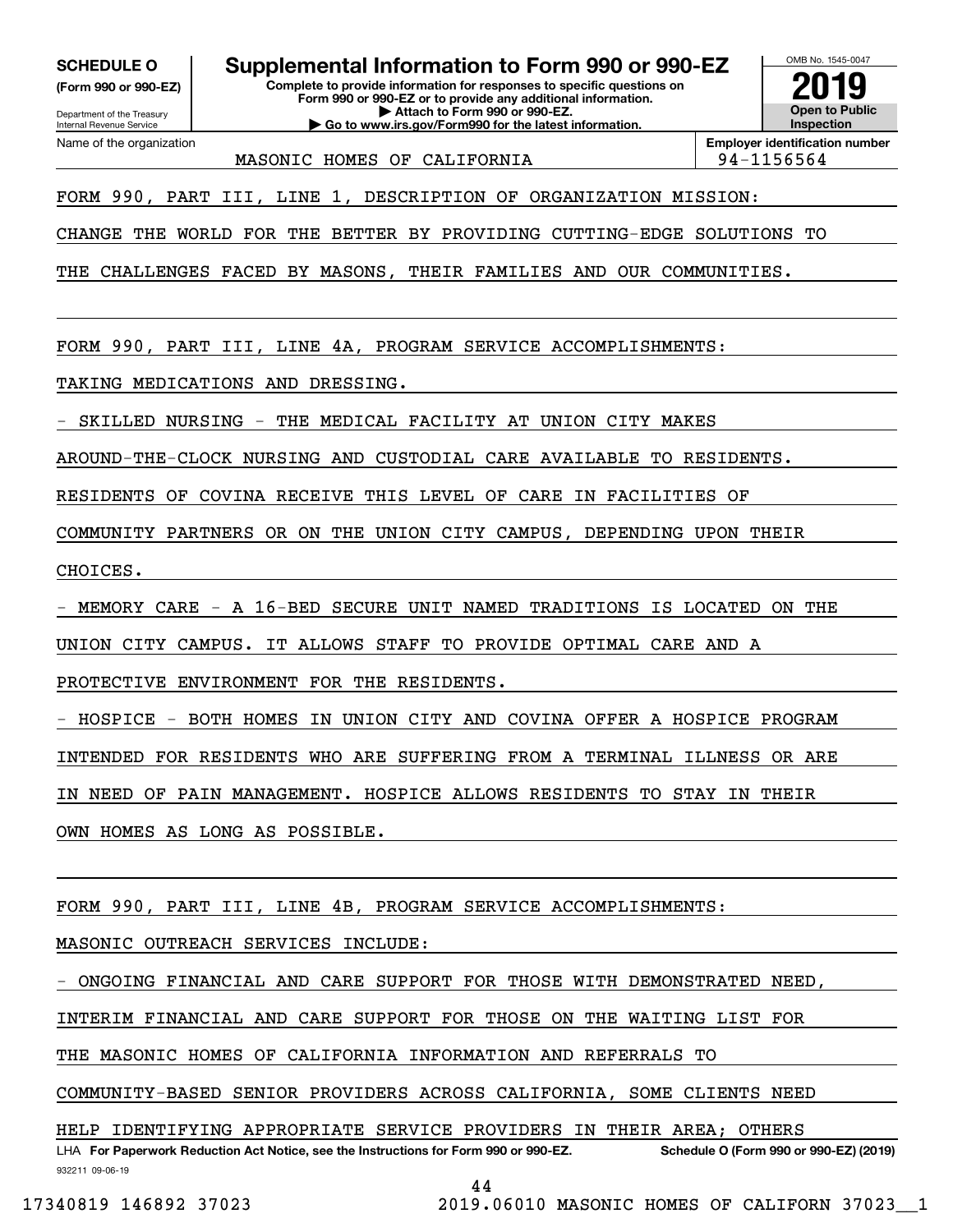| Schedule O (Form 990 or 990-EZ) (2019)                                                | Page 2                                              |
|---------------------------------------------------------------------------------------|-----------------------------------------------------|
| Name of the organization<br>MASONIC HOMES OF<br>CALIFORNIA                            | <b>Employer identification number</b><br>94-1156564 |
| DEVELOPING A COMPREHENSIVE CARE PLAN<br>HELP<br>THAT<br>ADDRESSES<br>NEED             | THEIR                                               |
| EMOTIONAL AND<br>FINANCIAL NEEDS. MOS<br>TAILORS<br>ITS<br>PHYSICAL,                  | SERVICES<br>TО                                      |
| NEEDS<br>CLIENT.<br>FOR THOSE CLIENTS<br>NEED<br>OF<br>THE<br>WHO<br>FINANCIAL<br>THE |                                                     |
| ASSISTANCE, A CARE PLAN AND BUDGET IS DEVELOPED<br>THAT<br><b>SUPPORTS</b>            | THEIR                                               |
| PHYSICAL,<br>EMOTIONAL AND<br>SOCIAL WELLBEING. THE<br>AMOUNT<br>OF.                  | <b>SUPPORT</b><br><b>CLIENTS</b>                    |
| DETERMINED<br>THEIR NEEDS. AS NEEDS<br>CHANGE,<br>RECEIVE<br>ΙS<br>BY<br>SO.          | DOES<br>THE                                         |
| MOS ALSO PROVIDES<br><b>AMOUNT</b><br>ОF<br>SUPPORT.<br>FINANCIAL AND                 | CARE MANAGEMENT                                     |
| THOSE<br>IMMEDIATE<br>AND<br>PRESSING<br>NEEDS<br>ARE<br>SUPPORT<br>TО<br>WITH<br>WHO | THE<br>ON.                                          |
| FOR<br>MASONIC HOMES OF<br>CALIFORNIA.<br>KNOW<br>WAITING<br>LIST<br>THE<br>WE        | WAITING<br>CAN                                      |
| DIFFICULT<br>WHEN<br>YOUR<br>NEEDS<br>ARE<br>URGENT.<br>BE.                           |                                                     |

FORM 990, PART III, LINE 4D, OTHER PROGRAM SERVICES: COMMUNITY SPONSORSHIP AND SCHOLARSHIPS FOR CHILDREN'S PROGRAMS EXPENSES \$ 60,993. INCLUDING GRANTS OF \$ 60,993. REVENUE \$ 0.

FORM 990, PART VI, SECTION A, LINE 7A:

THE GRAND MASTER OF THE GRAND LODGE OF CALIFORNIA SHALL APPOINT TWO MEMBERS OF THE EXECUTIVE COMMITTEE OF THE GRAND LODGE TO SERVE AS TRUSTEES OF MASONIC HOMES OF CALIFORNIA (THE EX OFFICIO TRUSTEES), WITH ALL THE RIGHTS AND RESPONSIBILITIES APPURTENANT THERETO. THE REMAINING TRUSTEES OF MASONIC HOMES OF CALIFORNIA SHALL BE DESIGNATED BY THE GRAND MASTER OF THE GRAND LODGE OF FREE AND ACCEPTED MASONS OF CALIFORNIA FROM TIME TO TIME.

FORM 990, PART VI, SECTION A, LINE 7B: NO AMENDMENT TO THE BYLAWS SHALL BE VALID OR BECOME EFFECTIVE WITHOUT THE WRITTEN CONSENT OF THE GRAND MASTER OF THE FREE AND ACCEPTED MASONS OF CALIFORNIA.

45

932212 09-06-19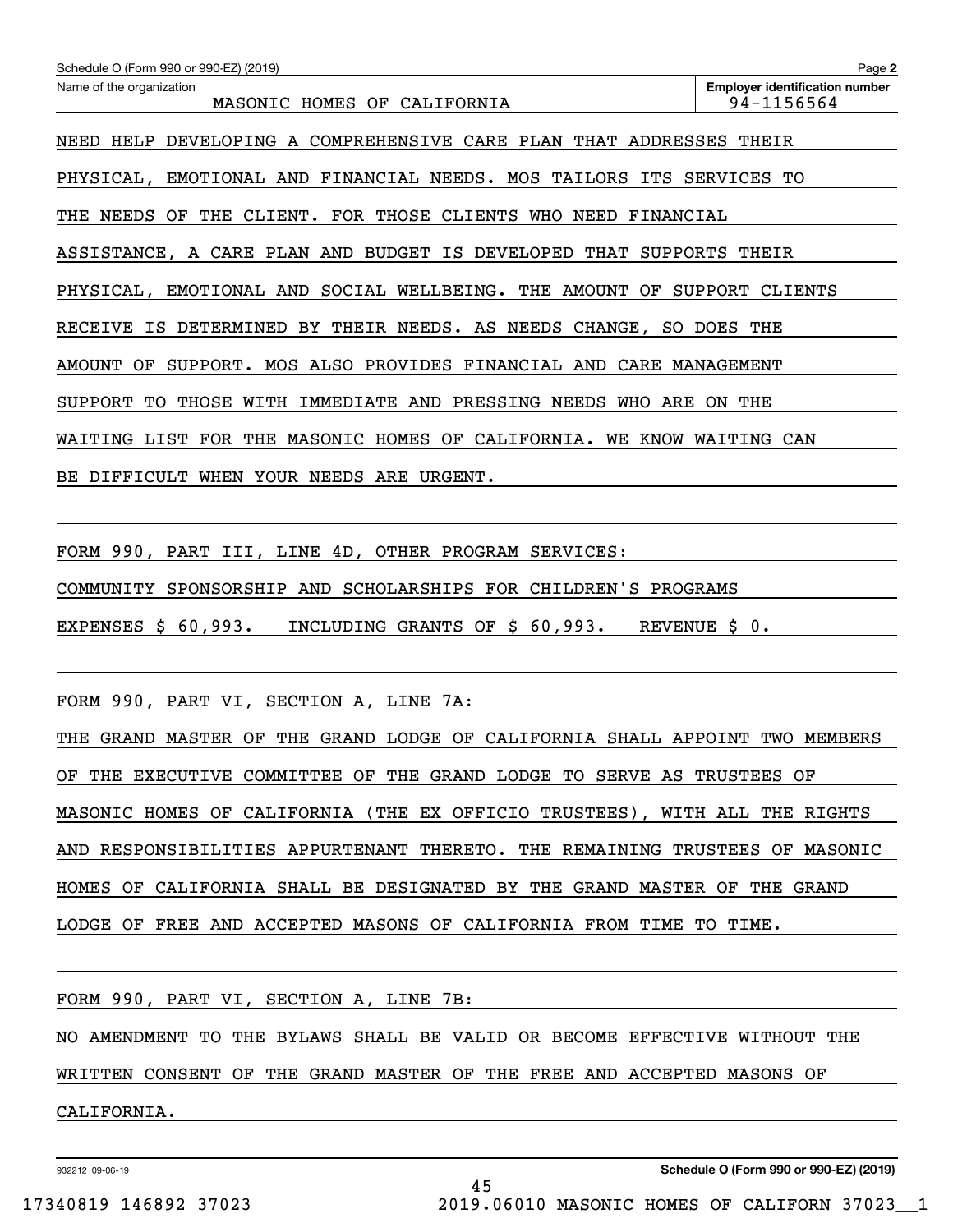| Schedule O (Form 990 or 990-EZ) (2019)                                            | Page 2                                              |
|-----------------------------------------------------------------------------------|-----------------------------------------------------|
| Name of the organization<br>MASONIC HOMES OF<br>CALIFORNIA                        | <b>Employer identification number</b><br>94-1156564 |
| 990, PART VI,<br>SECTION B, LINE 11B:<br>FORM                                     |                                                     |
| SENIOR ACCOUNTANTS PREPARE THE FORM 990<br>SUPPORTING SCHEDULES/DATA,<br>THE      | THEN                                                |
| CONTROLLER REVIEWS THE SCHEDULES/DATA AND SUBMITS<br>THE<br>TO                    | THE<br>TAX CONSULTANT                               |
| THE FORM 990. THE TAX CONSULTANT<br>FOR THE<br>PREPARATION<br>OF                  | SUBMITS THE                                         |
| 990<br>CONTROLLER AND CFO FOR REVIEW<br>TО<br>THE<br>AND APPROVAL.<br>COMPLETED   | CFO AND                                             |
| FORM 990<br>THE<br>TО<br>THE<br>AUDIT<br>COMMITTEE<br>TAX CONSULTANT<br>PRESENTED | <b>FOR</b><br>FINAL                                 |
| FORM IS<br>POSTED<br>TО<br>AN<br>WEBSITE<br>APPROVAL.<br>THE<br>THEN<br>INTERNAL  | ACCESSIBLE<br>TO ALL                                |
| MEMBERS<br>BOARD.<br>ONCE APPROVED, THE CFO<br>SIGNS<br>VOTING<br>OF<br>THE       | FORM<br>990<br>THE<br>AND                           |
| THE<br>FILES<br>WITH<br>IRS.                                                      |                                                     |

FORM 990, PART VI, SECTION B, LINE 12C:

ANNUALLY, EACH MEMBER OF THE BOARD EXECUTES AND SIGNS A CONFLICT OF INTEREST DISCLOSURE STATEMENT. IN THIS STATEMENT, THE BOARD MEMBER DISCLOSES KNOWN, EXISTING, POTENTIAL AND POSSIBLE CONFLICTS OF INTEREST. IF NO SUCH INTERESTS OR ACTIVITIES EXIST, THE PARTY WRITES THE WORD "NONE" IN THE SPACE PROVIDED. IN ADDITION, THESE STATEMENTS ARE UPDATED WHEN AN INTERESTED PARTY SUBSEQUENTLY BECOMES A MATTER OF BOARD ACTION. THE INTERESTED PARTY DISCLOSES THE CIRCUMSTANCES TO THE CHAIRMAN OF THE BOARD OF DIRECTORS. IN THE EVENT THE INTERESTED PARTY IN QUESTION IS THE CHAIRMAN OF THE BOARD, THE POTENTIAL CONFLICT IS DISCLOSED TO THE FULL BOARD. THE CONFLICT OF INTEREST DISCLOSURE STATEMENT FOR BOARD AND NON-BOARD COMMITTEE MEMBERS IS SUBMITTED TO THE CHAIRMAN OF THE BOARD FOR REVIEW. THE PLANS FOR MITIGATION OF ANY CONFLICT RELATING TO BOARD MEMBERS OR NON-BOARD COMMITTEE MEMBERS ARE PRESENTED BY THE CHAIRMAN OF THE BOARD AND THE GRAND MASTER. FOLLOWING THEIR REVIEW, ALL CONFLICT OF INTEREST DISCLOSURE STATEMENTS ARE KEPT ON FILE WITH THE GRAND SECRETARY.

46

FORM 990, PART VI, SECTION B, LINE 15:

932212 09-06-19

**Schedule O (Form 990 or 990-EZ) (2019)**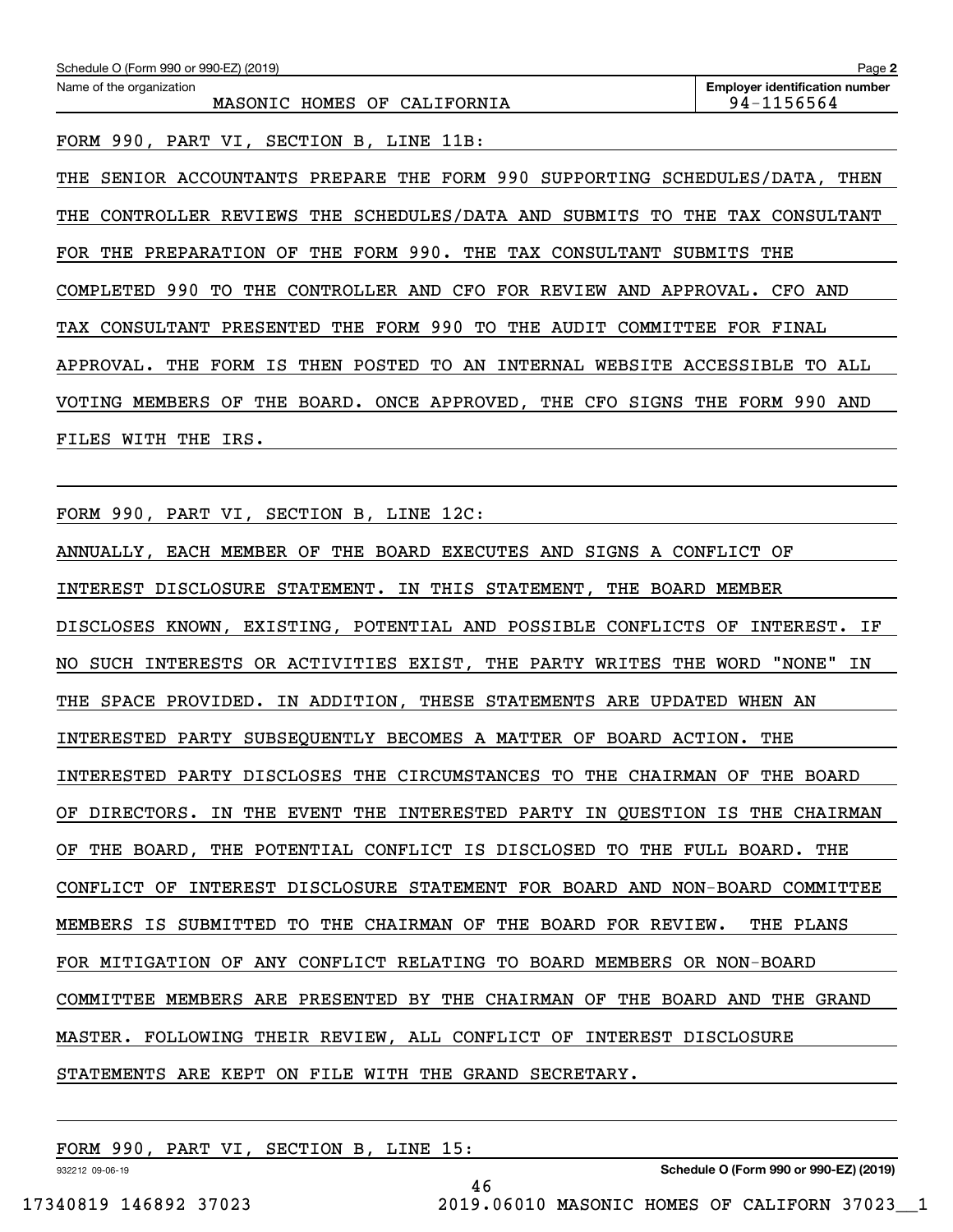| Schedule O (Form 990 or 990-EZ) (2019)                                      | Page 2                                              |
|-----------------------------------------------------------------------------|-----------------------------------------------------|
| Name of the organization<br>MASONIC HOMES OF CALIFORNIA                     | <b>Employer identification number</b><br>94-1156564 |
| BENCHMARKING IS COMPLETED ON ALL POSITIONS BY AN INDEPENDENT THIRD PARTY    |                                                     |
| COMPENSATION CONSULTANT. REVIEW IS DONE BY THE INDEPENDENT VOLUNTEER        |                                                     |
| LEADERSHIP BOARD OF TRUSTEES AND APPROVED BY THE PRESIDENT OF THE BOARD.    |                                                     |
| SALARY BENCHMARKING IS CONDUCTED BY AN INDEPENDENT THIRD PARTY COMPENSATION |                                                     |
| CONSULTANT UTILIZING NUMEROUS PUBLISHED SALARY SURVEYS FOR EACH POSITION    |                                                     |
| BASED ON TITLE AND JOB DESCRIPTION.                                         |                                                     |
|                                                                             |                                                     |
| FORM 990, PART VI, SECTION C, LINE 19:                                      |                                                     |
| THE AUDITED FINANCIAL STATEMENTS, GOVERNING/ORGANIZING DOCUMENTS, AND       |                                                     |
| CONFLICT OF INTEREST POLICY ARE AVAILABLE TO THE PUBLIC AT THE CORPORATE    |                                                     |
| OFFICE.                                                                     |                                                     |
|                                                                             |                                                     |
| FORM 990, PART XI, LINE 9, CHANGES IN NET ASSETS:                           |                                                     |
| REVENUE PER RETURN, NOT ON BOOKS                                            | $-139,583.$                                         |
|                                                                             |                                                     |
|                                                                             |                                                     |
|                                                                             |                                                     |
|                                                                             |                                                     |
|                                                                             |                                                     |
|                                                                             |                                                     |
|                                                                             |                                                     |
|                                                                             |                                                     |
|                                                                             |                                                     |
|                                                                             |                                                     |
|                                                                             |                                                     |
|                                                                             |                                                     |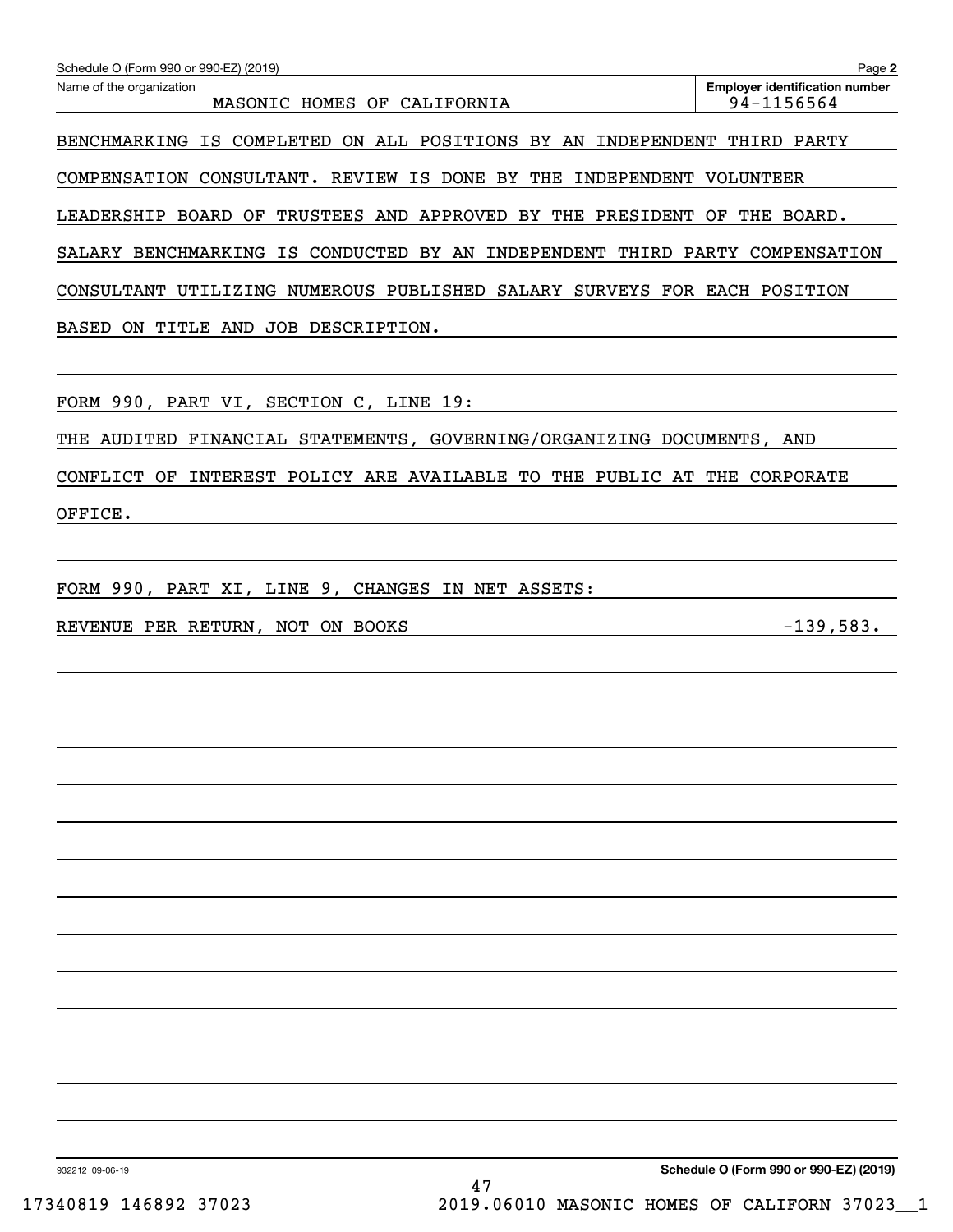| <b>SCHEDULE R</b>                          |  |
|--------------------------------------------|--|
| $\mathbf{r}$ , $\mathbf{r}$ , $\mathbf{r}$ |  |

### **(Form 990)**

## **Related Organizations and Unrelated Partnerships**

**Complete if the organization answered "Yes" on Form 990, Part IV, line 33, 34, 35b, 36, or 37.** |

**Attach to Form 990.**  |

OMB No. 1545-0047 **2019**

**Open to Public | Go to www.irs.gov/Form990 for instructions and the latest information. Inspection**

**Employer identification number**

94-1156564

Department of the Treasury Internal Revenue Service Name of the organization

MASONIC HOMES OF CALIFORNIA

**Part I Identification of Disregarded Entities.**  Complete if the organization answered "Yes" on Form 990, Part IV, line 33.

| (a)<br>Name, address, and EIN (if applicable)<br>of disregarded entity | (b)<br>Primary activity | (c)<br>Legal domicile (state or<br>foreign country) | (d)<br>Total income | (e)<br>End-of-year assets | (f)<br>Direct controlling<br>entity |
|------------------------------------------------------------------------|-------------------------|-----------------------------------------------------|---------------------|---------------------------|-------------------------------------|
|                                                                        |                         |                                                     |                     |                           |                                     |
|                                                                        |                         |                                                     |                     |                           |                                     |
|                                                                        |                         |                                                     |                     |                           |                                     |
|                                                                        |                         |                                                     |                     |                           |                                     |

**Identification of Related Tax-Exempt Organizations.** Complete if the organization answered "Yes" on Form 990, Part IV, line 34, because it had one or more related tax-exempt **Part II** organizations during the tax year.

| (a)<br>Name, address, and EIN<br>of related organization | (b)<br>Primary activity    | (c)<br>Legal domicile (state or<br>foreign country) | (d)<br>Exempt Code<br>section | (e)<br>Public charity<br>status (if section | (f)<br>Direct controlling<br>entity |     | $(g)$<br>Section 512(b)(13)<br>controlled<br>entity? |
|----------------------------------------------------------|----------------------------|-----------------------------------------------------|-------------------------------|---------------------------------------------|-------------------------------------|-----|------------------------------------------------------|
|                                                          |                            |                                                     |                               | 501(c)(3))                                  |                                     | Yes | No                                                   |
| GRAND LODGE OF THE FREE & ACCEPTED MASONS OF             |                            |                                                     |                               |                                             |                                     |     |                                                      |
| CALIFORNIA - 94-0487790, 1111 CALIFORNIA                 |                            |                                                     |                               |                                             |                                     |     |                                                      |
| ST., SAN FRANCISCO, CA 94108                             | FRATERNAL ORGANIZATION     | CALIFORNIA                                          | 501(C)(10)                    |                                             | N/A                                 |     | х                                                    |
| CALIFORNIA MASONIC MEMORIAL TEMPLE -                     |                            |                                                     |                               |                                             | GRAND LODGE OF                      |     |                                                      |
| 94-1266937, 1111 CALIFORNIA ST., SAN                     |                            |                                                     |                               |                                             | THE FREE &                          |     |                                                      |
| FRANCISCO, CA 94108                                      | SUPPORTING ORGANIZATION    | CALIFORNIA                                          | 501(C)(3)                     | LINE 12B. II                                | <b>ACCEPTED MASONS</b>              |     | x                                                    |
| CALIFORNIA MASONIC FOUNDATION - 23-7013074               | CHARITABLE FOUNDATION      |                                                     |                               |                                             | GRAND LODGE OF                      |     |                                                      |
| 1111 CALIFORNIA ST.                                      | SUPPORTING EDUCATIONAL AND |                                                     |                               |                                             | THE FREE &                          |     |                                                      |
| SAN FRANCISCO, CA 94108                                  | COMMUNITY-BASED PROGRAMS   | CALIFORNIA                                          | 501(C)(3)                     | LINE 7                                      | <b>ACCEPTED MASONS</b>              |     | x                                                    |
| ACACIA CREEK, A MASONIC SENIOR LIVING                    |                            |                                                     |                               |                                             |                                     |     |                                                      |
| COMMUNITY AT UNION CITY - 20-4688615, 34400              | CONTINUING CARE AND        |                                                     |                               |                                             | MASONIC HOMES OF                    |     |                                                      |
| MISSION BLVD., UNION CITY, CA 94587                      | RETIREMENT ACTIVITY        | CALIFORNIA                                          | 501(C)(3)                     | LINE 11                                     | CALIFORNIA                          | х   |                                                      |

**For Paperwork Reduction Act Notice, see the Instructions for Form 990. Schedule R (Form 990) 2019**

SEE PART VII FOR CONTINUATIONS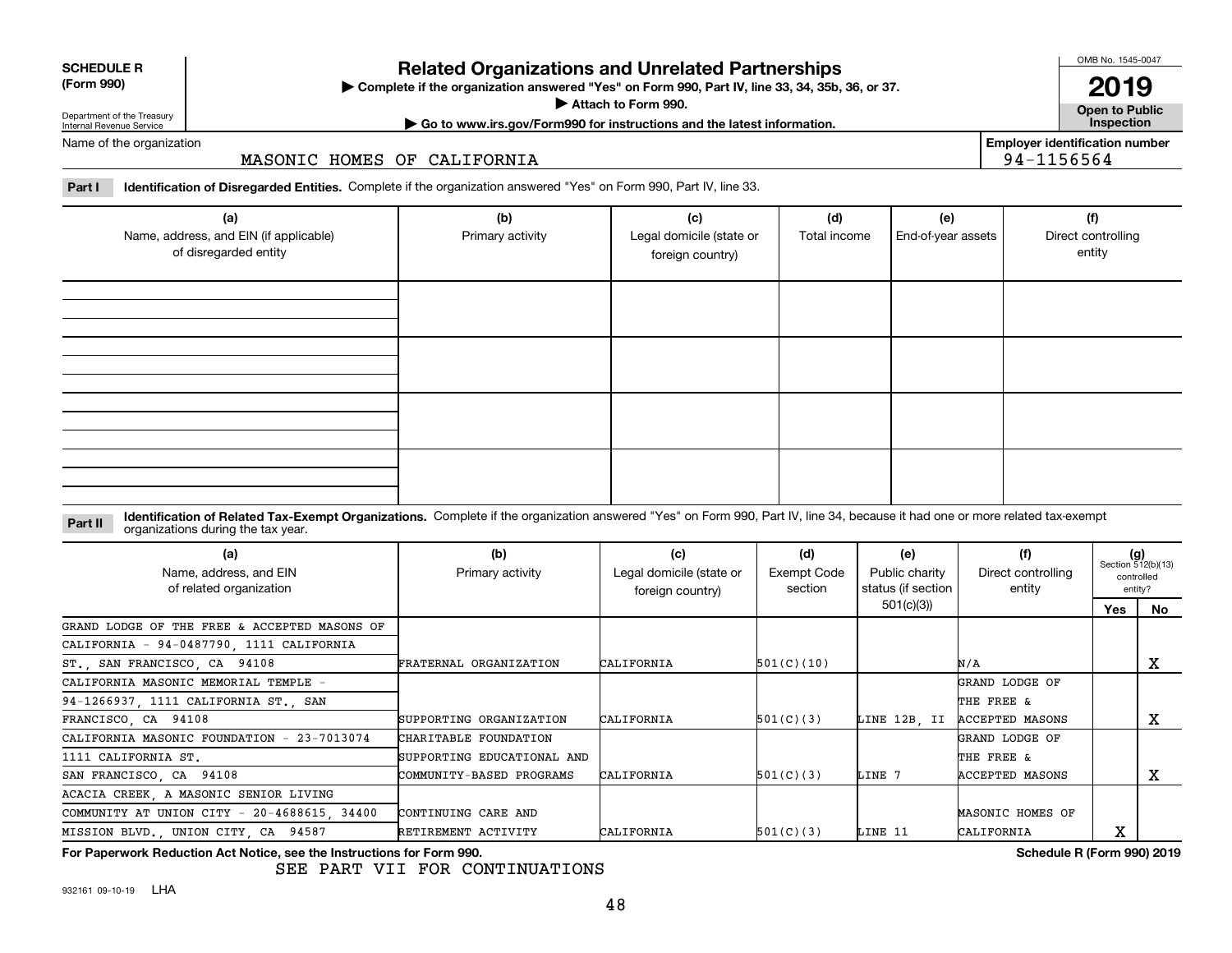### Schedule R (Form 990) 2019  ${\tt MASONIC}$   ${\tt HOMES}$   ${\tt OF}$   ${\tt CALIFORMIA}$   ${\tt SCH}$   ${\tt SCH}$   ${\tt SCH}$   ${\tt SCH}$   ${\tt SCH}$   ${\tt SCH}$   ${\tt Page}$

**2**

**Identification of Related Organizations Taxable as a Partnership.** Complete if the organization answered "Yes" on Form 990, Part IV, line 34, because it had one or more related **Part III** organizations treated as a partnership during the tax year.

| (a)                                               | (b)              | (c)                  | (d)                          | (e)                                                                 | (f)                      | (g)                     |            | (h)              | (i)                                       | (i) | (k)                                                     |
|---------------------------------------------------|------------------|----------------------|------------------------------|---------------------------------------------------------------------|--------------------------|-------------------------|------------|------------------|-------------------------------------------|-----|---------------------------------------------------------|
| Name, address, and EIN<br>of related organization | Primary activity | Legal<br>domicile    | Direct controlling<br>entity | Predominant income                                                  | Share of total<br>income | Share of<br>end-of-year |            | Disproportionate | Code V-UBI<br>amount in box               |     | General or Percentage<br>managing ownership<br>partner? |
|                                                   |                  | (state or<br>foreign |                              |                                                                     |                          | assets                  |            | allocations?     |                                           |     |                                                         |
|                                                   |                  | country)             |                              | related, unrelated,<br>excluded from tax under<br>sections 512-514) |                          |                         | $Yes \mid$ | No               | 20 of Schedule<br>K-1 (Form 1065) Yes No. |     |                                                         |
|                                                   |                  |                      |                              |                                                                     |                          |                         |            |                  |                                           |     |                                                         |
|                                                   |                  |                      |                              |                                                                     |                          |                         |            |                  |                                           |     |                                                         |
|                                                   |                  |                      |                              |                                                                     |                          |                         |            |                  |                                           |     |                                                         |
|                                                   |                  |                      |                              |                                                                     |                          |                         |            |                  |                                           |     |                                                         |
|                                                   |                  |                      |                              |                                                                     |                          |                         |            |                  |                                           |     |                                                         |
|                                                   |                  |                      |                              |                                                                     |                          |                         |            |                  |                                           |     |                                                         |
|                                                   |                  |                      |                              |                                                                     |                          |                         |            |                  |                                           |     |                                                         |
|                                                   |                  |                      |                              |                                                                     |                          |                         |            |                  |                                           |     |                                                         |
|                                                   |                  |                      |                              |                                                                     |                          |                         |            |                  |                                           |     |                                                         |
|                                                   |                  |                      |                              |                                                                     |                          |                         |            |                  |                                           |     |                                                         |
|                                                   |                  |                      |                              |                                                                     |                          |                         |            |                  |                                           |     |                                                         |
|                                                   |                  |                      |                              |                                                                     |                          |                         |            |                  |                                           |     |                                                         |
|                                                   |                  |                      |                              |                                                                     |                          |                         |            |                  |                                           |     |                                                         |
|                                                   |                  |                      |                              |                                                                     |                          |                         |            |                  |                                           |     |                                                         |
|                                                   |                  |                      |                              |                                                                     |                          |                         |            |                  |                                           |     |                                                         |
|                                                   |                  |                      |                              |                                                                     |                          |                         |            |                  |                                           |     |                                                         |
|                                                   |                  |                      |                              |                                                                     |                          |                         |            |                  |                                           |     |                                                         |

**Identification of Related Organizations Taxable as a Corporation or Trust.** Complete if the organization answered "Yes" on Form 990, Part IV, line 34, because it had one or more related **Part IV** organizations treated as a corporation or trust during the tax year.

| (a)<br>Name, address, and EIN<br>of related organization | (b)<br>Primary activity | (c)<br>Legal domicile<br>state or<br>foreign | (d)<br>Direct controlling<br>entity | (e)<br>Type of entity<br>(C corp, S corp,<br>or trust) | (f)<br>Share of total<br>income | (g)<br>Share of<br>end-of-year<br>assets | (h)<br> Percentage <br>ownership |         | $\begin{array}{c} \textbf{(i)}\\ \text{Section}\\ 512 \text{(b)} \text{(13)}\\ \text{controlled}\end{array}$<br>entity? |
|----------------------------------------------------------|-------------------------|----------------------------------------------|-------------------------------------|--------------------------------------------------------|---------------------------------|------------------------------------------|----------------------------------|---------|-------------------------------------------------------------------------------------------------------------------------|
|                                                          |                         | country)                                     |                                     |                                                        |                                 |                                          |                                  | Yes $ $ | No                                                                                                                      |
| NOB HILL MASONIC CENTER, INC. - 61-1511651               |                         |                                              |                                     |                                                        |                                 |                                          |                                  |         |                                                                                                                         |
| 1111 CALIFORNIA ST.                                      | OPERATION OF CMMT       |                                              |                                     |                                                        |                                 |                                          |                                  |         |                                                                                                                         |
| SAN FRANCISCO, CA 94108                                  | PARKING GARAGE          | CA                                           | N/A                                 | C CORP                                                 | N/A                             | N/A                                      | N/A                              |         | $\mathbf X$                                                                                                             |
|                                                          |                         |                                              |                                     |                                                        |                                 |                                          |                                  |         |                                                                                                                         |
|                                                          |                         |                                              |                                     |                                                        |                                 |                                          |                                  |         |                                                                                                                         |
|                                                          |                         |                                              |                                     |                                                        |                                 |                                          |                                  |         |                                                                                                                         |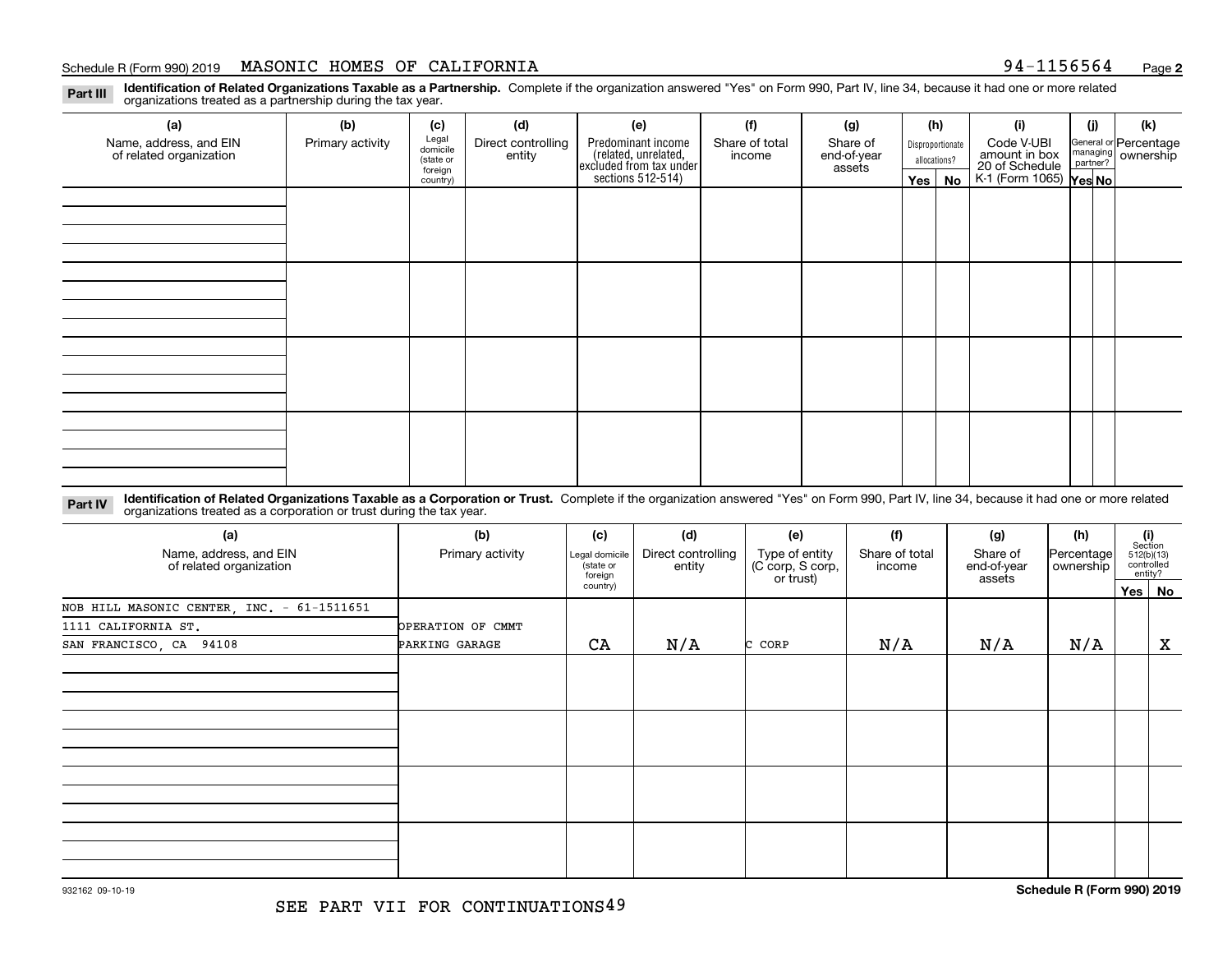### Schedule R (Form 990) 2019  ${\tt MASONIC}$   ${\tt HOMES}$   ${\tt OF}$   ${\tt CALIFORMIA}$   ${\tt SCH}$   ${\tt SCH}$   ${\tt SCH}$   ${\tt SCH}$   ${\tt SCH}$   ${\tt SCH}$   ${\tt Page}$

**Part V** T**ransactions With Related Organizations.** Complete if the organization answered "Yes" on Form 990, Part IV, line 34, 35b, or 36.

| Note: Complete line 1 if any entity is listed in Parts II, III, or IV of this schedule.                                                                                                                                        |                | Yes I | No          |
|--------------------------------------------------------------------------------------------------------------------------------------------------------------------------------------------------------------------------------|----------------|-------|-------------|
| 1 During the tax year, did the organization engage in any of the following transactions with one or more related organizations listed in Parts II-IV?                                                                          |                |       |             |
|                                                                                                                                                                                                                                | 1a             |       | X           |
| b Gift, grant, or capital contribution to related organization(s) material contracts and contribution to related organization(s)                                                                                               | 1 <sub>b</sub> |       | X           |
| c Gift, grant, or capital contribution from related organization(s) material contents and contribution from related organization(s) material contents and content of the content of the content of content of content of the c | 1c             | X     |             |
| d Loans or loan guarantees to or for related organization(s) committion contracts are constructed as a contract or contract or contract or contract or contract or contract or contract or contract or contract or contract or | 1 <sub>d</sub> | X     |             |
|                                                                                                                                                                                                                                | 1e             | X     |             |
|                                                                                                                                                                                                                                |                |       |             |
| f Dividends from related organization(s) material contents and content to contract and content of the content of the content of the content of the content of the content of the content of the content of the content of the  | 1f             |       | х           |
| g Sale of assets to related organization(s) www.assettion.com/www.assettion.com/www.assettion.com/www.assettion.com/www.assettion.com/www.assettion.com/www.assettion.com/www.assettion.com/www.assettion.com/www.assettion.co | 1a             |       | X           |
|                                                                                                                                                                                                                                | 1h             |       | X           |
| Exchange of assets with related organization(s) www.assettion.com/www.assettion.com/www.assettion.com/www.assettion.com/www.assettion.com/www.assettion.com/www.assettion.com/www.assettion.com/www.assettion.com/www.assettio | 1i.            |       | $\mathbf x$ |
|                                                                                                                                                                                                                                | 1i             | X     |             |
|                                                                                                                                                                                                                                |                |       |             |
| k Lease of facilities, equipment, or other assets from related organization(s) manufaction content and content to the content of facilities, equipment, or other assets from related organization(s) manufaction content and c | 1k             |       | X           |
|                                                                                                                                                                                                                                | 11             |       | X           |
| m Performance of services or membership or fundraising solicitations by related organization(s)                                                                                                                                | 1 <sub>m</sub> | X     |             |
|                                                                                                                                                                                                                                | 1n             | X     |             |
| <b>o</b> Sharing of paid employees with related organization(s)                                                                                                                                                                | 10             | х     |             |
|                                                                                                                                                                                                                                |                |       |             |
| p Reimbursement paid to related organization(s) for expenses [1111] and the content of the content of the content of the content of the content of the content of the content of the content of the content of the content of  | 1p             | х     |             |
|                                                                                                                                                                                                                                | 1a             |       | X           |
|                                                                                                                                                                                                                                |                |       |             |
| r Other transfer of cash or property to related organization(s)                                                                                                                                                                | 1r             |       | X           |
|                                                                                                                                                                                                                                | 1s             |       | X           |
| 2 If the answer to any of the above is "Yes," see the instructions for information on who must complete this line, including covered relationships and transaction thresholds.                                                 |                |       |             |

| (a)<br>Name of related organization                          | (b)<br>Transaction<br>type (a-s) | (c)<br>Amount involved | (d)<br>Method of determining amount involved |
|--------------------------------------------------------------|----------------------------------|------------------------|----------------------------------------------|
| (1) ACACIA CREEK UNION CITY                                  | D                                |                        | 88,014,741. BOOK/ACTUAL VALUE                |
| GRAND LODGE OF FREE AND ACCEPTED MASONS OF<br>(2) CALIFORNIA | М                                |                        | 896,134. BOOK/ACTUAL VALUE                   |
| GRAND LODGE OF FREE AND ACCEPTED MASONS OF<br>(3) CALIFORNIA | O                                |                        | 5, 294, 441. BOOK/ACTUAL VALUE               |
| GRAND LODGE OF FREE AND ACCEPTED MASONS OF<br>(4) CALIFORNIA |                                  |                        | 1,007,441. BOOK/ACTUAL VALUE                 |
| (5)                                                          |                                  |                        |                                              |
| (6)                                                          |                                  |                        |                                              |

 $\overline{\phantom{a}}$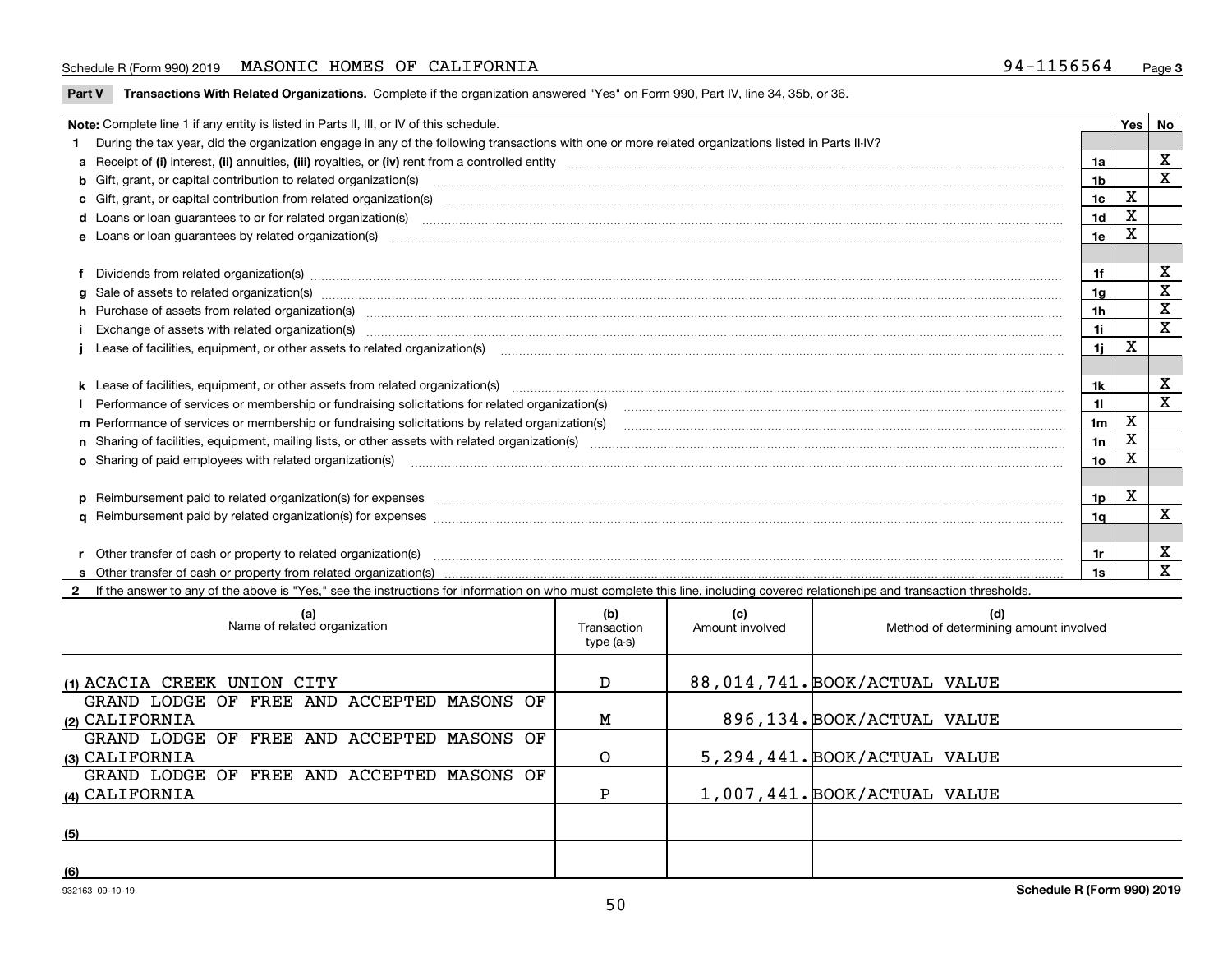### Schedule R (Form 990) 2019  ${\tt MASONIC}$   ${\tt HOMES}$   ${\tt OF}$   ${\tt CALIFORMIA}$   ${\tt SCH}$   ${\tt SCH}$   ${\tt SCH}$   ${\tt SCH}$   ${\tt SCH}$   ${\tt SCH}$   ${\tt Page}$

**Part VI Unrelated Organizations Taxable as a Partnership.**  Complete if the organization answered "Yes" on Form 990, Part IV, line 37.

Provide the following information for each entity taxed as a partnership through which the organization conducted more than five percent of its activities (measured by total assets or gross revenue) that was not a related organization. See instructions regarding exclusion for certain investment partnerships.

| - - - - -<br>(a)<br>Name, address, and EIN<br>of entity | ----- <del>-</del> -------<br>(b)<br>Primary activity | (c)<br>Legal domicile<br>(state or foreign<br>country) | (d)<br>Predominant income<br>(related, unrelated,<br>excluded from tax under<br>sections 512-514) | (e)<br>Are all<br>partners sec.<br>$501(c)(3)$<br>orgs.?<br>Yes No | (f)<br>Share of<br>total<br>income | (g)<br>Share of<br>end-of-year<br>assets | allocations? | (h)<br>Dispropor-<br>tionate<br>Yes No | (i)<br>Code V-UBI<br>amount in box 20 managing<br>of Schedule K-1<br>(Form 1065)<br>$\overline{Yes}$ No | (i)<br>Yes No | (k) |
|---------------------------------------------------------|-------------------------------------------------------|--------------------------------------------------------|---------------------------------------------------------------------------------------------------|--------------------------------------------------------------------|------------------------------------|------------------------------------------|--------------|----------------------------------------|---------------------------------------------------------------------------------------------------------|---------------|-----|
|                                                         |                                                       |                                                        |                                                                                                   |                                                                    |                                    |                                          |              |                                        |                                                                                                         |               |     |
|                                                         |                                                       |                                                        |                                                                                                   |                                                                    |                                    |                                          |              |                                        |                                                                                                         |               |     |
|                                                         |                                                       |                                                        |                                                                                                   |                                                                    |                                    |                                          |              |                                        |                                                                                                         |               |     |
|                                                         |                                                       |                                                        |                                                                                                   |                                                                    |                                    |                                          |              |                                        |                                                                                                         |               |     |
|                                                         |                                                       |                                                        |                                                                                                   |                                                                    |                                    |                                          |              |                                        |                                                                                                         |               |     |
|                                                         |                                                       |                                                        |                                                                                                   |                                                                    |                                    |                                          |              |                                        |                                                                                                         |               |     |
|                                                         |                                                       |                                                        |                                                                                                   |                                                                    |                                    |                                          |              |                                        |                                                                                                         |               |     |
|                                                         |                                                       |                                                        |                                                                                                   |                                                                    |                                    |                                          |              |                                        |                                                                                                         |               |     |

**Schedule R (Form 990) 2019**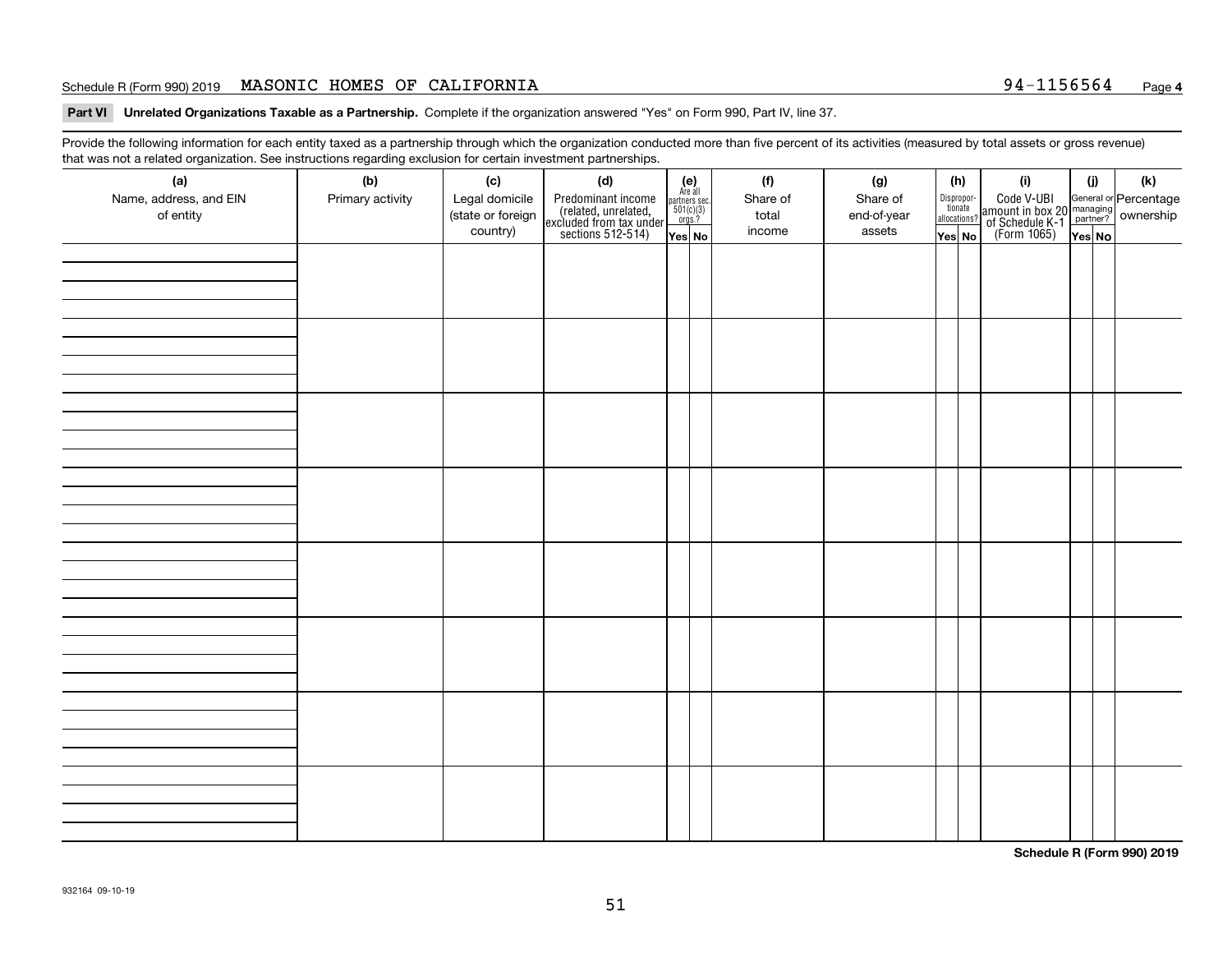**Part VII Supplemental Information**

Provide additional information for responses to questions on Schedule R. See instructions.

### PART II, IDENTIFICATION OF RELATED TAX-EXEMPT ORGANIZATIONS:

NAME OF RELATED ORGANIZATION:

CALIFORNIA MASONIC MEMORIAL TEMPLE

DIRECT CONTROLLING ENTITY: GRAND LODGE OF THE FREE & ACCEPTED MASONS OF

CALIFORNIA

NAME OF RELATED ORGANIZATION:

CALIFORNIA MASONIC FOUNDATION

DIRECT CONTROLLING ENTITY: GRAND LODGE OF THE FREE & ACCEPTED MASONS OF

CALIFORNIA

PART IV, IDENTIFICATION OF RELATED ORGANIZATIONS TAXABLE AS CORP OR TRUST:

NAME OF RELATED ORGANIZATION:

NOB HILL MASONIC CENTER, INC.

DIRECT CONTROLLING ENTITY: GRAND LODGE OF THE FREE & ACCEPTED MASONS OF

CALIFORNIA

932165 09-10-19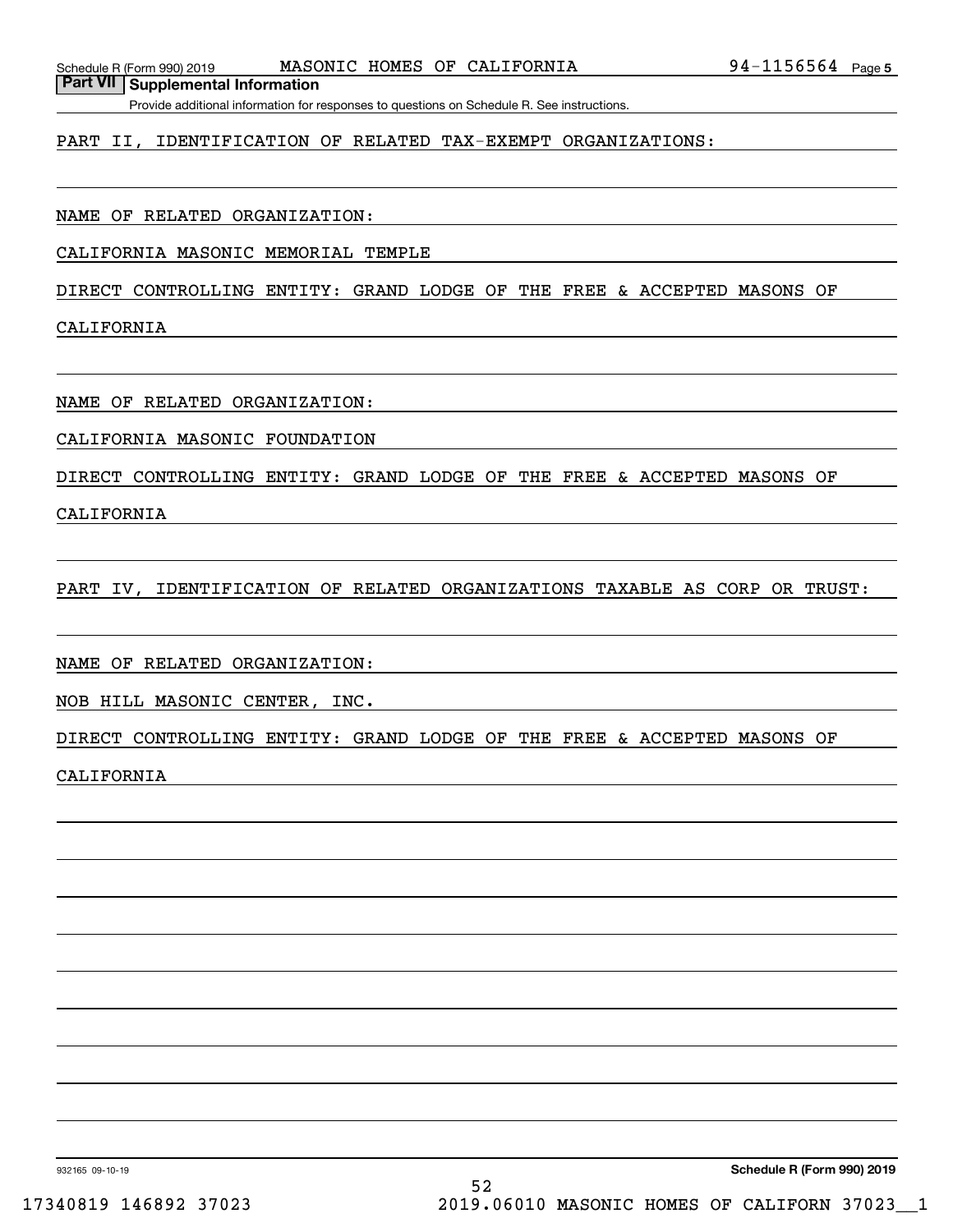# (Rev. January 2020) **Cxempt Organization Return** Manuary 2020) **Canadia Return 8868 Application for Automatic Extension of Time To File an**

Department of the Treasury Internal Revenue Service

**| File a separate application for each return.**

**| Go to www.irs.gov/Form8868 for the latest information.**

**Electronic filing (e-file).** You can electronically file Form 8868 to request a 6-month automatic extension of time to file any of the filing of this form, visit www.irs.gov/e-file-providers/e-file-for-charities-and-non-profits. forms listed below with the exception of Form 8870, Information Return for Transfers Associated With Certain Personal Benefit Contracts, for which an extension request must be sent to the IRS in paper format (see instructions). For more details on the electronic

### **Automatic 6-Month Extension of Time.** Only submit original (no copies needed).

All corporations required to file an income tax return other than Form 990-T (including 1120-C filers), partnerships, REMICs, and trusts must use Form 7004 to request an extension of time to file income tax returns.

| Type or                                                   | Name of exempt organization or other filer, see instructions.                                                                                                                                                                                                                                                                                                                                                                                                                                                                                                                                                |        |                                                                                                                                                                                                    |                | Taxpayer identification number (TIN) |
|-----------------------------------------------------------|--------------------------------------------------------------------------------------------------------------------------------------------------------------------------------------------------------------------------------------------------------------------------------------------------------------------------------------------------------------------------------------------------------------------------------------------------------------------------------------------------------------------------------------------------------------------------------------------------------------|--------|----------------------------------------------------------------------------------------------------------------------------------------------------------------------------------------------------|----------------|--------------------------------------|
| print                                                     | MASONIC HOMES OF CALIFORNIA                                                                                                                                                                                                                                                                                                                                                                                                                                                                                                                                                                                  |        |                                                                                                                                                                                                    |                | 94-1156564                           |
| File by the<br>due date for<br>filing your<br>return. See | Number, street, and room or suite no. If a P.O. box, see instructions.<br>1111 CALIFORNIA STREET                                                                                                                                                                                                                                                                                                                                                                                                                                                                                                             |        |                                                                                                                                                                                                    |                |                                      |
| instructions.                                             | City, town or post office, state, and ZIP code. For a foreign address, see instructions.<br>SAN FRANCISCO, CA 94108                                                                                                                                                                                                                                                                                                                                                                                                                                                                                          |        |                                                                                                                                                                                                    |                |                                      |
|                                                           | Enter the Return Code for the return that this application is for (file a separate application for each return)                                                                                                                                                                                                                                                                                                                                                                                                                                                                                              |        |                                                                                                                                                                                                    |                | $\mathbf 0$<br>$\mathbf{1}$          |
| <b>Application</b>                                        |                                                                                                                                                                                                                                                                                                                                                                                                                                                                                                                                                                                                              | Return | Application                                                                                                                                                                                        |                | Return                               |
| <b>Is For</b>                                             |                                                                                                                                                                                                                                                                                                                                                                                                                                                                                                                                                                                                              | Code   | Is For                                                                                                                                                                                             |                | Code                                 |
|                                                           | Form 990 or Form 990-EZ                                                                                                                                                                                                                                                                                                                                                                                                                                                                                                                                                                                      | 01     | Form 990-T (corporation)                                                                                                                                                                           |                | 07                                   |
| Form 990-BL                                               |                                                                                                                                                                                                                                                                                                                                                                                                                                                                                                                                                                                                              | 02     | Form 1041-A                                                                                                                                                                                        |                | 08                                   |
|                                                           | Form 4720 (individual)                                                                                                                                                                                                                                                                                                                                                                                                                                                                                                                                                                                       | 03     | Form 4720 (other than individual)                                                                                                                                                                  |                | 09                                   |
| Form 990-PF                                               |                                                                                                                                                                                                                                                                                                                                                                                                                                                                                                                                                                                                              | 04     | Form 5227                                                                                                                                                                                          |                | 10                                   |
|                                                           | Form 990-T (sec. 401(a) or 408(a) trust)                                                                                                                                                                                                                                                                                                                                                                                                                                                                                                                                                                     | 05     | Form 6069                                                                                                                                                                                          |                | 11                                   |
|                                                           | Form 990-T (trust other than above)                                                                                                                                                                                                                                                                                                                                                                                                                                                                                                                                                                          | 06     | Form 8870                                                                                                                                                                                          |                | 12                                   |
| $box \blacktriangleright$<br>1<br>2                       | If this is for a Group Return, enter the organization's four digit Group Exemption Number (GEN) _________. If this is for the whole group, check this<br>. If it is for part of the group, check this box $\blacktriangleright$<br>I request an automatic 6-month extension of time until<br>the organization named above. The extension is for the organization's return for:<br>calendar year or<br>$\blacktriangleright$ $\boxed{\text{X}}$ tax year beginning $\boxed{\text{NOV}}$ 1, 2019<br>If the tax year entered in line 1 is for less than 12 months, check reason:<br>Change in accounting period |        | and attach a list with the names and TINs of all members the extension is for.<br>SEPTEMBER 15, 2021 , to file the exempt organization return for<br>, and ending $OCT$ 31, 2020<br>Initial return | Final return   |                                      |
| За                                                        | If this application is for Forms 990-BL, 990-PF, 990-T, 4720, or 6069, enter the tentative tax, less<br>any nonrefundable credits. See instructions.                                                                                                                                                                                                                                                                                                                                                                                                                                                         |        |                                                                                                                                                                                                    | За             | \$<br>$0$ .                          |
| b                                                         | If this application is for Forms 990-PF, 990-T, 4720, or 6069, enter any refundable credits and                                                                                                                                                                                                                                                                                                                                                                                                                                                                                                              |        |                                                                                                                                                                                                    |                |                                      |
|                                                           | estimated tax payments made. Include any prior year overpayment allowed as a credit.                                                                                                                                                                                                                                                                                                                                                                                                                                                                                                                         |        |                                                                                                                                                                                                    | 3 <sub>b</sub> | \$<br>0.                             |
| c                                                         | <b>Balance due.</b> Subtract line 3b from line 3a. Include your payment with this form, if required, by                                                                                                                                                                                                                                                                                                                                                                                                                                                                                                      |        |                                                                                                                                                                                                    |                |                                      |
|                                                           | using EFTPS (Electronic Federal Tax Payment System). See instructions.                                                                                                                                                                                                                                                                                                                                                                                                                                                                                                                                       |        |                                                                                                                                                                                                    | 3 <sub>c</sub> | 0.                                   |
| instructions.                                             | Caution: If you are going to make an electronic funds withdrawal (direct debit) with this Form 8868, see Form 8453-EO and Form 8879-EO for payment                                                                                                                                                                                                                                                                                                                                                                                                                                                           |        |                                                                                                                                                                                                    |                |                                      |
| LHA                                                       | For Privacy Act and Paperwork Reduction Act Notice, see instructions.                                                                                                                                                                                                                                                                                                                                                                                                                                                                                                                                        |        |                                                                                                                                                                                                    |                | Form 8868 (Rev. 1-2020)              |

923841 12-30-19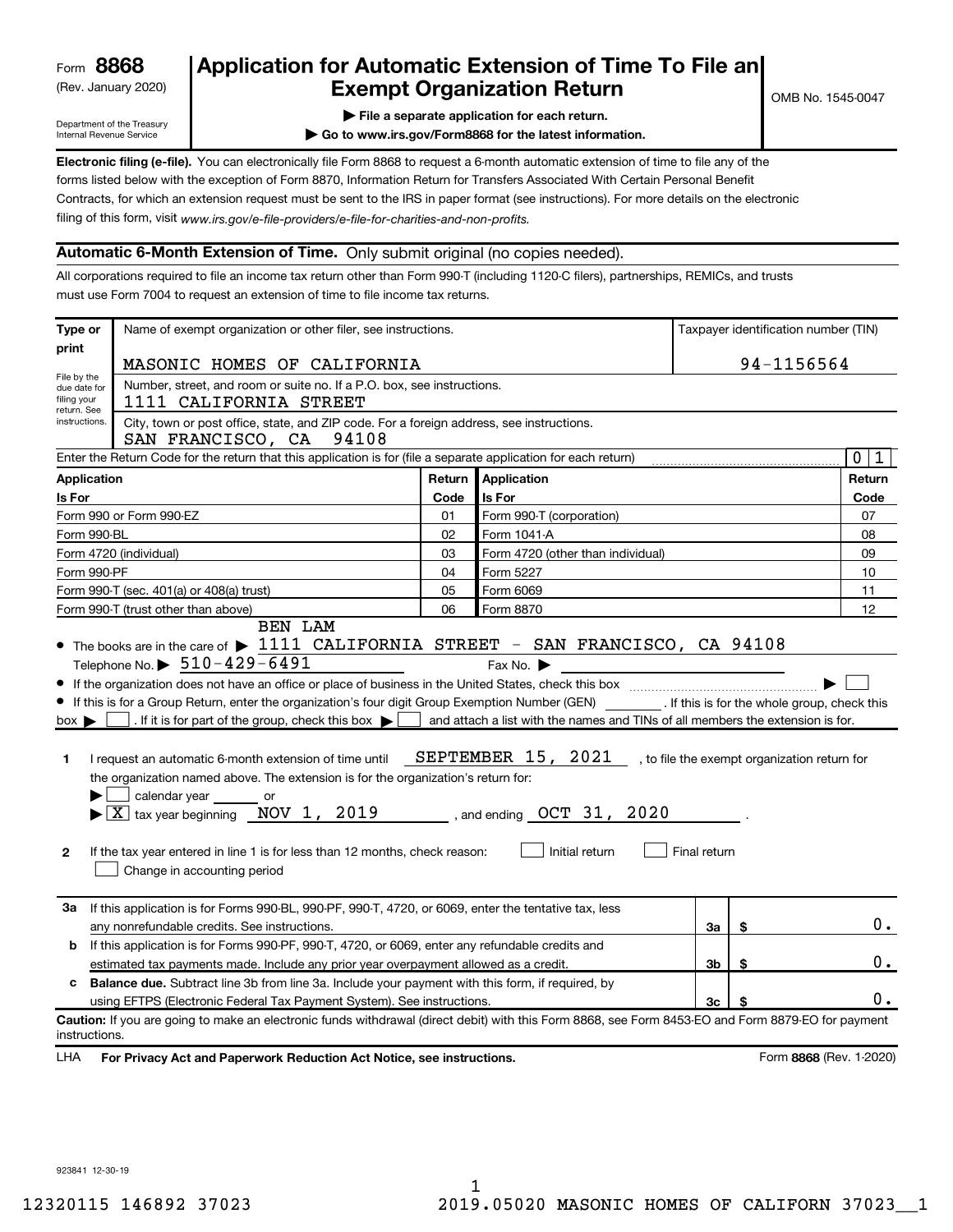| <b>PUBLIC DISCLOSURE COPY</b>                                                                                                                                                                                                                                                                                                                      |                                                                                                                         |                                                      |                                                     |          |                                                                  |  |  |  |  |  |
|----------------------------------------------------------------------------------------------------------------------------------------------------------------------------------------------------------------------------------------------------------------------------------------------------------------------------------------------------|-------------------------------------------------------------------------------------------------------------------------|------------------------------------------------------|-----------------------------------------------------|----------|------------------------------------------------------------------|--|--|--|--|--|
| EXTENDED TO SEPTEMBER 15, 2021                                                                                                                                                                                                                                                                                                                     |                                                                                                                         |                                                      |                                                     |          |                                                                  |  |  |  |  |  |
| <b>Exempt Organization Business Income Tax Return</b><br>Form 990-T                                                                                                                                                                                                                                                                                |                                                                                                                         |                                                      |                                                     |          | OMB No. 1545-0047                                                |  |  |  |  |  |
| (and proxy tax under section 6033(e))                                                                                                                                                                                                                                                                                                              |                                                                                                                         |                                                      |                                                     |          |                                                                  |  |  |  |  |  |
| For calendar year 2019 or other tax year beginning $\overline{\text{NOV}}$ 1, 2019 , and ending $\overline{\text{OCT}}$ 31, 2020                                                                                                                                                                                                                   |                                                                                                                         |                                                      |                                                     |          |                                                                  |  |  |  |  |  |
| Go to www.irs.gov/Form990T for instructions and the latest information.<br>Department of the Treasury                                                                                                                                                                                                                                              |                                                                                                                         |                                                      |                                                     |          | Open to Public Inspection for                                    |  |  |  |  |  |
| bo not enter SSN numbers on this form as it may be made public if your organization is a $501(c)(3)$ .<br>Internal Revenue Service                                                                                                                                                                                                                 |                                                                                                                         |                                                      |                                                     |          | 501(c)(3) Organizations Only<br>D Employer identification number |  |  |  |  |  |
| Name of organization (<br>Check box if<br>A<br>address changed                                                                                                                                                                                                                                                                                     |                                                                                                                         | Check box if name changed and see instructions.)     |                                                     |          | (Employees' trust, see<br>instructions.)                         |  |  |  |  |  |
|                                                                                                                                                                                                                                                                                                                                                    |                                                                                                                         |                                                      |                                                     |          | 94-1156564                                                       |  |  |  |  |  |
| MASONIC HOMES OF CALIFORNIA<br><b>B</b> Exempt under section<br>Print<br>$X \mid 501(c)$ (3<br>0ľ                                                                                                                                                                                                                                                  |                                                                                                                         |                                                      |                                                     |          | E Unrelated business activity code                               |  |  |  |  |  |
| Type<br>220(e)<br>408(e)                                                                                                                                                                                                                                                                                                                           | Number, street, and room or suite no. If a P.O. box, see instructions.<br>(See instructions.)<br>1111 CALIFORNIA STREET |                                                      |                                                     |          |                                                                  |  |  |  |  |  |
| 408A<br>530(a)<br>City or town, state or province, country, and ZIP or foreign postal code                                                                                                                                                                                                                                                         |                                                                                                                         |                                                      |                                                     |          |                                                                  |  |  |  |  |  |
| SAN FRANCISCO, CA 94108<br>529(a)                                                                                                                                                                                                                                                                                                                  |                                                                                                                         |                                                      |                                                     | 900099   |                                                                  |  |  |  |  |  |
| C Book value of all assets<br>F Group exemption number (See instructions.)<br>▶                                                                                                                                                                                                                                                                    |                                                                                                                         |                                                      |                                                     |          |                                                                  |  |  |  |  |  |
| $1,081,181,439$ .<br>$6$ Check organization type $\blacktriangleright$ $\boxed{X}$ 501(c) corporation                                                                                                                                                                                                                                              |                                                                                                                         | 501(c) trust                                         | $401(a)$ trust                                      |          | Other trust                                                      |  |  |  |  |  |
| $H$ Enter the number of the organization's unrelated trades or businesses. $\blacktriangleright$                                                                                                                                                                                                                                                   | $\mathbf{1}$                                                                                                            |                                                      | Describe the only (or first) unrelated              |          |                                                                  |  |  |  |  |  |
| trade or business here $\triangleright$ NONE                                                                                                                                                                                                                                                                                                       |                                                                                                                         | . If only one, complete Parts I-V. If more than one, |                                                     |          |                                                                  |  |  |  |  |  |
| describe the first in the blank space at the end of the previous sentence, complete Parts I and II, complete a Schedule M for each additional trade or                                                                                                                                                                                             |                                                                                                                         |                                                      |                                                     |          |                                                                  |  |  |  |  |  |
| business, then complete Parts III-V.                                                                                                                                                                                                                                                                                                               |                                                                                                                         |                                                      |                                                     |          |                                                                  |  |  |  |  |  |
|                                                                                                                                                                                                                                                                                                                                                    |                                                                                                                         |                                                      |                                                     | Yes      | $\boxed{\text{X}}$ No                                            |  |  |  |  |  |
| If "Yes," enter the name and identifying number of the parent corporation.                                                                                                                                                                                                                                                                         |                                                                                                                         |                                                      |                                                     |          |                                                                  |  |  |  |  |  |
| J The books are in care of $\triangleright$ JUN APRUEBO<br><b>Part I</b>   Unrelated Trade or Business Income                                                                                                                                                                                                                                      |                                                                                                                         |                                                      | Telephone number $\blacktriangleright$ 415-292-9155 |          |                                                                  |  |  |  |  |  |
|                                                                                                                                                                                                                                                                                                                                                    |                                                                                                                         | (A) Income                                           | (B) Expenses                                        |          | $(C)$ Net                                                        |  |  |  |  |  |
| <b>1a</b> Gross receipts or sales                                                                                                                                                                                                                                                                                                                  |                                                                                                                         |                                                      |                                                     |          |                                                                  |  |  |  |  |  |
| $\vert$ c Balance $\vert$<br><b>b</b> Less returns and allowances<br>2                                                                                                                                                                                                                                                                             | 1c<br>$\overline{2}$                                                                                                    |                                                      |                                                     |          |                                                                  |  |  |  |  |  |
| 3                                                                                                                                                                                                                                                                                                                                                  | 3                                                                                                                       |                                                      |                                                     |          |                                                                  |  |  |  |  |  |
|                                                                                                                                                                                                                                                                                                                                                    | 4a                                                                                                                      |                                                      |                                                     |          |                                                                  |  |  |  |  |  |
| Net gain (loss) (Form 4797, Part II, line 17) (attach Form 4797)<br>b                                                                                                                                                                                                                                                                              | 4 <sub>b</sub>                                                                                                          |                                                      |                                                     |          |                                                                  |  |  |  |  |  |
|                                                                                                                                                                                                                                                                                                                                                    | 4c                                                                                                                      |                                                      |                                                     |          |                                                                  |  |  |  |  |  |
| Income (loss) from a partnership or an S corporation (attach statement)<br>5                                                                                                                                                                                                                                                                       | 5                                                                                                                       |                                                      |                                                     |          |                                                                  |  |  |  |  |  |
| Rent income (Schedule C)<br>6                                                                                                                                                                                                                                                                                                                      | 6                                                                                                                       |                                                      |                                                     |          |                                                                  |  |  |  |  |  |
| Unrelated debt-financed income (Schedule E) [11] [2010] [2010] [2010] [2010] [2010] [2010] [2010] [2010] [2010<br>7                                                                                                                                                                                                                                | $\overline{7}$                                                                                                          |                                                      |                                                     |          |                                                                  |  |  |  |  |  |
| Interest, annuities, royalties, and rents from a controlled organization (Schedule F)<br>8                                                                                                                                                                                                                                                         | 8                                                                                                                       |                                                      |                                                     |          |                                                                  |  |  |  |  |  |
| Investment income of a section 501(c)(7), (9), or (17) organization (Schedule G)<br>9                                                                                                                                                                                                                                                              | 9                                                                                                                       |                                                      |                                                     |          |                                                                  |  |  |  |  |  |
| 10                                                                                                                                                                                                                                                                                                                                                 | 10                                                                                                                      |                                                      |                                                     |          |                                                                  |  |  |  |  |  |
| 11                                                                                                                                                                                                                                                                                                                                                 | 11                                                                                                                      |                                                      |                                                     |          |                                                                  |  |  |  |  |  |
| 12                                                                                                                                                                                                                                                                                                                                                 | 12                                                                                                                      |                                                      |                                                     |          |                                                                  |  |  |  |  |  |
| 13<br><b>Deductions Not Taken Elsewhere</b> (See instructions for limitations on deductions.)<br>Part II                                                                                                                                                                                                                                           | 13                                                                                                                      | 0.                                                   |                                                     |          |                                                                  |  |  |  |  |  |
| (Deductions must be directly connected with the unrelated business income.)                                                                                                                                                                                                                                                                        |                                                                                                                         |                                                      |                                                     |          |                                                                  |  |  |  |  |  |
| 14                                                                                                                                                                                                                                                                                                                                                 |                                                                                                                         |                                                      |                                                     | 14       |                                                                  |  |  |  |  |  |
| Salaries and wages information contains and contained a state of the state of the state of the state of the state of the state of the state of the state of the state of the state of the state of the state of the state of t<br>15                                                                                                               |                                                                                                                         |                                                      |                                                     | 15       |                                                                  |  |  |  |  |  |
| Repairs and maintenance <i>[1] [1] [1] [1] [1] [1] [1] [1] [1] [1]</i> [1] <b>[1]</b> [1] <b>[1]</b> [1] <b>[1] [1] [1] [1] [1] [1] [1] [1] [1] [1] [1] [1] [1] [1] [1] [1] [1] [1] [1] [1] [1] [1]</b><br>16                                                                                                                                      |                                                                                                                         |                                                      |                                                     | 16       |                                                                  |  |  |  |  |  |
| 17                                                                                                                                                                                                                                                                                                                                                 |                                                                                                                         |                                                      |                                                     | 17       |                                                                  |  |  |  |  |  |
| Interest (attach schedule) (see instructions) www.communically.communically.communically.communically.communically.communically.communically.communically.communically.communically.communically.communically.communically.com<br>18                                                                                                               |                                                                                                                         |                                                      |                                                     | 18       |                                                                  |  |  |  |  |  |
| Taxes and licenses <b>contractive and contract and contract and contract and contract and contract and contract and contract and contract and contract and contract and contract and contract and contract and contract and cont</b><br>19                                                                                                         |                                                                                                                         |                                                      |                                                     | 19       |                                                                  |  |  |  |  |  |
| 20                                                                                                                                                                                                                                                                                                                                                 |                                                                                                                         | 20                                                   |                                                     |          |                                                                  |  |  |  |  |  |
| Less depreciation claimed on Schedule A and elsewhere on return [1] [214]<br>21                                                                                                                                                                                                                                                                    |                                                                                                                         |                                                      |                                                     | 21b      |                                                                  |  |  |  |  |  |
| 22                                                                                                                                                                                                                                                                                                                                                 |                                                                                                                         |                                                      |                                                     | 22       |                                                                  |  |  |  |  |  |
| 23                                                                                                                                                                                                                                                                                                                                                 |                                                                                                                         |                                                      |                                                     | 23       |                                                                  |  |  |  |  |  |
| Employee benefit programs manufactured contains and contained a state of the contact of the contact of the contact of the contact of the contact of the contact of the contact of the contact of the contact of the contact of<br>24                                                                                                               |                                                                                                                         |                                                      |                                                     | 24       |                                                                  |  |  |  |  |  |
| 25                                                                                                                                                                                                                                                                                                                                                 | 25                                                                                                                      |                                                      |                                                     |          |                                                                  |  |  |  |  |  |
| Excess readership costs (Schedule J) <b>Marting Container Container Container Container Container Container Container</b><br>26<br>26                                                                                                                                                                                                              |                                                                                                                         |                                                      |                                                     |          |                                                                  |  |  |  |  |  |
| 27                                                                                                                                                                                                                                                                                                                                                 |                                                                                                                         |                                                      |                                                     | 27       | 0.                                                               |  |  |  |  |  |
| Total deductions. Add lines 14 through 27 [11] manufactures and the contract of the state of the contract of the contract of the contract of the contract of the contract of the contract of the contract of the contract of t<br>28<br>Unrelated business taxable income before net operating loss deduction. Subtract line 28 from line 13<br>29 |                                                                                                                         |                                                      |                                                     | 28<br>29 | 0.                                                               |  |  |  |  |  |
| Deduction for net operating loss arising in tax years beginning on or after January 1, 2018<br>30                                                                                                                                                                                                                                                  |                                                                                                                         |                                                      |                                                     |          |                                                                  |  |  |  |  |  |
| (see instructions) www.communications.com/interventions.com/interventions.com/interventions.com/interventions.                                                                                                                                                                                                                                     |                                                                                                                         |                                                      |                                                     | 30       | 0.                                                               |  |  |  |  |  |
| 31                                                                                                                                                                                                                                                                                                                                                 |                                                                                                                         |                                                      |                                                     | 31       | 0.                                                               |  |  |  |  |  |
| 923701 01-27-20 LHA For Paperwork Reduction Act Notice, see instructions.                                                                                                                                                                                                                                                                          |                                                                                                                         |                                                      |                                                     |          | Form 990-T (2019)                                                |  |  |  |  |  |

17340819 146892 37023 2019.06010 MASONIC HOMES OF CALIFORN 37023\_\_1

53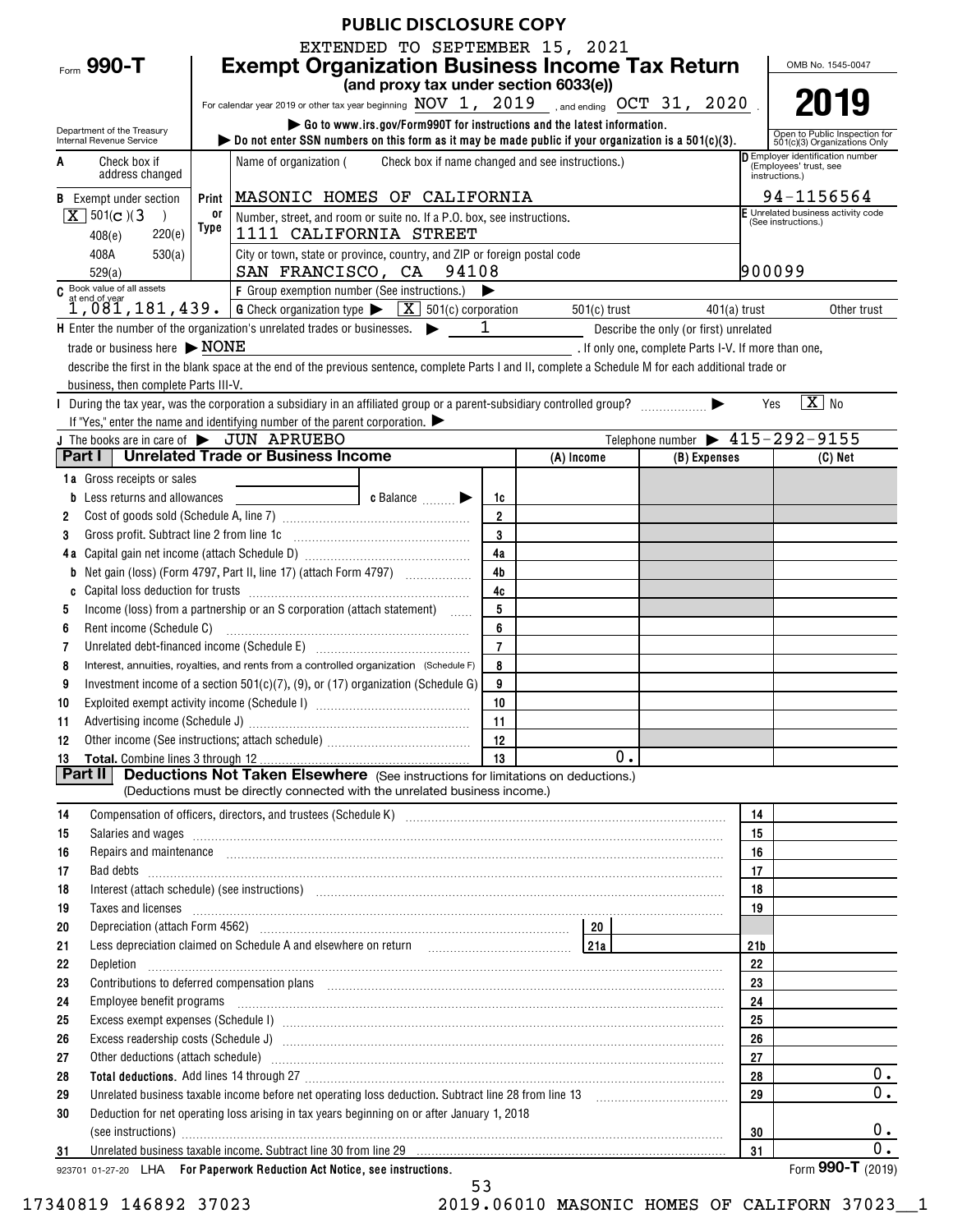### Form 990-T (2019) **MASUNIC HUMES OF CALIFUKNIA** 94-II)6)5)64 Page MASONIC HOMES OF CALIFORNIA

|                 |      | Part III   Total Unrelated Business Taxable Income                                                                                                                                                                                                                                                                                                                            |            |                        |            |                                                         |
|-----------------|------|-------------------------------------------------------------------------------------------------------------------------------------------------------------------------------------------------------------------------------------------------------------------------------------------------------------------------------------------------------------------------------|------------|------------------------|------------|---------------------------------------------------------|
| 32              |      |                                                                                                                                                                                                                                                                                                                                                                               |            |                        | 32         | 0.                                                      |
| 33              |      | Amounts paid for disallowed fringes<br>$\begin{bmatrix} \begin{bmatrix} 0 & 0 & 0 \\ 0 & 0 & 0 \\ 0 & 0 & 0 \\ 0 & 0 & 0 \\ 0 & 0 & 0 \\ 0 & 0 & 0 \\ 0 & 0 & 0 \\ 0 & 0 & 0 & 0 \\ 0 & 0 & 0 & 0 \\ 0 & 0 & 0 & 0 \\ 0 & 0 & 0 & 0 & 0 \\ 0 & 0 & 0 & 0 & 0 \\ 0 & 0 & 0 & 0 & 0 \\ 0 & 0 & 0 & 0 & 0 & 0 \\ 0 & 0 & 0 & 0 & 0 & 0 \\ 0 & 0 & 0 & 0 & 0 & 0 \\ 0 & 0 & 0 & $ |            |                        | 33         |                                                         |
| 34              |      |                                                                                                                                                                                                                                                                                                                                                                               |            |                        | 34         | 0.                                                      |
| 35              |      | Total unrelated business taxable income before pre-2018 NOLs and specific deduction. Subtract line 34 from the sum of lines 32 and 33                                                                                                                                                                                                                                         |            |                        | 35         |                                                         |
| 36              |      |                                                                                                                                                                                                                                                                                                                                                                               |            |                        | 36         |                                                         |
| 37              |      |                                                                                                                                                                                                                                                                                                                                                                               |            |                        | 37         |                                                         |
| 38              |      | Specific deduction (Generally \$1,000, but see line 38 instructions for exceptions)                                                                                                                                                                                                                                                                                           |            |                        | 38         | 1,000.                                                  |
| 39              |      | Unrelated business taxable income. Subtract line 38 from line 37. If line 38 is greater than line 37,                                                                                                                                                                                                                                                                         |            |                        |            |                                                         |
|                 |      | enter the smaller of zero or line 37                                                                                                                                                                                                                                                                                                                                          |            |                        | 39         | $0$ .                                                   |
|                 |      | <b>Part IV   Tax Computation</b>                                                                                                                                                                                                                                                                                                                                              |            |                        |            |                                                         |
| 40              |      |                                                                                                                                                                                                                                                                                                                                                                               |            | ▶                      | 40         | $0$ .                                                   |
| 41              |      | Trusts Taxable at Trust Rates. See instructions for tax computation. Income tax on the amount on line 39 from:                                                                                                                                                                                                                                                                |            |                        |            |                                                         |
|                 |      | Tax rate schedule or                                                                                                                                                                                                                                                                                                                                                          |            |                        | 41         |                                                         |
| 42              |      | Proxy tax. See instructions <i>material content content and all the set of the set of the set of the set of the set of the set of the set of the set of the set of the set of the set of the set of the set of the set of the se</i>                                                                                                                                          |            |                        | 42         |                                                         |
| 43              |      | Alternative minimum tax (trusts only) manufactured and an according term of the state of the state of the state of the state of the state of the state of the state of the state of the state of the state of the state of the                                                                                                                                                |            |                        | 43         |                                                         |
| 44              |      | Tax on Noncompliant Facility Income. See instructions [11] The manufacture in the contract of Noncompliant Facility Income. See instructions [11] The manufacture in the set of Noncompliant Facility Income See instructions                                                                                                                                                 |            |                        | 44         |                                                         |
| 45              |      |                                                                                                                                                                                                                                                                                                                                                                               |            |                        | 45         | $0$ .                                                   |
| Part V          |      | <b>Tax and Payments</b>                                                                                                                                                                                                                                                                                                                                                       |            |                        |            |                                                         |
|                 |      | 46a Foreign tax credit (corporations attach Form 1118; trusts attach Form 1116)                                                                                                                                                                                                                                                                                               | 46a        |                        |            |                                                         |
| b               |      | Other credits (see instructions) www.communically.communically.communically                                                                                                                                                                                                                                                                                                   | 46b        |                        |            |                                                         |
| c               |      | General business credit. Attach Form 3800                                                                                                                                                                                                                                                                                                                                     | 46c        |                        |            |                                                         |
| d               |      |                                                                                                                                                                                                                                                                                                                                                                               |            |                        |            |                                                         |
| e               |      |                                                                                                                                                                                                                                                                                                                                                                               |            |                        | 46e        |                                                         |
| 47              |      | Subtract line 46e from line 45 <b>manually constant and the formula</b> construction of the state of the state of the state of the state of the state of the state of the state of the state of the state of the state of the state                                                                                                                                           |            |                        | 47         | 0.                                                      |
| 48              |      | Other taxes. Check if from: Form 4255 Form 8611 Form 8697 Steve 866 Other (attach schedule)                                                                                                                                                                                                                                                                                   |            |                        | 48         |                                                         |
| 49              |      |                                                                                                                                                                                                                                                                                                                                                                               |            |                        | 49         | $0$ .<br>$0$ .                                          |
| 50              |      |                                                                                                                                                                                                                                                                                                                                                                               |            |                        | 50         |                                                         |
|                 |      |                                                                                                                                                                                                                                                                                                                                                                               | 51a        |                        |            |                                                         |
|                 |      |                                                                                                                                                                                                                                                                                                                                                                               | 51b        |                        |            |                                                         |
|                 |      | d Foreign organizations: Tax paid or withheld at source (see instructions) [                                                                                                                                                                                                                                                                                                  | 51c<br>51d |                        |            |                                                         |
|                 |      |                                                                                                                                                                                                                                                                                                                                                                               | 51e        |                        |            |                                                         |
| f               |      | Credit for small employer health insurance premiums (attach Form 8941) [11, 12, 13, 13, 13, 13, 13, 13, 13, 13                                                                                                                                                                                                                                                                | 51f        |                        |            |                                                         |
|                 |      | g Other credits, adjustments, and payments:<br>Form 2439                                                                                                                                                                                                                                                                                                                      |            |                        |            |                                                         |
|                 |      | Total $\blacktriangleright$<br>Form 4136<br>Other Committee Committee Committee Committee Committee Committee Committee Committee Committee Committee Comm                                                                                                                                                                                                                    | 51q        |                        |            |                                                         |
| 52              |      |                                                                                                                                                                                                                                                                                                                                                                               |            |                        | 52         |                                                         |
|                 |      | Estimated tax penalty (see instructions). Check if Form 2220 is attached $\blacktriangleright$                                                                                                                                                                                                                                                                                |            |                        | 53         |                                                         |
| 54              |      | Tax due. If line 52 is less than the total of lines 49, 50, and 53, enter amount owed                                                                                                                                                                                                                                                                                         |            |                        | 54         |                                                         |
| 55              |      |                                                                                                                                                                                                                                                                                                                                                                               |            |                        | 55         |                                                         |
| 56              |      | Enter the amount of line 55 you want: Credited to 2020 estimated tax                                                                                                                                                                                                                                                                                                          |            | Refunded               | 56         |                                                         |
| Part VI         |      | <b>Statements Regarding Certain Activities and Other Information</b> (see instructions)                                                                                                                                                                                                                                                                                       |            |                        |            |                                                         |
| 57              |      | At any time during the 2019 calendar year, did the organization have an interest in or a signature or other authority                                                                                                                                                                                                                                                         |            |                        |            | Yes<br>No                                               |
|                 |      | over a financial account (bank, securities, or other) in a foreign country? If "Yes," the organization may have to file                                                                                                                                                                                                                                                       |            |                        |            |                                                         |
|                 |      | FinCEN Form 114, Report of Foreign Bank and Financial Accounts. If "Yes," enter the name of the foreign country                                                                                                                                                                                                                                                               |            |                        |            |                                                         |
|                 | here |                                                                                                                                                                                                                                                                                                                                                                               |            |                        |            | х                                                       |
| 58              |      | During the tax year, did the organization receive a distribution from, or was it the grantor of, or transferor to, a foreign trust?                                                                                                                                                                                                                                           |            |                        |            | X                                                       |
|                 |      | If "Yes," see instructions for other forms the organization may have to file.                                                                                                                                                                                                                                                                                                 |            |                        |            |                                                         |
| 59              |      | Enter the amount of tax-exempt interest received or accrued during the tax year $\triangleright$ \$                                                                                                                                                                                                                                                                           |            |                        |            |                                                         |
| Sign            |      | Under penalties of perjury, I declare that I have examined this return, including accompanying schedules and statements, and to the best of my knowledge and belief, it is true,<br>correct, and complete. Declaration of preparer (other than taxpayer) is based on all information of which preparer has any knowledge.                                                     |            |                        |            |                                                         |
| Here            |      |                                                                                                                                                                                                                                                                                                                                                                               |            |                        |            | May the IRS discuss this return with                    |
|                 |      | <b>PUBLIC DISCLOSURE COPY</b><br>Signature of officer<br>CFO<br>Title<br>Date                                                                                                                                                                                                                                                                                                 |            |                        |            | the preparer shown below (see<br>instructions)? $X$ Yes |
|                 |      |                                                                                                                                                                                                                                                                                                                                                                               |            |                        |            | No                                                      |
|                 |      | Print/Type preparer's name<br>Preparer's signature<br>Date                                                                                                                                                                                                                                                                                                                    |            | Check<br>self-employed | PTIN<br>if |                                                         |
| Paid            |      | TRACY S. PAGLIA<br>TRACY S. PAGLIA                                                                                                                                                                                                                                                                                                                                            | 08/19/21   |                        |            | P00366884                                               |
| Preparer        |      |                                                                                                                                                                                                                                                                                                                                                                               | 91-0189318 |                        |            |                                                         |
| <b>Use Only</b> |      | Firm's name MOSS ADAMS LLP<br>101 SECOND STREET<br>SUITE 900                                                                                                                                                                                                                                                                                                                  |            | Firm's EIN             |            |                                                         |
|                 |      | SAN FRANCISCO, CA 94105<br>Firm's address                                                                                                                                                                                                                                                                                                                                     |            |                        |            | Phone no. 415-956-1500                                  |
| 923711 01-27-20 |      |                                                                                                                                                                                                                                                                                                                                                                               |            |                        |            | Form 990-T (2019)                                       |
|                 |      | 54                                                                                                                                                                                                                                                                                                                                                                            |            |                        |            |                                                         |

17340819 146892 37023 2019.06010 MASONIC HOMES OF CALIFORN 37023\_\_1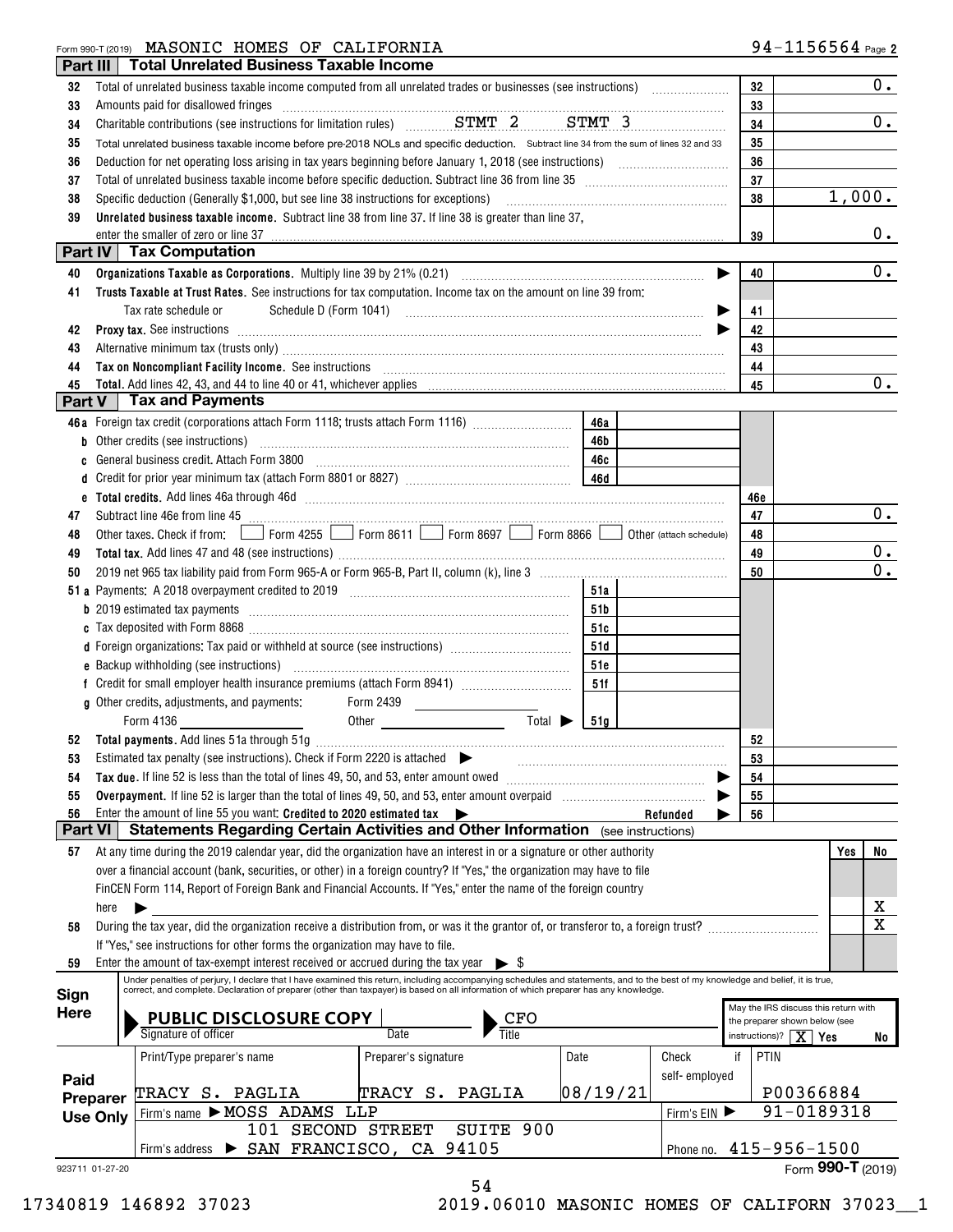### <code>Form</code> 990-T (2019) <code>MASONIC HOMES OF CALIFORNIA</code>  $94-1156564$   $_{\text{Page}}$

| Schedule A - Cost of Goods Sold. Enter method of inventory valuation                                                      |                 |                                                                                                                                                     |   | $\triangleright$ N/A                                  |    |                                                                                  |                                           |                                                                           |       |
|---------------------------------------------------------------------------------------------------------------------------|-----------------|-----------------------------------------------------------------------------------------------------------------------------------------------------|---|-------------------------------------------------------|----|----------------------------------------------------------------------------------|-------------------------------------------|---------------------------------------------------------------------------|-------|
| Inventory at beginning of year<br>1.                                                                                      | 1               |                                                                                                                                                     |   |                                                       |    |                                                                                  | 6                                         |                                                                           |       |
| 2                                                                                                                         | $\overline{2}$  |                                                                                                                                                     |   | 7 Cost of goods sold. Subtract line 6                 |    |                                                                                  |                                           |                                                                           |       |
| 3                                                                                                                         | 3               |                                                                                                                                                     |   | from line 5. Enter here and in Part I,                |    |                                                                                  |                                           |                                                                           |       |
| 4a Additional section 263A costs                                                                                          |                 |                                                                                                                                                     |   |                                                       |    |                                                                                  | $\overline{7}$                            |                                                                           |       |
|                                                                                                                           | 4a              |                                                                                                                                                     | 8 | Do the rules of section 263A (with respect to         |    |                                                                                  |                                           | Yes                                                                       | No    |
| <b>b</b> Other costs (attach schedule)                                                                                    | 4 <sub>b</sub>  |                                                                                                                                                     |   | property produced or acquired for resale) apply to    |    |                                                                                  |                                           |                                                                           |       |
| 5 Total. Add lines 1 through 4b                                                                                           | $5\overline{5}$ |                                                                                                                                                     |   |                                                       |    |                                                                                  |                                           |                                                                           |       |
| (see instructions)                                                                                                        |                 |                                                                                                                                                     |   |                                                       |    |                                                                                  |                                           |                                                                           |       |
| 1. Description of property                                                                                                |                 |                                                                                                                                                     |   |                                                       |    |                                                                                  |                                           |                                                                           |       |
| (1)                                                                                                                       |                 |                                                                                                                                                     |   |                                                       |    |                                                                                  |                                           |                                                                           |       |
| (2)                                                                                                                       |                 |                                                                                                                                                     |   |                                                       |    |                                                                                  |                                           |                                                                           |       |
| (3)                                                                                                                       |                 |                                                                                                                                                     |   |                                                       |    |                                                                                  |                                           |                                                                           |       |
| (4)                                                                                                                       |                 |                                                                                                                                                     |   |                                                       |    |                                                                                  |                                           |                                                                           |       |
|                                                                                                                           | 2.              | Rent received or accrued                                                                                                                            |   |                                                       |    |                                                                                  |                                           |                                                                           |       |
| (a) From personal property (if the percentage of<br>rent for personal property is more than<br>10% but not more than 50%) |                 | (b) From real and personal property (if the percentage<br>of rent for personal property exceeds 50% or if<br>the rent is based on profit or income) |   | 3(a) Deductions directly connected with the income in |    | columns 2(a) and 2(b) (attach schedule)                                          |                                           |                                                                           |       |
| (1)                                                                                                                       |                 |                                                                                                                                                     |   |                                                       |    |                                                                                  |                                           |                                                                           |       |
| (2)                                                                                                                       |                 |                                                                                                                                                     |   |                                                       |    |                                                                                  |                                           |                                                                           |       |
| (3)                                                                                                                       |                 |                                                                                                                                                     |   |                                                       |    |                                                                                  |                                           |                                                                           |       |
| (4)                                                                                                                       |                 |                                                                                                                                                     |   |                                                       |    |                                                                                  |                                           |                                                                           |       |
| Total                                                                                                                     | 0.              | Total                                                                                                                                               |   |                                                       | 0. |                                                                                  |                                           |                                                                           |       |
| (c) Total income. Add totals of columns 2(a) and 2(b). Enter<br>here and on page 1, Part I, line 6, column (A)            |                 |                                                                                                                                                     |   |                                                       | Ο. | (b) Total deductions.<br>Enter here and on page 1,<br>Part I, line 6, column (B) |                                           |                                                                           | $0$ . |
| <b>Schedule E - Unrelated Debt-Financed Income</b> (see instructions)                                                     |                 |                                                                                                                                                     |   |                                                       |    |                                                                                  |                                           |                                                                           |       |
|                                                                                                                           |                 |                                                                                                                                                     |   | 2. Gross income from                                  |    | 3. Deductions directly connected with or allocable<br>to debt-financed property  |                                           |                                                                           |       |
| 1. Description of debt-financed property                                                                                  |                 |                                                                                                                                                     |   | or allocable to debt-<br>financed property            |    | (a) Straight line depreciation<br>(attach schedule)                              | (b) Other deductions<br>(attach schedule) |                                                                           |       |
| (1)                                                                                                                       |                 |                                                                                                                                                     |   |                                                       |    |                                                                                  |                                           |                                                                           |       |
| (2)                                                                                                                       |                 |                                                                                                                                                     |   |                                                       |    |                                                                                  |                                           |                                                                           |       |
| (3)                                                                                                                       |                 |                                                                                                                                                     |   |                                                       |    |                                                                                  |                                           |                                                                           |       |
| (4)                                                                                                                       |                 |                                                                                                                                                     |   |                                                       |    |                                                                                  |                                           |                                                                           |       |
| 4. Amount of average acquisition<br>debt on or allocable to debt-financed<br>property (attach schedule)                   |                 | 5. Average adjusted basis<br>of or allocable to<br>debt-financed property<br>(attach schedule)                                                      |   | 6. Column 4 divided<br>by column 5                    |    | 7. Gross income<br>reportable (column<br>2 x column 6)                           |                                           | 8. Allocable deductions<br>(column 6 x total of columns<br>3(a) and 3(b)) |       |
| (1)                                                                                                                       |                 |                                                                                                                                                     |   | $\%$                                                  |    |                                                                                  |                                           |                                                                           |       |
| (2)                                                                                                                       |                 |                                                                                                                                                     |   | $\%$                                                  |    |                                                                                  |                                           |                                                                           |       |
| (3)                                                                                                                       |                 |                                                                                                                                                     |   | $\%$                                                  |    |                                                                                  |                                           |                                                                           |       |
| (4)                                                                                                                       |                 |                                                                                                                                                     |   | %                                                     |    |                                                                                  |                                           |                                                                           |       |
|                                                                                                                           |                 |                                                                                                                                                     |   |                                                       |    | Enter here and on page 1,<br>Part I, line 7, column (A).                         |                                           | Enter here and on page 1,<br>Part I, line 7, column (B).                  |       |
| Totals                                                                                                                    |                 |                                                                                                                                                     |   |                                                       |    | 0.                                                                               |                                           |                                                                           | $0$ . |
|                                                                                                                           |                 |                                                                                                                                                     |   |                                                       |    |                                                                                  |                                           |                                                                           | 0.    |
|                                                                                                                           |                 |                                                                                                                                                     |   |                                                       |    |                                                                                  |                                           | L <sub>orm</sub> 000.T/9010                                               |       |

**990-T**  Form (2019)

923721 01-27-20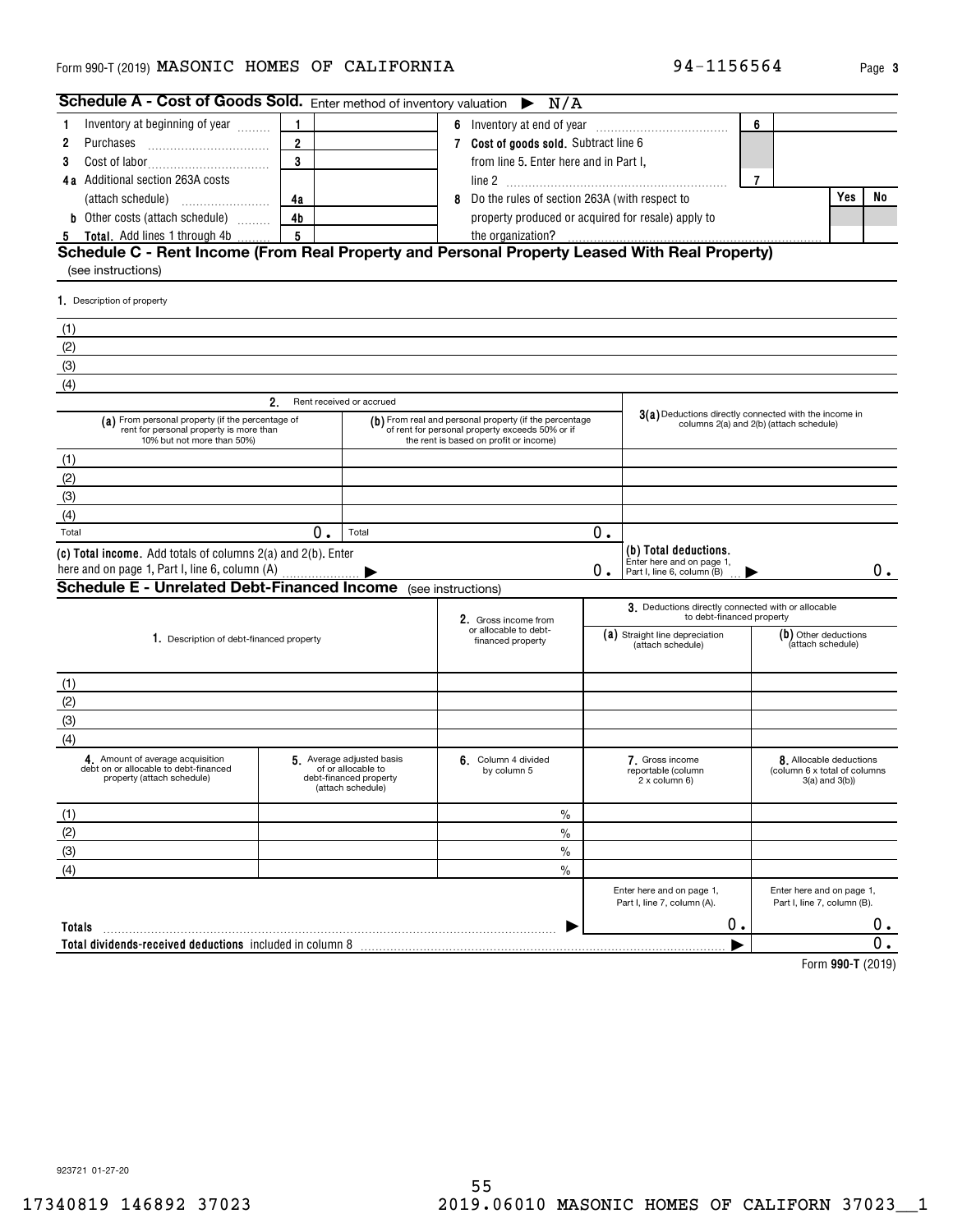| Form 990-T (2019) MASONIC HOMES OF CALIFORNIA                                                          |                                                            |                                                                                                                    |                                                            |                                |                                                          |                                                                                                                                       |                                                                                   |              | 94-1156564                                                                                |                    | Page 4                                                                                       |
|--------------------------------------------------------------------------------------------------------|------------------------------------------------------------|--------------------------------------------------------------------------------------------------------------------|------------------------------------------------------------|--------------------------------|----------------------------------------------------------|---------------------------------------------------------------------------------------------------------------------------------------|-----------------------------------------------------------------------------------|--------------|-------------------------------------------------------------------------------------------|--------------------|----------------------------------------------------------------------------------------------|
| Schedule F - Interest, Annuities, Royalties, and Rents From Controlled Organizations                   |                                                            |                                                                                                                    |                                                            |                                |                                                          |                                                                                                                                       |                                                                                   |              |                                                                                           | (see instructions) |                                                                                              |
|                                                                                                        |                                                            |                                                                                                                    |                                                            |                                | <b>Exempt Controlled Organizations</b>                   |                                                                                                                                       |                                                                                   |              |                                                                                           |                    |                                                                                              |
| 1. Name of controlled organization                                                                     | 2. Employer<br>identification<br>number                    |                                                                                                                    |                                                            |                                | 3. Net unrelated income<br>(loss) (see instructions)     |                                                                                                                                       | 4. Total of specified<br>payments made                                            |              | 5. Part of column 4 that is<br>included in the controlling<br>organization's gross income |                    | 6. Deductions directly<br>connected with income<br>in column 5                               |
| (1)                                                                                                    |                                                            |                                                                                                                    |                                                            |                                |                                                          |                                                                                                                                       |                                                                                   |              |                                                                                           |                    |                                                                                              |
| (2)                                                                                                    |                                                            |                                                                                                                    |                                                            |                                |                                                          |                                                                                                                                       |                                                                                   |              |                                                                                           |                    |                                                                                              |
| (3)                                                                                                    |                                                            |                                                                                                                    |                                                            |                                |                                                          |                                                                                                                                       |                                                                                   |              |                                                                                           |                    |                                                                                              |
| (4)                                                                                                    |                                                            |                                                                                                                    |                                                            |                                |                                                          |                                                                                                                                       |                                                                                   |              |                                                                                           |                    |                                                                                              |
| Nonexempt Controlled Organizations                                                                     |                                                            |                                                                                                                    |                                                            |                                |                                                          |                                                                                                                                       |                                                                                   |              |                                                                                           |                    |                                                                                              |
| 7. Taxable Income                                                                                      |                                                            | 8 Net unrelated income (loss)<br>(see instructions)                                                                |                                                            |                                | 9. Total of specified payments<br>made                   |                                                                                                                                       | 10. Part of column 9 that is included<br>in the controlling organization's        | gross income |                                                                                           |                    | 11. Deductions directly connected<br>with income in column 10                                |
| (1)                                                                                                    |                                                            |                                                                                                                    |                                                            |                                |                                                          |                                                                                                                                       |                                                                                   |              |                                                                                           |                    |                                                                                              |
| (2)                                                                                                    |                                                            |                                                                                                                    |                                                            |                                |                                                          |                                                                                                                                       |                                                                                   |              |                                                                                           |                    |                                                                                              |
| (3)                                                                                                    |                                                            |                                                                                                                    |                                                            |                                |                                                          |                                                                                                                                       |                                                                                   |              |                                                                                           |                    |                                                                                              |
| (4)                                                                                                    |                                                            |                                                                                                                    |                                                            |                                |                                                          |                                                                                                                                       |                                                                                   |              |                                                                                           |                    |                                                                                              |
|                                                                                                        |                                                            |                                                                                                                    |                                                            |                                |                                                          |                                                                                                                                       |                                                                                   |              |                                                                                           |                    |                                                                                              |
|                                                                                                        |                                                            |                                                                                                                    |                                                            |                                |                                                          |                                                                                                                                       | Add columns 5 and 10.<br>Enter here and on page 1, Part I,<br>line 8, column (A). |              |                                                                                           |                    | Add columns 6 and 11.<br>Enter here and on page 1, Part I,<br>line 8, column (B).            |
|                                                                                                        |                                                            |                                                                                                                    |                                                            |                                |                                                          |                                                                                                                                       |                                                                                   |              | Ο.                                                                                        |                    | 0.                                                                                           |
| Schedule G - Investment Income of a Section 501(c)(7), (9), or (17) Organization<br>(see instructions) |                                                            |                                                                                                                    |                                                            |                                |                                                          |                                                                                                                                       |                                                                                   |              |                                                                                           |                    |                                                                                              |
|                                                                                                        | 1. Description of income                                   |                                                                                                                    |                                                            |                                | 2. Amount of income                                      |                                                                                                                                       | 3. Deductions<br>directly connected<br>(attach schedule)                          |              | 4. Set-asides                                                                             | (attach schedule)  | 5. Total deductions<br>and set-asides<br>(col. 3 plus col. 4)                                |
| (1)                                                                                                    |                                                            |                                                                                                                    |                                                            |                                |                                                          |                                                                                                                                       |                                                                                   |              |                                                                                           |                    |                                                                                              |
| (2)                                                                                                    |                                                            |                                                                                                                    |                                                            |                                |                                                          |                                                                                                                                       |                                                                                   |              |                                                                                           |                    |                                                                                              |
| (3)                                                                                                    |                                                            |                                                                                                                    |                                                            |                                |                                                          |                                                                                                                                       |                                                                                   |              |                                                                                           |                    |                                                                                              |
| (4)                                                                                                    |                                                            |                                                                                                                    |                                                            |                                |                                                          |                                                                                                                                       |                                                                                   |              |                                                                                           |                    |                                                                                              |
|                                                                                                        |                                                            |                                                                                                                    |                                                            |                                | Enter here and on page 1,<br>Part I, line 9, column (A). |                                                                                                                                       |                                                                                   |              |                                                                                           |                    | Enter here and on page 1,<br>Part I, line 9, column (B).                                     |
| Totals                                                                                                 |                                                            |                                                                                                                    |                                                            | ▶                              |                                                          | 0.                                                                                                                                    |                                                                                   |              |                                                                                           |                    | 0.                                                                                           |
| Schedule I - Exploited Exempt Activity Income, Other Than Advertising Income<br>(see instructions)     |                                                            |                                                                                                                    |                                                            |                                |                                                          |                                                                                                                                       |                                                                                   |              |                                                                                           |                    |                                                                                              |
| 1. Description of<br>exploited activity                                                                | unrelated business<br>trade or business                    | 3. Expenses<br>2. Gross<br>directly connected<br>with production<br>income from<br>of unrelated<br>business income |                                                            |                                |                                                          | 4. Net income (loss)<br>from unrelated trade or<br>business (column 2<br>minus column 3). If a<br>gain, compute cols. 5<br>through 7. | 5. Gross income<br>from activity that<br>is not unrelated<br>business income      |              | 6. Expenses<br>attributable to<br>column 5                                                |                    | 7. Excess exempt<br>expenses (column<br>6 minus column 5,<br>but not more than<br>column 4). |
| (1)                                                                                                    |                                                            |                                                                                                                    |                                                            |                                |                                                          |                                                                                                                                       |                                                                                   |              |                                                                                           |                    |                                                                                              |
| (2)                                                                                                    |                                                            |                                                                                                                    |                                                            |                                |                                                          |                                                                                                                                       |                                                                                   |              |                                                                                           |                    |                                                                                              |
| (3)                                                                                                    |                                                            |                                                                                                                    |                                                            |                                |                                                          |                                                                                                                                       |                                                                                   |              |                                                                                           |                    |                                                                                              |
| (4)                                                                                                    |                                                            |                                                                                                                    |                                                            |                                |                                                          |                                                                                                                                       |                                                                                   |              |                                                                                           |                    |                                                                                              |
|                                                                                                        | Enter here and on<br>page 1, Part I,<br>line 10, col. (A). | $0$ .                                                                                                              | Enter here and on<br>page 1, Part I,<br>line 10, col. (B). |                                |                                                          |                                                                                                                                       |                                                                                   |              |                                                                                           |                    | Enter here and<br>on page 1,<br>Part II, line 25.                                            |
| Totals<br>▶<br><b>Schedule J - Advertising Income</b>                                                  |                                                            |                                                                                                                    | (see instructions)                                         | 0.                             |                                                          |                                                                                                                                       |                                                                                   |              |                                                                                           |                    | $0_{.}$                                                                                      |
| Income From Periodicals Reported on a Consolidated Basis<br>Part I                                     |                                                            |                                                                                                                    |                                                            |                                |                                                          |                                                                                                                                       |                                                                                   |              |                                                                                           |                    |                                                                                              |
|                                                                                                        |                                                            |                                                                                                                    |                                                            |                                |                                                          |                                                                                                                                       |                                                                                   |              |                                                                                           |                    |                                                                                              |
| 1. Name of periodical                                                                                  |                                                            | 2. Gross<br>advertising<br>income                                                                                  |                                                            | 3. Direct<br>advertising costs | col. 3). If a gain, compute                              | 4. Advertising gain<br>or (loss) (col. 2 minus<br>cols. 5 through 7.                                                                  | 5. Circulation<br>income                                                          |              | 6. Readership<br>costs                                                                    |                    | 7. Excess readership<br>costs (column 6 minus<br>column 5, but not more<br>than column 4).   |
| (1)                                                                                                    |                                                            |                                                                                                                    |                                                            |                                |                                                          |                                                                                                                                       |                                                                                   |              |                                                                                           |                    |                                                                                              |
| (2)                                                                                                    |                                                            |                                                                                                                    |                                                            |                                |                                                          |                                                                                                                                       |                                                                                   |              |                                                                                           |                    |                                                                                              |
| (3)                                                                                                    |                                                            |                                                                                                                    |                                                            |                                |                                                          |                                                                                                                                       |                                                                                   |              |                                                                                           |                    |                                                                                              |
| (4)                                                                                                    |                                                            |                                                                                                                    |                                                            |                                |                                                          |                                                                                                                                       |                                                                                   |              |                                                                                           |                    |                                                                                              |
|                                                                                                        |                                                            |                                                                                                                    |                                                            |                                |                                                          |                                                                                                                                       |                                                                                   |              |                                                                                           |                    |                                                                                              |

Form (2019) **990-T**

923731 01-27-20

**Totals** (carry to Part II, line (5))

 $\blacktriangleright$ 

0. 0. 0.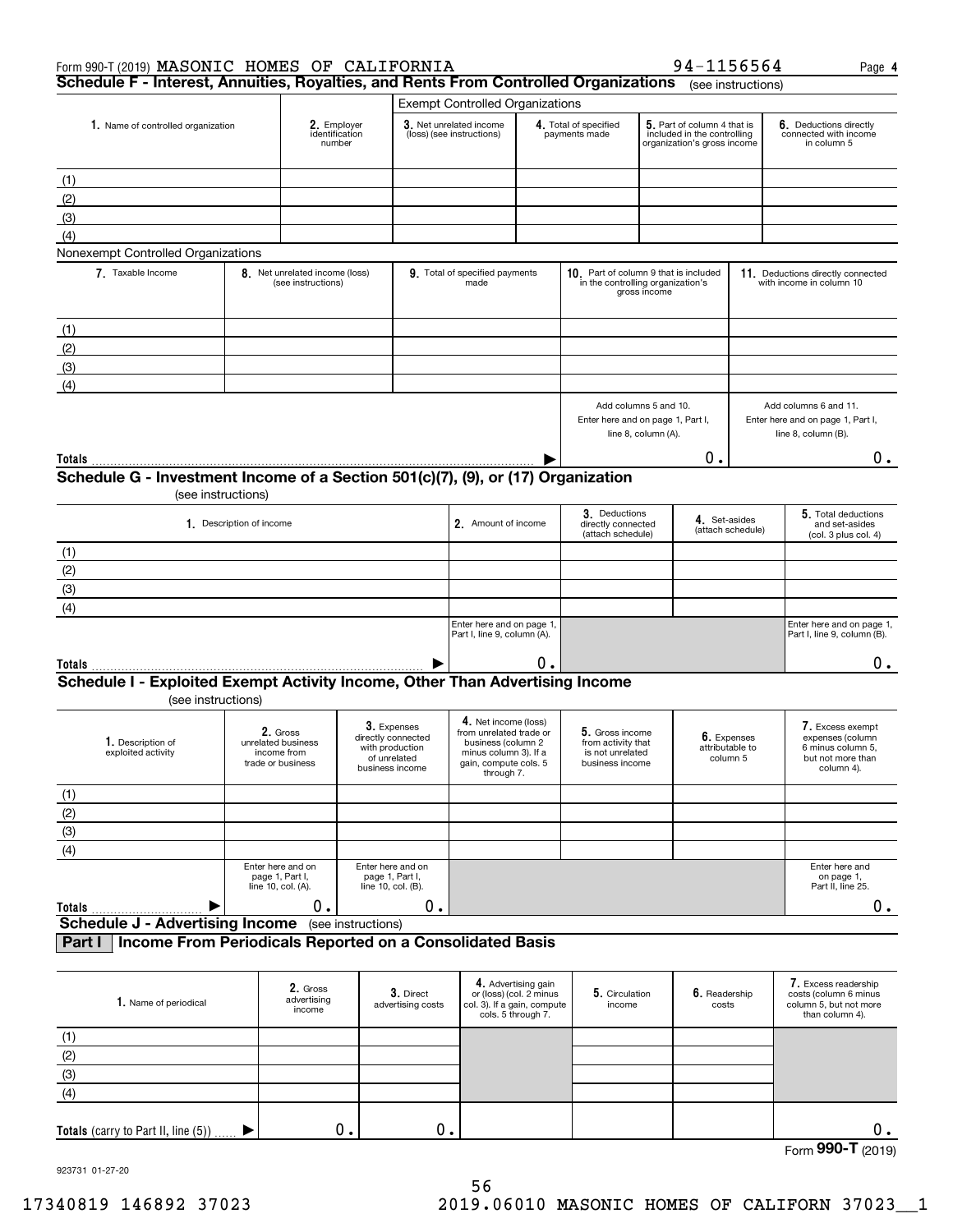### Form 990-T (2019)  $\mathtt{MASONIC}$   $\mathtt{HOMES}$  of  $\mathtt{CALIFORNIA}$  94-1156564 Page

**Part II | Income From Periodicals Reported on a Separate Basis** (For each periodical listed in Part II, fill in columns 2 through 7 on a line-by-line basis.)

| 1. Name of periodical                                          | 2. Gross<br>advertising<br>income                          | 3. Direct<br>advertising costs                             | 4. Advertising gain<br>or (loss) (col. 2 minus<br>col. 3). If a gain, compute<br>cols. 5 through 7. |                    | 5. Circulation<br>income                     |               | 6. Readership<br>costs                            | 7. Excess readership<br>costs (column 6 minus<br>column 5, but not more<br>than column 4). |    |
|----------------------------------------------------------------|------------------------------------------------------------|------------------------------------------------------------|-----------------------------------------------------------------------------------------------------|--------------------|----------------------------------------------|---------------|---------------------------------------------------|--------------------------------------------------------------------------------------------|----|
| (1)                                                            |                                                            |                                                            |                                                                                                     |                    |                                              |               |                                                   |                                                                                            |    |
| (2)                                                            |                                                            |                                                            |                                                                                                     |                    |                                              |               |                                                   |                                                                                            |    |
| (3)                                                            |                                                            |                                                            |                                                                                                     |                    |                                              |               |                                                   |                                                                                            |    |
| (4)                                                            |                                                            |                                                            |                                                                                                     |                    |                                              |               |                                                   |                                                                                            |    |
| <b>Totals from Part I</b>                                      | 0                                                          | о.                                                         |                                                                                                     |                    |                                              |               |                                                   |                                                                                            | 0. |
|                                                                | Enter here and on<br>page 1, Part I,<br>line 11, col. (A). | Enter here and on<br>page 1, Part I,<br>line 11, col. (B). |                                                                                                     |                    |                                              |               | Enter here and<br>on page 1,<br>Part II, line 26. |                                                                                            |    |
|                                                                |                                                            | 0.                                                         |                                                                                                     |                    |                                              |               |                                                   |                                                                                            | О. |
| Schedule K - Compensation of Officers, Directors, and Trustees |                                                            |                                                            |                                                                                                     | (see instructions) |                                              |               |                                                   |                                                                                            |    |
| 1. Name                                                        |                                                            |                                                            | 2. Title                                                                                            |                    | 3. Percent of<br>time devoted to<br>business |               |                                                   | 4. Compensation attributable<br>to unrelated business                                      |    |
| (1)                                                            |                                                            |                                                            |                                                                                                     |                    |                                              | $\frac{0}{0}$ |                                                   |                                                                                            |    |
| (2)                                                            |                                                            |                                                            |                                                                                                     |                    |                                              | $\frac{9}{6}$ |                                                   |                                                                                            |    |
| (3)                                                            |                                                            |                                                            |                                                                                                     |                    |                                              | $\%$          |                                                   |                                                                                            |    |
| (4)                                                            |                                                            |                                                            |                                                                                                     |                    |                                              | $\frac{9}{6}$ |                                                   |                                                                                            |    |

**Total.**  Enter here and on page 1, Part II, line 14  $\blacktriangleright$ 

**990-T**  Form (2019)

 $0.$ 

923732 01-27-20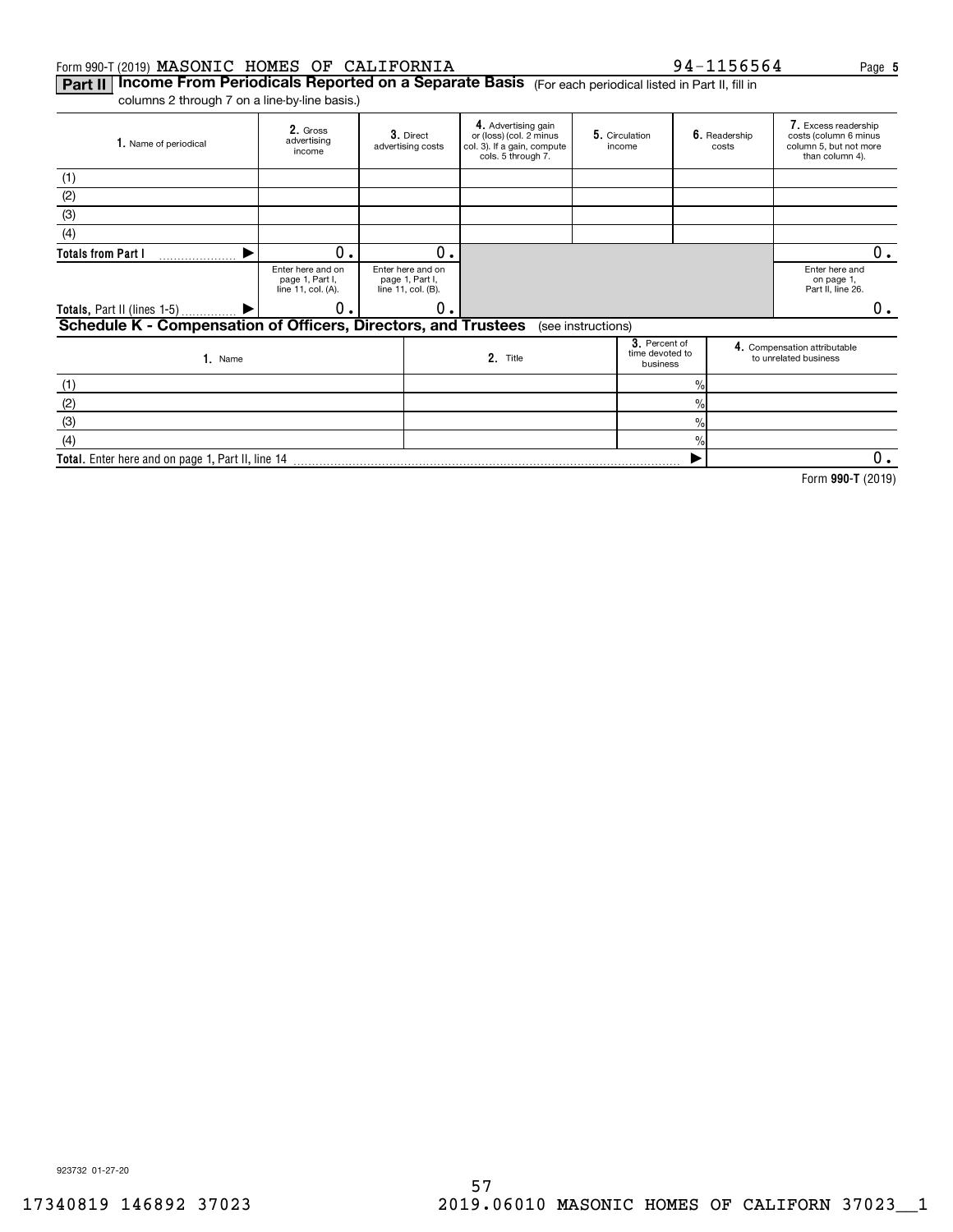STATEMENT PURSUANT TO SECTION 1.351-3(A)

~~~~~~~~~~~~~~~~~~~~~~~~~~~~~~~~~~~~~~~~~~~~~~~~~~~~~~~~~~~~~~~~~~~~~~~~~~~~~~FOOTNOTES STATEMENT 1

}}}}}}}}}}

A SIGNIFICANT TRANSFEROR FORM 990-T 1. TRANSFEREE CORPORATION: MASONIC HOMES OF CALIFORNIA 2. DATE(S) OF THE TRANSFER(S) OF ASSETS: VARIOUS 3. FAIR MARKET VALUE AND BASIS OF PROPERTY TRANSFERRED BY TRANSFEROR IN THE EXCHANGE, AGGREGATED AS FOLLOWS: A. IMPORTATION PROPERTY TRANSFERRED IN A LOSS IMPORTATION TRANSACTION FAIR MARKET VALUE: N/A BASIS: N/A B. LOSS DUPLICATION PROPERTY FAIR MARKET VALUE: N/A BASIS: N/A C. PROPERTY AS TO WHICH ANY GAIN OR LOSS WAS RECOGNIZED ON THE TRANSFER (WITHOUT REGARD TO WHETHER THE PROPERTY IS ALSO IDENTIFIED IN (A) AND (B) FAIR MARKET VALUE: N/A BASIS: N/A D. PROPERTY NOT DESCRIBED IN (A), (B), OR (C) FAIR MARKET VALUE: 3,475,406. BASIS: 3,475,406. 4. NO PRIVATE LETTER RULINGS WERE REQUESTED WITH RESPECT TO THESE EXCHANGES. INFORMATION STATEMENT PURSUANT TO TREASURY REGULATIONS SECTIONS 1.6038B-1(C) AND 1.6038B-1T(C) REGARDING CERTAIN TRANSFERS TO FOREIGN CORPORATIONS PARAGRAPH (1): TRANSFEROR NAME OF TRANSFEROR: MASONIC HOMES OF CALIFORNIA ADDRESS OF TRANSFEROR: SEE FORM 990-T FEIN OF TRANSFEROR: 94-1156564 PARAGRAPH (2): TRANSFEREE (I) NAME OF TRANSFEREE: PIMCO BRAVO II HOLDING FUND I, LP ADDRESS OF TRANSFEREE: SEE FORM 926 TRANSFEREE'S FEIN (IF ANY):98-1095296 COUNTRY OF INCORPORATION: CAYMAN ISLANDS (II) DESCRIPTION OF THE TRANSFER DURING THE TAX YEAR ENDED 10/31/2020, MASONIC HOMES OF CALIFORNIA CONTRIBUTED CASH TO PIMCO BRAVO II HOLDING FUND I, LP, FEIN 98-1095296. THE TOTAL VALUE OF THE CONTRIBUTION SUBJECT TO I.R.C. SECTION 6038B WAS \$3,475,406. THE CONTRIBUTION VALUE REFLECTS THE FAIR MARKET VALUE OF THE MASONIC HOMES OF CALIFORNIA CASH RECEIVED BY PIMCO BRAVO II HOLDING FUND I, LP, FEIN 98-1095296. TRANSFER OF CASH PURSUANT TO SECTION 351 AS PART OF 58 STATEMENT(S) 1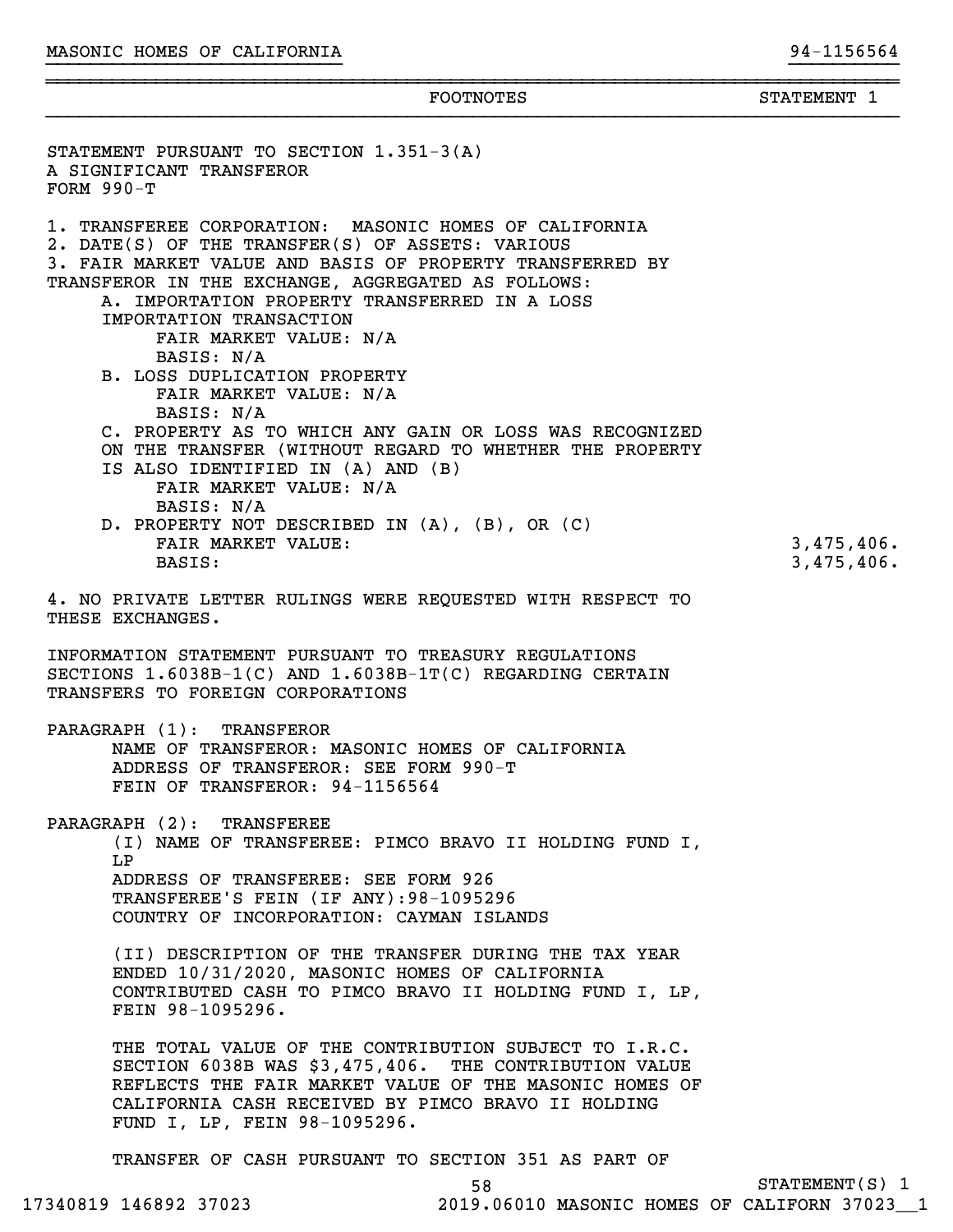### MASONIC HOMES OF CALIFORNIA 2008 and 2009 and 2012 and 2014 and 2014 and 2014 and 2014 and 2014 and 2014 and 20

}}}}}}}}}}

THE CAPITALIZATION OF THE COMPANY.

PARAGRAPH (3) - CONSIDERATION RECEIVED

DESCRIPTION OF THE CONSIDERATION RECEIVED BY THE TRANSFEROR:

TRANSFER TREATED AS ADDITIONAL CAPITAL CONTRIBUTION TO PIMCO BRAVO II HOLDING FUND I, LP, FEIN 98-1095296.

PARAGRAPH (4) - PROPERTY TRANSFERRED (I) ACTIVE BUSINESS PROPERTY: N/A (II) STOCK OR SECURITIES: N/A (III) DEPRECIATED PROPERTY: N/A (IV) PROPERTY TO BE LEASED: N/A (V) PROPERTY TO BE SOLD: N/A (VI) TRANSFERS TO FSCS: N/A (VII) TAINTED PROPERTY: N/A (VIII) FOREIGN LOSS BRANCH: N/A (IX) OTHER INTANGIBLES: N/A

PARAGRAPH (5) - TRANSFER OF FOREIGN BRANCH WITH PREVIOUSLY DEDUCTED LOSSES (I) BRANCH OPERATION (DESCRIBE): N/A (II) BRANCH PROPERTY: N/A (III) PREVIOUSLY DEDUCTED LOSSES: N/A (IV) CHARACTER OF THE GAIN: N/A

PARAGRAPH  $(6)$  - APPLICATION OF SECTION 367 $(A)(5)$  - N/A

| FORM $990-T$                         | CONTRIBUTIONS                | STATEMENT 2 |
|--------------------------------------|------------------------------|-------------|
| DESCRIPTION/KIND OF PROPERTY         | METHOD USED TO DETERMINE FMV | AMOUNT      |
| CASH                                 | N/A                          | 34,500.     |
| TOTAL TO FORM 990-T, PAGE 2, LINE 34 |                              | 34,500.     |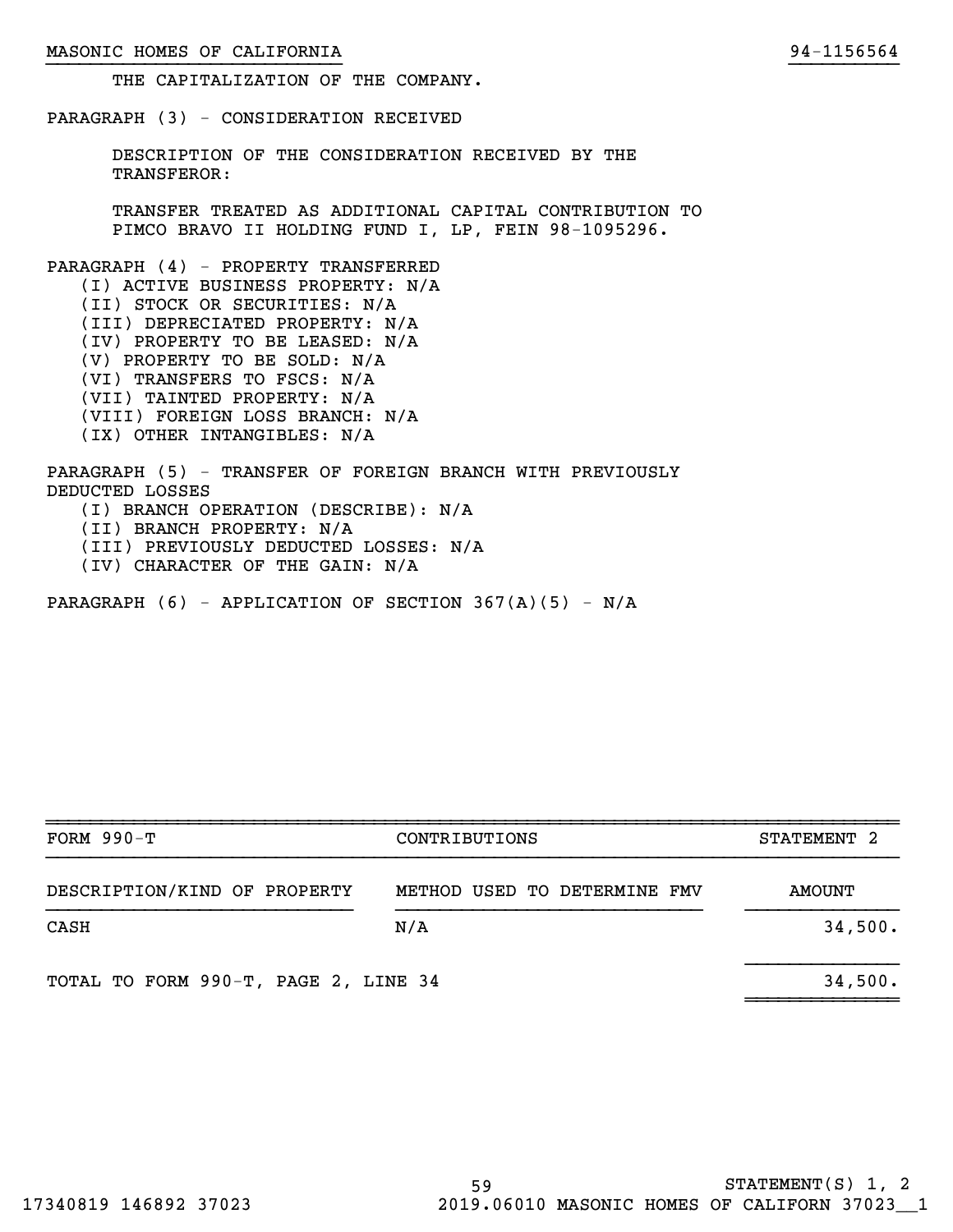| FORM 990-Т           | CONTRIBUTIONS SUMMARY                                                                                                                                                                   |                        | STATEMENT 3 |
|----------------------|-----------------------------------------------------------------------------------------------------------------------------------------------------------------------------------------|------------------------|-------------|
|                      | <b>OUALIFIED CONTRIBUTIONS SUBJECT TO 100% LIMIT</b><br>QUALIFIED CONTRIBUTIONS SUBJECT TO 25% LIMIT                                                                                    |                        |             |
|                      | CARRYOVER OF PRIOR YEARS UNUSED CONTRIBUTIONS<br>FOR TAX YEAR 2014<br>29,083<br>FOR TAX YEAR 2015<br>1,901,251<br>FOR TAX YEAR 2016<br>58,546<br>FOR TAX YEAR 2017<br>FOR TAX YEAR 2018 |                        |             |
| TOTAL CARRYOVER      | TOTAL CURRENT YEAR 10% CONTRIBUTIONS                                                                                                                                                    | 1,988,880<br>34,500    |             |
|                      | TOTAL CONTRIBUTIONS AVAILABLE<br>TAXABLE INCOME LIMITATION AS ADJUSTED                                                                                                                  | 2,023,380<br>0         |             |
| EXCESS CONTRIBUTIONS | EXCESS 100% CONTRIBUTIONS<br>TOTAL EXCESS CONTRIBUTIONS                                                                                                                                 | 2,023,380<br>2,023,380 |             |
|                      | ALLOWABLE CONTRIBUTIONS DEDUCTION                                                                                                                                                       |                        | 0           |
|                      | TOTAL CONTRIBUTION DEDUCTION                                                                                                                                                            |                        | $\Omega$    |
|                      |                                                                                                                                                                                         |                        |             |

}}}}}}}}}}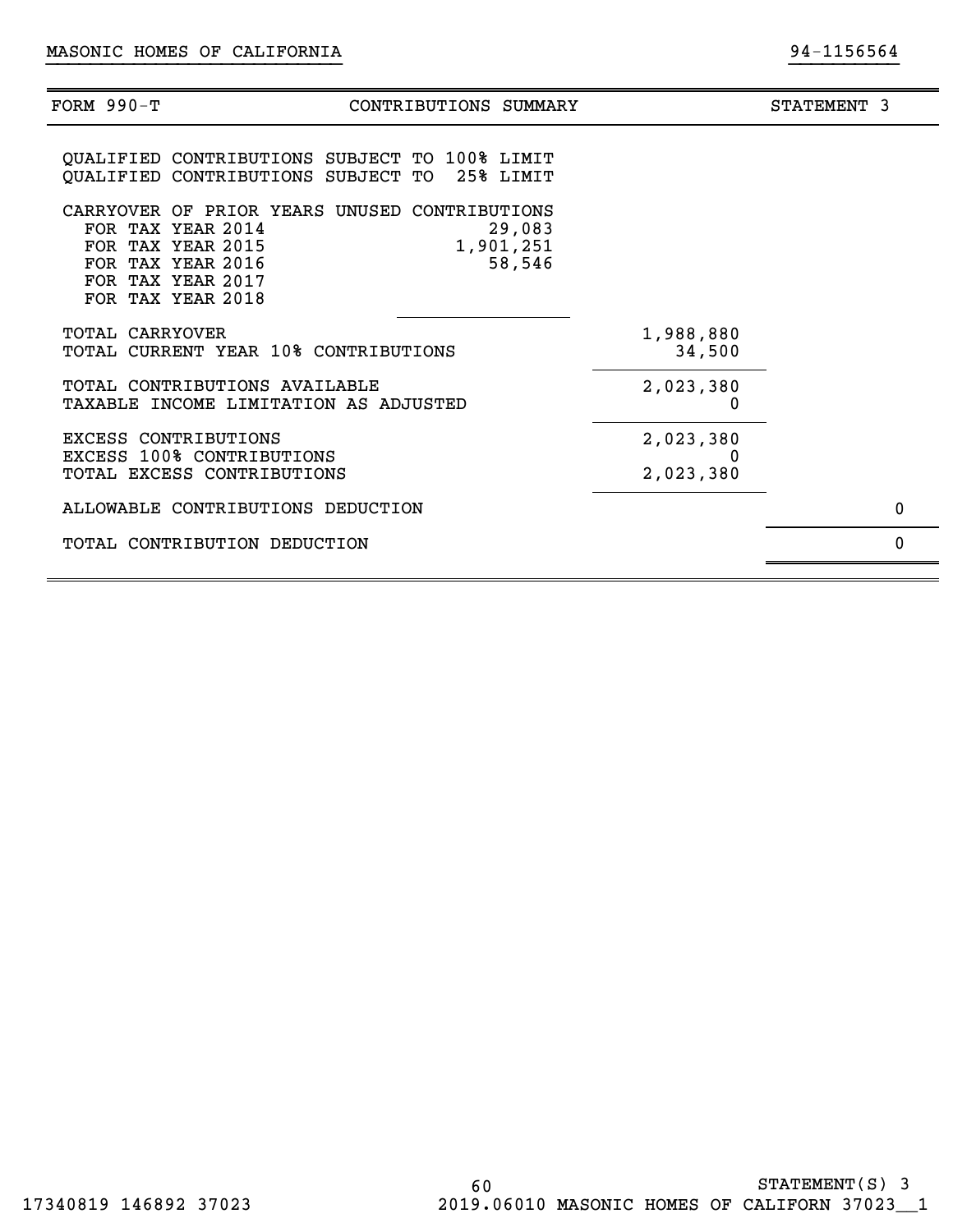**SCHEDULE O (Form 1120)**

(Rev. December 2018) Department of the Treasury

## **Consent Plan and Apportionment Schedule for a Controlled Group**

 **| Attach to Form 1120, 1120-C, 1120-F, 1120-FSC, 1120-L, 1120-PC, 1120-REIT, or 1120-RIC. | Go to www.irs.gov/Form1120 for instructions and the latest information.**

| Internal Revenue Service |                                                     |                                                                      | $\triangleright$ Go to www.irs.gov/Form1120 for instructions and the latest information.                                          |                                                                                                                                 |       |                                       |
|--------------------------|-----------------------------------------------------|----------------------------------------------------------------------|-----------------------------------------------------------------------------------------------------------------------------------|---------------------------------------------------------------------------------------------------------------------------------|-------|---------------------------------------|
| Name                     |                                                     |                                                                      |                                                                                                                                   |                                                                                                                                 |       | <b>Employer identification number</b> |
|                          |                                                     | MASONIC HOMES OF CALIFORNIA                                          |                                                                                                                                   |                                                                                                                                 |       | 94-1156564                            |
| Part I                   |                                                     | <b>Apportionment Plan Information</b>                                |                                                                                                                                   |                                                                                                                                 |       |                                       |
|                          | 1 Type of controlled group:                         |                                                                      |                                                                                                                                   |                                                                                                                                 |       |                                       |
| a                        | $\overline{\mathbf{X}}$ Parent-subsidiary group     |                                                                      |                                                                                                                                   |                                                                                                                                 |       |                                       |
| b                        | Brother-sister group                                |                                                                      |                                                                                                                                   |                                                                                                                                 |       |                                       |
| C                        | Combined group                                      |                                                                      |                                                                                                                                   |                                                                                                                                 |       |                                       |
| d                        | Life insurance companies only                       |                                                                      |                                                                                                                                   |                                                                                                                                 |       |                                       |
|                          |                                                     |                                                                      |                                                                                                                                   |                                                                                                                                 |       |                                       |
|                          | 2 This corporation has been a member of this group: |                                                                      |                                                                                                                                   |                                                                                                                                 |       |                                       |
| a                        | $X$ For the entire year.                            |                                                                      |                                                                                                                                   |                                                                                                                                 |       |                                       |
| b                        |                                                     |                                                                      | <u> 1990 - Johann Barbara, politik eta politik eta politika</u>                                                                   |                                                                                                                                 |       |                                       |
|                          |                                                     |                                                                      |                                                                                                                                   |                                                                                                                                 |       |                                       |
|                          | 3 This corporation consents and represents to:      |                                                                      |                                                                                                                                   |                                                                                                                                 |       |                                       |
| a                        |                                                     |                                                                      | Adopt an apportionment plan. All the other members of this group are adopting an apportionment plan effective for                 |                                                                                                                                 |       |                                       |
|                          |                                                     |                                                                      |                                                                                                                                   |                                                                                                                                 |       |                                       |
| b                        |                                                     |                                                                      | Amend the current apportionment plan. All the other members of this group are currently amending a previously                     |                                                                                                                                 |       |                                       |
|                          |                                                     |                                                                      |                                                                                                                                   |                                                                                                                                 |       |                                       |
|                          | years.                                              |                                                                      |                                                                                                                                   |                                                                                                                                 |       |                                       |
| c                        |                                                     |                                                                      | Terminate the current apportionment plan and not adopt a new plan. All the other members of this group are not                    |                                                                                                                                 |       |                                       |
|                          | adopting an apportionment plan.                     |                                                                      | Terminate the current apportionment plan and adopt a new plan. All the other members of this group are adopting                   |                                                                                                                                 |       |                                       |
| d                        |                                                     |                                                                      |                                                                                                                                   | an apportionment plan effective for the current tax year which ends on entity and the state of the state of all                 |       |                                       |
|                          | succeeding tax years.                               |                                                                      |                                                                                                                                   |                                                                                                                                 |       |                                       |
|                          |                                                     |                                                                      |                                                                                                                                   |                                                                                                                                 |       |                                       |
|                          |                                                     |                                                                      |                                                                                                                                   | 4 If you checked box 3c or 3d above, check the applicable box below to indicate if the termination of the current apportionment |       |                                       |
| plan was:                |                                                     |                                                                      |                                                                                                                                   |                                                                                                                                 |       |                                       |
| a                        | Elected by the component members of the group.      |                                                                      |                                                                                                                                   |                                                                                                                                 |       |                                       |
| b                        |                                                     | Required for the component members of the group.                     |                                                                                                                                   |                                                                                                                                 |       |                                       |
|                          |                                                     |                                                                      |                                                                                                                                   |                                                                                                                                 |       |                                       |
|                          |                                                     |                                                                      | 5 If you did not check a box on line 3 above, check the applicable box below concerning the status of the group's                 |                                                                                                                                 |       |                                       |
|                          | apportionment plan (see instructions).              |                                                                      |                                                                                                                                   |                                                                                                                                 |       |                                       |
| a                        |                                                     | No apportionment plan is in effect and none is being adopted.        |                                                                                                                                   |                                                                                                                                 |       |                                       |
| X.<br>h                  |                                                     |                                                                      |                                                                                                                                   | An apportionment plan is already in effect. It was adopted for the tax year ending $\rm\,OCTOBER$ 31, 2007                      | , and |                                       |
|                          | for all succeeding tax years.                       |                                                                      |                                                                                                                                   |                                                                                                                                 |       |                                       |
|                          |                                                     |                                                                      | 6 If all the members of this group are adopting a plan or amending the current plan for a tax year after the due date             |                                                                                                                                 |       |                                       |
|                          |                                                     |                                                                      | (including extensions) of the tax return for this corporation, is there at least one year remaining on the statute of limitations |                                                                                                                                 |       |                                       |
|                          |                                                     |                                                                      | from the date this corporation filed its amended return for such tax year for assessing any resulting deficiency? See             |                                                                                                                                 |       |                                       |
| instructions.            |                                                     |                                                                      |                                                                                                                                   |                                                                                                                                 |       |                                       |
| a                        | Yes.                                                |                                                                      |                                                                                                                                   |                                                                                                                                 |       |                                       |
| (i)                      |                                                     |                                                                      |                                                                                                                                   |                                                                                                                                 |       |                                       |
| (ii)                     | 0n                                                  |                                                                      |                                                                                                                                   |                                                                                                                                 |       |                                       |
|                          |                                                     |                                                                      | Internal Revenue Service to extend the statute of limitations for purposes of assessment until                                    |                                                                                                                                 |       |                                       |
|                          |                                                     |                                                                      |                                                                                                                                   |                                                                                                                                 |       |                                       |
| $b \mid X \mid$          |                                                     | $\mid$ No. The members may not adopt or amend an apportionment plan. |                                                                                                                                   |                                                                                                                                 |       |                                       |
|                          |                                                     |                                                                      |                                                                                                                                   |                                                                                                                                 |       |                                       |

**7**If the corporation has a short tax year that does not include December 31, check the box. See instructions.

For Paperwork Reduction Act Notice, see Instructions for Form 1120. *Schedule O (Form 1120)* (Rev. 12-2018)

913335 04-01-19 LHA